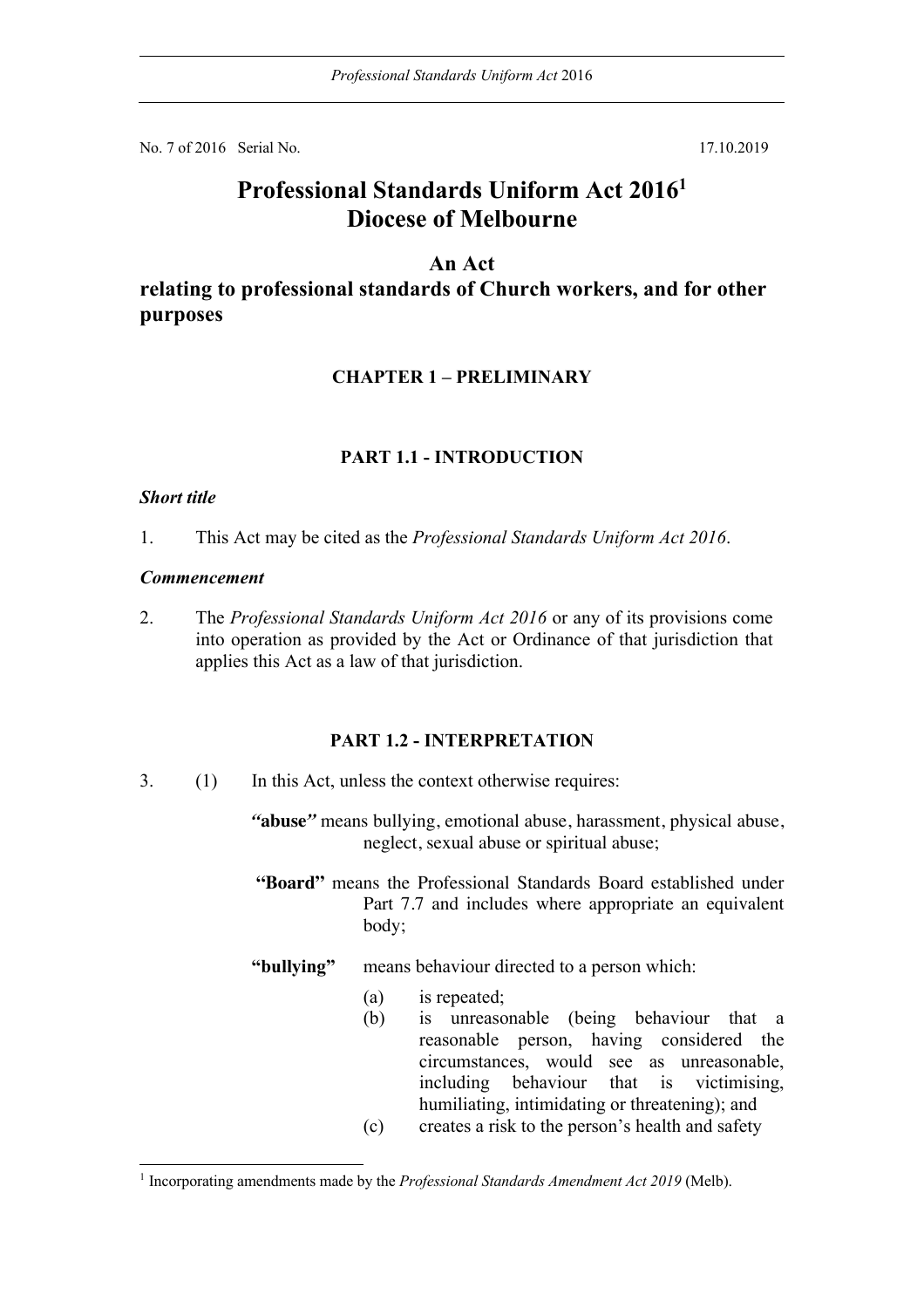but does not include excluded conduct as defined in this Act;

- **"ceremonial"** includes ceremonial according to the use of this Church, and also the obligation to abide by such use;
- **"Chapter"** means the Chapter or other governing body of the Cathedral of the Diocese;
- **"child"** means a person under the age of 18 years;
- **"Church"** means the Anglican Church of Australia within the Diocese;
- **"Church authority"** has the meaning in section 173;
- **"Church body**" includes a parish, vicar, rector, parish council, the Dean or Chapter of the Cathedral, a school affiliated with the Church, Anglicare Victoria and any other body corporate, organization or association that exercises ministry within, or on behalf of, the Church;
- **"Church volunteer"** has the meaning in schedule 1;

**"Church worker"** has the meaning in schedule 1;

- **"clearance for ministry"** has the meaning in section 49;
- **"clearance for service"** has the meaning in section 59;
- **"clearance for participation"** has the meaning in section 67B; **"code of conduct"** means a code of conduct approved from time to time under Part 1.5;
- **"complainant"** means a person who makes an allegation of misconduct against a Church worker;
- **"complaint"** means a complaint against a Church worker under section 21;
- **"Constitution"** means the Constitution of the Anglican Church of Australia;
- **"Diocesan Bishop"** means the Archbishop of the Diocese [or the Bishop of the Diocese] and includes a person appointed Vicar-General or Commissary pursuant to legislation of the Synod of the Diocese and any Administrator of the Diocese within the meaning of that legislation;
- "**Diocesan Bishop-in-Council**" means for the diocese of Melbourne the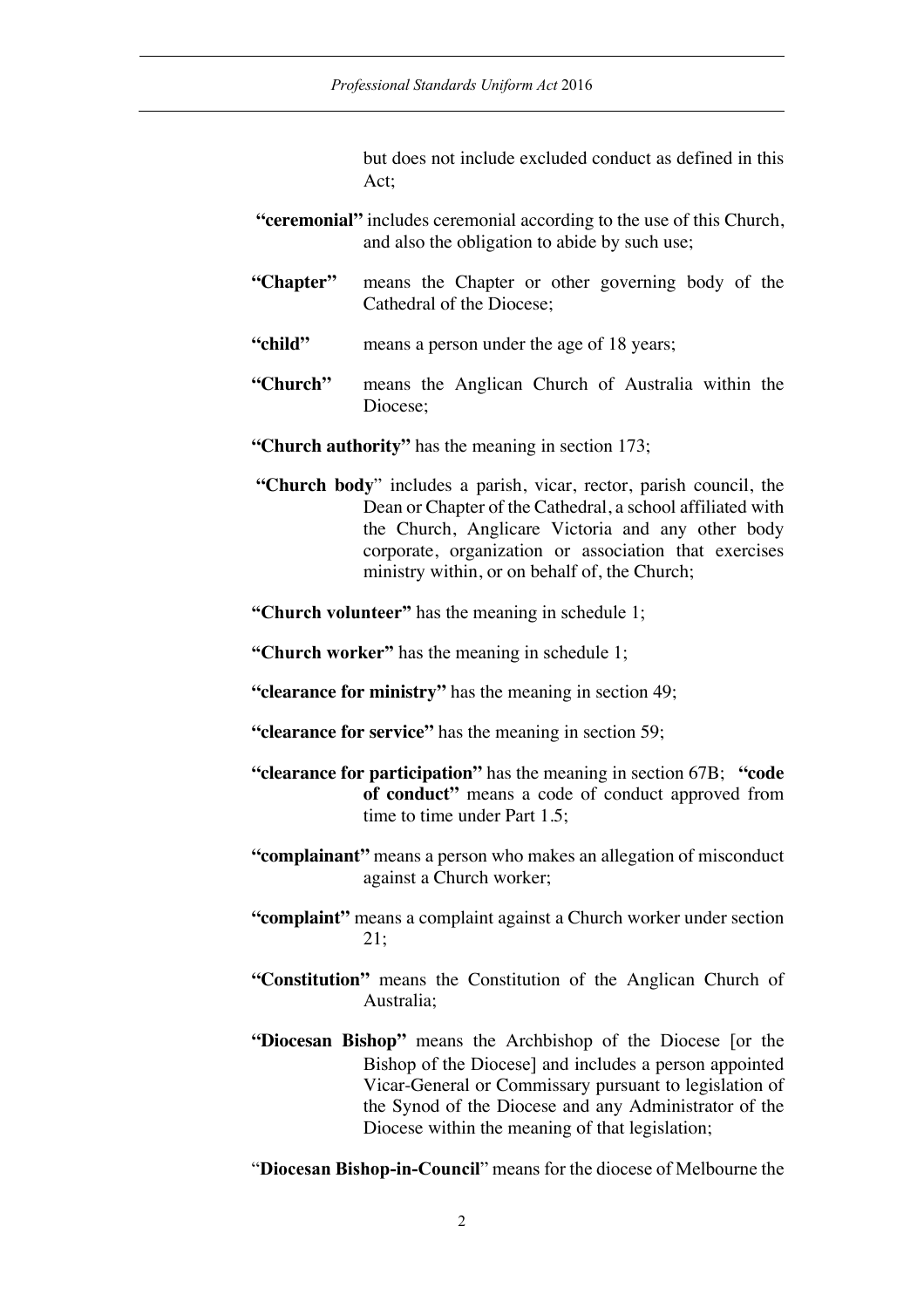Archbishop in Council constituted under the *Archbishop in Council Act 2018 (Melb)* and for other dioceses the Diocesan Bishop acting with the advice and consent of the Diocesan Council;

- **"Diocesan Office"** means the administrative offices of the Diocese and the Diocesan Corporation, wherever situate;
- **"Diocesan Corporation"** means the Melbourne Anglican Diocesan Corporation Ltd;
- **"Diocesan Council"** means the Council of the Diocese constituted under an ordinance of the Synod of the Diocese.
- **"Diocesan Synod"** means the synod of the Diocese;
- **"Diocesan Tribunal"** means the Tribunal established by the Diocesan Synod and section 53 of the Constitution;
- **"Diocese"** means the Diocese of Melbourne;
- **"Director"** means the Director of Professional Standards appointed under Part 7.3 and includes an acting Director of Professional Standards and a Deputy Director of Professional Standards;

### **"emotional abuse"** means—

- (a) subjecting a person to excessive and repeated personal criticism;
- (b) ridiculing a person, including the use of insulting or derogatory terms to refer to that person;
- (c) threatening or intimidating a person;
- (d) ignoring a person openly and pointedly;
- (e) behaving in a hostile manner or in any way that could reasonably result in another person feeling isolated or rejected; or
- (f) any other act or omission in relation to a person

which has caused, or is likely to cause physical or mental harm including self harm but does not include excluded conduct;

#### **"equivalent body"** means—

- (a) a body of another diocese; or
- (b) a body of the Anglican Church of Australia

exercising powers, duties or functions equivalent to those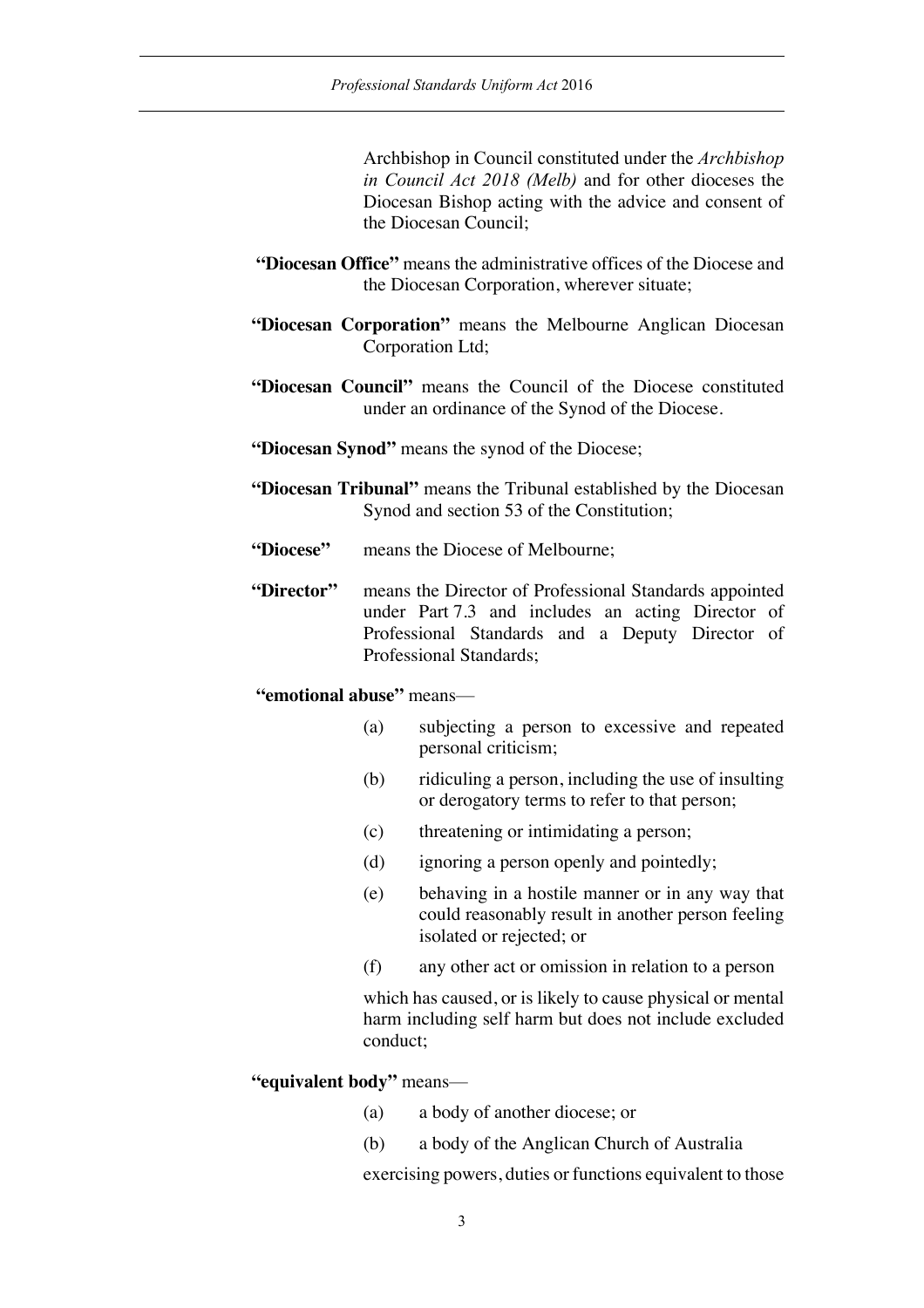of the PSC, the Board, the Review Board or the applicable panel as the case may be; or—

- (c) where there is no such body of that diocese, the bishop of the diocese; and
- (d) where there is no such body of the Anglican Church of Australia, the Primate;

**"excluded conduct"** has the meaning in section 4;

- **"Executive Director"** means the Executive Director of the Office of Professional Standards appointed under Part 7.4 and includes an acting Executive Director and a Deputy Executive Director;
- "**faith**" includes the obligation to hold the faith;
- "**former Diocesan bishop** means a person who was once the Bishop of a Diocese;
- "**General Synod**" means the General Synod established under the Constitution;
- **"harassment"** means unwelcome conduct, whether intended or not, in relation to a person in circumstances in which a reasonable person, having regard to all the circumstances, would have anticipated that the other person would be offended, humiliated or intimidated but does not include excluded conduct. 2
- "**Interim Safety Arrangement"** means the interim safety arrangement in writing determined by the Director under section 67E; **"investigator"** means a person appointed from the panel of investigators under this Act to investigate a complaint or matter;
- "**lay minister**" means a person engaged in lay ministry of a kind that is or may be authorised by the Diocesan Bishop under the *Authorised Lay Ministry (Adoption) Act* 1992;
- "**matter**" includes a complaint and an application for a clearance under this Act;
- "**medical**" includes psychiatric, psychological and other areas of health practice;
- **"member of the Church"** means a baptised person who attends the

<sup>2</sup> The language of the definition reflects both s92 of the *Equal Opportunity Act 2010* (Vic) and s22A of *Anti-Discrimination Act 1977* (NSW). Cf also the *Sex Discrimination Act* (1984), s28A.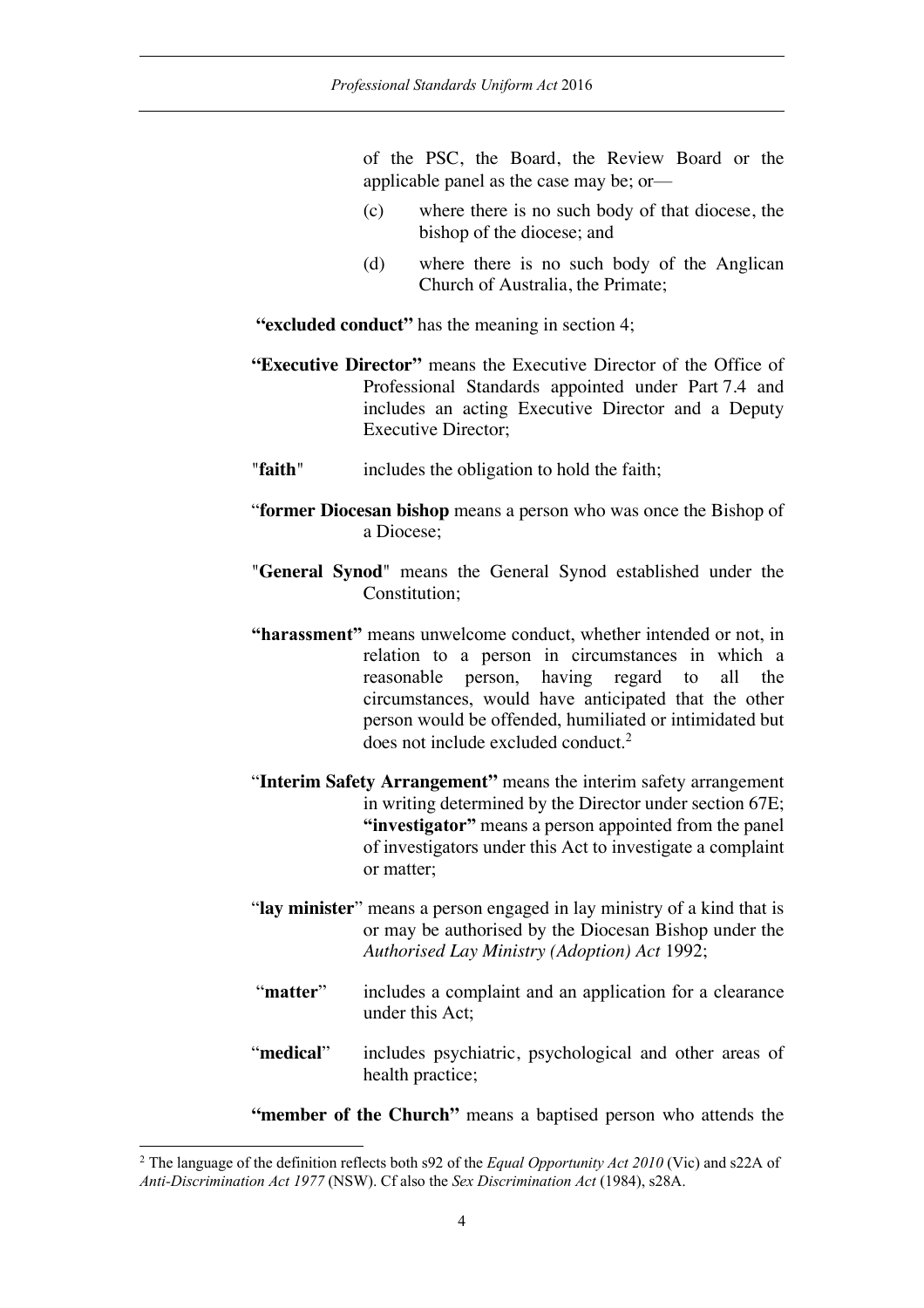public worship of the Church and who declares that he or she is a member of the Church and of no church which is not in communion with the Church;

**"member of the clergy"** means a person in Holy Orders;

"**misconduct**" has the meaning in section 5;

#### **"ministry"** means—

- (a) ordained ministry; or
- (b) lay ministry of a kind that is or may be authorised by the Diocesan Bishop under the *Authorised Lay Ministry (Adoption) Act* 1992 or an equivalent Act of the synod of another diocese, as the case may be

whether in a parish or congregation or in the Cathedral or in a school or other entity or otherwise;

- **"national register"** means the national register established pursuant to the *National Register Canon* 2007 of the General Synod of the Anglican Church of Australia or any canon enacted by General Synod in substitution for that canon;
- "**neglect**" means the failure of a parent or guardian to provide a child the basic necessities of life where the child has suffered, or is likely to suffer, significant harm to his or her wellbeing or development;
- "**Office of Professional Standards**" means the Office of Professional Standards established by the Scheme Corporation and referred to in Part 7.2 of this Act;
- "**ordinance**" includes an Act;
- "**parish**" includes, in connection with a Person of Concern, a congregation and the Cathedral;
- "**Parish Accountability Group**" means the group established under section 67R:
- "**participate in the life of a parish**" means attending public worship in a parish, otherwise participating in activities of a parish, or any of those things;
- "**participating diocese**" means a diocese the Synod of which has enacted like legislation to this Act and through the Diocesan Corporation appointed the Scheme Corporation to provide services through its Office of Professional Standards;

"**participating entity**" means an entity which has approved terms of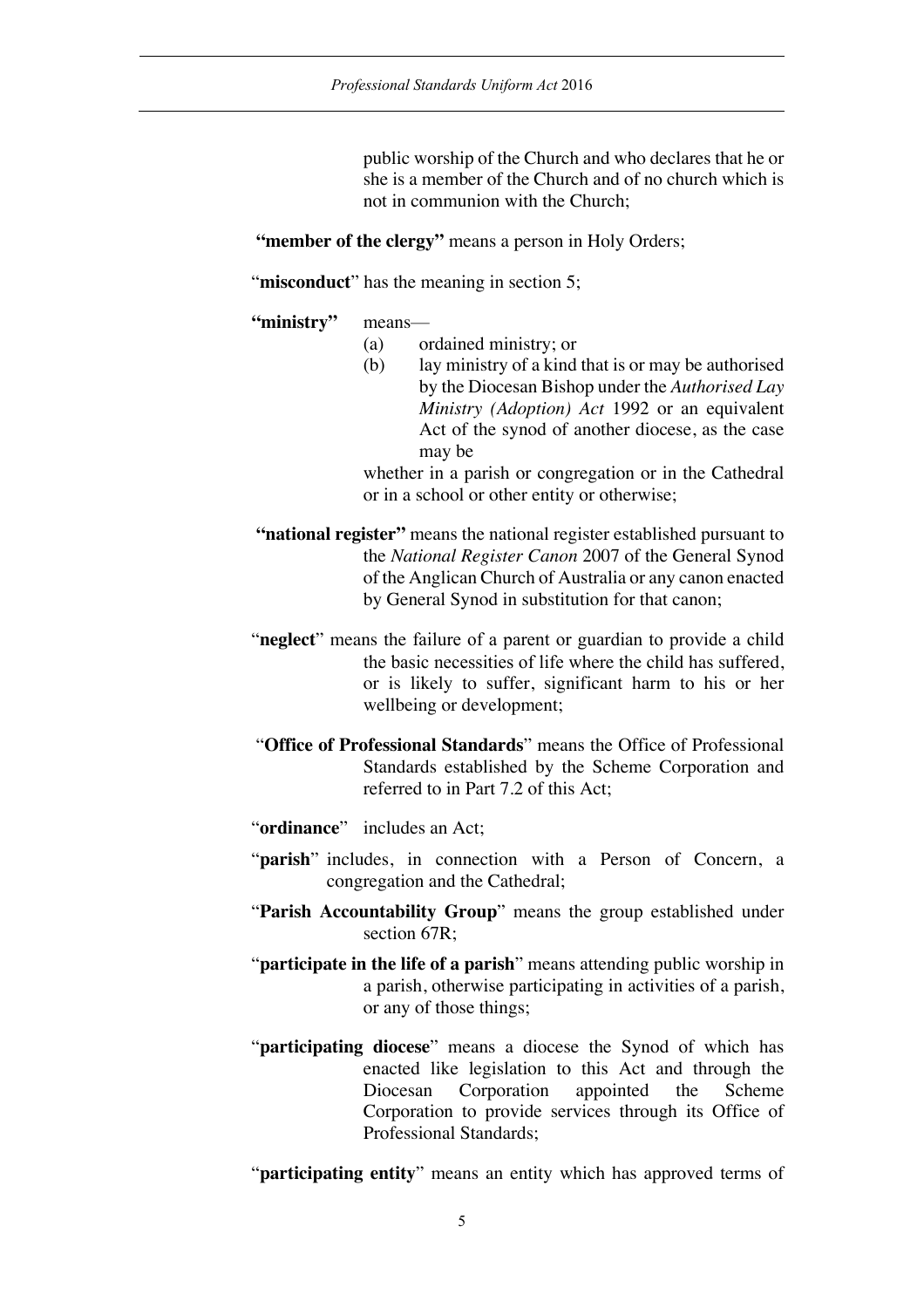reference either generally or a particular class of persons in like terms of this Act and appointed the Scheme Corporation to provide services through its Office of Professional Standards;

- "**participating diocese and entity**" means a participating diocese and a participating entity;
- "**person in Holy Orders**" means a person ordained into Holy Orders as bishop, priest or deacon according to the rites and ceremonies of this Church or of a Church in communion with this Church:
- **"Person of Concern"** has the meaning in section 67C;
- **"prescribed Person of Concern"** means a Person of Concern declared to be a prescribed Person of Concern under section 67G;
- **"physical abuse"** means any intentional or reckless act, use of force or threat to use force causing injury to, or involving unwelcome physical contact with, another person but does not include lawful discipline by a parent or guardian.

**"prescribed"** in relation to—

- (a) a class of role office or position referred to in Part 4.2; or
- (b) a form

means as prescribed by the Diocesan Bishop-in-Council pursuant to section 183;

**"prescribed Church worker"** has the meaning in schedule 1;

**"prescribed sexual offence"** means—

- (a) a sexual offence; or
- (b) such other offence referred to in s4(1A) of the *Judicial Proceedings Reports Act* 1958 (Vic)<sup>3</sup>;

**"Professional Standards Committee"** or **"PSC"** means the Professional Standards Committee established under

 $3$  Section 4(1A) provides - A person who publishes or causes to be published any matter that contains any particulars likely to lead to the identification of a person against whom a sexual offence, or an offence where the conduct constituting it consists wholly or partly of taking part, or attempting to take part, in an act of sexual penetration as defined in section 35 of the **Crimes Act 1958** , is alleged to have been committed is guilty of an offence, whether or not a proceeding in respect of the alleged offence is pending in a court.

The reference here to a Victorian Act is for a diocese in Victoria. For a diocese in another State or Territory, substitute the relevant legislation of the State or Territory in which the diocese is located.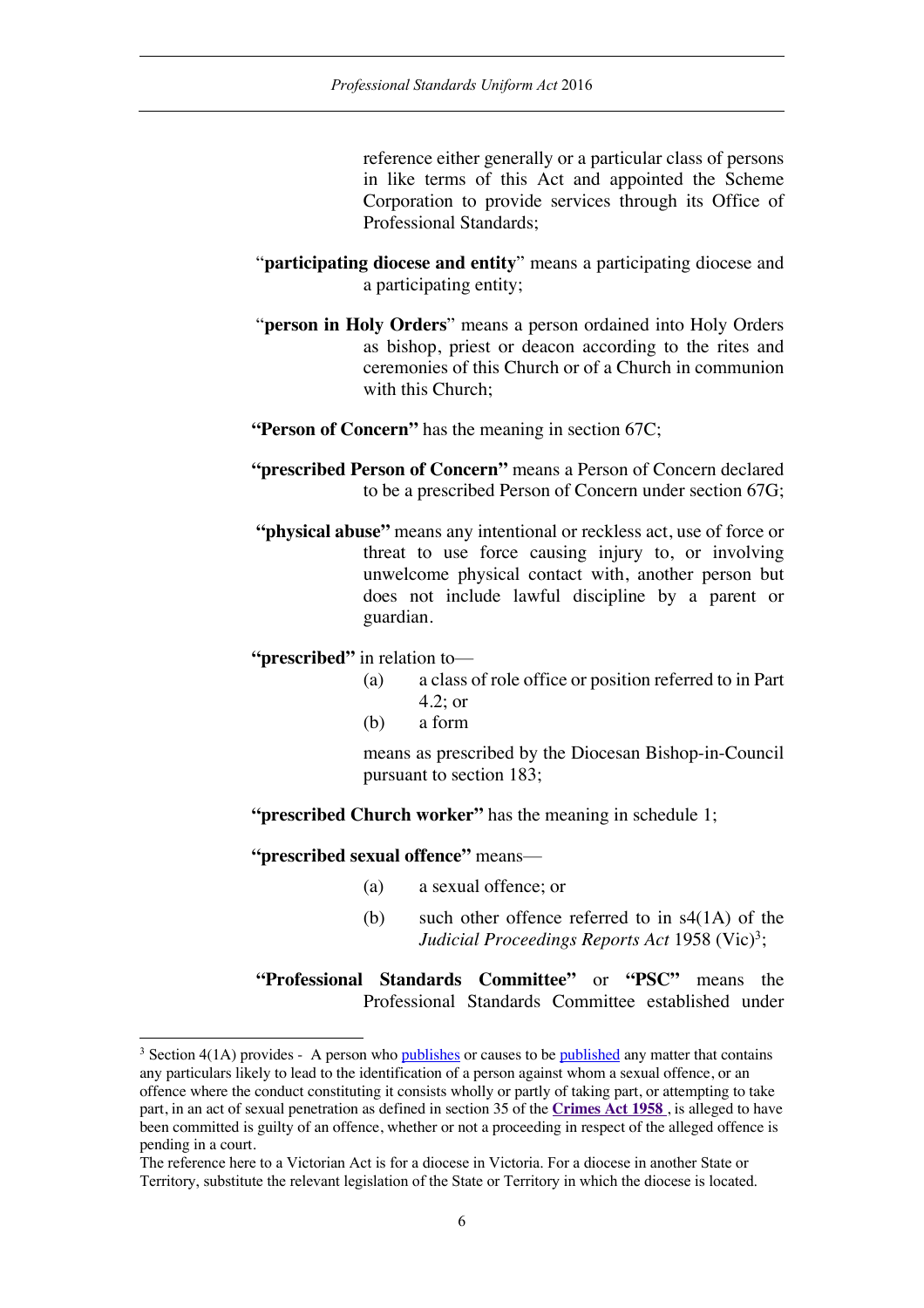#### Part 7.1;

- **"Professional Standards Ombudsman"** means the Professional Standards Ombudsman appointed under Part 7.5 and includes an acting Professional Standards Ombudsman;
- **"prohibition order"** means an order prohibiting a Church worker either permanently or for a specified period—
	- (a) from holding a specified role office or position in or being employed by a Church body or Church authority or in relation to any role office or position in the Diocese or in relation to employment by a Church body; or
	- (b) if the Church worker is a person ordained to the order of bishop, from carrying out any functions–
		- (i) as a bishop, or
		- (ii) as a bishop and priest; or
		- (iii) as a bishop, priest and deacon;
	- (c) if the Church worker is a person ordained to the order of priest, from carrying out any functions–
		- (i) as a priest, or
		- (ii) as a priest and deacon;
	- (d) if the Church worker is a person ordained to the order of deacon, from carrying out any functions of a deacon.
- **"protocol"** means any protocol approved from time to time by the Scheme Directors under Part 1.4;

#### "**rector**" means—

- (a) the person in Holy Orders instituted by or on behalf of the Diocesan Bishop to the cure of souls in a parish;
- (b) a person in Holy Orders appointed temporarily by the Diocesan Bishop to perform the ecclesiastical duties of that office holder;
- (c) if there is no such office holder and no person appointed under paragraph (b), or if such a person is absent from the parish on leave, the Archdeacon;
- **"referring body"** means the PSC or an equivalent body which refers a question or questions under section 69 or 70 to the Board;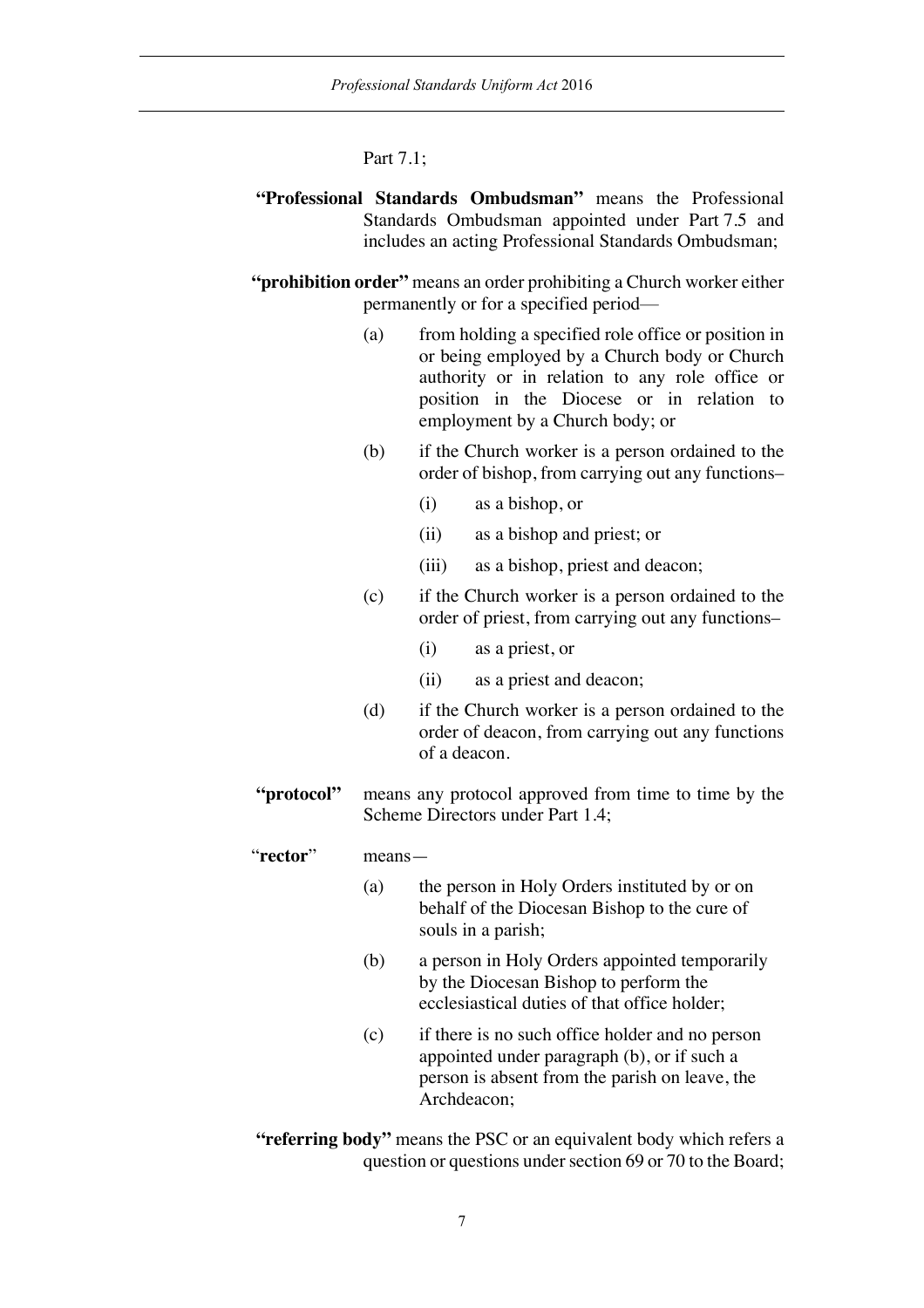- "respondent" means a Church worker against whom an allegation of misconduct is made and who is not deceased;
- **"Review Board"** means the Professional Standards Review Board established under Part 7.8;
- "**ritual**" includes rites according to the use of this Church, and also the obligation to abide by such use;

#### "**redress**" means—

- (a) care and assistance, interim and final, that may be provided under a scheme approved by the Diocesan Bishop-in-Council; and
- (b) any other action that may be taken under this Act in respect of a complaint;
- "**role office or position**" includes any function authorised under a licence or other authority granted by the Diocesan Bishop and includes the position of having been ordained into Holy Orders to the rank of bishop, priest or deacon according to the rites and ceremonies of this Church or of a Church in communion with this Church;
- "**Safety Agreement**" means an agreement in writing approved by the PSC under section 67M(b);
- "**Safety Plan"** means a plan in writing determined by the PSC under section 67M(c).
- "**Scheme Corporation**" means the company limited by guarantee known as Kooyoora Limited, ACN 616 776 919.
- "**Scheme Directors**" means the board of directors of the Scheme Corporation;
- **"sexual abuse"** means sexual assault, sexual exploitation or sexual harassment and in relation to a child includes the use of a child by another person for his or her own sexual stimulation or gratification or for that of others;
- **"sexual assault"** means any intentional or reckless act, use of force or threat to use force involving some form of sexual activity—
	- (a) against an adult without their consent or a reasonable belief<sup>4</sup> in their consent; or
	- (b) against a child;

**"sexual exploitation"** means any form of sexual contact or invitation to

<sup>4</sup> Whether a belief is reasonable depends on the circumstances. See Crimes Act 1958 (Vic) section 37G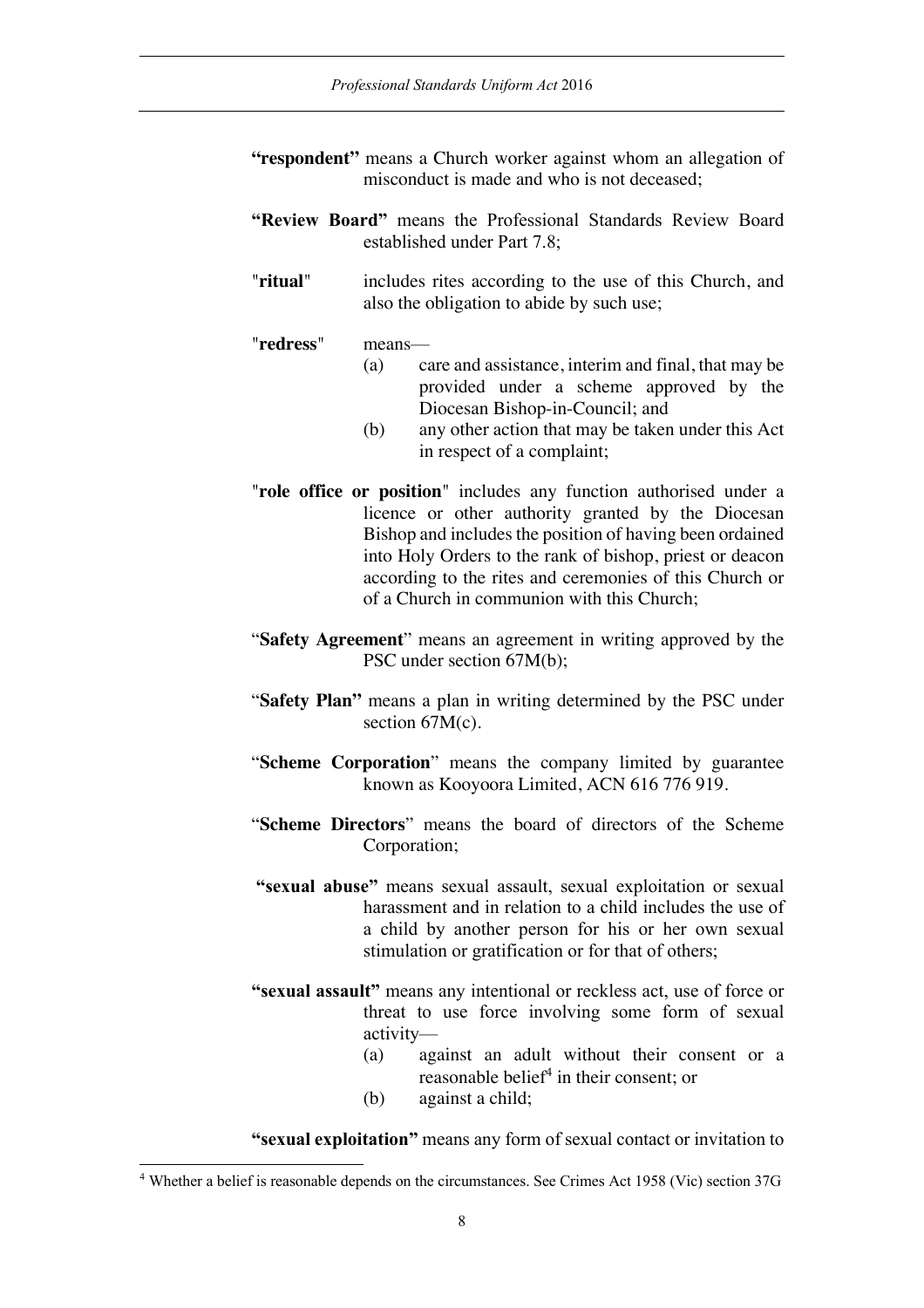sexual contact with another person, with whom there is a pastoral or supervisory relationship, whether or not there is consent and regardless of who initiated the contact or invitation. It does not include such contact or invitation within a marriage;

### **"sexual harassment"** means—

- (a) an unwelcome sexual advance, or an unwelcome request for sexual favours, to the other person, or
- (b) other unwelcome conduct of a sexual nature in relation to the other person,

in circumstances in which a reasonable person, having regard to all the circumstances, would have anticipated that the other person would be offended, humiliated or intimidated.5

### **"sexual offence"** means–

- (a) an offence as defined in s4(1) of the Judicial Proceedings Reports Act 1958 (Vic)6 and in relation to a jurisdiction outside Victoria, has the meaning given it by the applicable legislation of that jurisdiction; and
- (b) any like offence under the laws of the Commonwealth, another State or Territory or another country;
- **"sexual offence relating to a child"** means a sexual offence against or involving a child and includes a sexual offence constituted by–
	- (a) sexual activity with or in the presence of a child;
	- (b) the production or distribution of any form of child pornography;
	- (c) administering a website used to deal with child abuse material;
	- (d) encouraging use of a website to deal with child abuse material ;
	- (e) possessing child abuse material; or
	- (f) accessing child abuse material.

<sup>5</sup> The language of the definition reflects both s92 of the *Equal Opportunity Act 2010* (Vic) and s22A of *Anti-Discrimination Act 1977* (NSW). Cf also the *Sex Discrimination Act* (1984), s28A.

<sup>6</sup> 'Sexual offence' is defined to mean an offence under subdivision (8A), (8B), (8C), (8D) or (8E) of Division 1 of Part I of the Crimes Act 1958 (Vic) or under any corresponding previous enactment or an attempt to commit any such offence or an assault with intent to commit any such offence. For a diocese outside Victoria, substitute the relevant legislation of the State in which the diocese is located.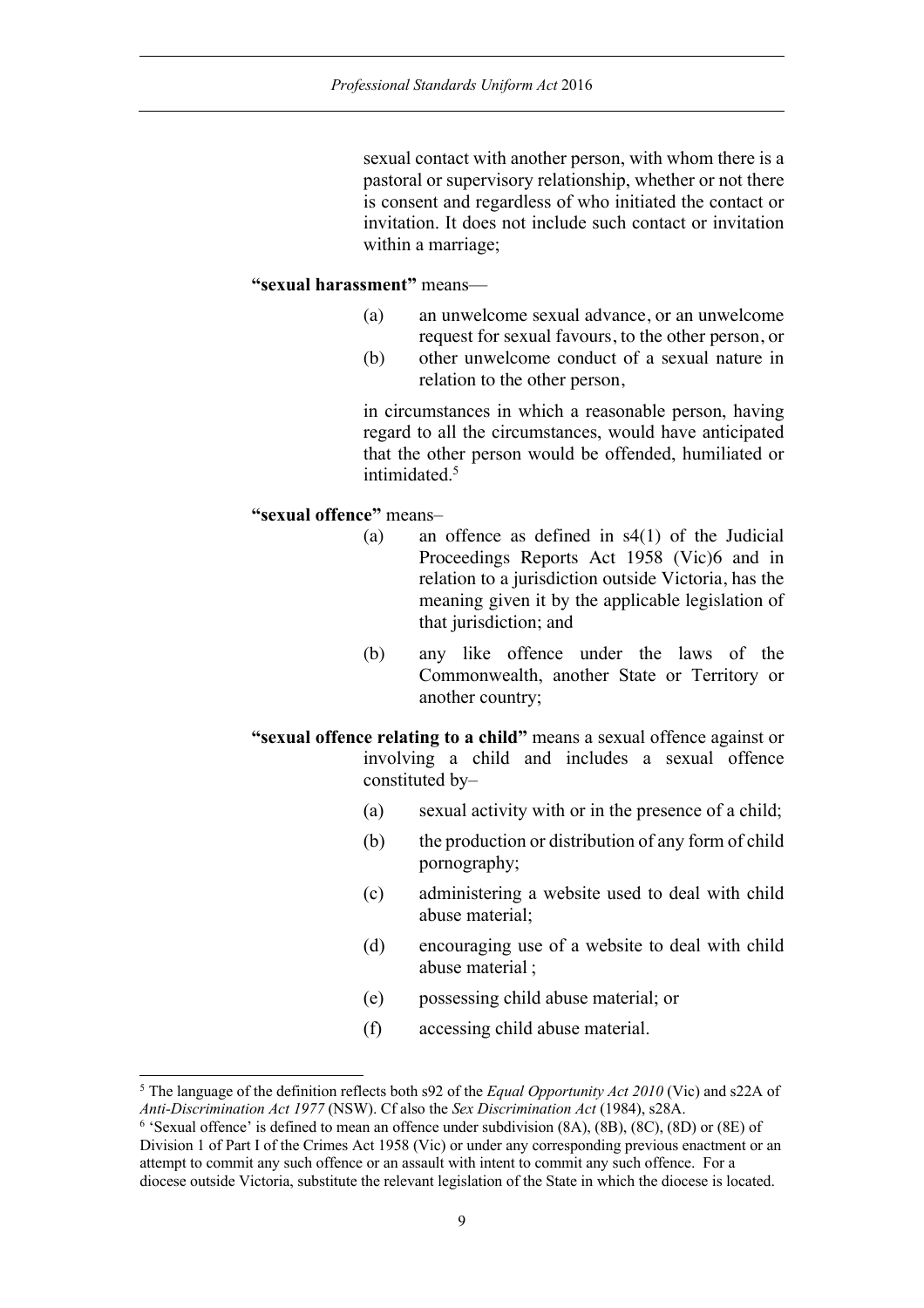- "**spiritual abuse**" means the mistreatment of a person by actions or threats directed specifically to that person and justified by appeal to God, faith or religion, which mistreatment has caused, or is likely to cause significant physical or mental harm including self harm but does not include excluded conduct.
- "**vicar**" has the same meaning as rector.
- (2) For the purposes of this Act—
	- (a) a person employed by a Church body; or
	- (b) a person holding a role office or position or performing a function whether voluntarily or for payment with the actual or apparent authority of a Church authority or Church body—

is to be taken to be engaged by a Church authority.

- (3) In this Act, a reference to a general meeting of a parish is to be taken as including a reference to a statutory parish meeting.
- (4) In this Act, a reference to conduct shall be read as a reference to—
	- (a) doing or refusing to do any act;
	- (b) refraining (otherwise than inadvertently) from doing an act; or
	- (c) making it known that an act will not be done.
- (5) Where in this Act, the Board or the Review Board is required to give reasons for a decision, the instrument giving the reasons must also set out the findings on material questions of fact and refer to the evidence or other material on which those findings were based.7

# *What is excluded conduct?*

- 4. The expression "**excluded conduct**" in relation to a Church worker means—
	- (a) any act or omission or refusal of that person to appoint, correct, discipline, counsel, admonish, transfer, demote, suspend, retrench or dismiss a person; or
	- (b) any other act or omission or refusal of that person in the course of ministry or service; or
	- (c) any decision of that person relating to the same

if that person has acted or omitted or refused to act or decided—

- (d) in good faith;
- (e) reasonably; and

<sup>7</sup> Cf *QLD North Australia Pty Ltd v Takeovers Panel* [2015] FCAFC 68 at [97].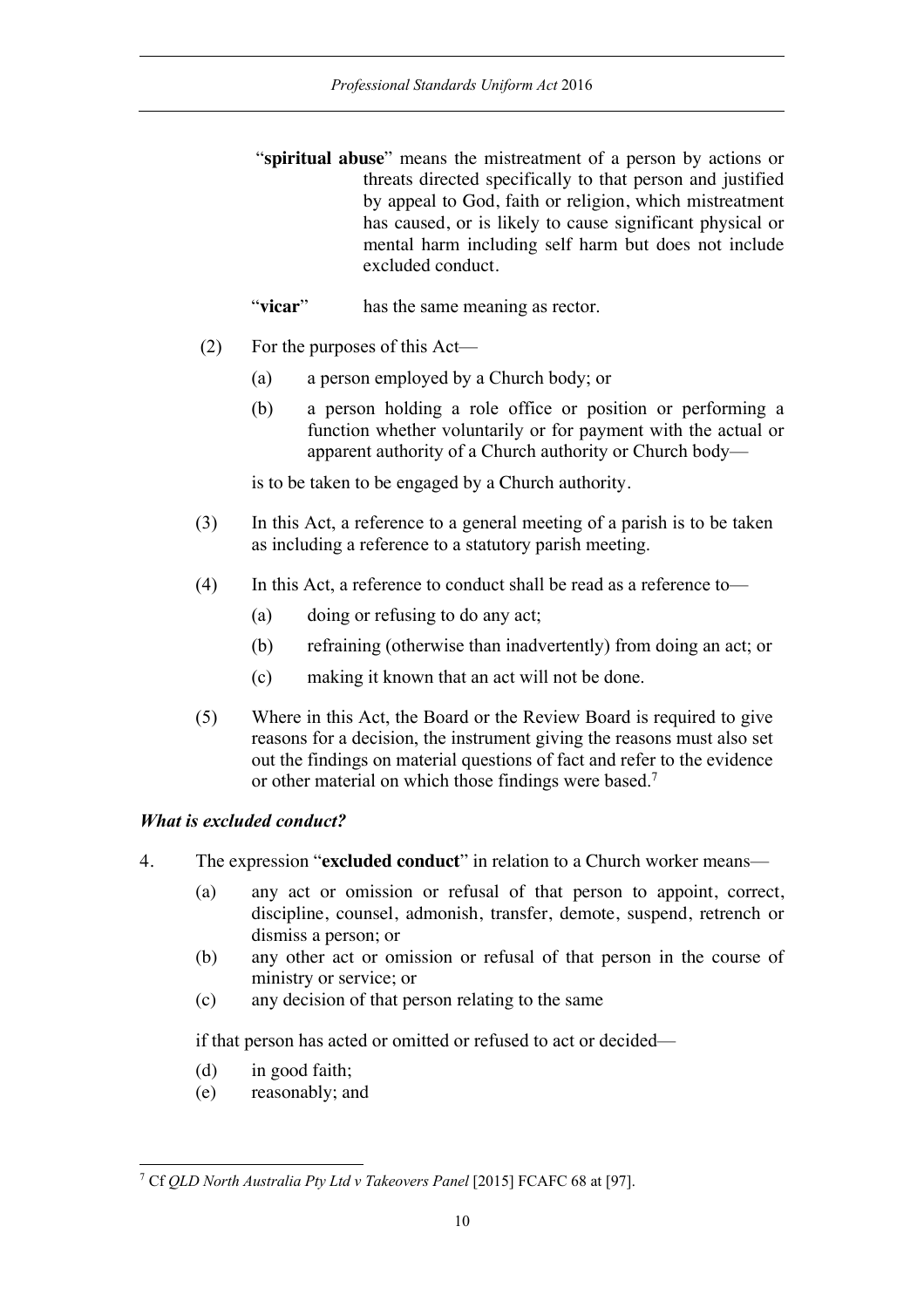(f) in the lawful discharge of the duties and functions of the role office or position held by that person. 8

Nothing in this definition shall be read as imposing any duty or function on the person.

### *What is misconduct?*

- 5. The expression "**misconduct**" in relation to a Church worker means—
	- (a) bullying;
	- (b) emotional abuse;
	- (c) harassment;
	- (d) physical abuse;
	- (e) neglect of a child;
	- (f) sexual abuse;
	- (g) spiritual abuse;
	- (h) wilful violation of the Constitution or of a canon of the General Synod or of an ordinance of provincial synod or of the Diocesan Synod or of a synod of another diocese in which the Church worker was at the time of the violation a member of the Church in that diocese;
	- (i) any offence under the Offences Canon 1962 as amended and in force from time to time and as adopted by the Diocesan Synod;
	- (j) any offence under a law of the State or Territory or the Commonwealth for which the maximum penalty prescribed is imprisonment for at least 6 months;
	- (k) any offence under an ordinance of another diocese in which the Church worker was at the time of the offence a member of the Church in that diocese;
	- (l) any breach of the duty to report a matter referred to below in section 17 or 18 or of a like duty to report a matter under any previous ordinance or protocol of the Diocese or another diocese in which the Church worker was at the time of the breach a member of the Church in the relevant diocese;
	- $(m)$  wilful or reckless failure to comply with a requirement of section  $57$ ;<sup>9</sup>
	- (n) wilful or reckless failure to comply with a condition imposed by the Church authority under section 119;
	- (o) wilful or reckless failure to comply with an undertaking given to the Board, the Review Board or the Church authority;
	- (p) any other conduct (other than excluded conduct) that is unbecoming or inappropriate to the role office or position of the Church worker or their duties and functions<sup>10</sup>

by the person whenever occurring (whether before or after the commencement of this Act) which, if established, would on its face call into question—

(i) the fitness of the person to hold a role office or position, or to be

<sup>8</sup> See the definitions of *bullying, emotional abuse, harassment* and *spiritual abuse*.

<sup>&</sup>lt;sup>9</sup> Clearance for ministry provisions.

<sup>10</sup> Cf *Clergy Discipline Measure* (UK), s8(1)(d)).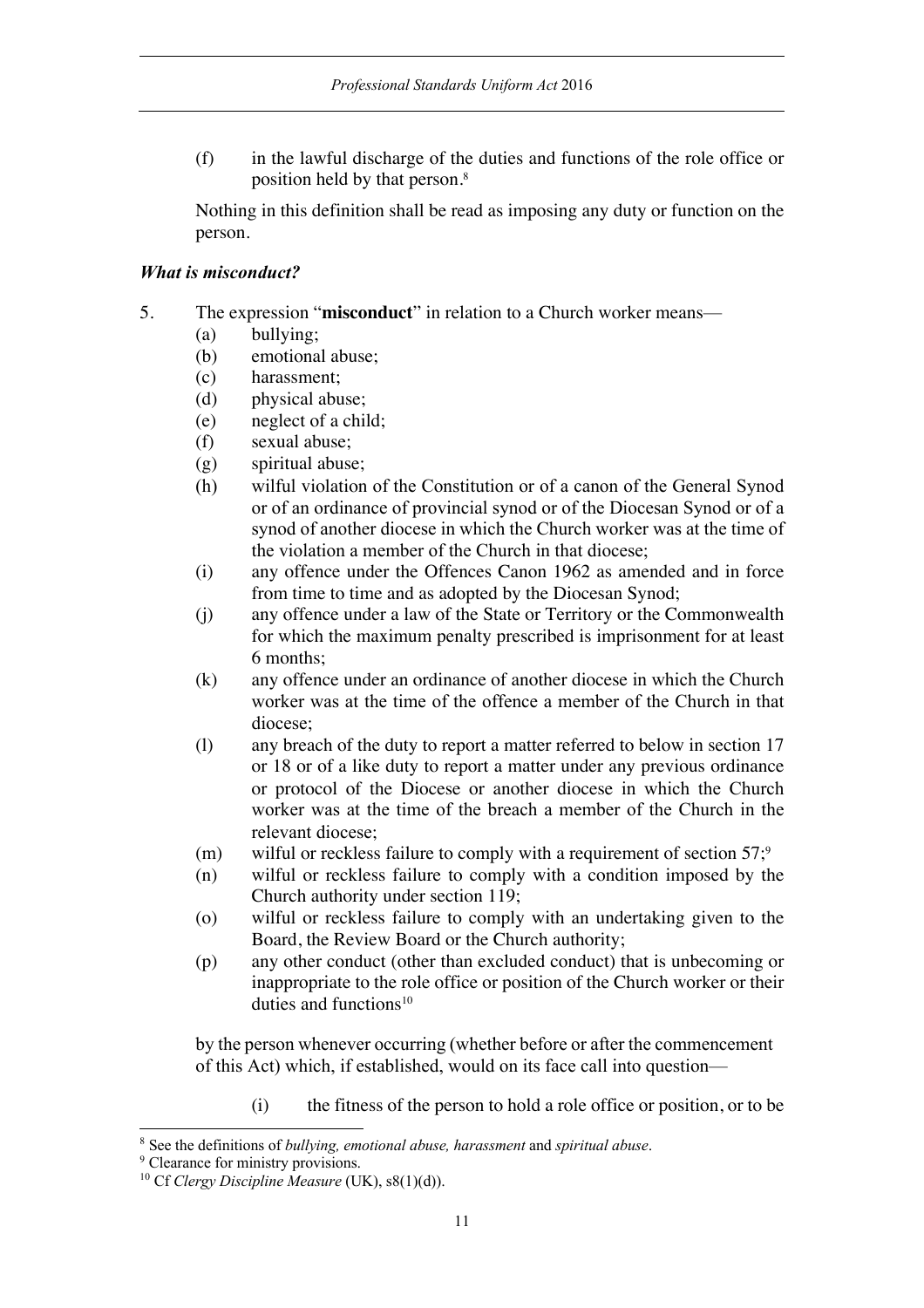or remain in Holy Orders;

- (ii) the fitness of the person, whether temporarily or permanently, to exercise ministry or perform any duty or function of the role office or position; or
- (iii) whether, in the exercise of ministry or in the performance of any duty or function, the person should be subject to any condition or restriction

but excludes for the purposes of this Act any breach of faith ritual or ceremonial

and includes in relation to a former Diocesan bishop examinable conduct as defined in the *Episcopal Standards (Child Protection) Canon* 2017.

# *Delegation of powers*

- 6. Where—
	- (a) the discharge, exercise or performance by a person of a responsibility, power, authority, duty or function under this Act or any regulation under it is dependent upon the opinion, belief or state of mind of that person in relation to a matter; and
	- (b) the responsibility, power, authority, duty or function is, in accordance with this Act or any regulation under it, delegated,

the delegate may, unless the contrary intention appears, discharge, exercise or perform the responsibility, power, authority, duty or function upon the delegate's own opinion, belief or state of mind (as the case requires) in relation to that matter. $11$ 

# *Construction of power to delegate*

- 7. Where this Act confers on a person or body a power to delegate the discharge, exercise or performance of a responsibility, power, authority, duty or function under this Act or any subordinate instrument, then, unless the contrary intention appears—
	- (a) the delegation does not prevent the discharge, exercise or performance of the responsibility, power, authority, duty or function by the person or body;
	- (b) the delegation may be made subject to such conditions or limitations as the person or body may specify; and
	- (c) a responsibility, power, authority, duty or function so delegated, when discharged, exercised or performed by the delegate, shall, for the purposes of the Act or subordinate instrument, be taken to have been discharged, exercised or performed by the person or body.
- 8. If this Act or any regulation under it confers power to delegate to the holder of

<sup>11</sup> Cf *Interpretation of Legislation Act* 1984 (Vic), ss 42, 42A.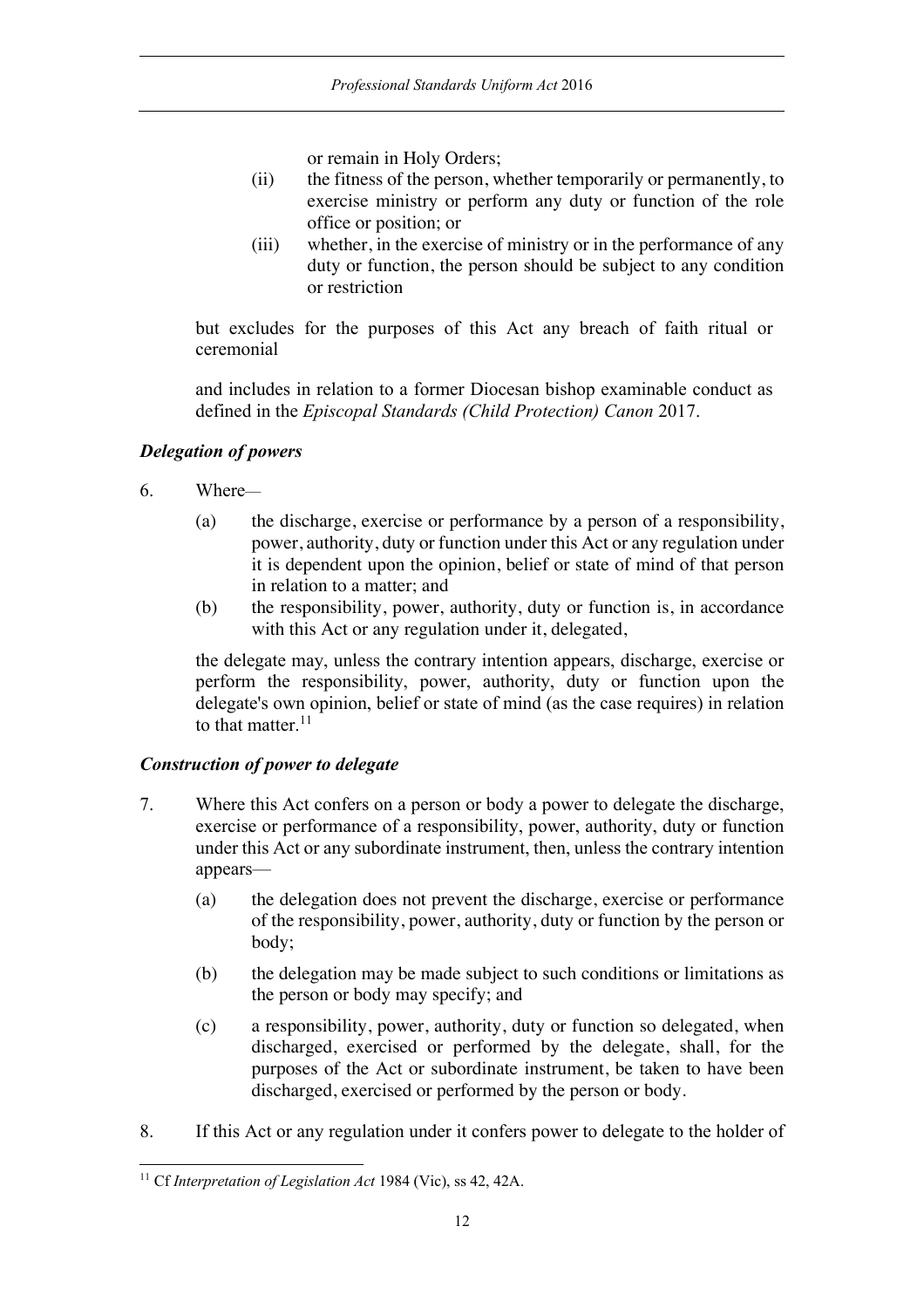a role office or position, then, unless the contrary intention appears, a delegation may be made to any person for the time being acting in or performing the duties of that role office or position.

### **PART 1.3 – OVERRIDING PURPOSES OF THE ACT**

#### *Overriding purposes*

- 9. The overriding purposes of this Act and of any protocol made under this Act are—
	- (a) to facilitate the just, quick and inexpensive resolution of the real issues in the complaint or matter; and
	- (b) to regulate fitness for ministry or service to uphold standards in the Church and for the protection of the community.

#### *Overriding purposes given effect to*

10. The PSC, the Board and the Review Board must each seek to give effect to the overriding purpose when it exercises any power given to it by this Act or by any protocol and when it interprets any provision of this Act or of any such protocol.

### **PART 1.4 –PROTOCOLS, ARRANGEMENTS AND PROMOTION**

#### *Making and content of protocols*

- 11. (1) The Scheme Directors must from time to time consider and approve a protocol or protocols for implementation in relation to the matters the subject of this Act.
	- (2) The protocol or protocols must include provisions or procedures for—
		- (a) receiving a complaint or information concerning misconduct;
		- (b) the appointment, role and function of professional support persons and carers for the complainant, any survivor, any related party or the respondent;
		- (c) informing a complainant and any survivor of alleged misconduct, and a respondent, of rights, remedies and relevant procedures available to them under the Act or otherwise;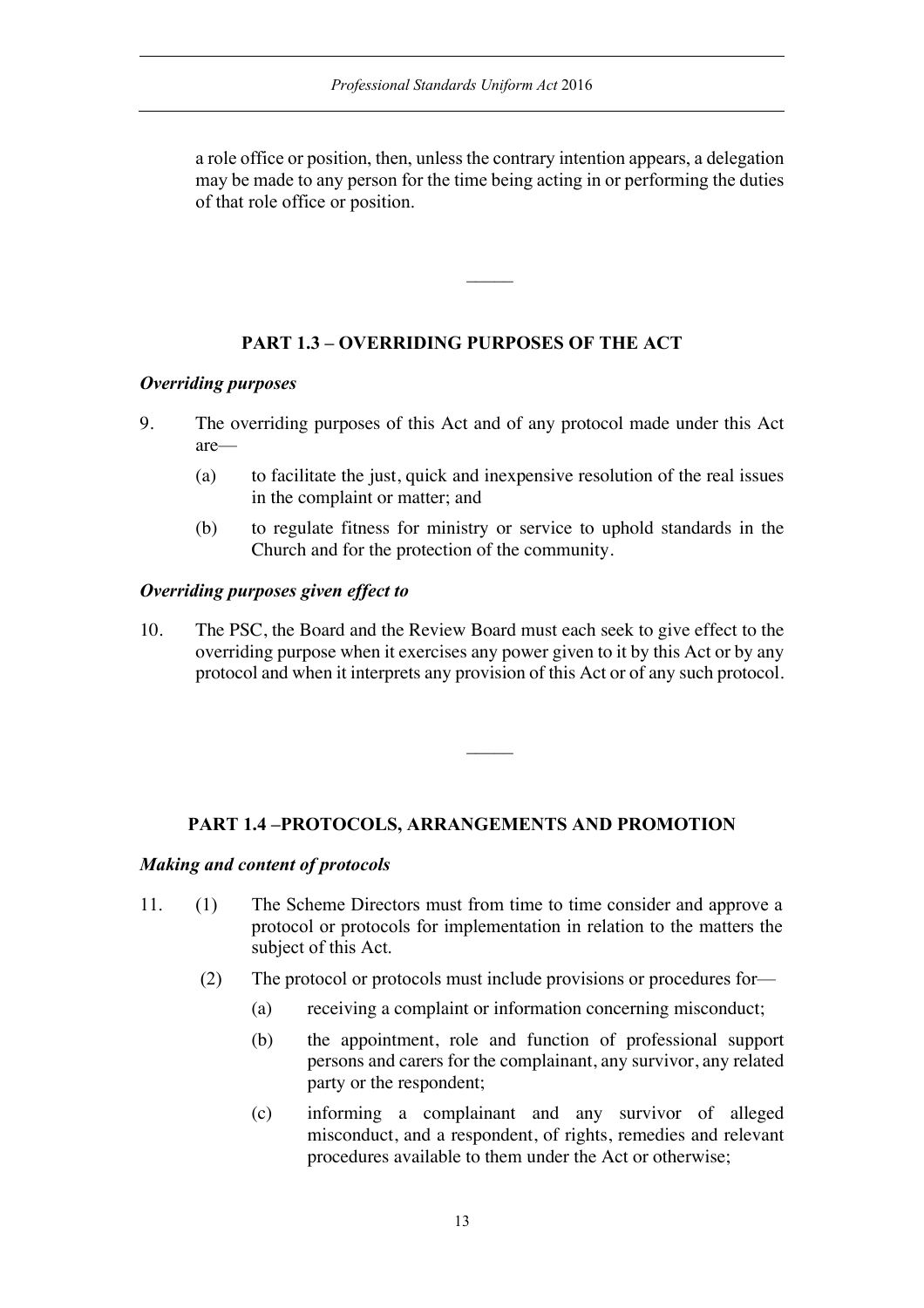- (d) assisting or supporting, as appropriate, any person affected by alleged conduct the subject of a complaint and the respondent;
- (e) the provision of redress to such classes of persons and on account of such misconduct as may be specified in the protocol;
- (f) an explanation of the processes for investigating and dealing with a complaint;
- (g) dealing fairly with each party to a complaint;
- (h) alternative processes for complaint resolution including referral to mediation and conciliation in appropriate circumstances;
- (i) regular information, reports, advice and recommendations to the Diocesan Bishop, the Board of the Diocesan Corporation and any other relevant Church authority; and
- (j) working, where necessary, with law enforcement, prosecution or child protection and other authorities of the States and Territories and of the Commonwealth of Australia.

### *Promoting knowledge and understanding*

12. Each of the Scheme Corporation and the Diocesan Corporation by such means as it may consider appropriate shall take such steps as may be necessary or desirable to promote throughout the community knowledge and understanding of this Act and the protocol or protocols and any relevant legislation of the States and Territories and of the Commonwealth of Australia.

#### *Power to enter into necessary agreements and arrangements*

13. The Diocesan Corporation may enter into such agreements or arrangements as it sees fit with the relevant authority of another diocese as to the financial terms on which the powers and functions of the equivalent bodies or persons of that diocese are to be exercised by the persons holding office in or as delegates of the PSC, or by the members or the secretary of the Board or the Review Board.

### **PART 1.5 – CODES OF CONDUCT**

#### *Diocesan Bishop-in-Council may approve code of conduct*

- 14. (1) The Diocesan Bishop-in-Council may from time to time and after consultation with the Scheme Corporation by resolution approve a code or codes of conduct for observance by a Church worker.
	- (2) The code sets out standards of conduct expected of a Church worker and is relevant in determining whether the conduct of a person renders them unfit to hold a role office or position or fit subject to any condition or restriction.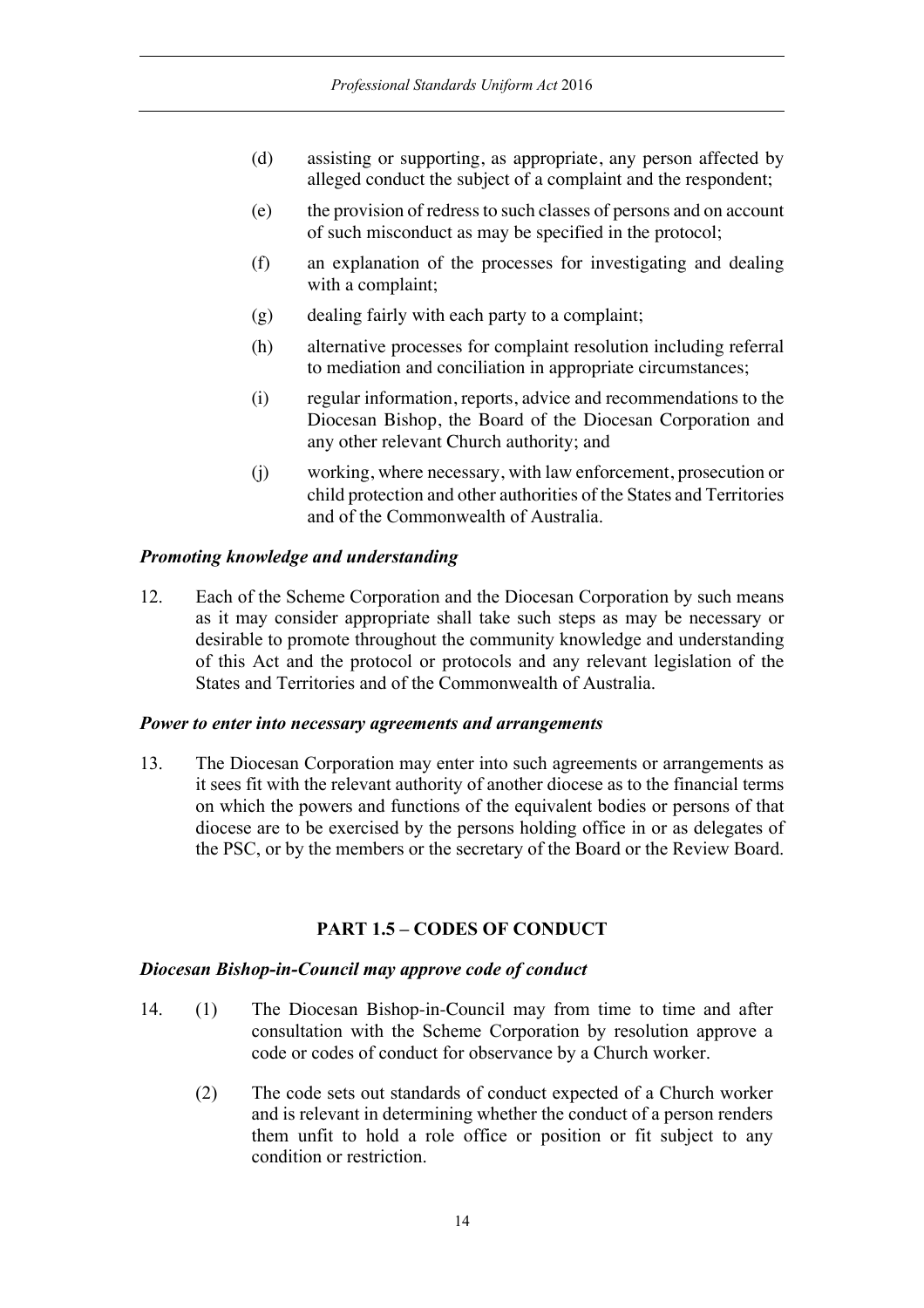### *Promoting a code of conduct*

15. Each of the Scheme Corporation and the Diocesan Corporation by such means as may be considered appropriate must take such steps as may be necessary or desirable to promote the knowledge, understanding and observance in the Church of any code of conduct applicable in the Diocese and any relevant legislation of the States and Territories and of the Commonwealth of Australia.

# **CHAPTER 2 – DUTIES OF THE CHURCH WORKER**

# **PART 2.1 – KNOWING THE CODE OF CONDUCT**

### *Code of conduct*

16. A Church worker must familiarise themselves with each code of conduct approved under this Act that relates to them.

### **PART 2.2 – DUTY OF PRESCRIBED CHURCH WORKER TO REPORT**

#### *Certain matters must be reported*

- 17. (1) If any prescribed Church worker believes on reasonable grounds that a person has suffered harm or is at risk of harm as a result of misconduct by another Church worker and has no reason to believe that the Director is aware of those facts, the first mentioned Church worker must as soon as possible report the matter to the Director.<sup>12</sup>
	- (1A) If any prescribed Church worker believes on reasonable grounds that a Person of Concern is participating or wishes to participate in the life of a parish and has no reason to believe that the Director is aware of those facts, the prescribed Church worker must as soon as possible report the matter to the Director.
	- (2) This section does not affect the operation of the Canon Concerning Confessions 1989 of General Synod or any other canon or legislative instrument relating to confessions in force in the Diocese.
	- (3) A failure to comply with subsection (1) is a relevant factor in determining the fitness or otherwise of the Church worker for any role

<sup>&</sup>lt;sup>12</sup> In certain circumstances, it is an offence punishable by 3 years imprisonment for any person of or over the age of 18 years to fail to disclose to a member of the police force of Victoria information relating to the commission of a sexual offence against a child under the age of 16 years: s327 of the *Crimes Act* 1958 (Vic).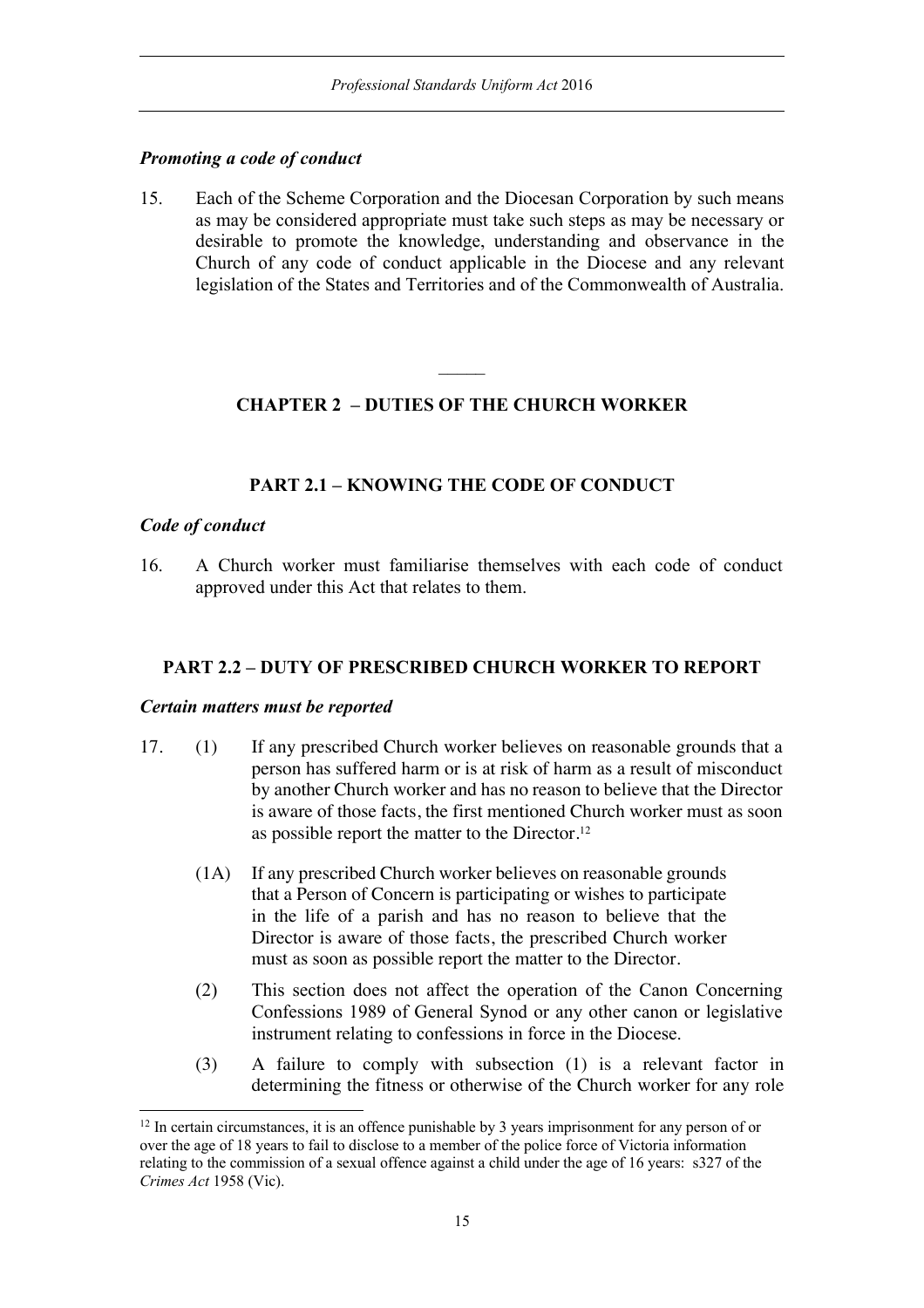office or position.

# **PART 2.3 – DUTY OF CHURCH WORKER TO REPORT**

#### *Certain matters must be reported*

- 18. (1) If a Church worker has been charged in any jurisdiction in Australia or elsewhere with a sexual offence or an offence relating to child pornography whether committed within or outside the Diocese, that person must forthwith notify in writing the Director, giving particulars of the charge. 13
	- (2) A failure to comply with subsection (1) is a relevant factor in determining the fitness or otherwise of the Church worker for any role office or position.

# **PART 2.4 –DUTIES IN RELATION TO COMPLAINTS**

### *Duty to comply with a direction*

- 19. (1) A Church worker respondent must, subject to this section—
	- (a) comply with any requirement of an investigator under section 31;
	- (b) truthfully answer any question put by an investigator in the exercise of powers conferred by this Act;
	- (c) not mislead the Director or the PSC or an investigator or other delegate of any of them;
	- (d) not unreasonably delay or obstruct the Director or the PSC, or an investigator or other delegate of any of them in the exercise of powers conferred by this Act; and
	- (e) attend a mediation, conciliation, neutral evaluation or other dispute resolution meeting when directed by the PSC in relation to a complaint.
	- (2) A Church worker may not refuse to comply with subsection (1) on the ground that the production of a record or the giving of information or the verifying of it may tend to expose the person to a penalty and –

<sup>&</sup>lt;sup>13</sup> Independently of this provision, a Church worker in Victoria who holds a working with children clearance is subject to a statutory obligation under s20 of the *Working with Children Act* 2005 (Vic) to notify the Secretary to the Department of Justice and the Church authority of any relevant change in circumstances as defined in that section.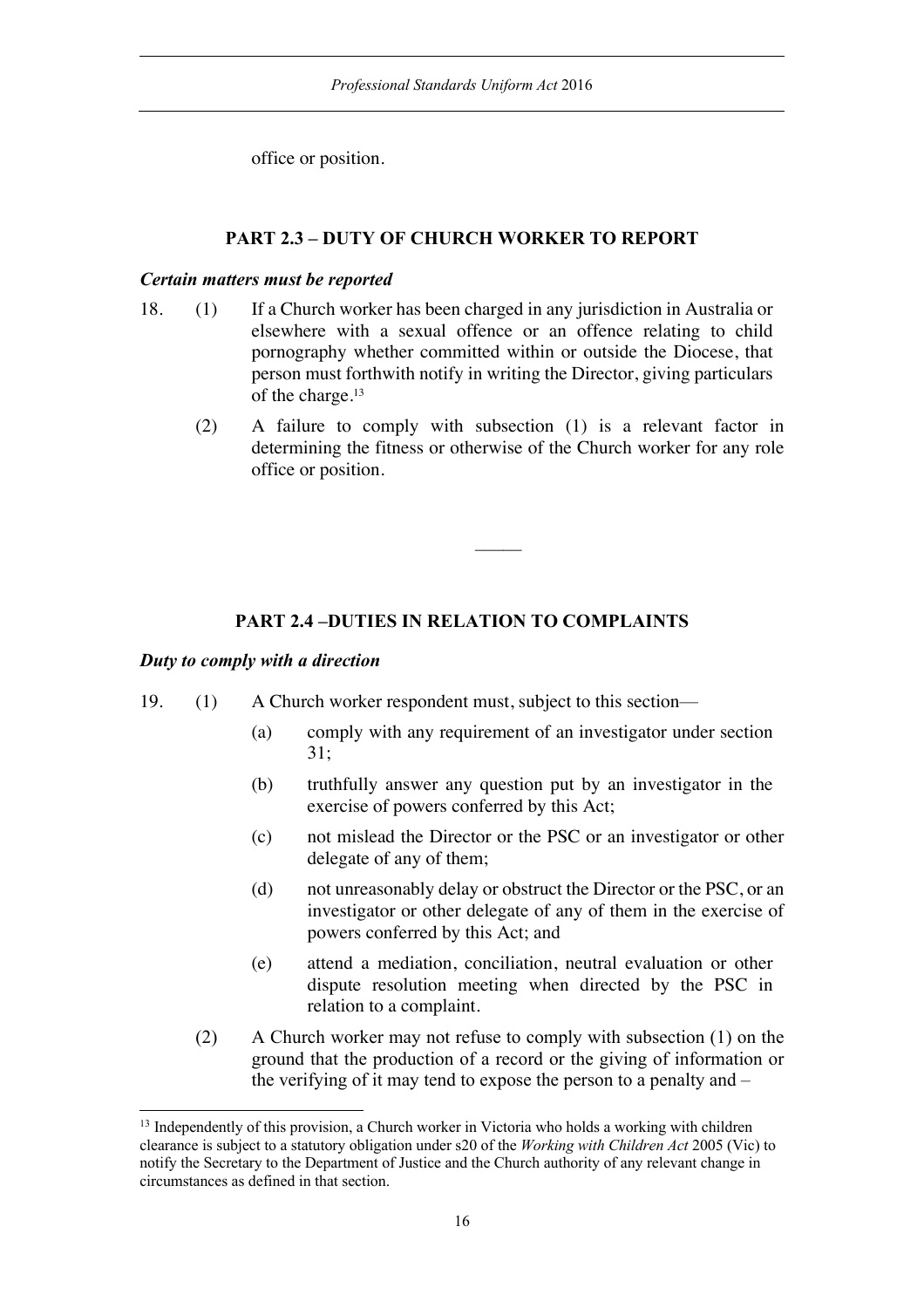- (a) the privilege if any against exposure to a penalty is to that extent taken to have been waived $14$ ; and
- (b) the record or the information given may be used in evidence in any proceeding against the person before the Board or the Review Board.
- (3) A Church worker may refuse to comply with subsection (1) on the ground that the production of a record or the giving of information or the verifying of it may tend to incriminate the person.
- (4) If a respondent declines to answer a question on the ground that the answer might tend to incriminate the person a written record shall be made of the question and of the ground of refusal.<sup>15</sup>
- (5) A failure to comply with any provision of subsection (1) is a relevant factor in determining the fitness or otherwise of the Church worker for any role office or position.

# **PART 2.5 - UNDERTAKINGS**

### *Duty to comply with an undertaking or direction*

- 20. (1) A Church worker respondent must—
	- (a) comply with any undertaking given to the PSC, the Board, the Review Board or the Church authority; and
	- (b) comply with a direction made by the Church authority to give effect to a recommendation of the PSC, the Board or the Review Board (as the case may be) or any permitted variation or modification of that recommendation.
	- (2) Failure of the respondent to a complaint to comply with an undertaking or direction is an offence.
	- (3) The PSC may institute proceedings forthwith in the Diocesan Tribunal in respect of an offence against this section against any person in respect of whom the Diocesan Tribunal has jurisdiction.
	- (4) A failure to comply with any provision of subsection (1) is a relevant factor in determining the fitness or otherwise of the Church worker for any role office or position.

 $\overline{\phantom{a}}$ 

<sup>14</sup> Cf *Legal Services Commissioner v Spaulding (Legal Practice)* [2015] VCAT 292 per Garde J.

<sup>&</sup>lt;sup>15</sup> The legislation does not purport to abrogate the common law privilege against self-incrimination. See the discussion in *Essendon Football Club v CEO of ASADA* [2014] FCA 1019 at [279].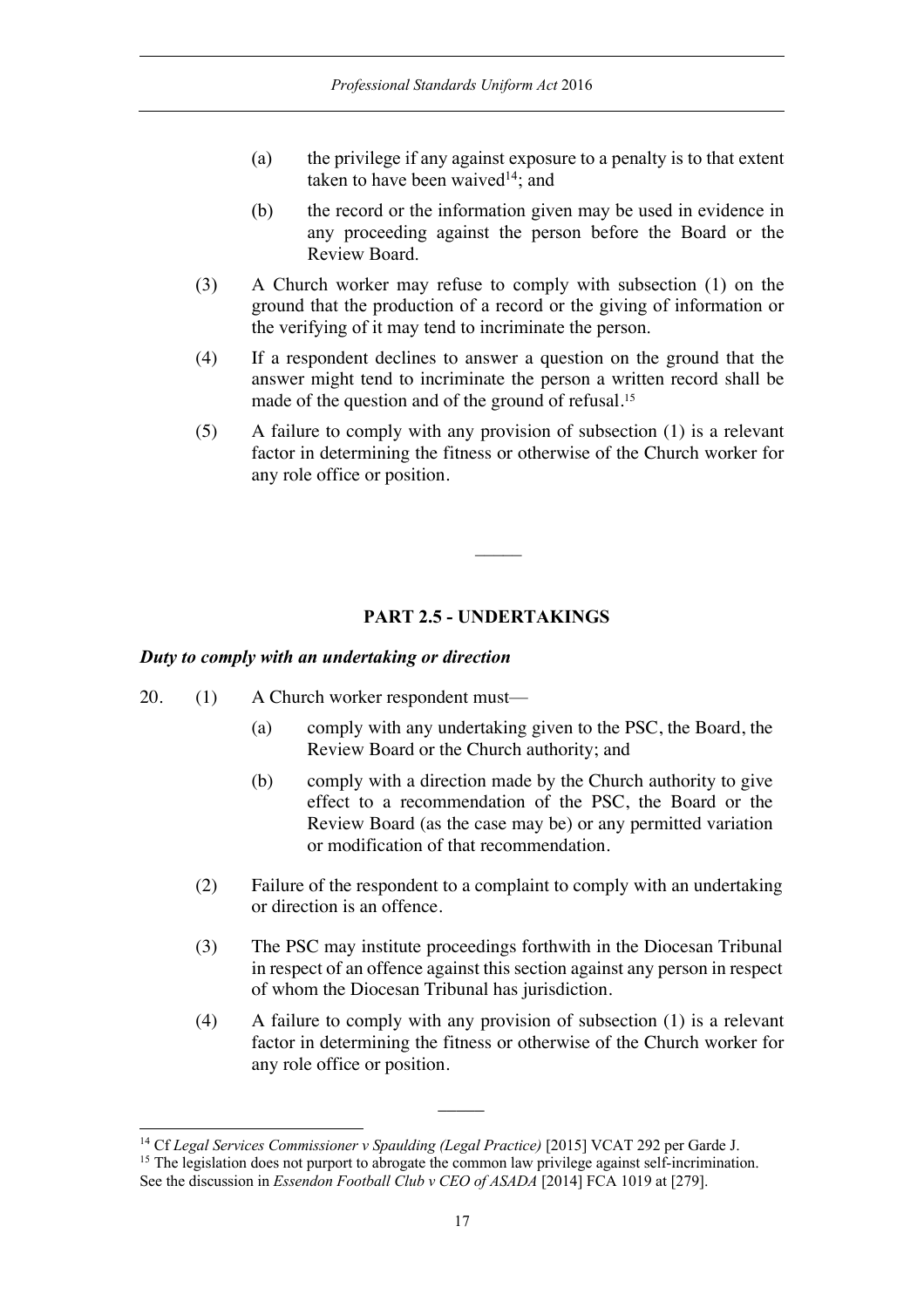# **CHAPTER 3**

### **PROCESS FOR A COMPLAINT OF MISCONDUCT AGAINST A CHURCH WORKER OR A CLEARANCE APPLICATION**

# **PART 3.1 - INTRODUCTION**

#### *Complaint of misconduct*

- 21. (1) Any person including the Director may make a complaint of misconduct of a Church worker to the PSC.
- (1A) Any person including the Director may make a complaint of misconduct of a person who is a Person of Concern (but not a Church worker) to the PSC.
	- (1B) To the extent that a complaint is made of misconduct of a person who is a Person of Concern and who is not a Church worker, the provisions of this Act apply as if the complaint was made against a Church worker and are modified insofar as their participation in the life of a parish shall be taken to be a role office or position held by the Person of Concern.
	- (2) A complaint of misconduct against a person who is not a Church worker shall be deemed to be a complaint against a Church worker under subsection (1) of this section if—
		- (a) the complainant and the respondent to the complaint have agreed in writing to submit the complaint to the PSC to be dealt with under this Act as if it were a complaint under subsection (1) of this section and to be bound by any decision pursuant to section 119 of the Church authority nominated by them in the submission on a recommendation under this Act from the PSC, the Board or the Review Board; and
		- (b) the PSC has consented in writing to that submission.
	- Note: This part deals with complaints against Church workers which class includes both a sub-class of clergy, lay leaders and certain other specified roles (prescribed Church workers) and a sub-class of Church volunteers. The process for each subclass is broadly the same except for two particular matters. First 60 day time limits are imposed on the Board and Review Board (subject to extension) for determining complaints against volunteers. Second, volunteers are not given the right on suspension by recommendation of the Board to apply to the Review Board for a review.

A complaint may be made against a deceased Church worker.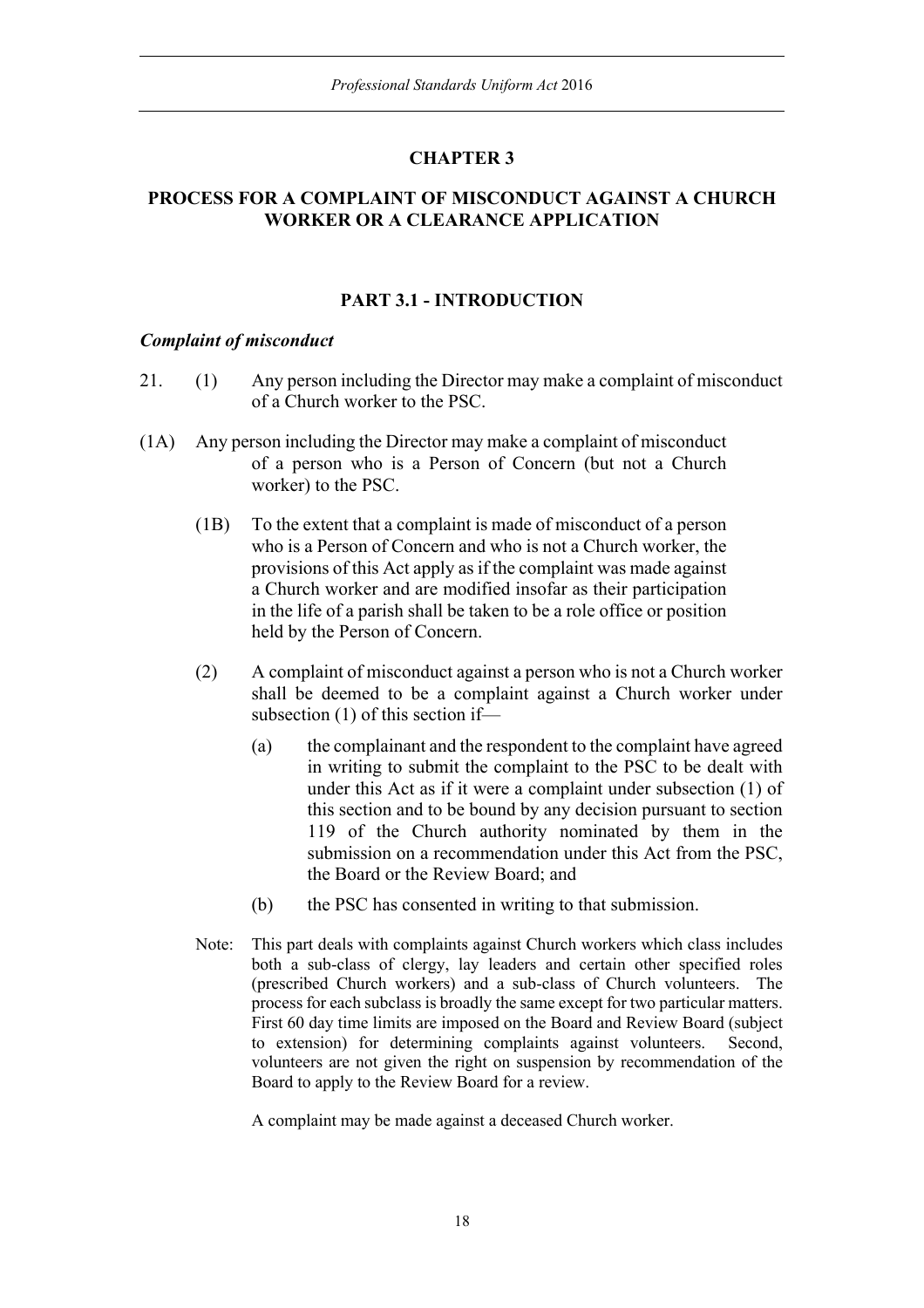#### *Consent to process*

- 22. (1) The Director must prior to any investigation seek from the complainant his or her written consent to—
	- (a) the giving by the Director of notice of the complaint and the identity of the complainant to the respondent;
	- (b) the investigation of the complaint by the PSC or its delegate;
	- (c) the PSC otherwise dealing with it under this Act;
	- (d) the hearing and determination of the complaint by the Board and on any review, the Review Board, either by hearing or otherwise in accordance under this Act; and
	- (e) the making of recommendations to the Church authority in accordance with this Act.
	- (2) If the complainant (other than the Director) has not given the written consent referred to in the preceding subsection—
		- (a) the Director and the PSC must, subject to any obligation referred to in subsection (3), respect the confidentiality of the identity of the complainant;
		- (b) the PSC may, subject to subsection (2)(a), investigate the complaint but shall not be required to do so and otherwise to refer it to the Board;
		- (c) the PSC may but is not obliged to dismiss the complaint or take no further action in relation to the complaint; but
		- (d) the PSC may with the consent of the complainant arrange with the complainant, the respondent and if appropriate, the Church authority mediation conciliation neutral evaluation or other alternative resolution of any dispute associated with the complaint, with a view to addressing any breakdown in relationships and achieving a reconciliation between the parties.
	- (3) The relevant obligations are under any State or Federal law—
		- (a) to disclose information to a member of the police force<sup>16</sup>; and
		- (b) otherwise to take reasonable steps to reduce or remove a substantial risk that a relevant child will become the victim of a sexual office committed by a person or of over the aged of 18 years who is associated with the Church in the diocese.<sup>17</sup>

<sup>&</sup>lt;sup>16</sup> In certain circumstances, it is an offence punishable by 3 years imprisonment for any person of or over the age of 18 years to fail to disclose to a member of the police force of Victoria information relating to the commission of a sexual offence against a child under the age of 16 years: s327 of the *Crimes Act* 1958 (Vic).

<sup>&</sup>lt;sup>17</sup> See *Crimes Act* 1958 (Vic), s49C. A negligent failure by person in authority to protect a child from a sexual offence is also an offence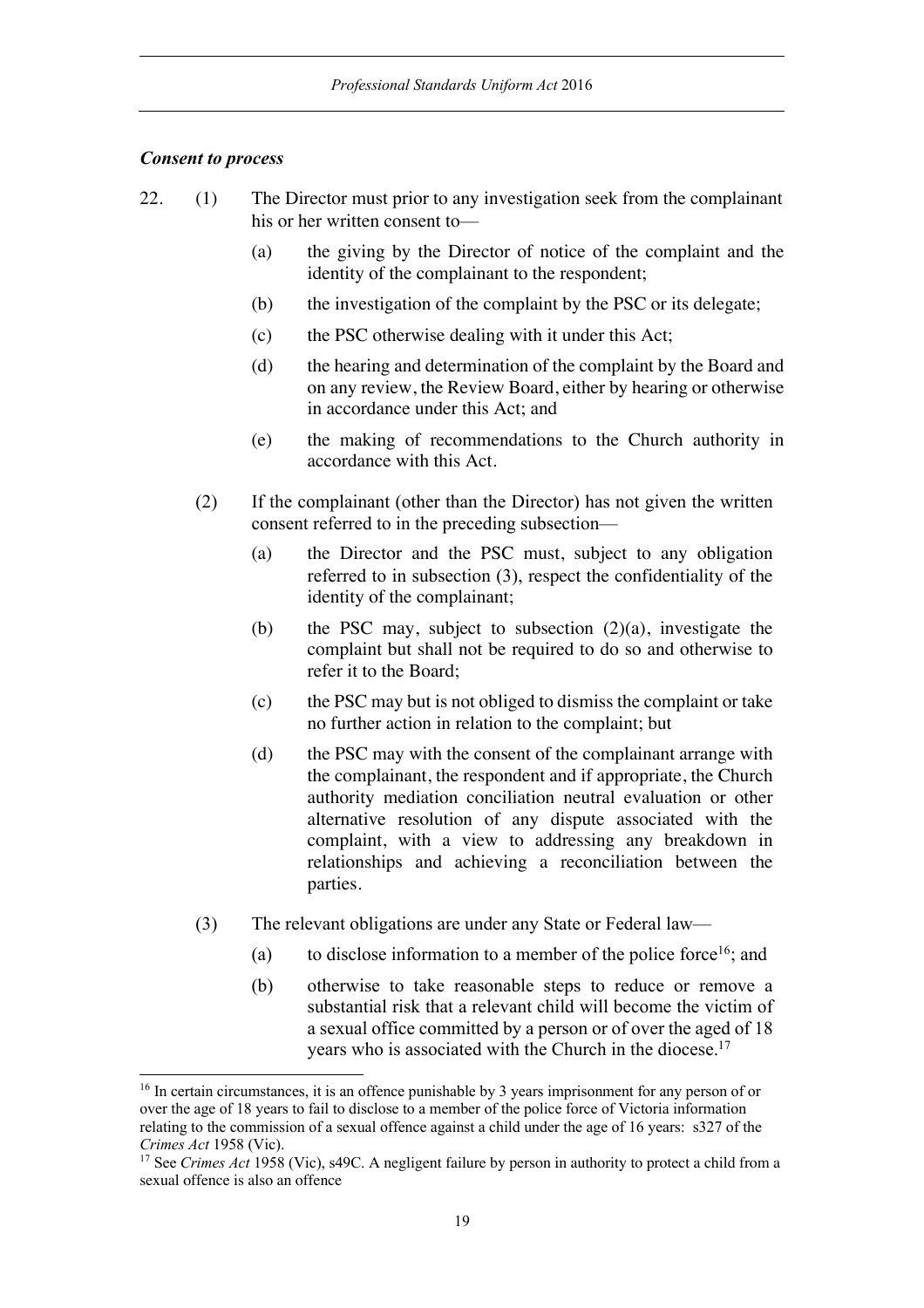(4) In this section, 'relevant child' means a child (whether identifiable or not) under the age of 16 years who is, or may come, under the care, supervision or authority of the Church in the Diocese.<sup>18</sup>

# *Form of complaints*

- 23. (1) A complaint may be in any form, in writing on paper or by email or facsimile or conveyed orally.
	- (2) A complaint must—
		- (a) identify the complainant; and
		- (b) include details of the misconduct complained about.
	- (3) The PSC may not act on an anonymous complaint.
	- (4) Nothing in the preceding subsection shall prevent or restrict the PSC in the exercise of its powers under section  $29(1)(b)$ .

# *Further requirements of complainant*

- 24. (1) The PSC may require a complainant to—
	- (a) give further details of the complaint; and
	- (b) verify any details of the complaint by statutory declaration or in another manner specified by the Director or the PSC.
	- (2) A requirement under subsection (1) must be in writing and allow the complainant a reasonable time to comply.

# *How PSC may respond to a complaint*

- 25. (1) The PSC may, if it thinks it appropriate to do so, refer a complaint, or the investigation of a complaint, to an equivalent body or bodies.
	- (2) Without limiting the discretion of the PSC under subsection (1), it is open to refer a complaint, or the investigation of a complaint, to an equivalent body or bodies—
		- (a) if when the complaint is made—
			- (i) the Church worker, the subject of the complaint, resides in another diocese or holds a licence or permission to officiate or other authority from a Church authority in another diocese; and
			- (ii) neither resides in the Diocese nor holds a licence or permission to officiate or other authority from a Church authority in the Diocese; or

<sup>&</sup>lt;sup>18</sup> The definition reflects the definition of 'relevant child' in s49C.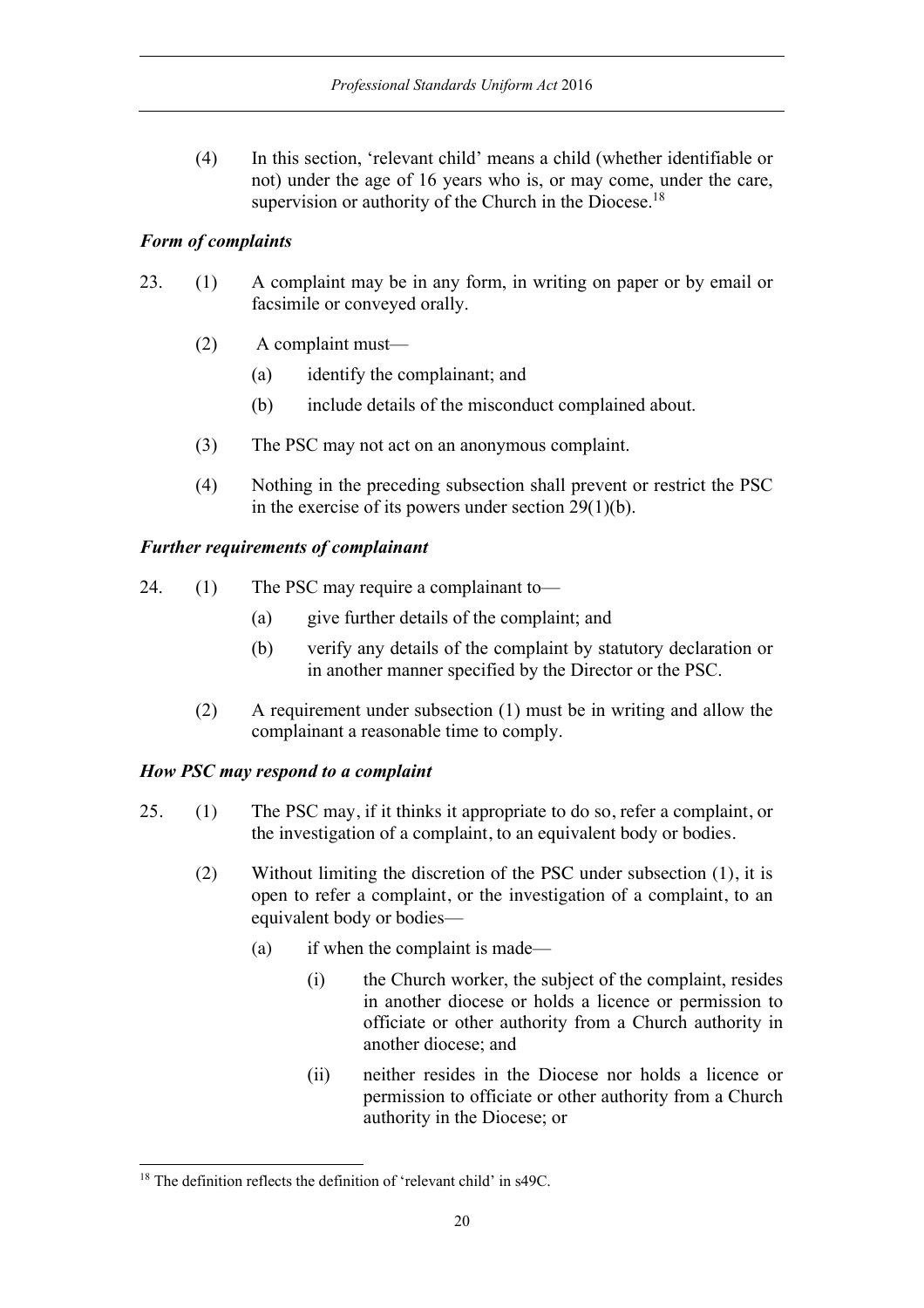- (b) if the complaint is made against a former Diocesan bishop and, at the time of the referral, the Episcopal Standards Commission has jurisdiction under the *Episcopal Standards (Child Protection) Canon* 2017 to deal with the matter.
- (3) When the PSC and an equivalent body or equivalent bodies have the power and duty to investigate information concerning the alleged misconduct of the same person to whom this Act applies and the respective bodies cannot agree on—
	- (a) which body shall carry out the investigation or any parts of such investigation; or
	- (b) whether a question or questions specified in section 69(a) should be referred to the Board or to an equivalent body which has jurisdiction—

the PSC must refer the disagreement for decision by two independent persons agreed upon by the PSC and the equivalent body or bodies.

- (4) The PSC must act in accordance with the unanimous decision of those independent persons referred to in subsection (3) or, if such persons cannot agree within a reasonable time of the disagreement being referred, in accordance with the decision of the Primate or his nominee.
- (5) In all matters affecting the operation of this Act the PSC and the Director must co-operate with and assist an equivalent body and a person acting in the corresponding capacity of the Director in another diocese.
- (6) In making a decision under subsection (3) the independent persons will not be bound by the views or instruction of the PSC but shall take into account the most convenient course for all concerned and the proper and expeditious conduct of the investigation or referral as the case may be.

### *Consolidation of complaint proceedings*

- 26. (1) This section applies if a complaint against a Church volunteer raises the same or similar issues of fact or law as a complaint that has been made against a prescribed Church worker.
	- (2) The PSC may apply to the Board for a direction under this section in relation to proceedings against a Church volunteer and other proceedings against a prescribed Church worker under this Act on the ground that—
		- (a) a common question of law or fact arises in all those proceedings;
		- (b) the determinations and recommendations sought in all those proceedings are in respect of, or arise out of, the same transaction or series of transactions; or
		- (c) for some other reason specified in the application, it is desirable that a direction be made under this section.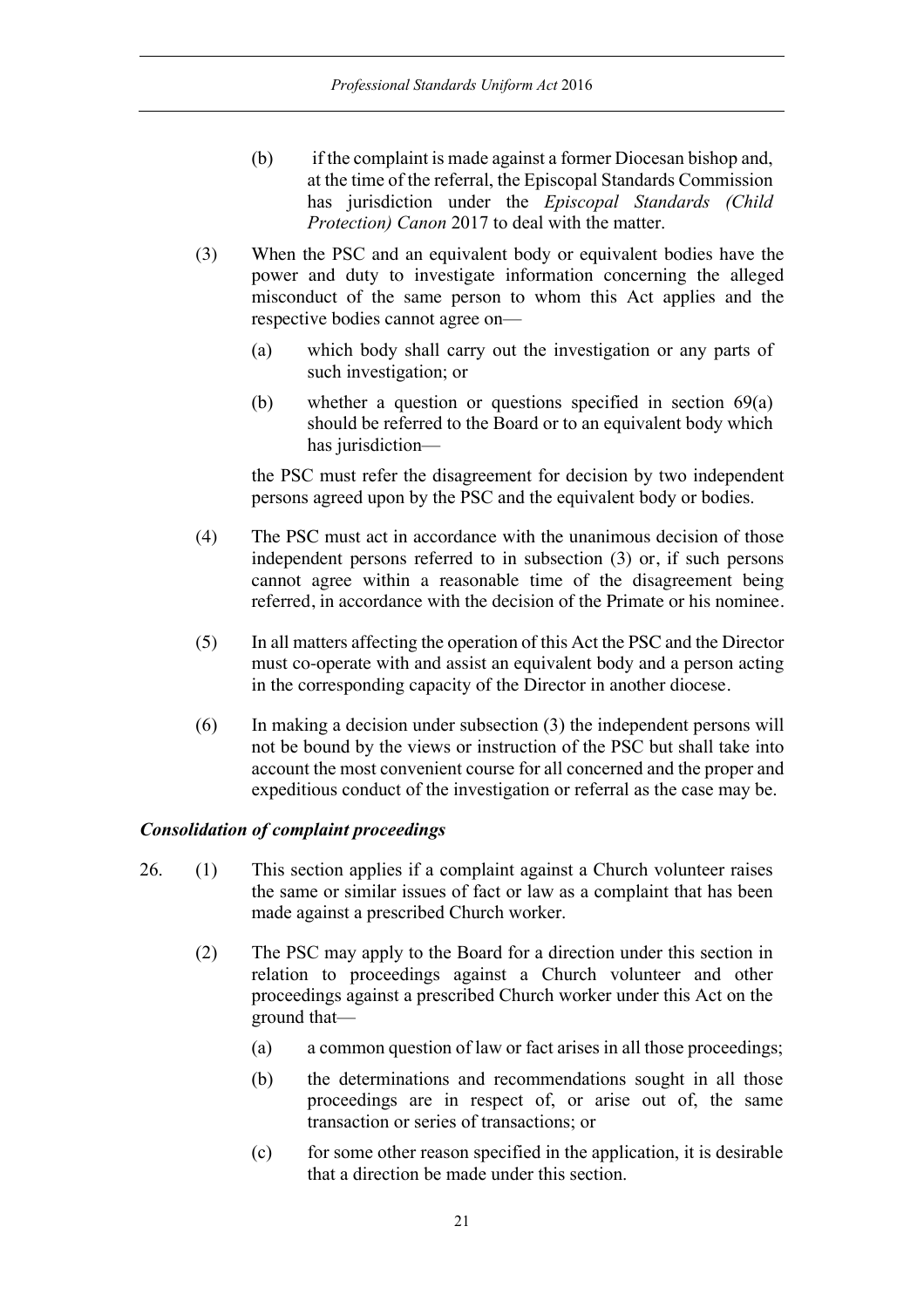- (3) In this section, 2 or more proceedings that are the subject of an application under subsection (1) are called the **related proceedings**.
- (4) The Board may make the following directions under this subsection in relation to the related proceedings—
	- (a) that the proceedings be consolidated on the terms specified in the direction;
	- (b) that the proceedings be heard or considered by the Board at the same time or in a sequence specified in the direction;
	- (c) that any of the proceedings be stayed pending the determination of any of the other proceedings.

# **PART 3.2 – SUMMARY DETERMINATION OF A COMPLAINT OR CLEARANCE APPLICATION**

#### *PSC may dismiss or proceed without referral to the Board*

- 27. (1) The PSC may dismiss a complaint or other matter or take no further action or may take limited action in relation to a complaint or other matter if—
	- (a) the PSC is of opinion that—
		- (i) the complaint or other matter does not fall within the provisions of this Act;
		- (ii) the complaint or other matter is false, vexatious, misconceived, frivolous or lacking in substance; or
		- (iii) the evidence is not of sufficient weight to warrant an investigation or further investigation;
		- (iv) the evidence is not of sufficient weight to support a determination of the Board that the alleged conduct occurred19.
	- (b) whether or not the PSC forms the opinion referred to in paragraphs (a), (b) or (c) of section 69, the complaint or other matter can properly be dealt with by means other than referral to the Board, consistent with the overriding purposes of this Act, such as but not limited to–
		- (i) accepting a written undertaking or taking other limited action with or without any admission or finding;

<sup>&</sup>lt;sup>19</sup> Criminal Procedure Act 2009 (Vic),  $s141(4)(a)$  – "to support a conviction for any indictable offence…"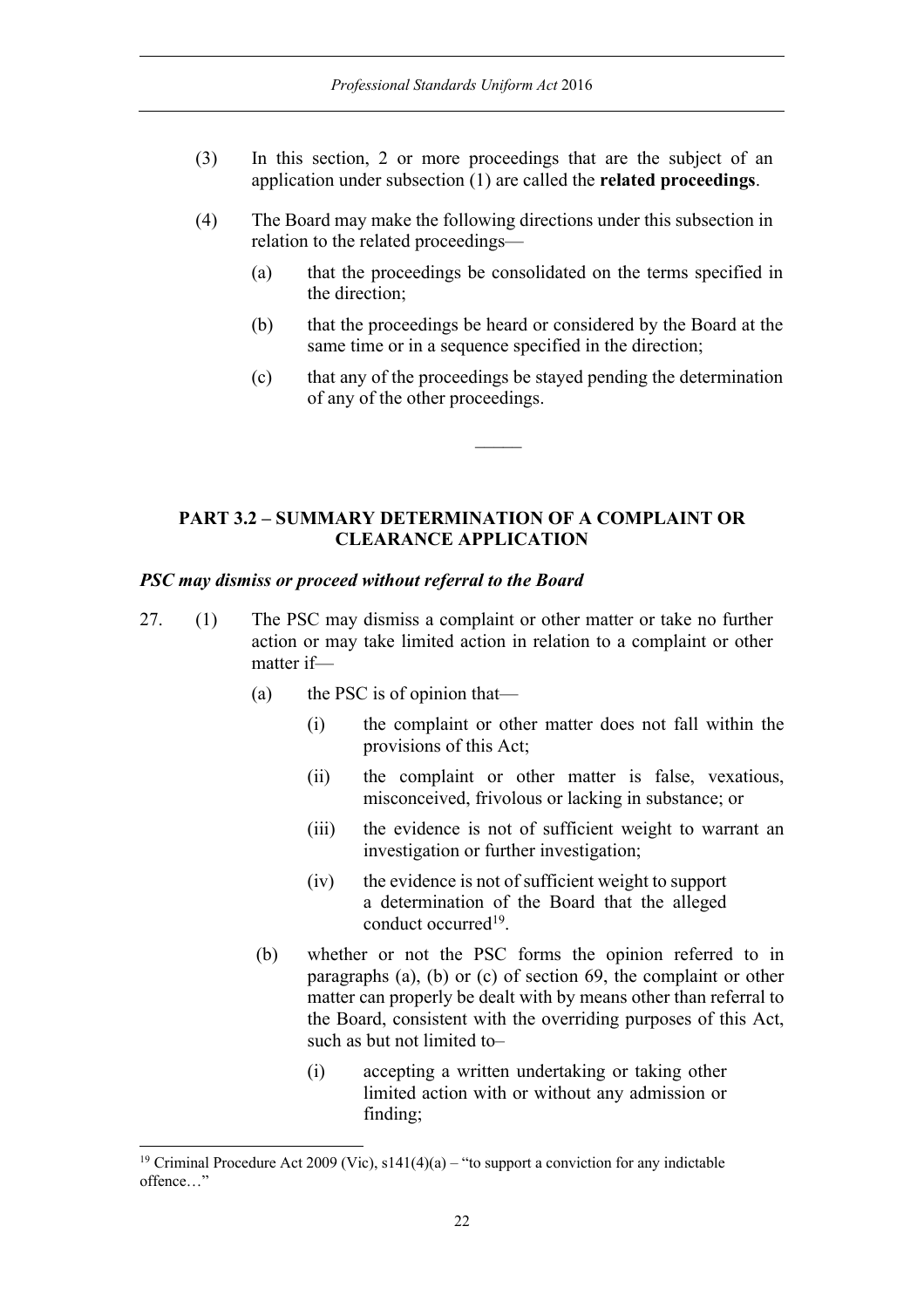- (ii) exercising its functions under Part 4.3;
- (iii) mediation;
- (iv) conciliation;
- (v) neutral evaluation and any other alternative resolution of any dispute associated with the complaint or matter;
- (c) the subject matter of a complaint or other matter is under investigation by some other competent person or body or is the subject of legal proceedings;
- (d) the person making the complaint or raising the matter has failed to provide further details to the Director or to verify the allegations by statutory declaration when requested by the Director to do so.
- (2) In acting under subsection (1), without limiting the generality of that subsection, the PSC may recommend to the Church authority any steps that might reduce or eliminate the risk of misconduct either generally by Church workers or in relation to the respondent by way of educational, training, counselling or mentoring programme or by way of changes to any protocol, whether diocesan or under this Act.
- (3) A recommendation pursuant to the preceding subsection is advisory only and not binding on the Church authority.
- (4) In this section, "matter" includes any allegation that has been made or issue that has arisen in an application for a clearance under this Act.

# *Complainant and respondent to be given notice of outcome of complaint and reasons*

28. If a complaint is dealt with by the PSC under the preceding section, the PSC must give the complainant and the respondent or applicant a written notice of the outcome including the reasons for the outcome.

 $\overline{\phantom{a}}$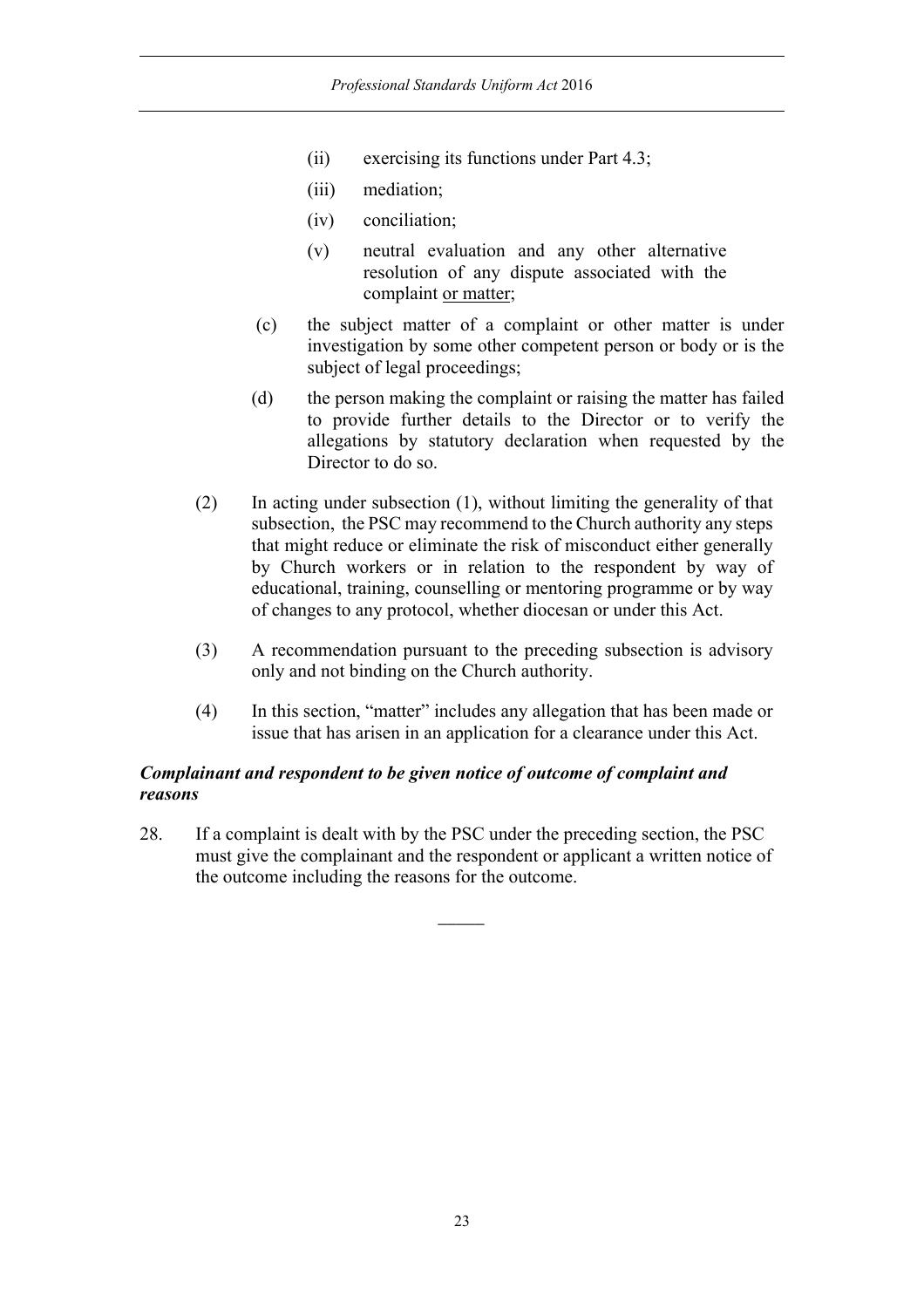# **PART 3.3 – INVESTIGATIONS**

### *When PSC is to investigate*

- 29. (1) Subject to this Act, the PSC
	- (a) must cause to be investigated each complaint against a Church worker as expeditiously as possible;
	- (b) may cause to be investigated the conduct of a Church worker if the PSC has reason to believe that the conduct may amount to misconduct under this Act even though—
		- (i) no complaint has been made about the conduct;
		- (ii) a complaint about the conduct is anonymous or has been withdrawn; or
		- (iii) the complainant does not give the written consent referred to in section 22;
	- (c) may cause to be investigated any allegation or issue arising on an application for a clearance under this Act.
	- (2) The PSC may by instrument in writing appoint, upon such terms and conditions as the PSC may approve, a competent person to conduct an investigation under this section.

# *PSC to obtain material*

30. For the purpose of an investigation the PSC or its investigator must obtain such statutory declarations or written statements, recorded conversations, reports, documents and other material as the PSC or its delegate considers necessary or advisable for presentation to the PSC.

# *Respondent to respond to PSC*

- 31. (1) Prior to any referral of a complaint or other matter to the Board, for the purpose of carrying out an investigation of a complaint or matter, an investigator appointed by the PSC may by notice in writing to a respondent require the respondent or applicant for a clearance to do any one or more of the following<sup>20</sup>—
	- (a) to meet on reasonable notice with the investigator to answer questions in relation to a complaint or other matter;
	- (b) to assist in or co-operate with the investigation of the complaint or matter in a specified manner;
	- (c) to provide written information to the investigator within 21 days or such further period as the Director may allow in relation to any matter relevant to the investigation;

<sup>20</sup> Cf *Legal Profession Uniform Law*, s371 made under the *Legal Profession Uniform Law Application Act* 2014 (Vic).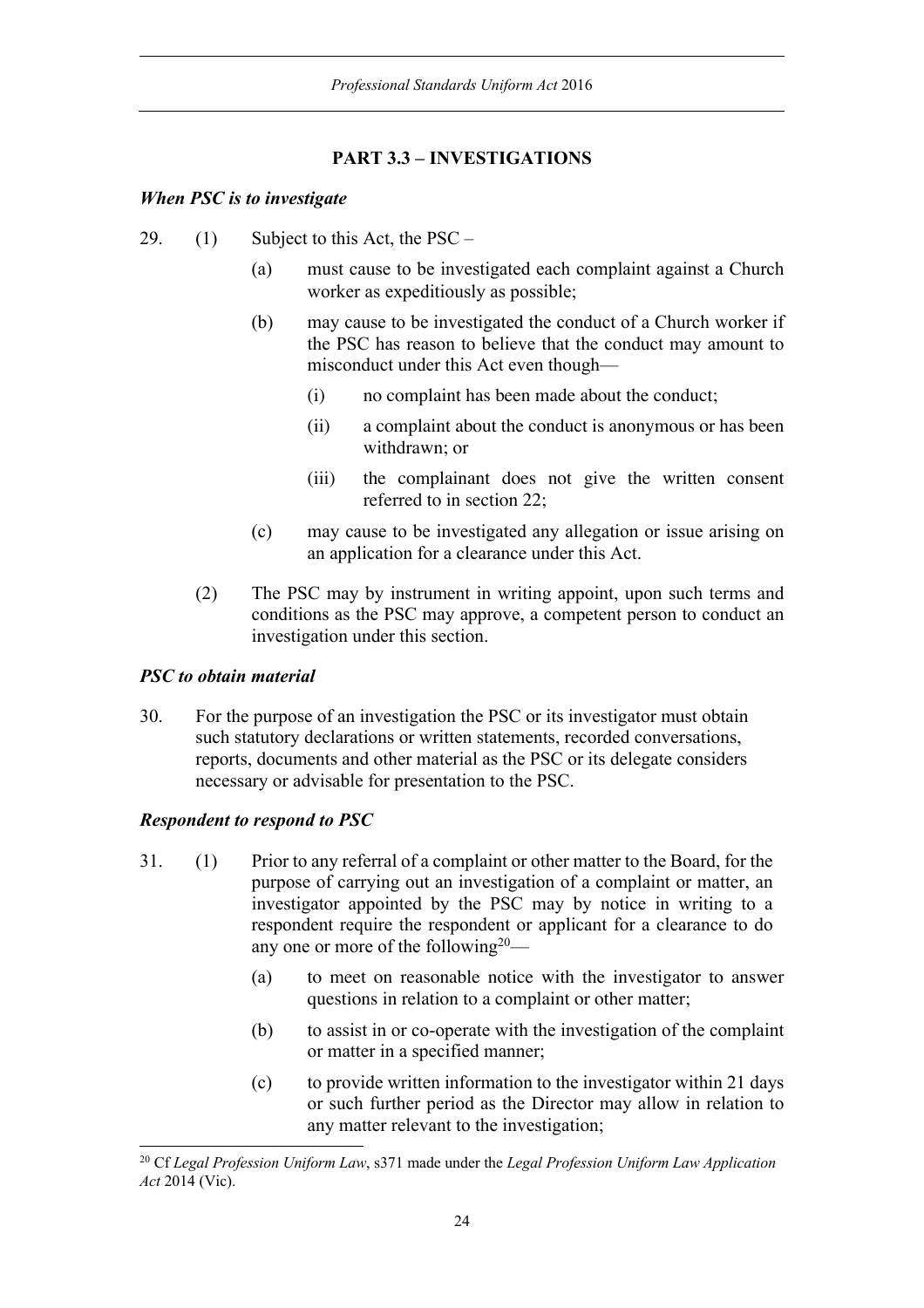- (d) to verify the report by statutory declaration or another manner specified by the PSC; and
- (e) to produce at or before a specified time and at a specified place, any specified document (or a copy of the document).<sup>21</sup>
- (2) Subject to any lawful objection, an investigator may inspect any document provided pursuant to a requirement under this Part and may make copies of the document or any part of the document.

 $\overline{\phantom{a}}$ 

<sup>&</sup>lt;sup>21</sup> See Part 2.4 above for the consequences of non-compliance.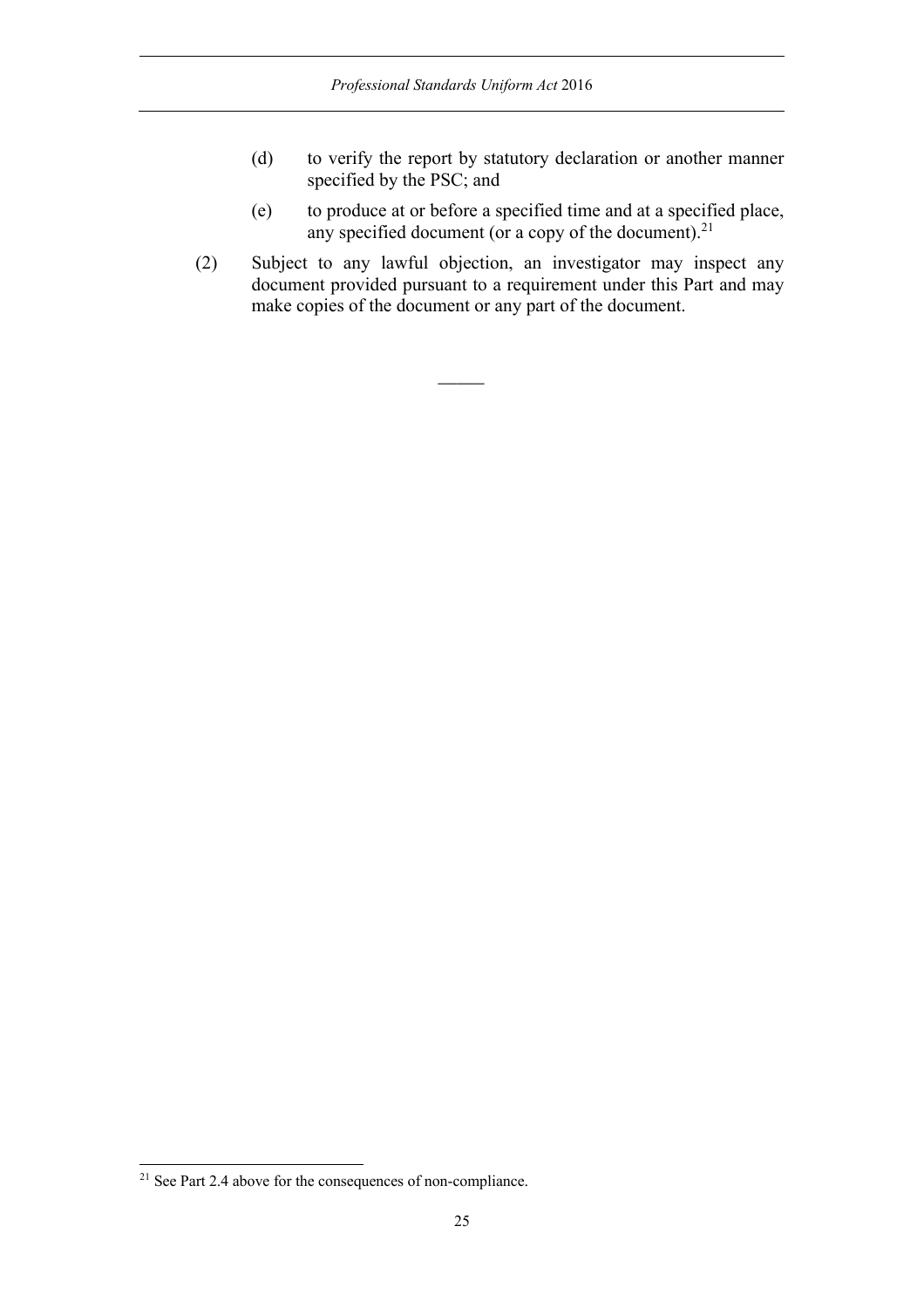# **PART 3.4 – OUTCOMES OF PSC**

### *How PSC may or must respond after receipt of complaint*

- 32. At any time after the PSC receives a complaint, the PSC may—
	- (a) direct the respondent to attend mediation conciliation neutral evaluation or other alternative resolution of any dispute associated with the complaint;<sup>22</sup> and
	- (b) exercise its powers under section 27 of this Act to dismiss a complaint or to take no further action in relation to a complaint or to recommend any steps to be taken.
- 33. At any time after investigation of a complaint in accordance with Part 3.3, the PSC—
	- (a) must, if required under section 69 or 70 to do so, refer the complaint to the Board; and
	- (b) may institute, amend or withdraw proceedings by way of charge against the respondent to the complaint before the Diocesan Tribunal.

### *If a complaint or application for a clearance for ministry is settled or resolved*

- 34. (1) The fact that the subject matter of a complaint or application for a clearance for ministry may be settled or resolved in whole or in part between the parties affected thereby does not prevent the PSC from acting under sections 32 or 33 in respect of the subject matter of the complaint or matter.
	- (2) Any term of settlement or resolution referred to in subsection (1) which purports to prevent or to limit the institution of action under the preceding section shall be of no effect.

### *If agreement on facts or recommendation concerning a complaint*

- 35. (1) The PSC may agree with the respondent to a complaint for the submission to the Board or the Review Board of —
	- (a) a statement of the facts relevant to the complaint; or
	- (b) any recommendation proposed to be made by the Board or the Review Board to the Church authority; or
	- (c) both a statement and any recommendation.
	- (2) The Board or the Review Board may in its discretion proceed on the basis of the statement of agreed facts and determine any

<sup>&</sup>lt;sup>22</sup> This provision is intended to facilitate the early intervention of the PSC in a matter which is suitable for resolution by an alternative dispute resolution process involving the DPS, the complainant, the respondent and, in the appropriate case, the Diocesan Bishop. The protocol would expand on this aspect.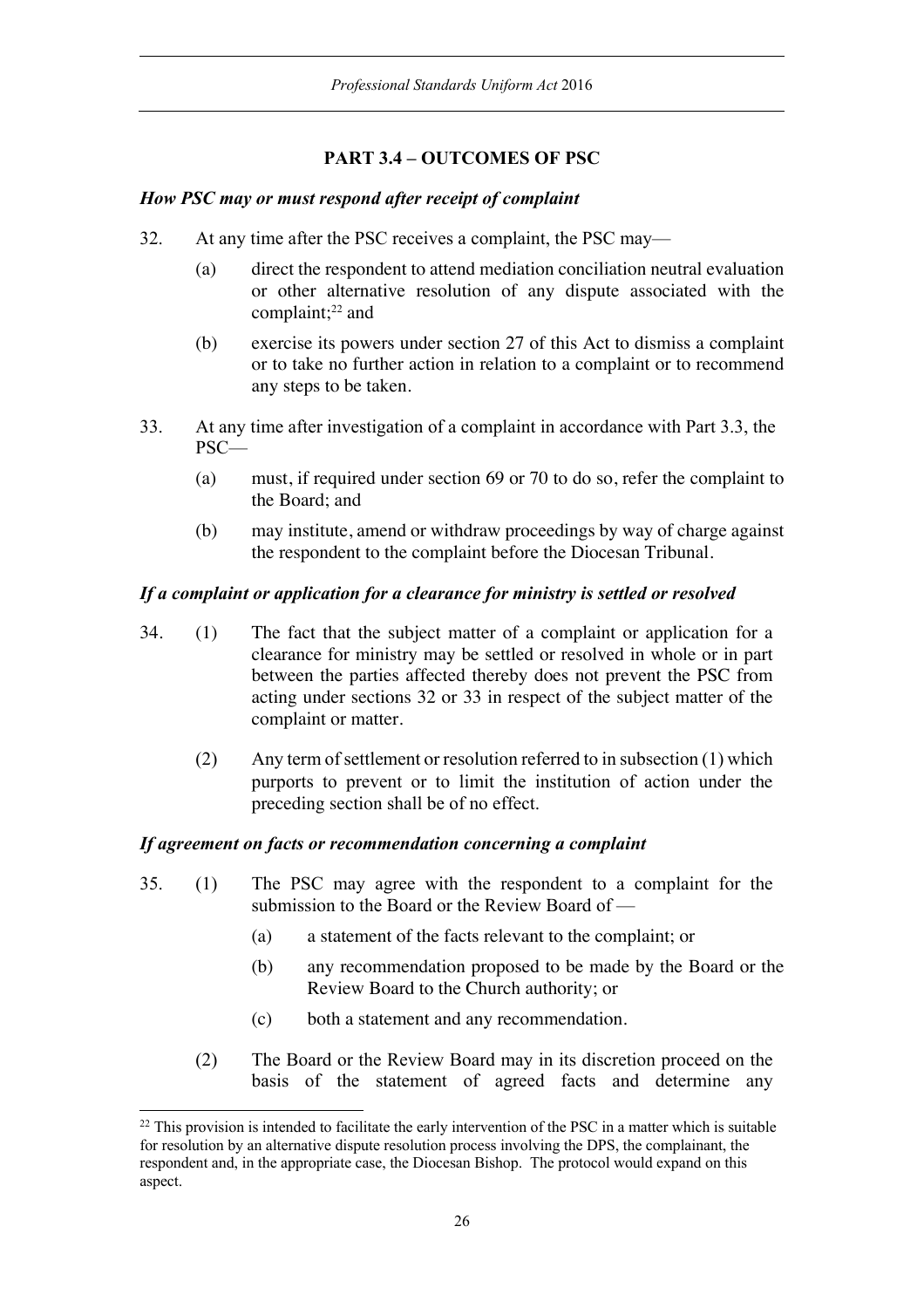recommendation to be made to the Church authority, having regard to but not bound by any proposed recommendation agreed between the PSC and the respondent to the complaint.

#### *If agreement on facts or determination concerning an application for a clearance*

- 36. (1) The PSC may agree with an applicant for a clearance for ministry or clearance for service for the submission to the Board or the Review Board of —
	- (a) a statement of the facts relevant to the application for a clearance; or
	- (b) any proposed determination on that application; or
	- (c) both a statement and any proposed determination.

 $\overline{\phantom{a}}$ 

(2) The Board or the Review Board may in its discretion proceed on the basis of the statement of agreed facts and determine the application for a clearance, having regard to but not bound by any proposed determination agreed between the PSC and the applicant for a clearance.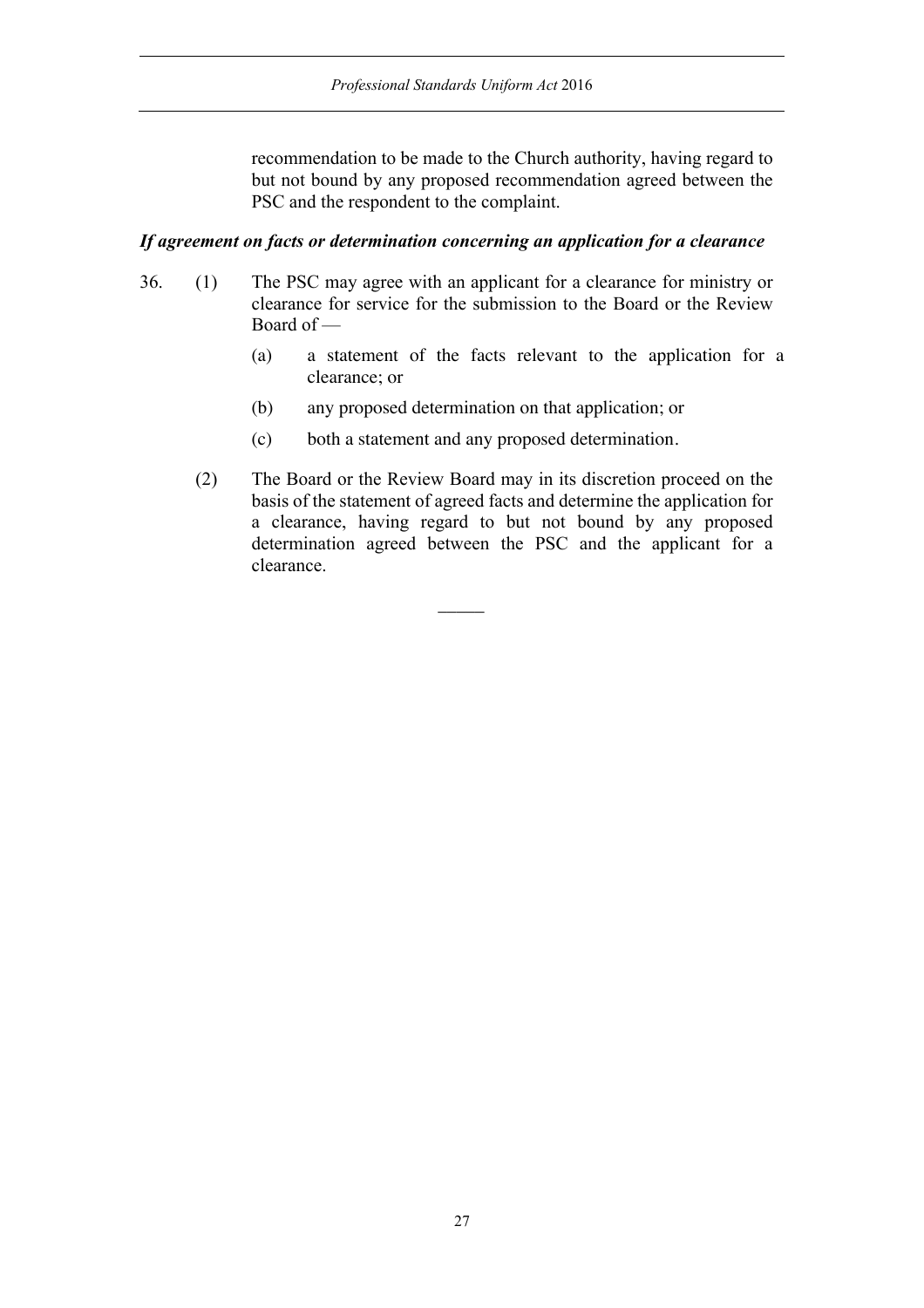# **PART 3.5 – SUSPENSION**

### *Suspension or standing down or prohibition order or other action where unacceptable risk*

- 37. Where after receipt of a complaint about the conduct of a Church worker and at any time during the progress of a complaint under this Act, the PSC is satisfied that there is an unacceptable risk of harm to any person if the respondent remains in his or her present role office or position pending the outcome of the complaint, the PSC may refer the matter to the Board or, as the urgency of the matter requires, make a recommendation direct to the Diocesan Bishop or other Church authority that pending that outcome—
	- (a) the respondent be suspended or stood down from the duties or functions of any role office or position held by the respondent or certain of those duties;
	- (b) a prohibition order be made against the respondent;
	- (c) that the respondent be required to enter into and comply with an Interim Safety Arrangement or a Safety Plan or Safety Agreement with the Church authority and the Director acting on behalf of the PSC, and that, if the respondent fails to do so, after notice from the Director requiring the respondent to comply–
		- (i) the Diocesan Bishop direct that the minister who has the cure of souls refuse to admit the respondent to the Holy Communion or the Lord's Supper except in circumstances approved in advance in writing by the Diocesan Bishop; and
		- (ii) the Church authority take reasonable steps to prevent the respondent from having entry or access to premises or activities of the Church either generally or in a specified location or circumstances, except to be admitted to the Holy Communion or the Lord's Supper in circumstances approved in advance in writing by the Diocesan Bishop; or
	- (d) such other action be taken as may be thought fit.

### *Respondent to be given notice*

- 38. Before—
	- (a) making a recommendation pursuant to the preceding section; or
	- (b) referring the matter to the Board—

the PSC must give the respondent notice that grounds exist for the PSC being satisfied under the preceding paragraph that there is an unacceptable risk of harm and in that notice —

- (c) specify the grounds;
- (d) give details of the proposed recommendation; and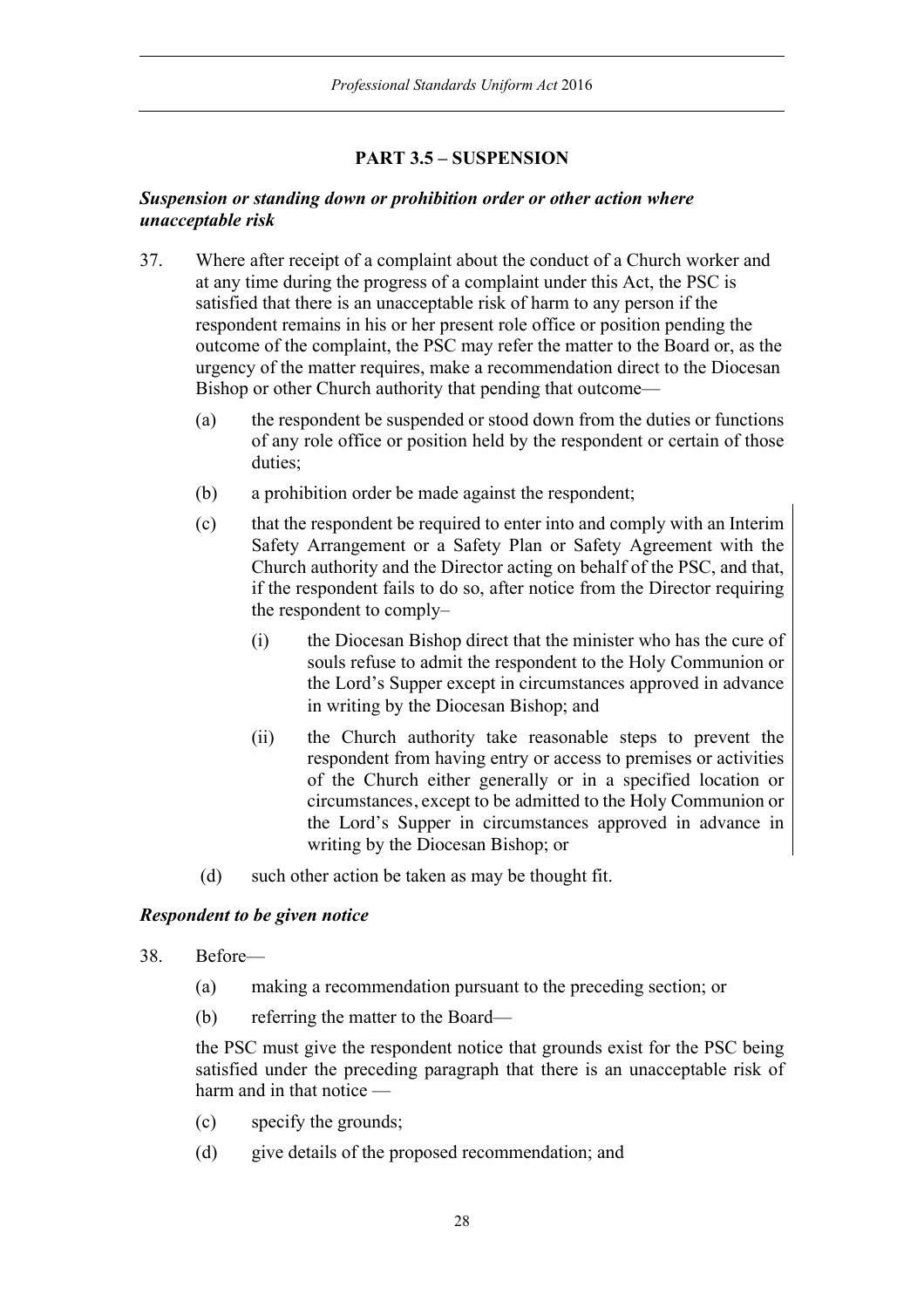(e) request the respondent to show cause in writing within 7 days why the recommendation should not be made.

### *No reference on notice where immediate unacceptable risk*

39. The provisions of the preceding section and section 41 shall not apply if the PSC is satisfied that there is an immediate unacceptable risk of harm to any person if the respondent remains in his or her present role office or position.

# *Referral to the Board*

- 40. Where the PSC is satisfied that there is an immediate unacceptable risk of harm to any person if the respondent remains in his or her present role office or position and makes a recommendation direct to the Diocesan Bishop or other Church authority pursuant to section 37—
	- (a) the PSC must forthwith refer the matter to the Board; and
	- (b) the Director must as soon as practicable give the respondent written notice that—
		- (i) the recommendation has been made without notice and the grounds relied on;
		- (ii) the PSC will report the recommendation to the Board and that the Board will consider whether the recommendation should stand; and
		- (iii) the respondent may advance further submissions to the Board within a period specified by the Director if he or she wishes to do so.

# *PSC or Board to consider respondent's response*

41. The PSC or the Board (as the case may be) shall consider any response from the respondent received within the specified time or any further period allowed, before making a decision on the recommendation to be made.

# *Powers of Board if satisfied as to unacceptable risk*

- 42. If the Board is satisfied that there is an unacceptable risk of harm to any person if the respondent remains in his or her present role office or position pending the outcome of the complaint, the Board may after considering any further response from the respondent within the period specified in section  $40(b)(iii)$ —
	- (a) determine accordingly and make a recommendation to the relevant Church authority that pending that outcome action be taken as referred to above in section 37; or

where the PSC has already made a recommendation under section 37—

(b) affirm or vary that recommendation; or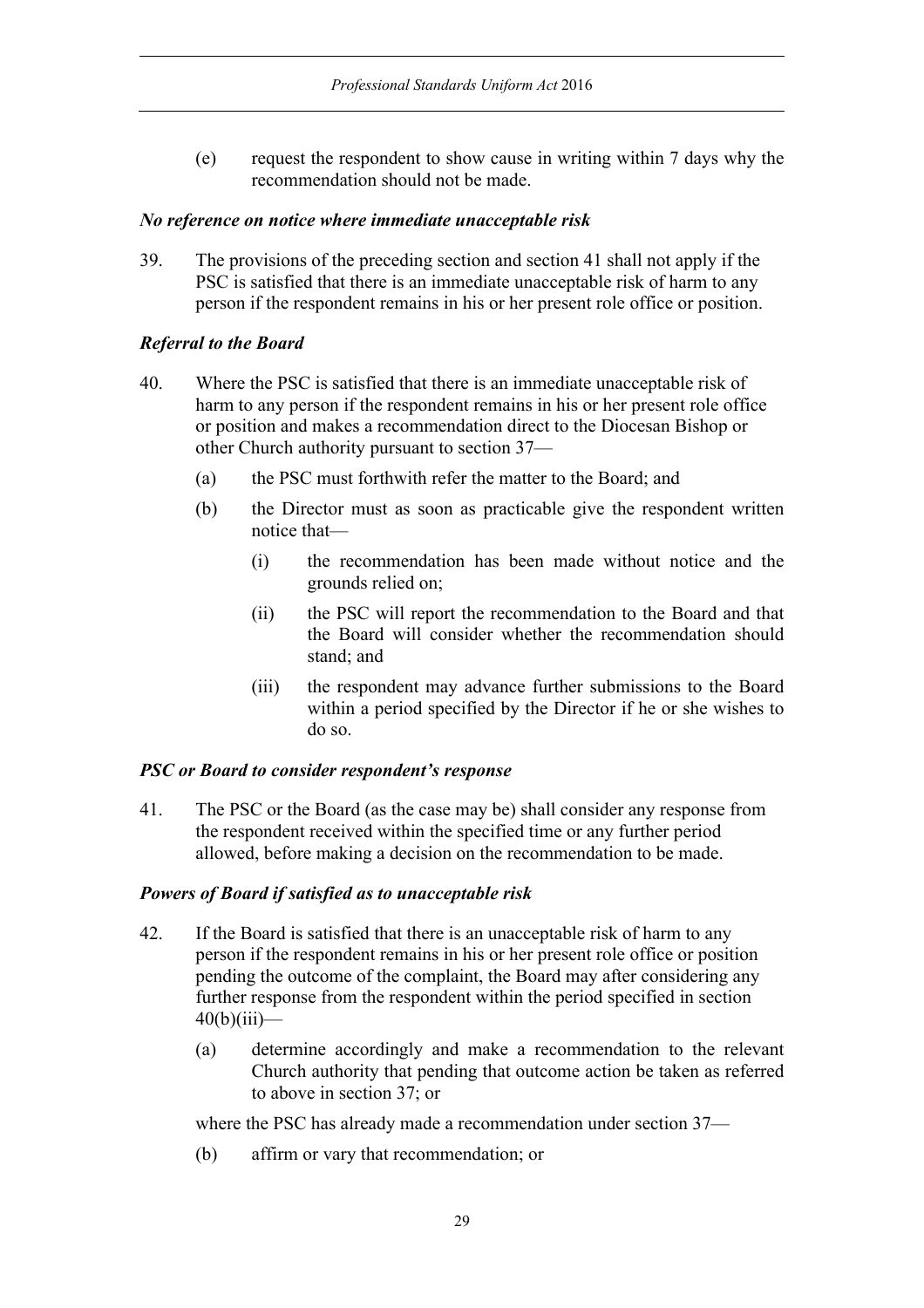(c) set aside that recommendation and make another in substitution for it.

### *Matters to be considered by PSC or Board before recommending*

- 43. Before making a recommendation under this Part, the PSC or the Board (as the case may be) shall take into account—
	- (a) the seriousness of the alleged misconduct;
	- (b) the nature of the material to support or negate the allegations;
	- (c) the specific duties of the role office or position held by the Church worker and their Holy Orders if any;
	- (d) the extent to which any person is at risk of harm if a recommendation for action is not made;
	- (e) after consultation with the relevant Church body or its representative, the effect on the respondent, a relevant Church body and on the Church in the diocese of acting and of not acting under this Part; and
	- (f) any other allegation of similar conduct previously made to the PSC or to an equivalent body

and may take into account any other relevant matter.

### *Criminal charges – Notice of suspension*

- 44. (1) If a Church worker has been charged in any jurisdiction in Australia or elsewhere with a sexual offence or a sexual offence relating to a child whether committed within or outside the Diocese, that person must forthwith stand down from the duties of the role office or position pending the determination of the charge.
	- (2) If the person fails to do so, any relevant Church authority must on receiving notice of the charge serve on the person a notice of suspension.
	- (3) Upon service of that notice, the person shall be deemed to have been suspended by the Church authority pending the outcome of the hearing of the charge.

### *Suspension by the Church authority*

- 45. The Church authority to whom a recommendation is made under this Part must unless a stay is directed under section 90, and is hereby empowered to give effect to—
	- (a) that recommendation of the PSC or the Board or if applicable the Review Board; or
	- (b) any variation or modification of that recommendation, consistent with the matters taken into account under section 43 and provided that the substance of that recommendation is preserved, as the Church authority sees fit.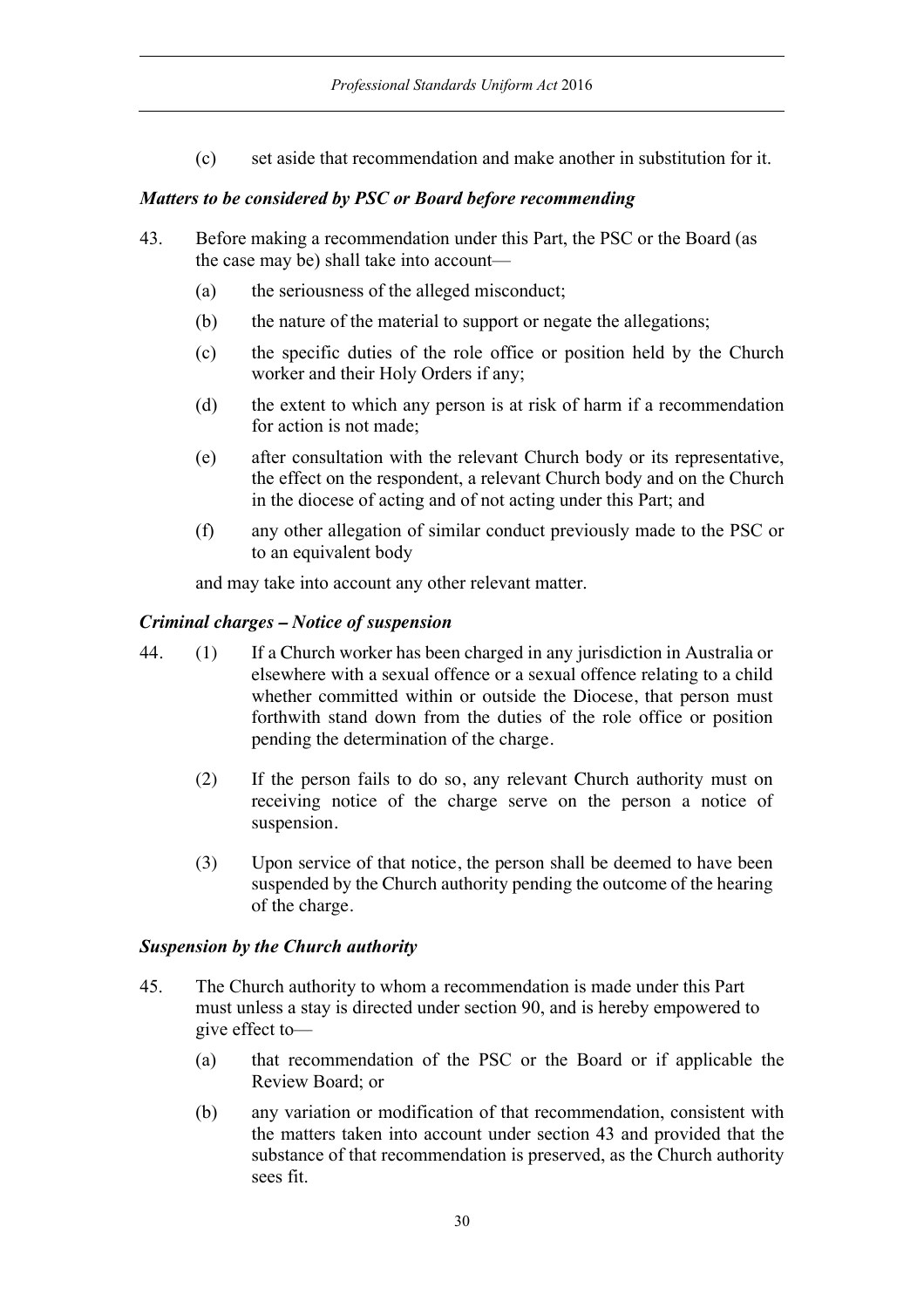### *Publication of decision*

- 46. (1) Subject to subsection (2), the relevant Church authority—
	- (a) must as soon as practicable release to the persons referred to in subsection 118(1) and to the public a written statement disclosing—
		- (i) their decision on any recommendation received in respect of a complaint;
		- (ii) the steps to be taken or that have been taken pursuant to the preceding section to give effect to it; and
		- (iii) the reasons for any variation or modification of a recommendation under the preceding section; and
	- (b) must soon as practicable provide to the Diocesan Bishop where he or she is not the Church authority the written statement referred in the preceding paragraph.
	- (2) The Church authority must ensure that any information released to the public is anonymised and redacted so as not to contain any particulars that identify or are likely to lead to the identification of—
		- (a) the complainant other than the Director;
		- (b) any witness other than the respondent or applicant for a clearance or a witness as to either character or a question on which expert evidence is given;
		- (c) any person against whom a prescribed sexual offence is alleged to have been committed; or
		- (d) the respondent (whether as a witness or otherwise), unless—
			- (i) the Board or the Review Board has already made public the name of the respondent in the exercise of its discretion; or otherwise
			- (ii) in the discretion of the Church authority, the disclosure of the identity of that person is necessary or desirable in the public interest; or
			- (iii) a stay has been directed under section 90.
	- (3) Where in relation to any complaint, the Church authority is both—
		- (a) the Diocesan Bishop or other office holder or the Chapter (as the case may be); and
		- (b) the board of the Diocesan Corporation

for the purposes of this section, the relevant Church authority is the Diocesan Bishop or other office holder or the Chapter (as the case may be).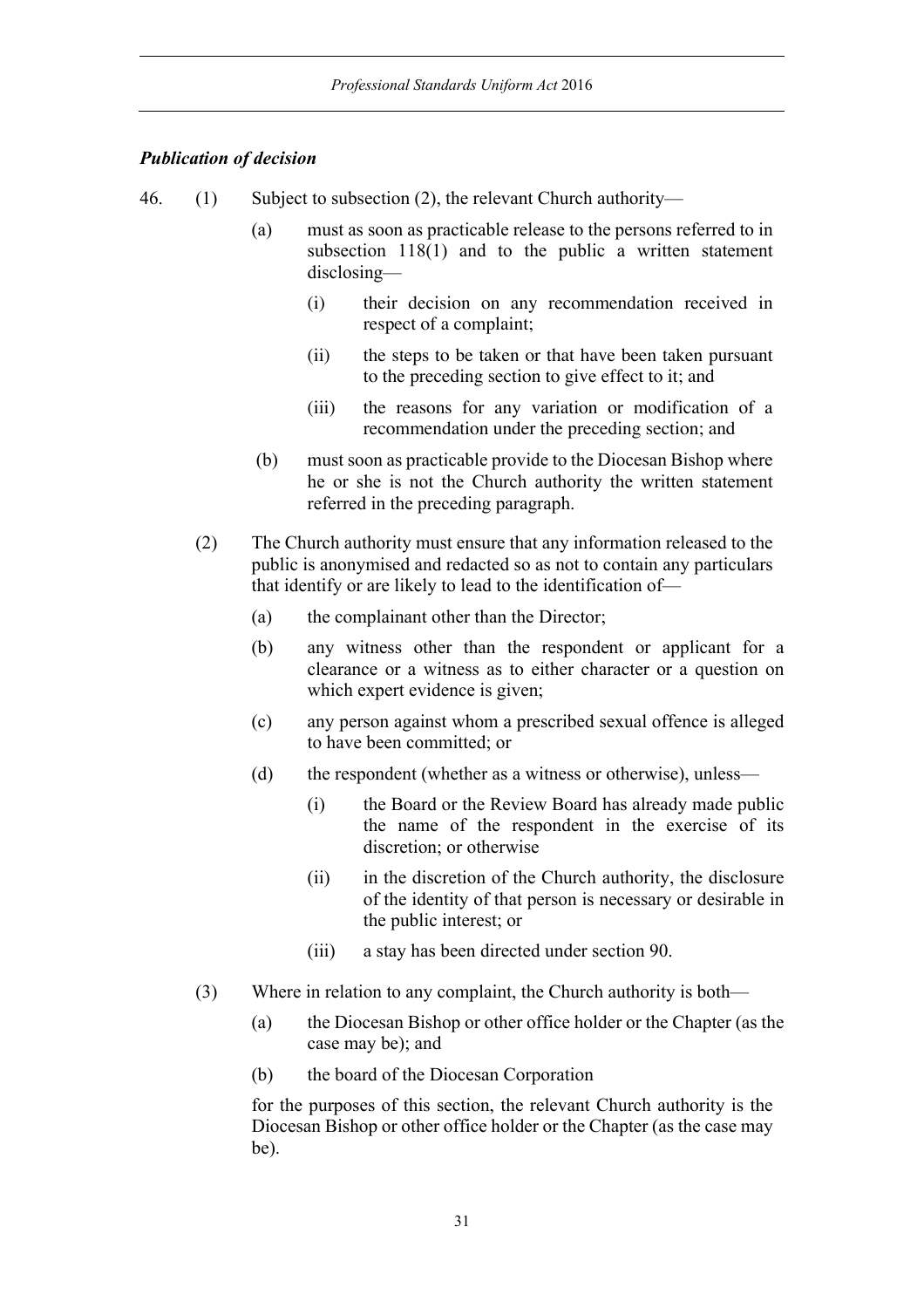### *Termination of a standing down or suspension*

- 47. A standing down or suspension or prohibition order made by a Church authority following a recommendation under this Part or by the Review Board under Part 5.4 shall be terminated by the Church authority—
	- (a) if the PSC terminates the investigation without referring the matter to the Board; or
	- (b) upon the Church authority giving effect to a recommendation of the Board or the Review Board as the case may be or such a recommendation as varied or modified by a Church authority under section 119**.**

#### *Consequences of suspension, prohibition or voluntary standing down*

- 48. During a suspension or prohibition pursuant to the provisions of this Part or during a period when a person voluntarily stands down from a position while conduct the subject of a complaint is dealt with under this Act—
	- (a) the respondent must comply with the terms of any prohibition order;
	- (b) the respondent is ineligible for appointment to any role office or position or function covered by any suspension or prohibition order;
	- (c) the relevant Church authority may fill the vacancy caused by any suspension or prohibition order, or while the respondent is standing down; and
	- (d) the respondent is entitled to whatever stipend, salary, allowances and other benefits that he or she would otherwise have received and which are to be met or reimbursed from funds of the Diocese, the Parish or other Church body as the case may be.

# **CHAPTER 4 – CLEARANCES**

#### **PART 4.1 – CLEARANCE FOR MINISTRY**

#### *Definition*

49. In this Act, **"clearance for ministry"** means the certificate granted by the Office of Professional Standards stating that the Church worker is  $fit^{23}$  to hold

<sup>&</sup>lt;sup>23</sup> The Uniform Act uses the expression 'fit' but could equally have used the expression 'fit and proper'. In *Hughes and Vale & Anor v State of New South Wales and Ors* [No 2] (1955) 93 CLR 127, it was stated at 156: " 'Fit' (or 'idoneus') with respect to an office is said to involve three things, honesty knowledge and ability: 'honesty to execute it truly, without malice affection or partiality; knowledge to know what he ought duly to do; and ability as well in estate as in body, that he may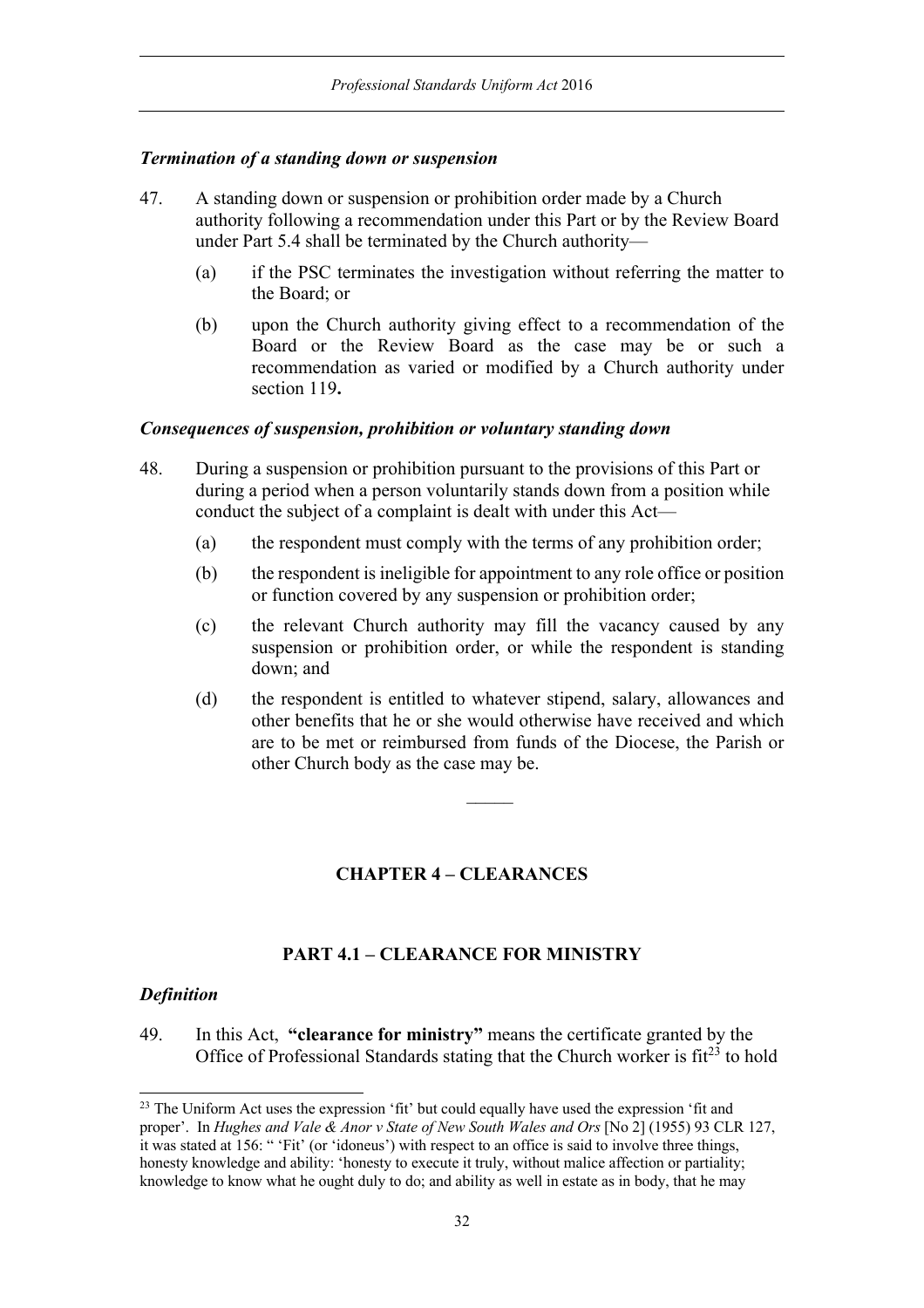the proposed role office or position for ministry in the Church whether within or beyond the Diocese (as the case may be) and whether unconditionally or subject to any condition or restriction and includes any provisional clearance issued pursuant to a direction of the Board or Review Board under section 80.

### *Church worker to obtain clearance for ministry*

- 50. A Church worker who intends to engage in ministry either within or beyond the Diocese is eligible to apply for a clearance for ministry in the prescribed form to the Office of Professional Standards.24
- 51. The Director, the PSC and the Office of Professional Standards must deal with the application in accordance with this Act and any applicable protocol.

#### *Condition of eligibility for clearance for ministry*

52. Subject to section 80, it shall be a condition of eligibility for a clearance for ministry within or beyond the Diocese that the Church worker is fit to hold the proposed role office or position in the Church whether unconditionally or subject to any condition or restriction.

Determination by the Director

- 53. (1) If to the best of his or her knowledge information or belief, the Director is of the opinion—
	- (a) in the case of an applicant for a clearance for ministry within the Diocese, that the applicant is unconditionally fit for the proposed role office or position; or
	- (b) in the case of an applicant for a clearance for ministry outside the Diocese, that the applicant is unconditionally fit for ministry—

the Director shall determine accordingly and the Office of Professional Standards must grant to the applicant a clearance for ministry.

(2) Otherwise the Director must refer the application to the PSC.

### *Determination by the PSC*

intend and execute his office, when need is, diligently, and not for impotency or poverty neglect it." In *Australian Broadcasting Tribunal v Bond* [1009] 170 CLR 321, it was stated at 380 "The expression "fit and proper person", standing alone, carries no precise meaning. It takes its meaning from its context, from the activities in which the person is or will be engaged and the ends to be served by those activities. The concept of "fit and proper" cannot be entirely divorced from the conduct of the person who is or will be engaging in those activities. However, depending on the nature of the activities, the question may be whether improper conduct has occurred, whether it is likely to occur, whether it can be assumed that it will not occur, or whether the general community will have confidence that it will not occur. The list is not exhaustive but it does indicate that, in certain contexts, character (because it provides indication of likely future conduct) or reputation (because it provides indication of public perception as to likely future conduct) may be sufficient to ground a finding that a person is not fit and proper to undertake the activities in question."<br><sup>24</sup> 'ministery' is a constant of the set of the set of the set of the set of the set of the set of the set of the set of the set of the set of the set of the set of the set

<sup>&#</sup>x27;ministry' is defined. See s3.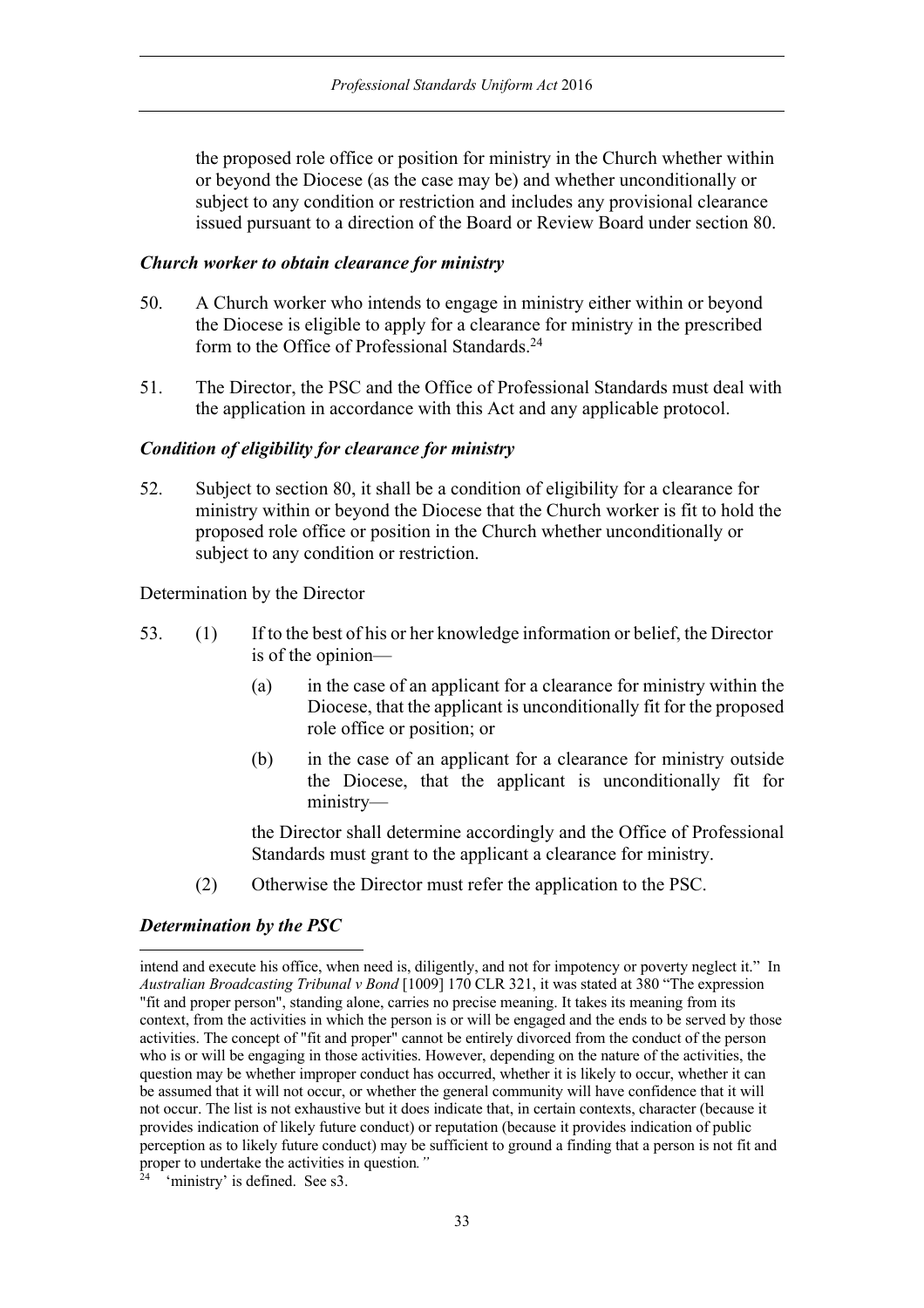- 54. (1) If on that referral, to the best of its knowledge information or belief, the PSC is of the opinion—
	- (a) in the case of an applicant for a clearance for ministry within the Diocese, that the applicant is unconditionally fit for the proposed role office or position; or
	- (b) in the case of an applicant for a clearance for ministry outside the Diocese, that the applicant is unconditionally fit for ministry—

the PSC shall determine accordingly and the Office of Professional Standards must grant to the applicant a clearance for ministry.

(2) Otherwise the PSC must deal with the application in accordance with this Act and subject to section 69.

Certificate of the PSC as to fitness by ministry

55. A certificate of the Office of Professional Standards stating that a Church worker is fit for ministry in a particular role office or position shall be conclusive evidence of the fitness of the person for that ministry.

#### *Duration of clearance for ministry*

- 56. (1) A clearance for ministry granted under this Act is in force from the date specified in it until the earlier of—
	- (a) the specified expiry date being not greater than 5 years; and
	- (b) the resignation or retirement of the person from the role office or position

unless it is sooner suspended or cancelled by the Office of Professional Standards pursuant to a direction of the Board or the Review Board.

- (2) If an application for the renewal of a clearance for ministry granted for a specified term of years has been lodged within 6 months<sup>25</sup> prior to the expiration of that term but has not been finally determined before that expiration, the clearance for ministry remains in force, unless suspended or cancelled sooner, until the application has been finally determined<sup>26</sup>.
- (3) For the purposes of subsection (2), an application is finally determined—
	- (a) by the renewal of the clearance for ministry; or
	- (b) by the exhaustion of all rights of review in relation to a decision to refuse to renew the clearance for ministry.
- (4) The Office of Professional Standards must and is hereby empowered to give effect to, in relation to a clearance for ministry, any

<sup>25</sup> Cf s19, *Working with Children Act* 2005.

<sup>26</sup> Cf s2.4.5 *Legal Profession Act* 2004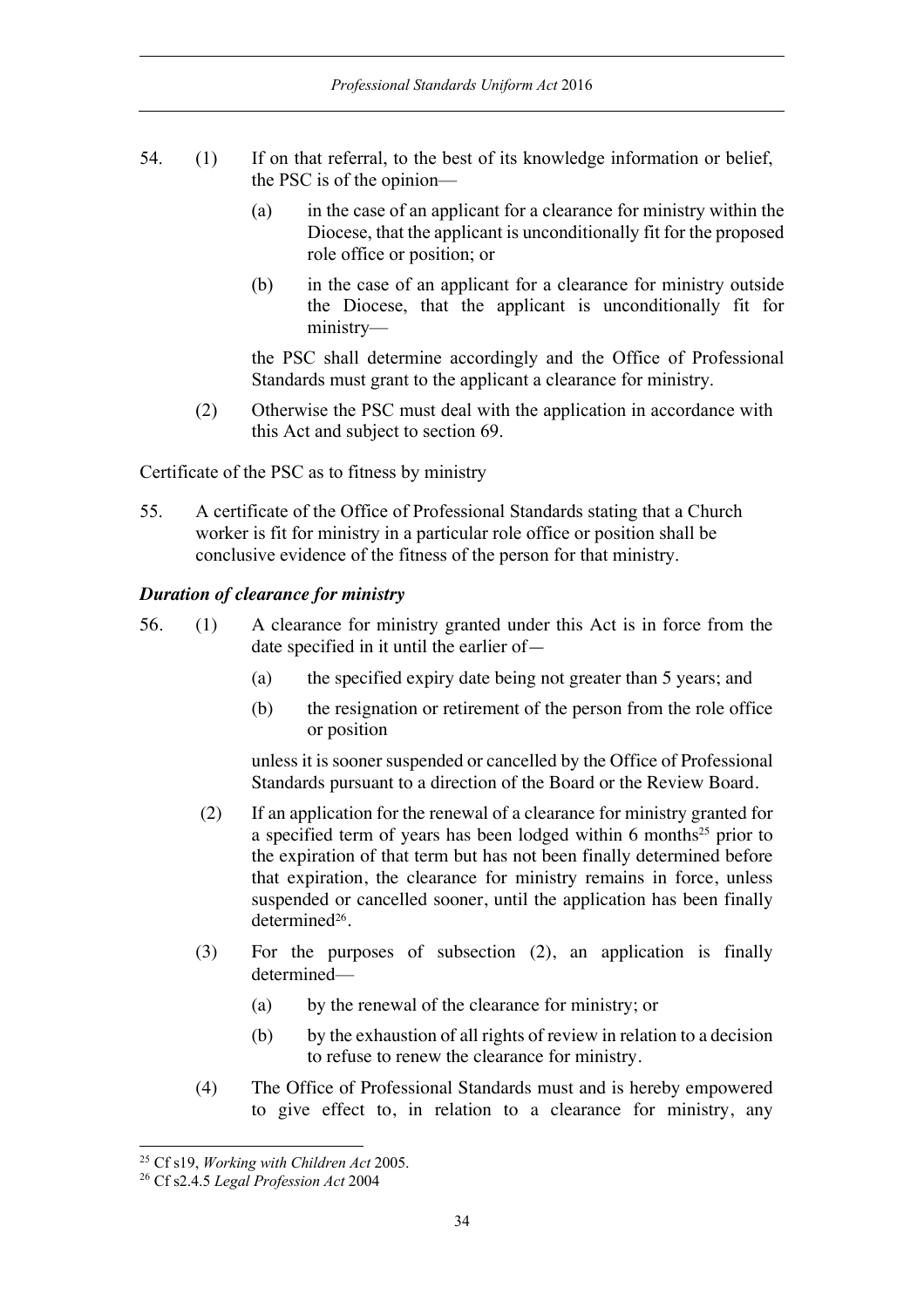determination recommendation or direction of —

- (a) the Board or the Review Board; or
- (b) the Episcopal Standards Board or Episcopal Standards Review Board pursuant to the *Episcopal Standards (Child Protection) Canon* 2017.

### *Prohibition on ministry without clearance for ministry*

- 57. (1) A Church worker appointed or elected to hold any role office or position for ministry in the Diocese—
	- (a) must not engage in that ministry without—
		- (i) a clearance for ministry for that role office or position<sup>27</sup>; and
		- (ii) the licence, permission to officiate or other written authority of the Diocesan Bishop; and
	- (b) must comply with any condition or restriction specified in the clearance for ministry or imposed by the Diocesan Bishop in the licence, permission to officiate or other written authority.
	- (2) A wilful or reckless failure to comply with a requirement of subsection (1) renders the Church worker liable to be dealt with for misconduct under this Act.
	- (3) The role office or position for ministry in the Diocese of a person whose clearance for ministry is cancelled by the Office of Professional Standards on the direction of the Board or on review, the Review Board becomes vacant upon that cancellation.

# *Diocesan Bishop's discretion regarding ministry*

- 58. (1) Subject to the prior grant of a clearance for ministry to a person, the Diocesan Bishop may in his or her discretion grant or refuse the person the licence, permission to officiate or other relevant authority as the case may be of the Diocesan Bishop to engage in ministry, whether unconditionally or subject to any condition or restriction endorsed on the same.
	- (2) A condition or restriction specified in the clearance for ministry shall be taken to form part of any licence, permission to officiate or other relevant authority and the Diocesan Bishop must incorporate the same in the licence, permission to officiate or other relevant authority.

 $27$  The intention is that each time a Church worker in ministry intends to transfer to or take up a new role office or position in the Diocese they must apply for and obtain a clearance for that ministry.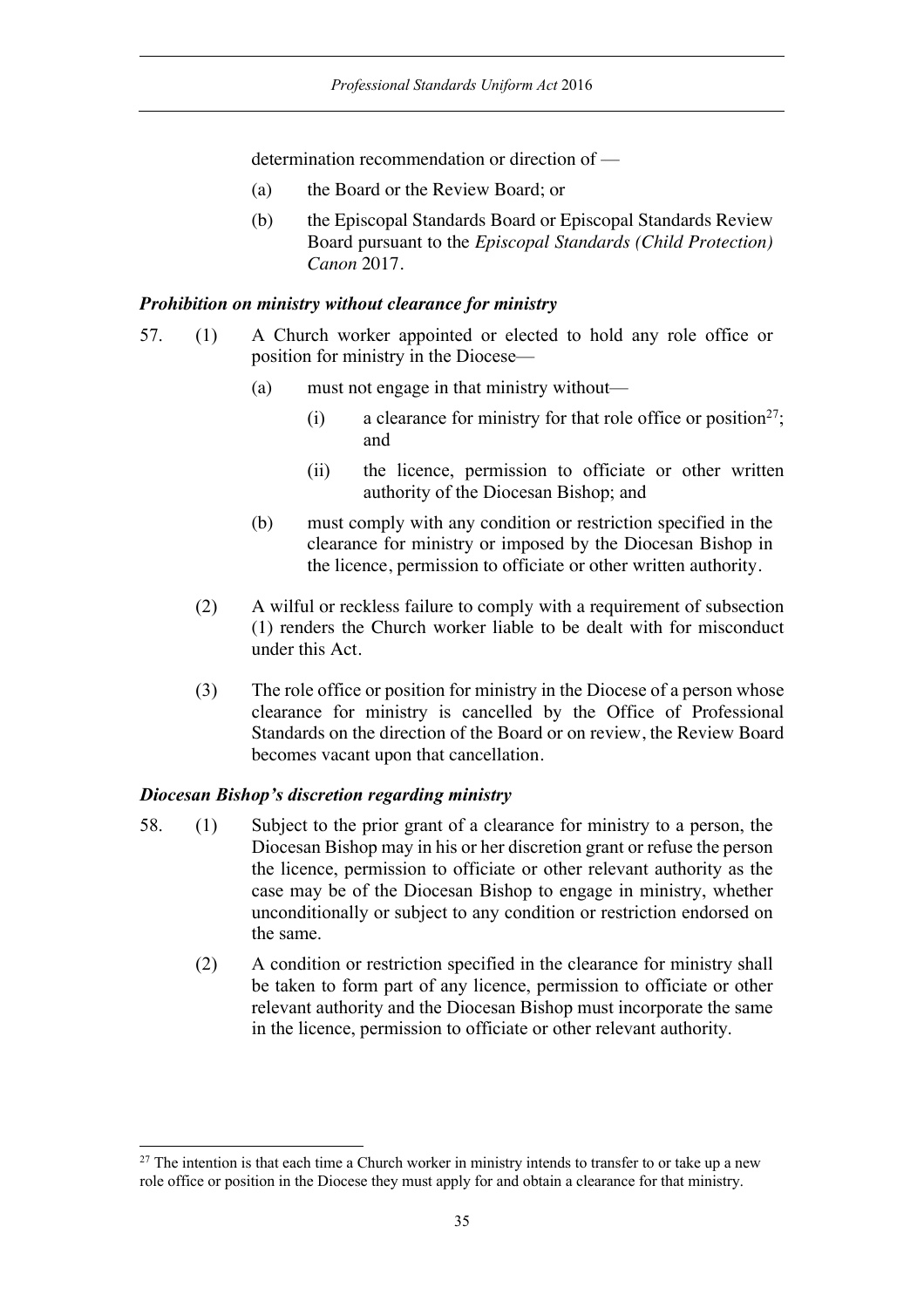# **PART 4.2 – CLEARANCE FOR SERVICE**

### *Definitions*

- 59. (1) In this Act, **"clearance for service"** means the certificate granted by the Office of Professional Standards that the Church worker is fit to hold each specified role office or position (whether specified by class or otherwise) for service in the Church other than for ministry whether unconditionally or subject to any condition or restriction.
	- (2) In this Part, a "**prescribed role office or position"** means any role office or position for service in the Church other than for ministry that—
- (a) falls within a class from time to time prescribed by the Diocesan Bishop-in-Council; or
- (b) involves in substance the duties inherent in the description of that class.

### *Who may or must apply for a clearance for service*

- 60. (1) A Church worker is eligible to apply for a clearance for service to the Office of Professional Standards.
	- (2) A Church worker appointed or elected to any prescribed role office or position must apply to the Office of Professional Standards for a clearance for service—
		- (a) no later than 30 days following their appointment or election, as the case may be; or
		- (b) if the role office or position is prescribed after the appointment of the Church worker, no later than 30 days following written notice from the Director to the person of that prescription.
	- (2A) A Church worker is exempt from having to apply for a clearance for service if they already hold–
		- (a) a clearance for service for any class of roles offices or positions that include the one to which the person has been elected or appointed; or
		- (b) a clearance for ministry for any role office or position.
	- (3) Nothing in this section precludes a Church authority in his or her or its discretion from requiring in writing as a condition of any appointment that a person whose role office or position does not otherwise fall within a class referred to above in subsection (2) of the preceding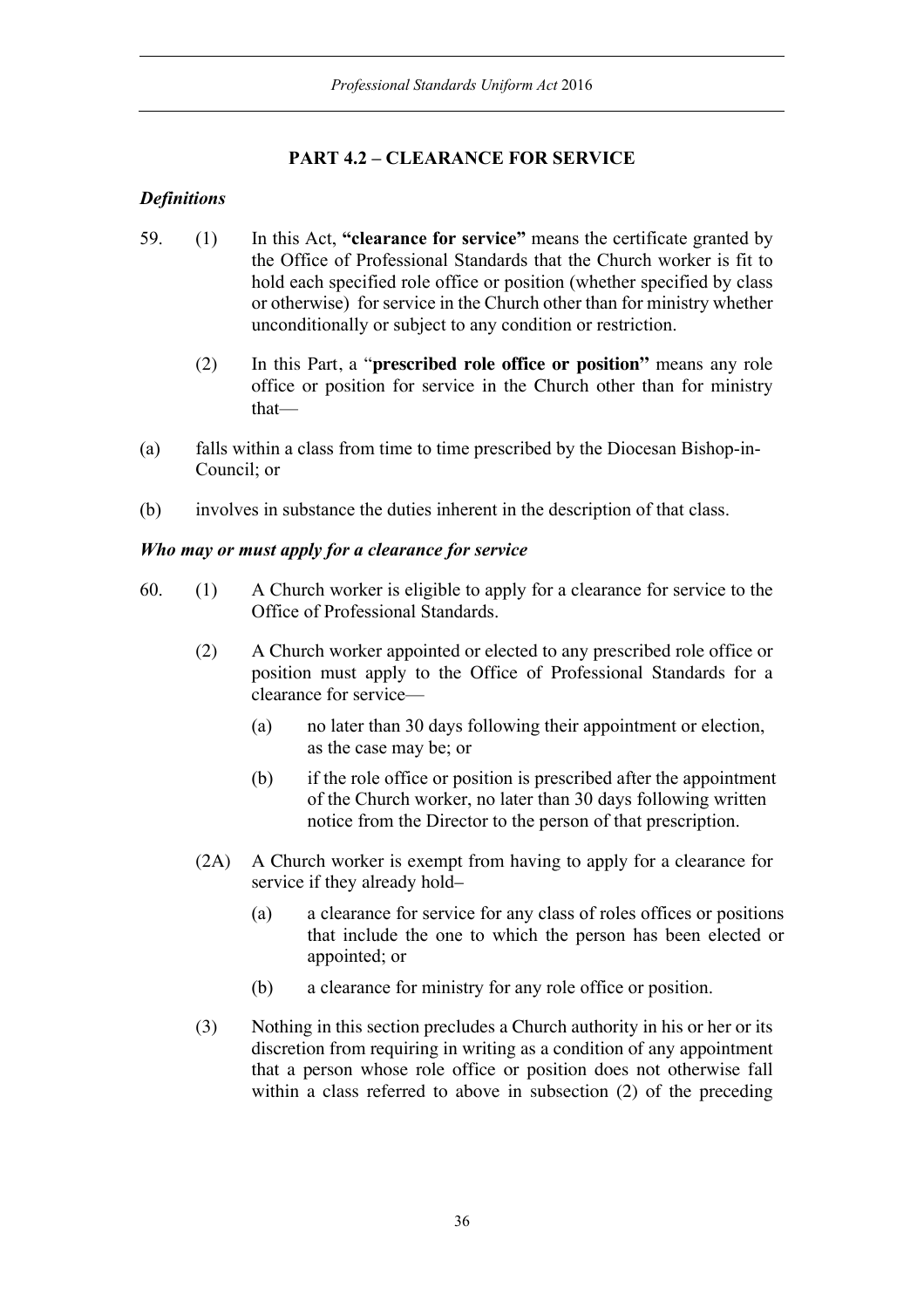section apply for and obtain a clearance for service<sup>28</sup>.

- (4) Any application for a clearance for service must be in or to the effect of the prescribed form.
- 61. The Director, the PSC and the Office of Professional Standards must deal with the application in accordance with this Act and any applicable protocol.

## *Condition of eligibility for clearance for service*

62. It shall be a condition of eligibility for a clearance for service within the Diocese that the Church worker is fit to hold each specified role office or position in the Church whether unconditionally or subject to any condition or restriction.

### *Determination by the Director*

- 63. (1) If to the best of his or her knowledge information or belief, the Director is of the opinion that the applicant is unconditionally fit for the proposed role office or position, the Director shall determine accordingly and the Office of Professional Standards must grant to the applicant a clearance for service.
	- (2) Otherwise the Director must refer the application to the PSC.

### *Determination by the PSC*

- 64. (1) If on that referral, to the best of its knowledge information or belief, the PSC is of the opinion that the applicant is unconditionally fit for each specified role office or position, the PSC shall determine accordingly and the Office of Professional Standards must grant to the applicant a clearance for ministry.
	- (2) Otherwise the PSC must deal with the application in accordance with this Act and subject to section 69.

### *Certificate as to fitness for service*

65. A certificate of the Office of Professional Standards stating that a Church worker is fit for service in each specified role office or position shall be conclusive evidence of the fitness of the person for that service.

### *Duration of clearance for service*

66. (1) A clearance for service granted under this Act is in force for the period specified in the clearance being not greater than 5 years from the date of the clearance unless it is sooner suspended or cancelled by the

<sup>&</sup>lt;sup>28</sup> This reserves some discretion to the Archbishop/Bishop, the Dean or the incumbent or priest in charge (as the case may be) to determine in the case of a particular role office or description not already prescribed that a person should apply for a clearance in the interests of protecting those with whom the person may engage or for other good reason.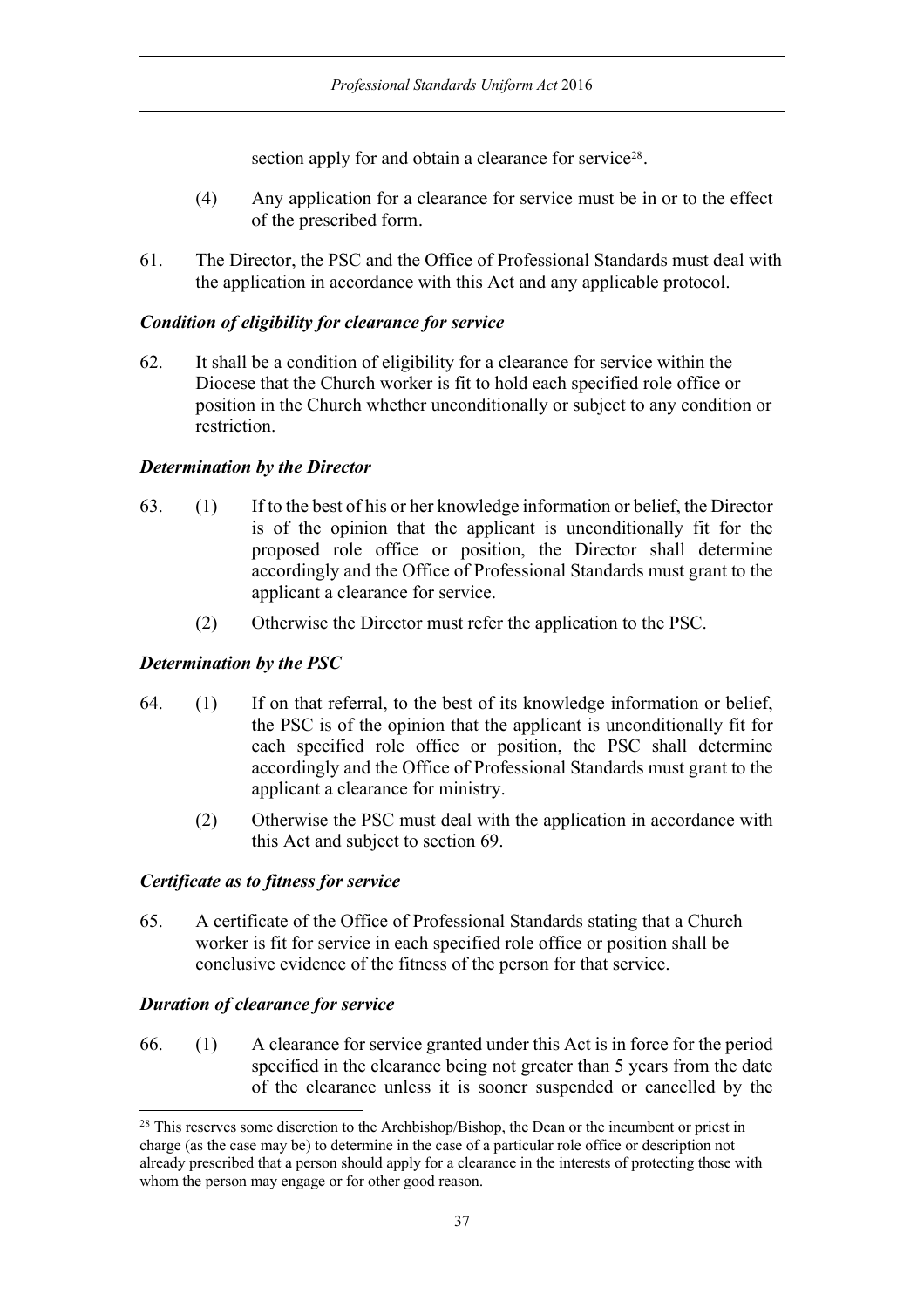Office of Professional Standards pursuant to a direction of the Board or the Review Board.

- (2) If an application for the renewal of a clearance for service granted for a specified term of years has been lodged within 6 months $29$  prior to the expiration of that term but has not been finally determined before the expiration of that period, the clearance for service remains in force, unless suspended or cancelled sooner, until the application has been finally determined.
- (3) For the purposes of subsection (2), an application is finally determined—
	- (a) by the renewal of the clearance for service; or
	- (b) by the exhaustion of all rights of review in relation to a decision to refuse to renew the clearance for service.
- (4) The Office of Professional Standards must and is hereby empowered to give effect to any determination, recommendation or direction of the Board or the Review Board in relation to a clearance for service.

### *Prohibition on service without a clearance*

- 67. (1) If a Church worker—
	- (a) fails to apply for a clearance for service in compliance with section 60(2) and that default continues for more than 21 days after written request to the person by the Director to do so; or
	- (b) has been refused a clearance for service for a role office or position, whether or not prescribed, by the Office of Professional Standards on the direction of the Board or on review, the Review Board; or
	- (c) has his or her clearance for service cancelled by the Office of Professional Standards on the direction of the Board or on review, the Review Board

then—

- (d) the Church worker must not engage or continue to engage in that service; and
- (e) the role office or position of that Church worker becomes vacant.
- (2) A Church worker who has been granted a clearance for service subject to any condition or restriction specified in the clearance or in the instrument of appointment must comply with that condition or restriction.
- (3) A wilful or reckless failure to comply with a requirement of subsection (1) or (2) renders the Church worker liable to be dealt with for

<sup>29</sup> Cf s19, *Working with Children Act* 2005.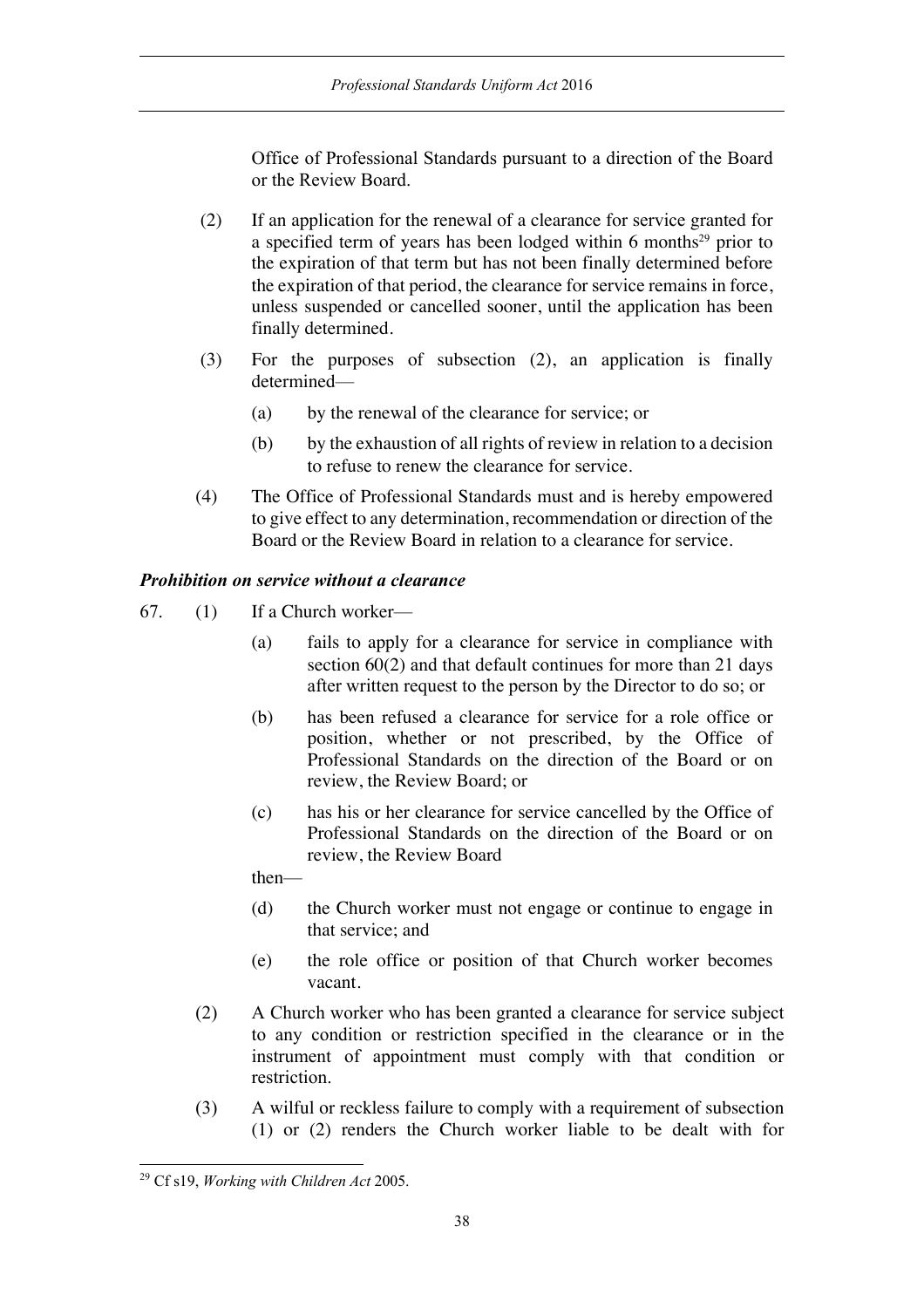*Professional Standards Uniform Act* 2016

 $\overline{\phantom{a}}$ 

misconduct under this Act.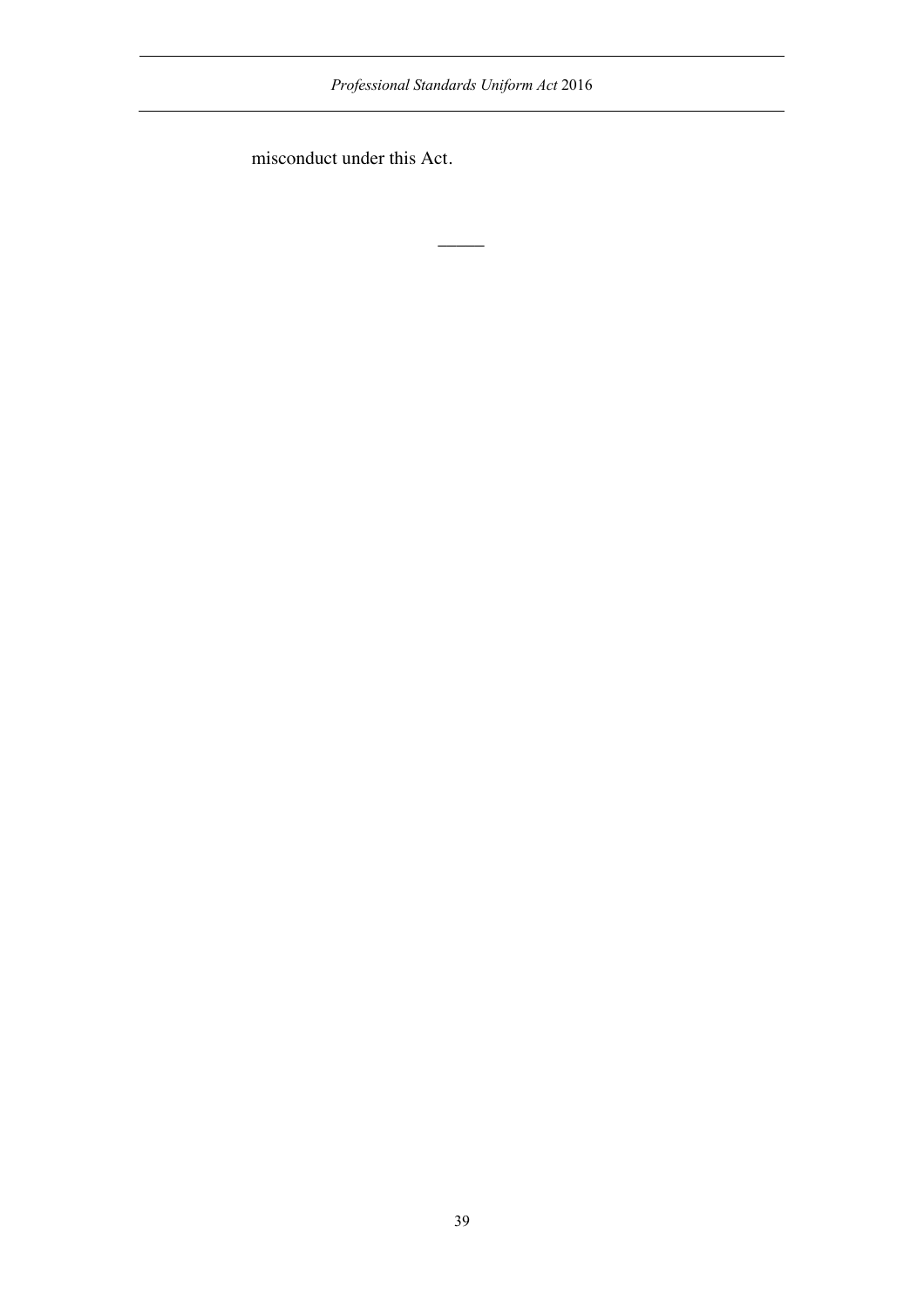# **PART 4.3 – CLEARANCE FOR PARTICIPATION**

### *Purpose of the Part*

67A. The purpose of this Part is to regulate the participation in the life of any parish of a Person of Concern.

### *Definition of clearance for participation*

67B. In this Act, unless the context otherwise requires, "**clearance for participation**" means a clearance for participation granted under this Act.<sup>30</sup>

### *Definition of Person of Concern*

- 67C. Unless the context requires otherwise, a Person of Concern is a person whose presence may constitute an unacceptable risk of harm to any person engaged in the activities of the parish as a result of sexual abuse or physical abuse and includes one or more of the following:
	- (a) a person who has pleaded guilty to, has been convicted of, or has admitted to having committed, a sexual offence or other offence against the person;
	- (b) a person who is currently charged with a sexual offence or other offence against the person;
	- (c) a person who has been disciplined or had other action taken against them under a disciplinary or professional standards process of the Church or another organization because of sexual abuse or physical abuse, or who has been refused ordination, employment or appointment in the Church or another organization because of an adverse risk assessment arising from sexual abuse or physical abuse;
	- (d) a person who, as a result of sexual abuse or physical abuse, has received an adverse risk assessment from a professional with appropriate qualifications and experience in accordance with the requirements of another church or a statutory authority;
	- (e) a person who has received or is receiving treatment for disordered sexual behaviour;
	- (f) any other person within a class of persons prescribed from time to time by the Diocesan Bishop in Council.

### *Duties of the Director*

- 67D. If the Director receives a report under section 17(2) or otherwise becomes aware that a Person of Concern is participating or wishes to participate in the life of a parish, the Director must –
	- (a) determine in their preliminary assessment–

 $30$  Other terms used in this Part and elsewhere are defined in s3(1).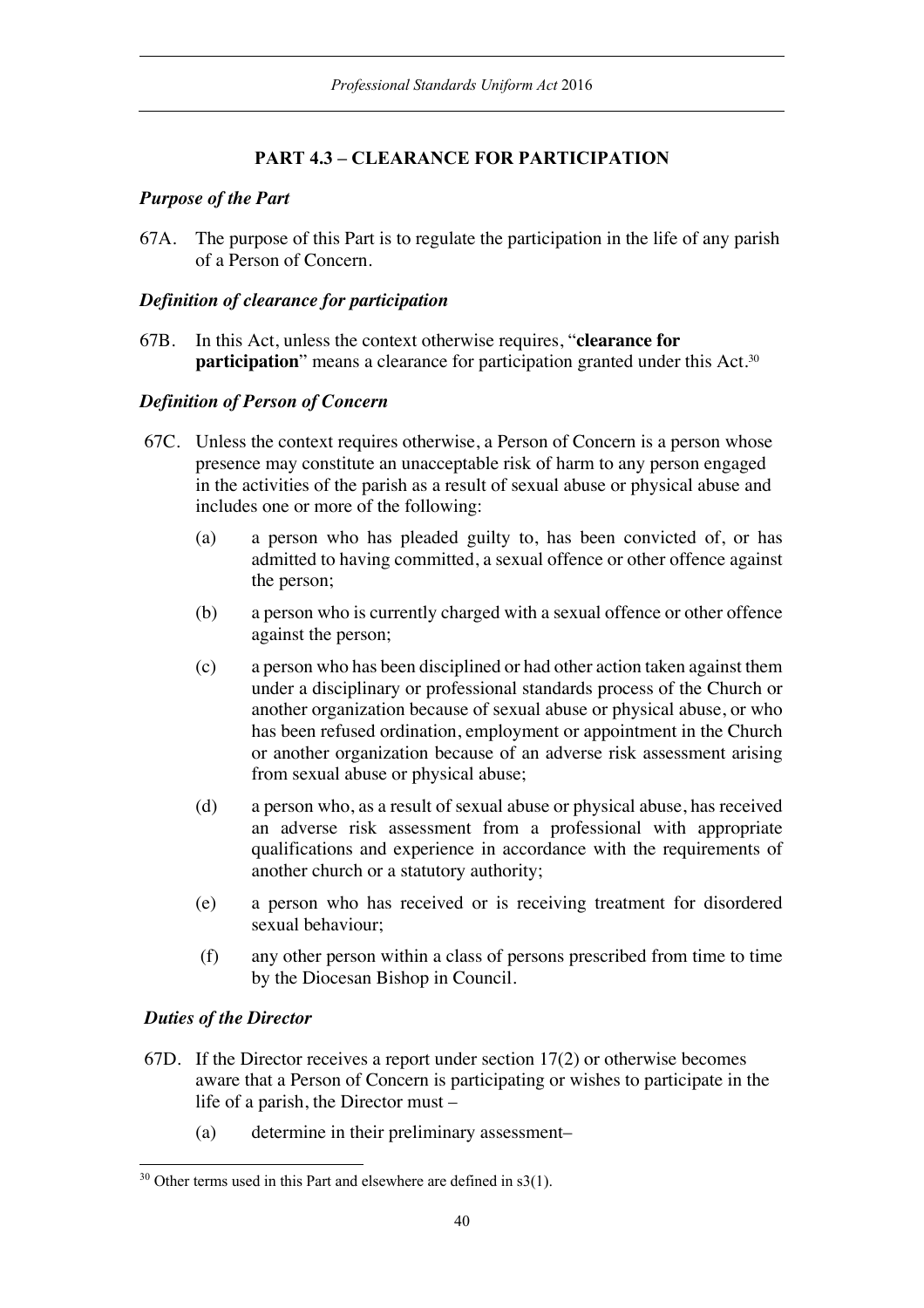- (i) whether the person is a Person of Concern;
- (ii) whether the person may constitute an unacceptable risk of harm to any person engaged in the activities of a parish if, pending any process of assessment, the Person of Concern participates or continues to participate in the life of the parish; and
- (iii) whether the PSC should by resolution declare the person a prescribed Person of Concern and by force of section 67H require the person to apply for a clearance for participation in the life of the parish and a National Police Check;
- (b) report on that preliminary assessment to the PSC; and
- (c) otherwise act in accordance with any protocol made under this Act.

#### *Director to determine Interim Safety Arrangement*

- 67E. (1) After consultation with the vicar and churchwardens of the parish, the Director may determine an Interim Safety Arrangement pending determination by the PSC as to whether the Person of Concern may participate in the life of the parish.
	- (2) An Interim Safety Arrangement must be in writing and specify either–
		- (a) the interim conditions for participation of the Person of Concern in the life of the parish; or
		- (b) that the Person of Concern must abstain from that participation.

#### *PSC to consider the matter*

67F. The PSC must consider the report of the Director under section 67D and any submission from the Person of Concern given within the time allowed by the Director.

#### *PSC may declare a prescribed Person of Concern*

67G. The PSC may in its absolute discretion by resolution declare that a Person of Concern is a prescribed Person of Concern for the purposes of this Act.

#### *A prescribed Person of Concern must make application*

- 67H. (1) A person declared to be a prescribed Person of Concern under section 67G must–
	- (a) apply to the Office of Professional Standards for a clearance for participation; and
	- (b) apply for a national Police Check at the expense of the Diocesan Corporation—

no later than 14 days following written notice from the Director which specifies the requirement to make those applications and which has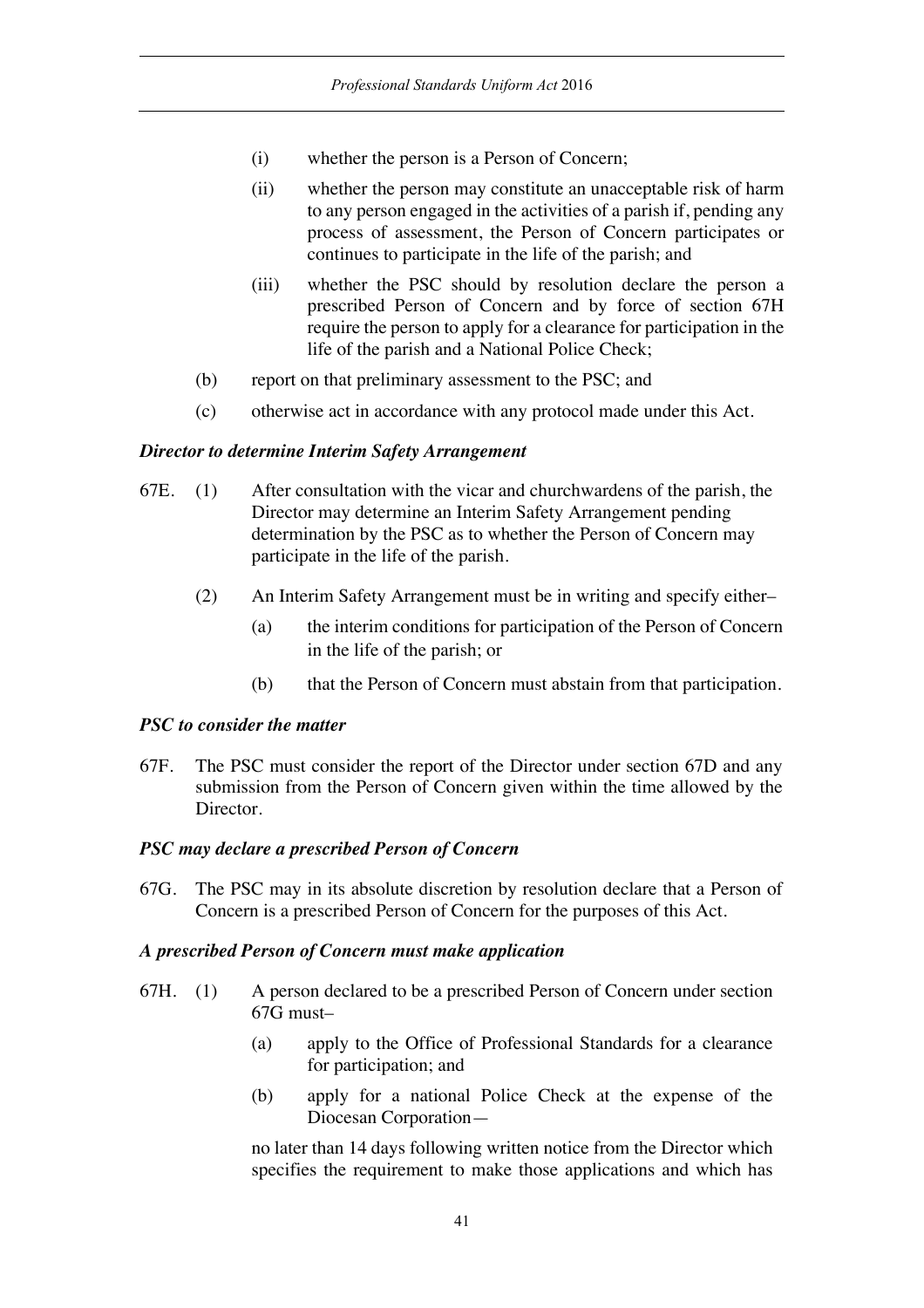been sent to the person.

(2) Any application for a clearance for participation must be in or to the effect of the prescribed form.

## *How application is to be dealt with*

67I. The Director, the PSC and the Office of Professional Standards must deal with an application under s 67H in accordance with this Act and any applicable protocol

## *Condition of eligibility for clearance for participation*

67J. It shall be a condition of eligibility for the grant of a clearance for participation that the Person of Concern does not constitute an unacceptable risk of harm to any person engaged in the activities of the parish whether unconditionally or subject to a satisfactory Safety Plan or Safety Agreement or other condition or restriction.

## *Determination by the PSC in favour of the Person of Concern*

67K. If to the best of its knowledge information or belief, the PSC is of the opinion that the applicant does not constitute an unacceptable risk of harm to any person engaged in the activities of the parish, the PSC must determine accordingly and the Office of Professional Standards must grant to the applicant a clearance for participation.

## *Determination by the PSC adverse to the Person of Concern*

- 67L. If the PSC is of the opinion that the applicant
	- (a) does constitute an unacceptable risk of harm to a person engaged in the activities of the parish; or
	- (b) that without a satisfactory Safety Plan or Safety Agreement or other condition or restriction, the applicant would constitute an unacceptable risk of harm to any person engaged in the activities of the parish—

the PSC must determine that the application for a clearance for participation—

- (c) be refused, or
- (d) be granted subject to a satisfactory Safety Plan or Safety Agreement or other condition or restriction

and the Office of Professional Standards must refuse or grant the clearance for participation accordingly.

# *Powers of the PSC*

67M. The PSC may on any application for a clearance for participation or in relation to any complaint against a Person of Concern–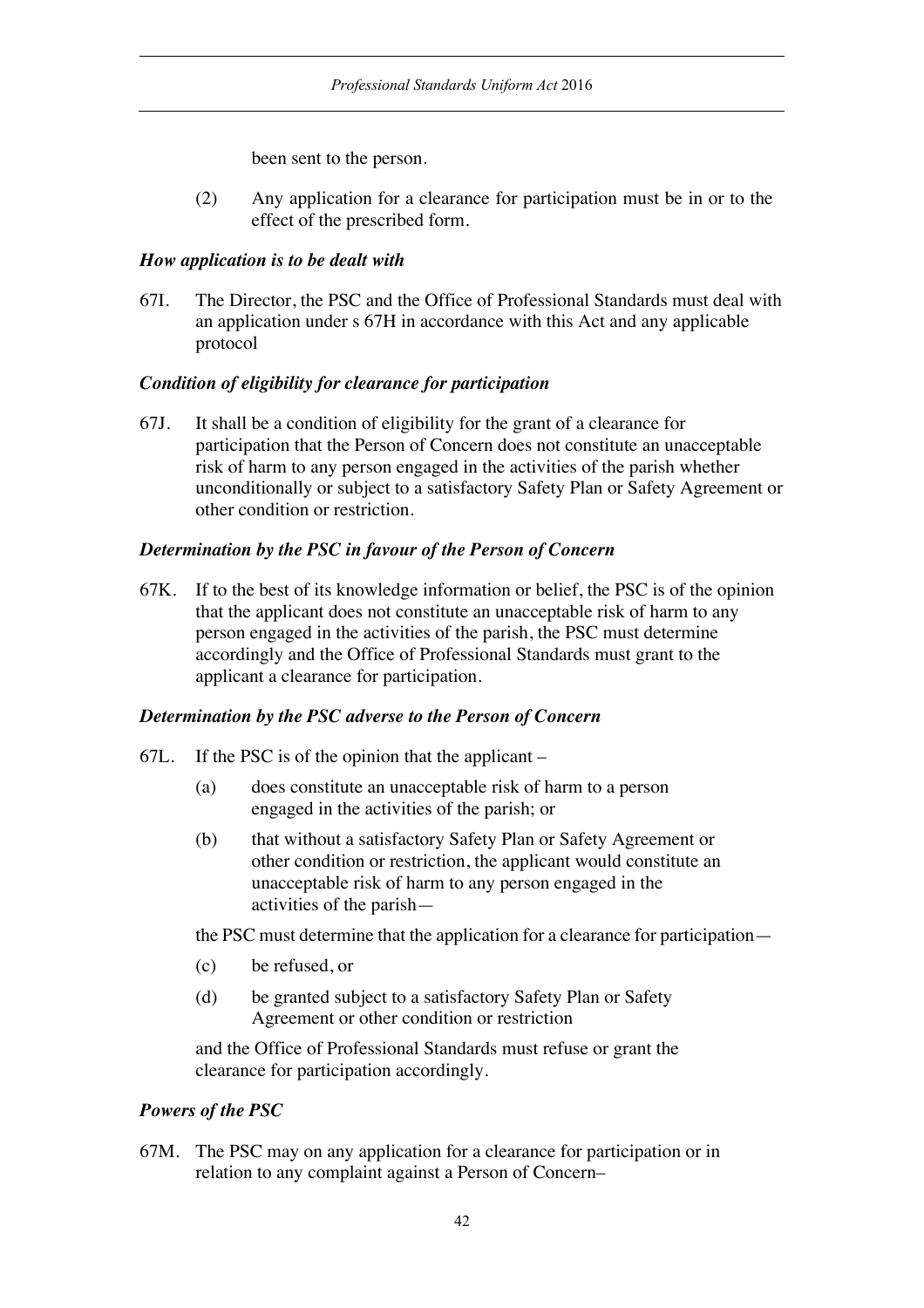- (a) determine whether a Person of Concern may participate in the life of the parish or any other parish and if so on what if any condition or restriction in a Safety Plan or Safety Agreement or otherwise;
- (b) as a condition of granting a clearance for participation, approve a Safety Agreement in relation to the Person of Concern between that person, a relevant Church authority and the Director on behalf of the PSC regulating how that person may participate in the life of the parish and for that purpose have entry and access to the premises and activities of the parish;
- (c) as a condition of granting a clearance for participation, approve a Safety Plan only where the Person of Concern has an intellectual or other disability that prevents the person from giving informed consent to a Safety Agreement;
- (d) determine whether a Safety Plan or a Safety Agreement should be varied or terminated and if so on what conditions;
- (e) determine whether the operation and arrangements of any Parish Accountability Group should be varied and if so how;
- (f) exercise its powers under section 37 in relation to the Person of Concern.

#### *Terms of Safety Agreement or Safety Plan*

- 67N. A Safety Agreement or a Safety Plan must state at least–
	- (a) any condition or restriction on participation by the Person of Concern in the life of the parish that the PSC may determine ;
	- (b) any additional conditions, such as an obligation to undertake child protection training, as may be seen fit;
	- (c) a restriction on participating in the life of any parish other than the specified parish without a clearance for participation;
	- (d) the consequences of any breach of the Safety Agreement or Safety Plan by the Person of Concern;
	- (e) what information should be released to whom; and
	- (f) a process for advising a new vicar and new churchwardens in the parish of the existence and terms of the Safety Agreement or Safety Plan.

#### *PSC may refer to the Board*

67O. The PSC may on any application for a clearance for participation or in relation to any complaint against a Person of Concern determine to refer the application or complaint to the Board under section 69 on the happening of any of the following events–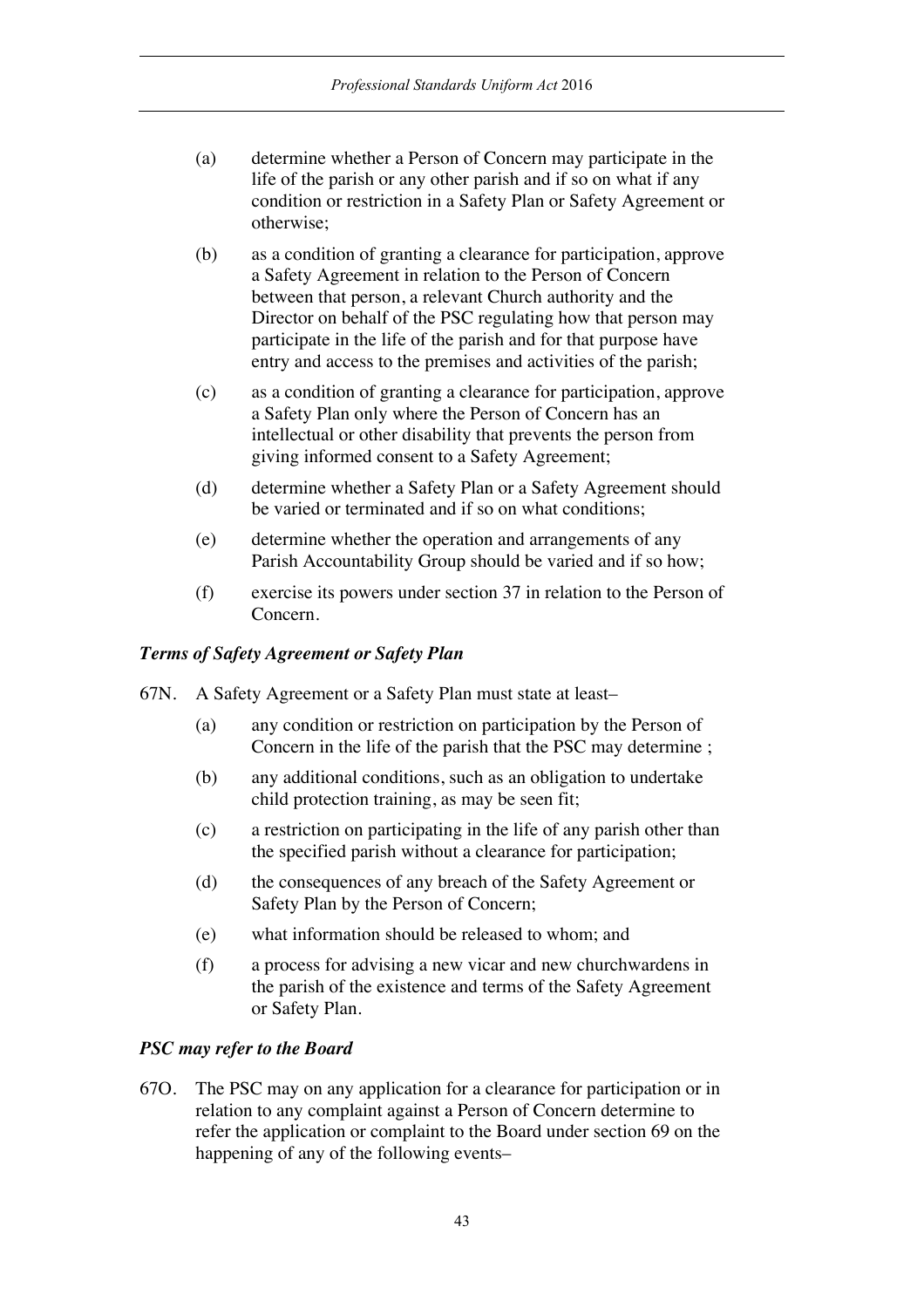- (a) if the PSC has made a determination under paragraph (a) or (b) or (c) of section 67M and the Person of Concern has by written notice to the Director objected to the same within 21 days from the date of the determination;
- (b) if a Person of Concern has breached a condition of an Interim Safety Arrangement or a Safety Plan or a Safety Agreement or any variation of the same and has failed to remedy the same within 7 days from written notice from the Director notifying the breach;
- (c) if a Person of Concern is prohibited by the provisions of section 67Q from participating or continuing to participate in the life of a parish or any other parish and in contravention of that prohibition participates or continues to participate in the life of the parish or any other parish;
- (d) if the Church authority has breached a condition of an Interim Safety Arrangement or a Safety Agreement or Safety Plan or any variation of the same and has failed to remedy the same within 7 days from written notice from the Director notifying the breach;
- (e) the PSC determines for other good reason, the complaint or matter should be referred to the Board.

### *Duration of clearance for participation*

- 67P. (1) A clearance for participation granted under this Act is in force from the date specified in it until the earlier of—
	- (a) the specified expiry date being not greater than 5 years; and
	- (b) the cessation of their participation in the life of the parish—

unless it is sooner suspended or cancelled by the Office of Professional Standards pursuant to a direction of the Board or the Review Board.

- (2) If an application for the renewal of a clearance for participation granted for a specified term of years has been lodged within 6 months $31$  prior to the expiration of that term but has not been finally determined before the expiration of that period, the clearance for participation remains in force, unless suspended or cancelled sooner, until the application has been finally determined.
- (3) For the purposes of subsection (2), an application is finally determined—
	- (a) by the renewal of the clearance for participation; or
	- (b) by the exhaustion of all rights of review in relation to a decision

<sup>31</sup> Cf s19, *Working with Children Act* 2005 (Vic).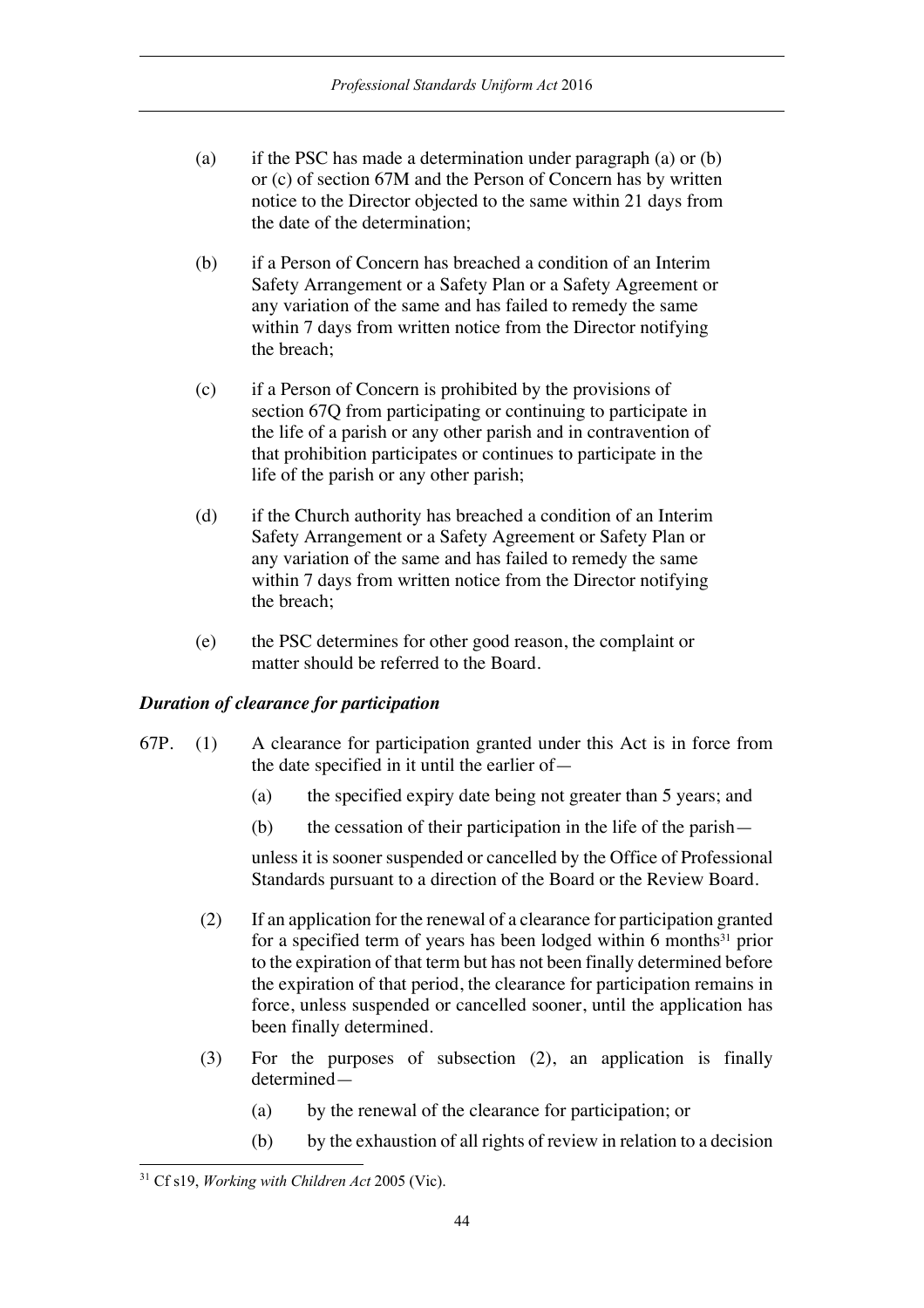to refuse to renew the clearance for participation.

(4) The Director, the PSC and the Office of Professional Standards must and is hereby empowered to give effect to any determination, recommendation or direction of the Board or the Review Board in relation to a clearance for participation.

## *Prohibition on participation without a clearance*

- 67Q. (1) If a prescribed Person of Concern—
	- (a) has failed to apply for a clearance for participation in relation to a parish and for a national Police Check in compliance with section 67H and that default continues for more than 7 days after written notice of that default from the Director requiring the person to remedy the same; or
	- (b) has been refused a clearance for participation by the PSC and has not by written notice to the Director objected to the same within 21 days from the date of the determination; or
	- (c) has been refused a clearance for participation by the PSC on the direction of the Board or on review, the Review Board; or
	- (d) has had his or her clearance for participation cancelled by the PSC on the direction of the Board or on review, the Review **Board**

then—

- (e) the prescribed Person of Concern must not participate or continue to participate in the life of that parish or any other parish except to be admitted to the Holy Communion or the Lord's Supper in circumstances approved in advance in writing by the Diocesan Bishop. 32
- (2) A prescribed Person of Concern who has been granted a clearance for participation subject to any condition or restriction specified in the clearance for participation or otherwise must comply with that condition or restriction.
- (3) A wilful or reckless failure to comply with a requirement of subsection (1) or (2) renders the prescribed Person of Concern liable to be dealt with for misconduct under this Act as if a Church worker.

## *Parish Accountability Group*

67R. (1) The vicar and churchwardens of the parish may appoint members of the Church or other persons with appropriate qualifications and experience to a Parish Accountability Group after consultation with the

<sup>32</sup> *Holy Communion Canon 2001*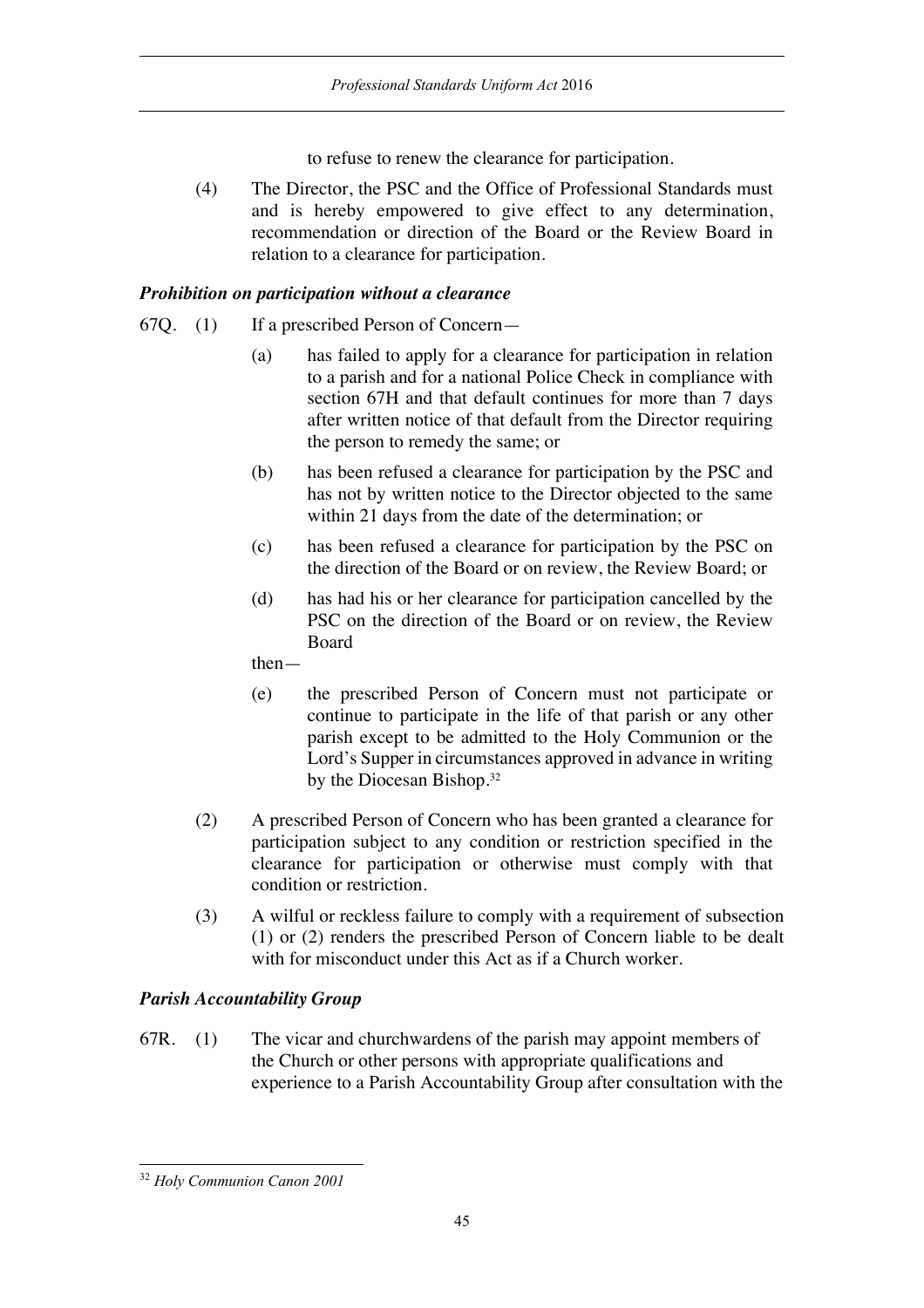Person of Concern and the Director.

- (2) The functions of the Parish Accountability Group are to–
	- (a) monitor compliance with any obligations under the Safety Agreement or Safety Plan on the part of the Person of Concern or other person obligated;
	- (b) hold the Person of Concern accountable for the performance of their obligations under the same;
	- (c) support and help the Person of Concern manage their personal risks and behaviour to the extent necessary or desirable according to their level of risk, their offending history and the information gathered.
- (3) It is not a function of the Parish Accountability Group to provide pastoral support to the Person of Concern.
- (4) A member of the Parish Accountability Group must notify as soon as practicable the vicar or a churchwarden if they know or reasonably suspect that the Person of Concern has breached a condition of the Safety Agreement or Safety Plan.

### *Duties of the Church authority*

- 67S. (1) If a Church authority in relation to a prescribed Person of Concern in any parish has received written notice from the Director of any of the matters in paragraphs (a), (b), (c) and (d) of section 67Q, the Church authority must subject to subsection (2) take all reasonable steps to prevent the prescribed Person of Concern from having entry or access to premises or activities of the Church either generally or in a specified location or circumstances, except to be admitted to the Holy Communion or the Lord's Supper in circumstances approved in advance in writing by the Diocesan Bishop.
	- (2) The Church authority who is in Holy Orders may admit the Person of Concern to the Holy Communion or the Lord's Supper in circumstances approved in advance in writing by the Diocesan Bishop.
	- (3) The Church authority must comply with any requirement under section 119 in relation to any recommendation of the Board or if applicable the Review Board about a Person of Concern.
	- (4) A wilful or reckless failure to comply with a requirement of this section renders the Church authority liable to be dealt with for misconduct under this Act.
	- (5) Subsection (4) does not apply to the Diocesan Bishop.33

 $33$  The Diocesan Bishop is not within the definition of a Church worker – see the definition of Church worker in schedule 1.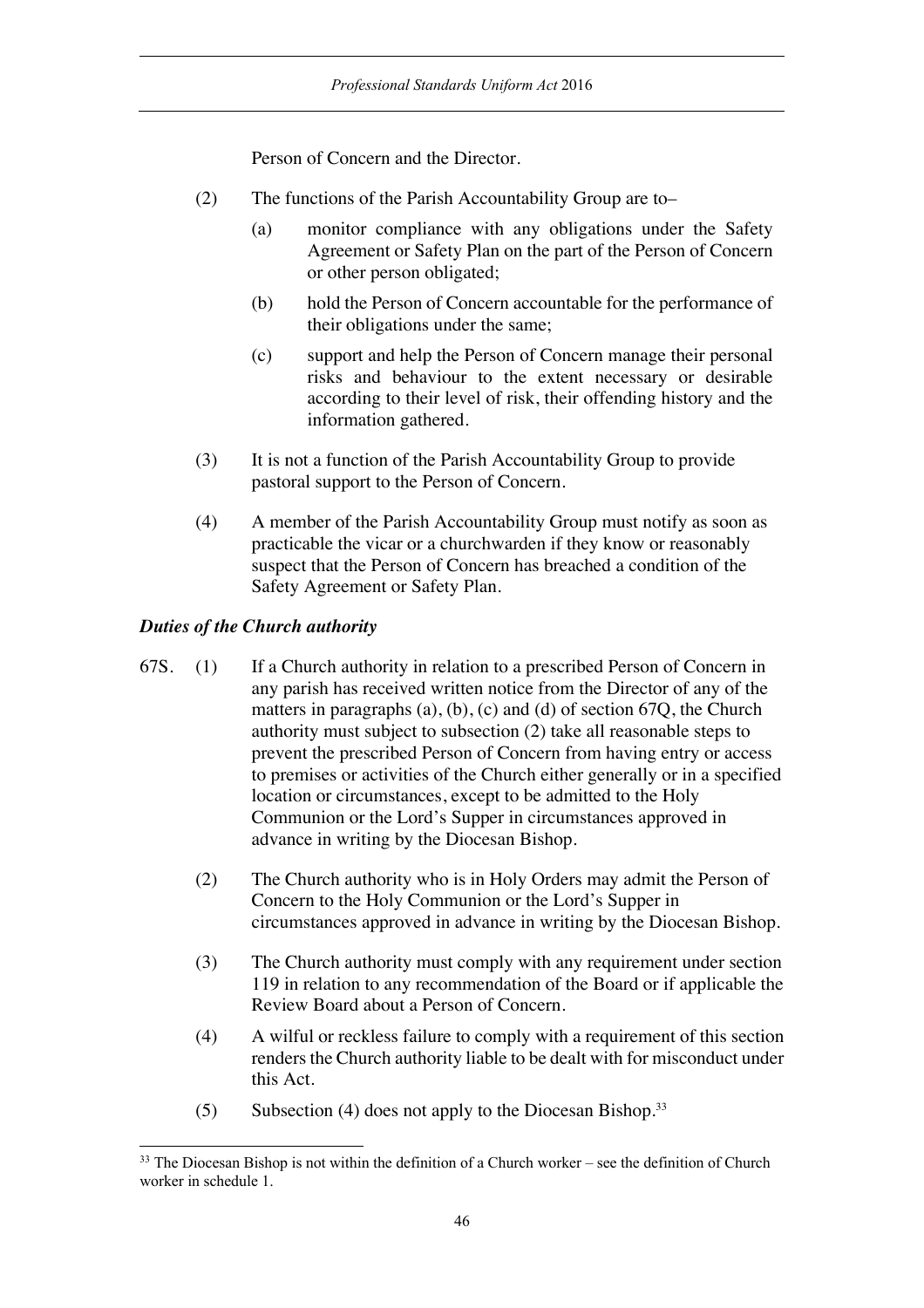# **CHAPTER 5 – DETERMINATIONS**

# **PART 5.1 – REFERRAL OF A COMPLAINT OR MATTER TO THE BOARD**

### *Definition of misconduct*

68. In this and the following Part, unless the context otherwise requires, a reference to misconduct means conduct as described in any of paragraphs (a) to (n) (both inclusive) of section 5.

### *PSC must refer certain matters to the Board*

- 69. After investigation of a complaint or other matter in accordance with Part 3.3 of this Act or under a corresponding provision of an ordinance of another diocese or after investigation of an application for a clearance for ministry, where the PSC or equivalent body has formed the opinion that—
	- (a) the alleged conduct of the respondent Church worker if established would call into question whether—
		- (i) the Church worker is unfit, whether temporarily or permanently, to hold now or in the future a particular or any role office or position in the Church or to be or remain in Holy Orders or in the employment of a Church body; or
		- (ii) in the exercise of a church worker's role office or position or in the performance of any function now or in the future, the Church worker should be subject to any condition or restriction; or
	- (b) in connection with an application by a Church worker for a clearance for ministry or a clearance for service, by reason of misconduct the church worker may not be fit for ministry in the Church either generally or to hold a proposed role office or position in the Church or may be fit subject to any condition or restriction; or
	- (c) in connection with an application by a Person of Concern for a clearance for participation or a complaint against such a person, the Person of Concern constitutes an unacceptable risk of harm to any person and any of the events in paragraph (e) of section 67G have occurred, unless the PSC has determined under section 27 that the matter can be dealt with other than by referral to the Board

the PSC must subject to section 27 refer the complaint or other matter, and an equivalent body may refer the complaint or other matter, to the Board or if it is more appropriate, to an equivalent body which has jurisdiction.

## *A deceased Church worker*

70. After investigation in accordance with Part 3.3 of this Act of a complaint of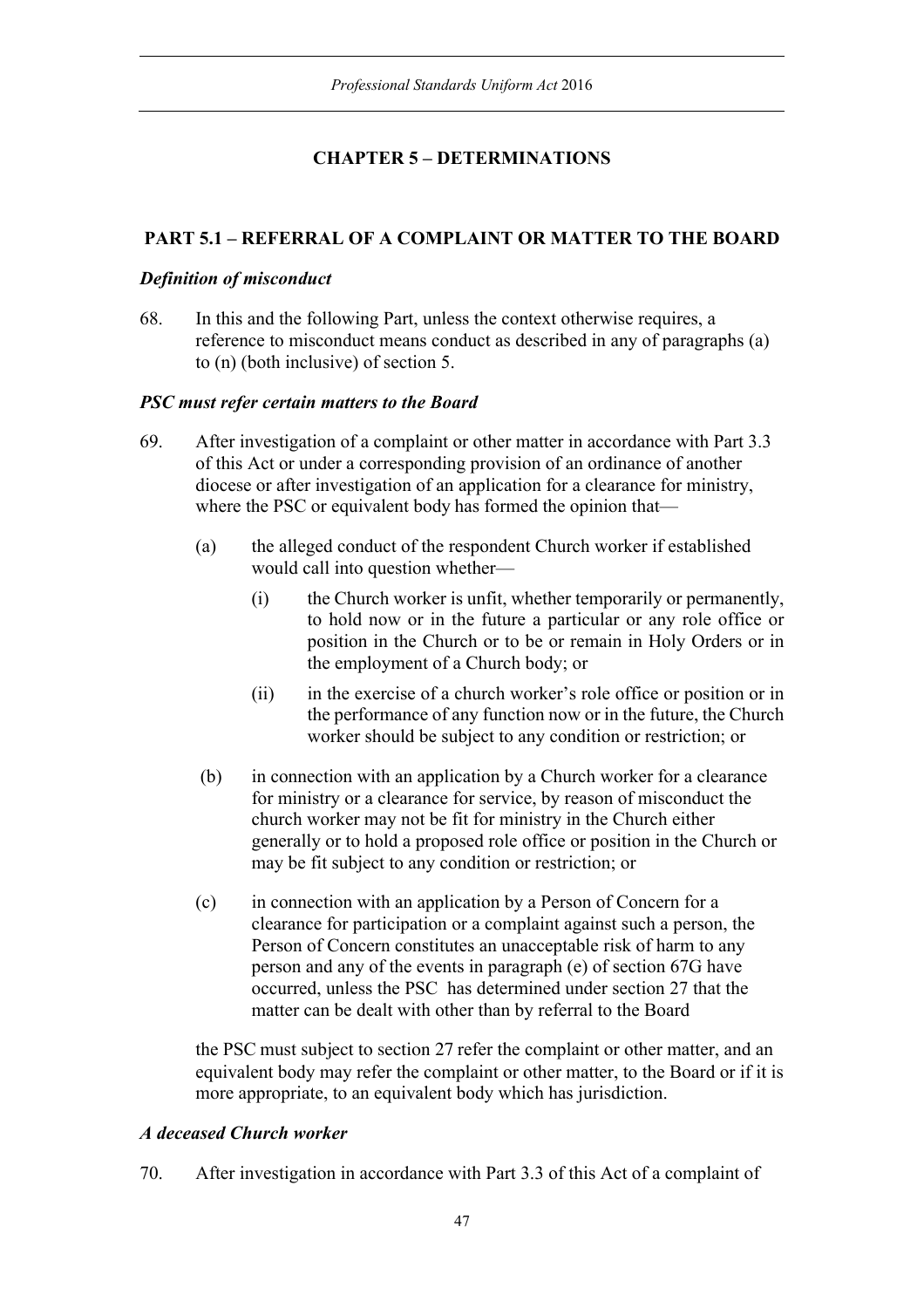misconduct against a Church worker who is deceased, unless the complaint has been dismissed or otherwise dealt with under section 27 or should be dismissed or otherwise dealt with under that section, the PSC must refer the complaint to the Board or may refer the matter to an equivalent body if it is appropriate.

*Note: The PSC can expedite the referral to the Board of a complaint against a Church worker who is deceased and it is open to the Board, constituted by a single member or by 3 members to make a determination.*

### **PART 5.2 – PROCEDURE FOR REFERRAL**

 $\overline{\phantom{a}}$ 

#### *How PSC to refer matters*

- 71. (1) The PSC must refer the complaint or other matter to the Board by delivering to the Secretary of the Board a written report setting out—
	- (a) a statement of any allegations of misconduct made against the Church worker; and
	- (b) its opinion under section 69; and
	- (2) The report must be signed by a member of the referring body.

### *Documents and materials to be delivered to the complainant and the respondent or applicant*

72. Within 14 days of the date of the referral of a complaint or other matter to the Board, the PSC must cause to be delivered to the complainant and the respondent or applicant for a clearance for ministry (as the case may be) a copy of the written report.

#### *The role of the PSC on the reference*

- 73. The PSC as a party to the proceeding has the carriage of the complaint or other matter before the Board and has the following particular functions—
	- (a) to present to the Board—
		- (i) the evidence on which it relies relevant to the reference;
		- (ii) any findings on material questions of fact and recommendations it proposes that the Board should make; and
		- (iii) any submissions in support; and
	- (b) to appear by an authorized representative at any hearing of the Board to assist the Board in its enquiry into the reference.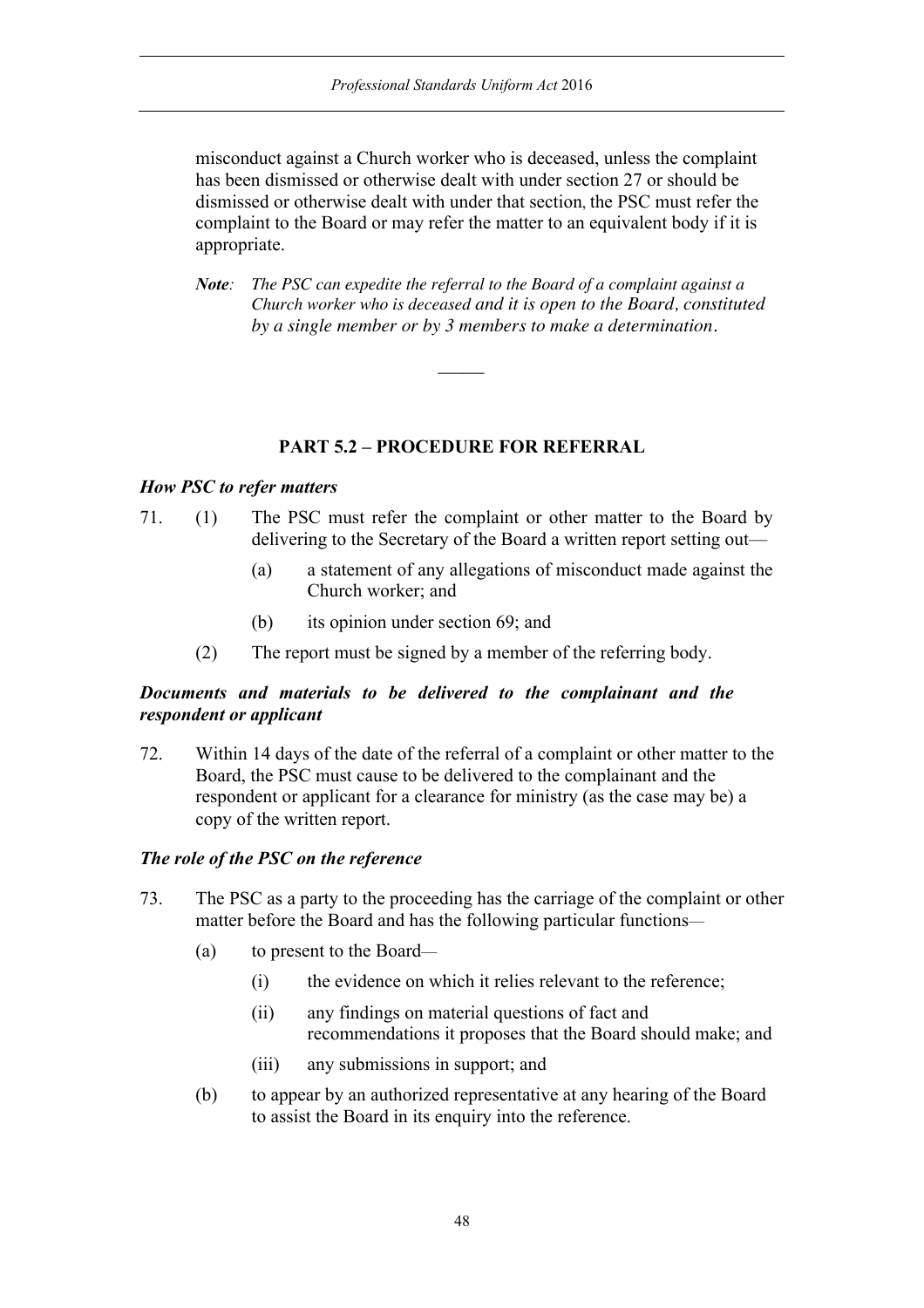### *If Church worker resigns from or fails to take up office or abstains from participation*

74. If before a complaint or other matter is determined , the respondent resigns from or fails to take up his or her role office or position or abstains from participation in the process by which the complaint or other matter is dealt with under this Act, the Board may enquire into and determine the complaint or matter, notwithstanding that resignation or failure or abstention.

# **PART 5.3 – DETERMINATION OF A COMPLAINT OR MATTER BY THE BOARD**

 $\overline{\phantom{a}}$ 

*Note: This Part deals with both where the Church worker is still in service and where he or she is deceased.*

### *Unfitness*

75. Without limiting what constitutes unfitness as provided in this Part, a Church worker is to be regarded as unfit, whether temporarily or permanently, to hold any particular or any role office or position if the person, in continuing to hold the role office or position constitutes on the balance of probabilities an unacceptable risk of harm to any person.

### *Enquiry on a complaint*

- 76. (1) On the referral to the Board of a complaint, the Board must enquire into and determine—
	- (a) whether the respondent Church worker<sup>34</sup> did commit any alleged misconduct; and
	- (b) unless the Church worker is deceased, whether—
		- (i) the Church worker is unfit, whether for a specified limited period or permanently, to hold a particular or any role office or position in the Church or to be or remain in Holy Orders or in the employment of a Church body; or
		- (ii) in the exercise of that person's role office or position or in the performance of any function, the respondent should be subject to any condition or restriction.
	- (2) On the referral of a complaint to an equivalent body to the Board, that equivalent body shall deal with the complaint in accordance with the provisions of any canon or ordinance governing the powers and functions of that equivalent body.

<sup>&</sup>lt;sup>34</sup> The definition of Church worker includes a person who previously had a role office or position in the Church but does not now have one.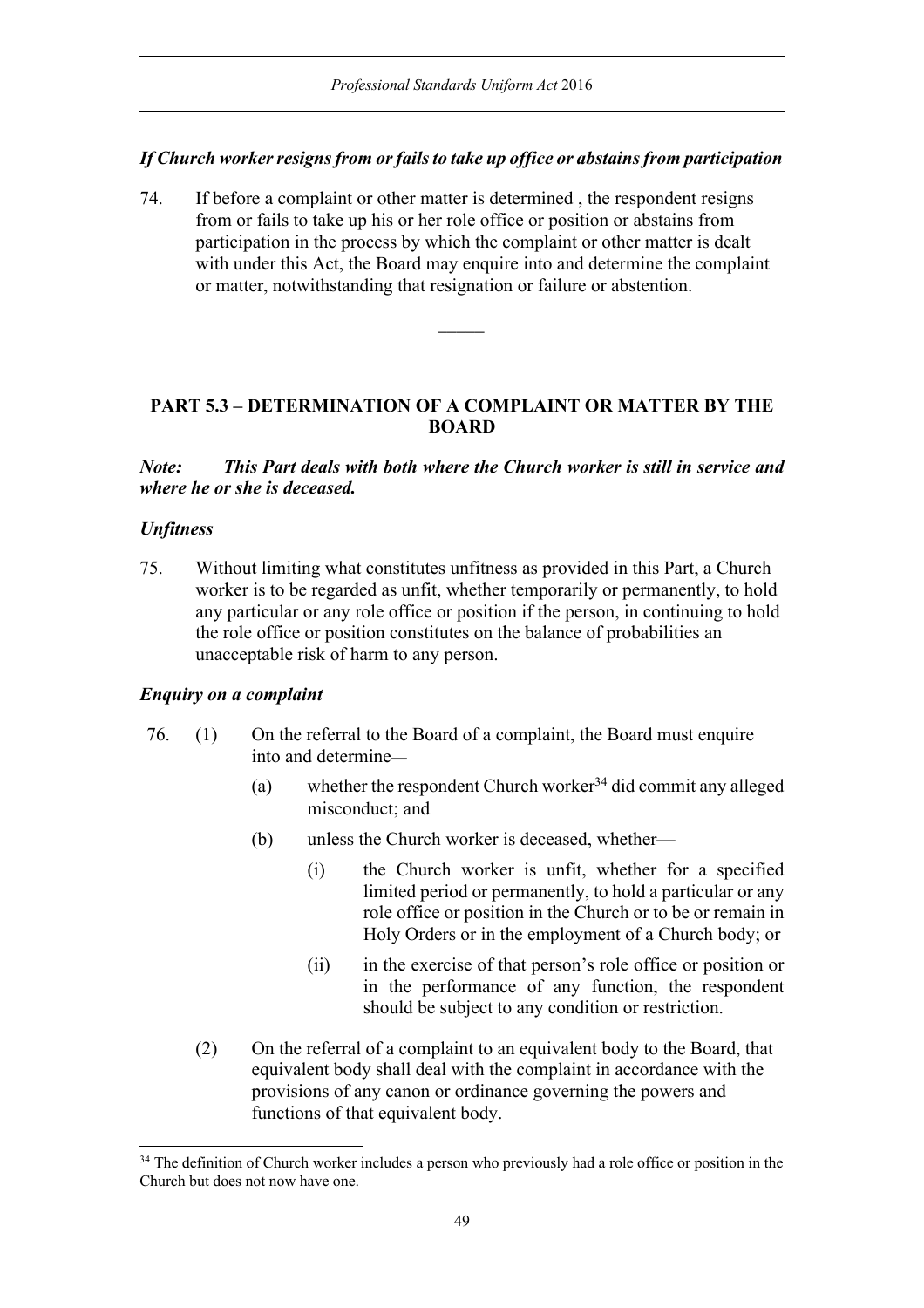### *Determinations*

- 77. (1) If the Board is satisfied that the respondent did commit any alleged misconduct and that—
	- (a) the respondent is unfit, whether temporarily or permanently, then or in the future to hold a particular or any role office or position in the Church or to be or remain in Holy Orders or in the employment of a Church body; or
	- (b) in the exercise of the respondent's role office or position or in the performance of any function, that person should be subject to any condition or restriction

the Board must make a determination as to each of the matters in the preceding section and exercise the further powers referred to in this Part.

(2) If the Board is satisfied that a deceased Church worker did commit any alleged misconduct, the Board may make a determination to that effect and may make any recommendation under subsection (2) of the following section.

### *Recommendations*

- 78. (1) Subject to subsection (2), the Board may recommend to the Church authority any one or more of the following—
	- (a) that the respondent be suspended from any role office or position or from performing any function as the case may be for such period recommended by the Board;
	- (b) that the licence or authority of the respondent be revoked;
	- (c) that the respondent's contract of employment (if any) be terminated;
	- (d) that the respondent cease to hold any role office or position then held;
	- (e) that a prohibition order be made in terms specified by the Board;
	- (f) that the respondent's holding of any role office or position or the performance of any function as the case may be, shall be subject to any condition or restriction as the Board may specify;
	- (g) that the respondent as a Person of Concern be required to enter into and comply with a Safety Plan or Safety Agreement with the Church authority and the Director acting on behalf of the PSC, and that, if the respondent fails to do so, after notice from the Director requiring the respondent to comply–
		- (i) the Diocesan Bishop direct that the minister who has the cure of souls refuse to admit the respondent to the Holy Communion or the Lord's Supper except in circumstances approved in advance in writing by the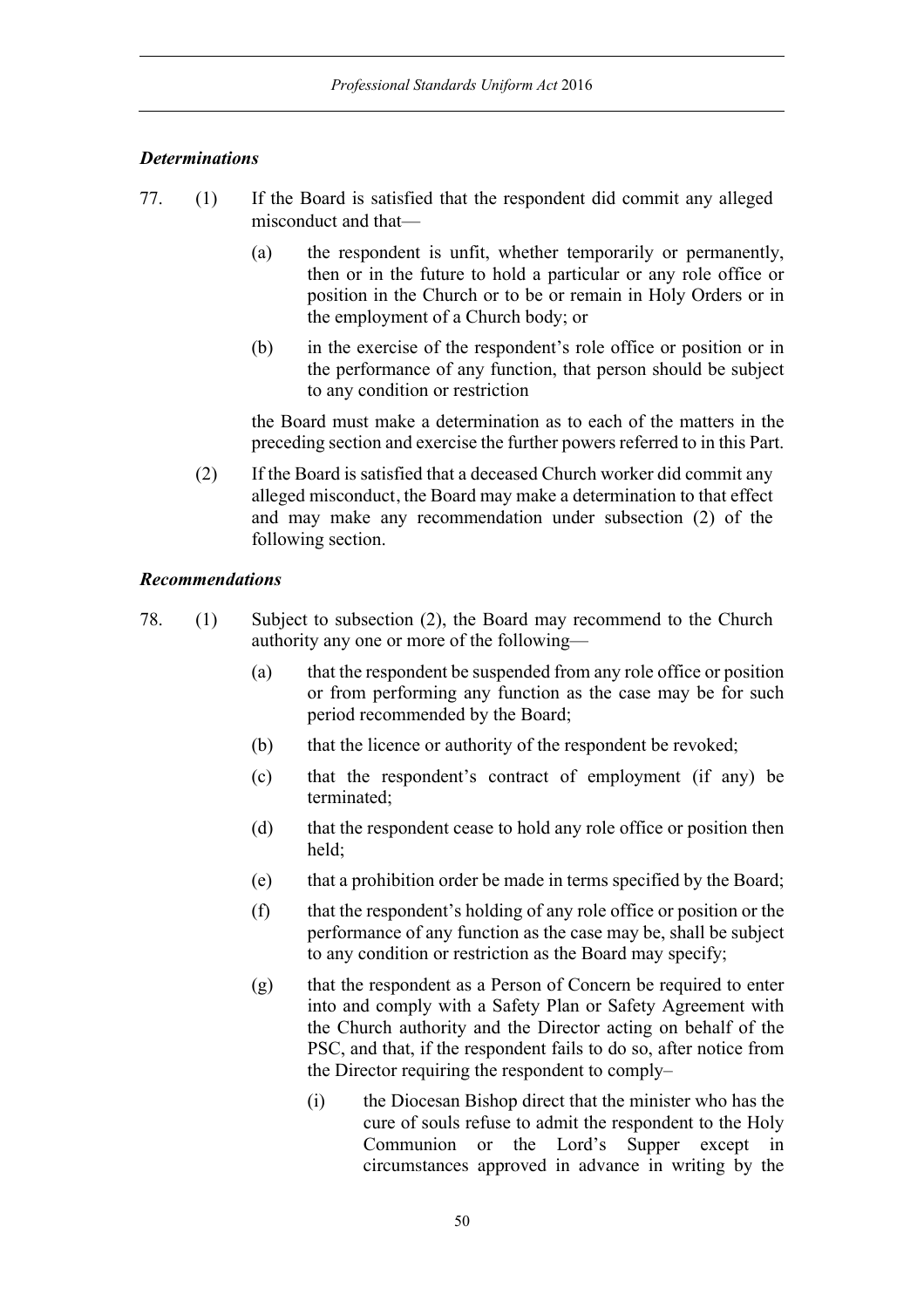Diocesan Bishop; and

- (ii) the Church authority take reasonable steps to prevent the respondent from having entry or access to premises or activities of the Church either generally or in a specified location or circumstances, except to be admitted to the Holy Communion or the Lord's Supper in circumstances approved in advance in writing by the Diocesan Bishop;
- (h) that the implementation of a determination shall be suspended for such period and upon such conditions as the Board shall specify;
- (i) that the respondent be counselled;
- (j) that a person be appointed to promote a charge against the respondent before the Diocesan Tribunal or the Special Tribunal if it has jurisdiction under the Constitution;
- (k) that the respondent be deposed from the exercise of Holy Orders;
- (l) otherwise as the Board sees fit;

and may direct the Office of Professional Standards to cancel or suspend respondent's clearance for ministry for such period as the Board may specify.

- (2) The Board may further recommend to the Church authority without binding it that –
	- (a) an apology or other acknowledgement be given to the complainant or other person affected by the misconduct found to have been committed by the respondent;
	- (b) such other steps of a systemic or process or administrative nature be implemented by the Church authority as may be judged worthwhile to prevent or diminish in future the incidence of misconduct and harm to any person.
- (3) Where the Board is satisfied to the required standard of proof that the respondent has been convicted of a sexual offence relating to a child committed when a member of the clergy, the Board must recommend that the respondent be deposed from the exercise of Holy Orders.

### *Dismissal or no further action or limited action*

- 79. (1) If the Board is not satisfied to the required standard of proof that the respondent committed any alleged misconduct or if the Board is satisfied that the complaint is false, vexatious or misconceived, the Board must determine accordingly and may–
	- (a) dismiss the complaint or matter; or
	- (b) take no further action on the complaint or matter; or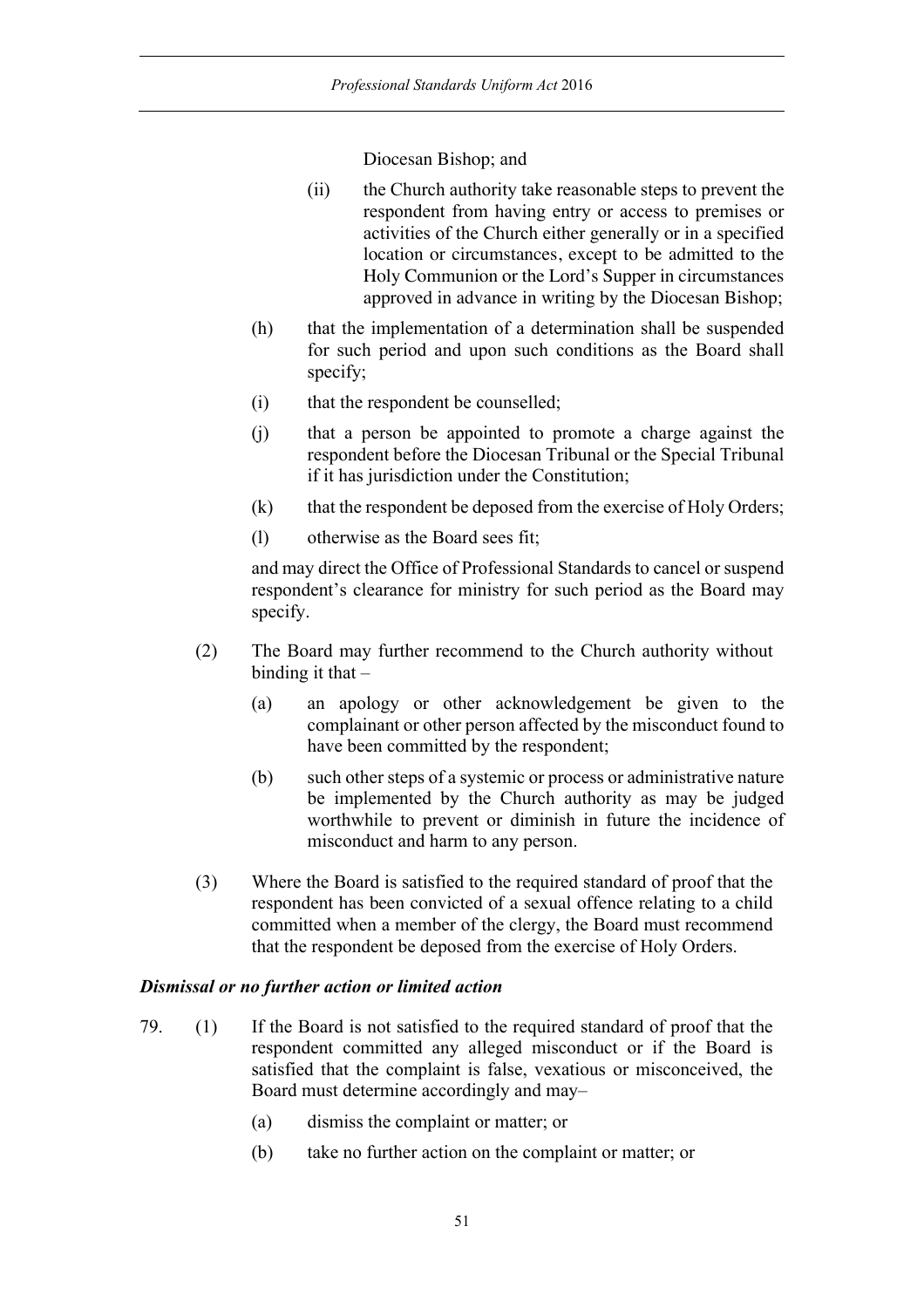- (c) take no further action other than to recommend to the Church authority any steps that might reduce or eliminate the risk of misconduct either generally by Church workers or in relation to the respondent by way of an educational, training, counselling or mentoring programme or by way of changes to any protocol, whether diocesan or under this Act.
- (1A) A recommendation pursuant to paragraph (c) of the preceding subsection is advisory only and not binding on the Church authority.
- (2) If the Board is satisfied to the required standard of proof that the respondent did commit any alleged misconduct but is not satisfied as to any of the matters in paragraphs (i) and (ii) of section 69(a), the Board must determine accordingly and take no further action in relation to the complaint or take no further action other than to make a recommendation referred to in subsection (1)(c) of this section.

### *Dealing with a clearance application*

- 80. (1) On the referral to the Board of an application for a clearance for ministry, if the Board is satisfied that pending the final determination of the application—
	- (a) the applicant may otherwise lawfully engage in the ministry<sup>35</sup>; and
	- (b) there is no unacceptable risk of harm to any person if a provisional clearance is granted,

the Board may in its discretion determine that it is so satisfied and direct that the Office of Professional Standards grant to the applicant a provisional clearance for ministry, <sup>36</sup> subject to any condition or restriction, to remain in force until the earlier of—

- (c) the final determination of the application; and
- (d) the resignation or retirement of the person from the role office or position,

unless it is sooner suspended or cancelled.

(2) On the referral to the Board of an application for either a clearance for ministry or a clearance for service, the Board must enquire into and determine–

<sup>35</sup> Under the *Working with Children Act* 2005 (Vic), a person commits an offence if he or she does not have a current assessment notice and engages in child-related work knowing it is child-related work and knows that he or she does not have a current assessment notice or is reckless as to whether he or she has one: s33.<br><sup>36</sup> In some cases the Board may take some time to determine an application for a clearance for ministry.

The applicant may hold the required Working with Children Check and pose no risk of harm. In these circumstances, it could work an injustice if he or she was precluded from working whilst the clearance process took its course.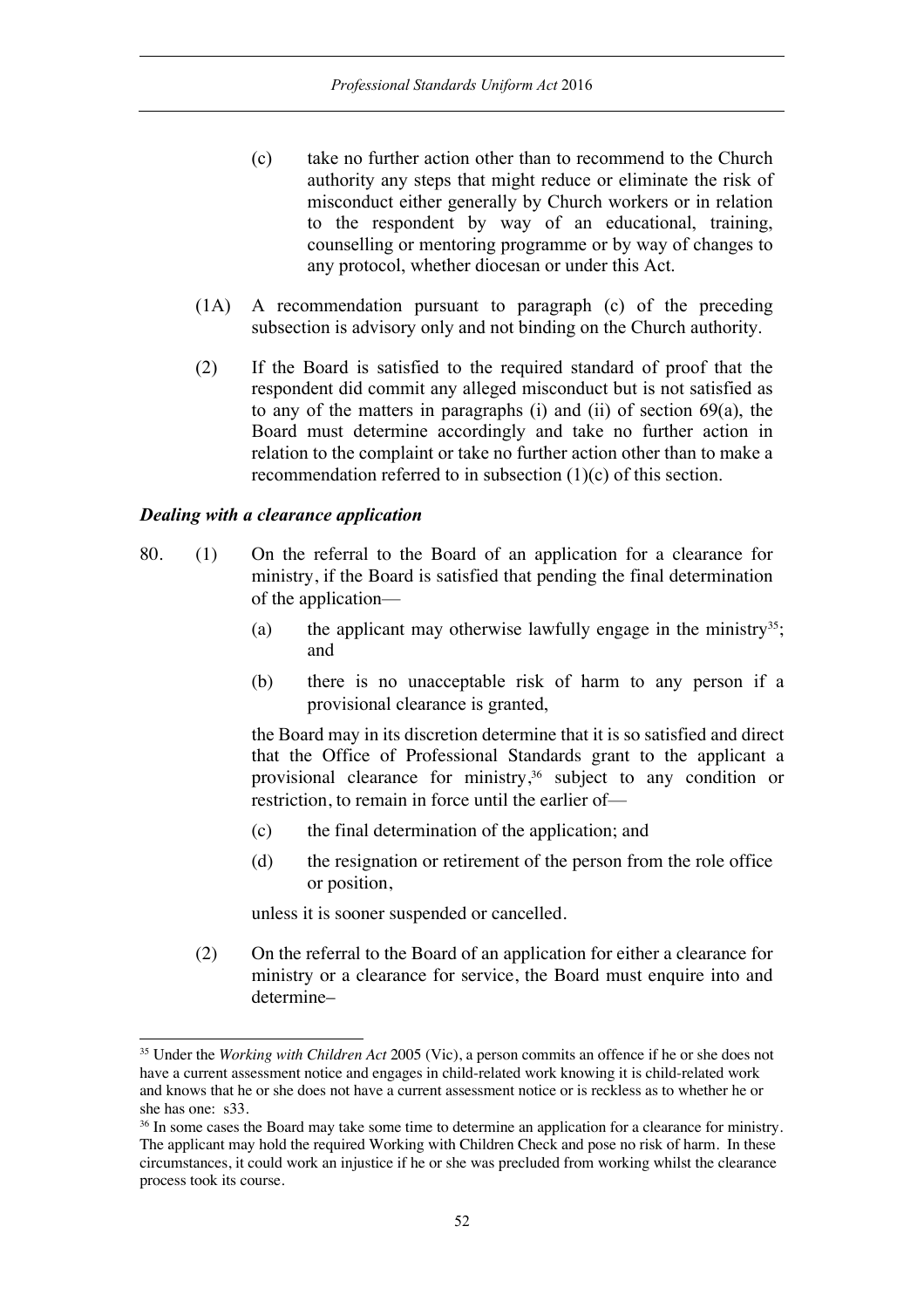- (a) whether the Church worker did commit any alleged misconduct; and
- (b) whether—
	- (i) the Church worker is unfit, whether for a specified limited period or permanently, to hold a particular or any role office or position in the Church or to be or remain in Holy Orders or in the employment of a Church body; or
	- (ii) in the exercise of a church worker's role office or position or in the performance of any function, the Church worker should be subject to any condition or restriction.

#### *Final determination of a clearance application*

- 81. If on a final determination of the application, the Board is satisfied that the respondent did commit any alleged misconduct and that—
	- (a) the Church worker is unfit as provided in subsection  $(2)(b)(i)$  of the preceding section; or
	- (b) in the exercise of a Church worker's role, office, licence or position or in the performance of any function, the Church worker should be subject to any condition or restriction

the Board may make a determination to that effect and may—

- (c) direct that the Office of Professional Standards refuse the application or grant the clearance for such period and subject to such condition or restriction as it may determine; and
- (d) exercise the powers referred to in sections 77 and 82.

#### *Board may adjourn on terms*

- 82. (1) The Board may, subject to subsection (2), defer making any recommendation or direction under the preceding sections and may for that purpose adjourn any hearing or consideration of any complaint or application for a clearance for ministry from time to time for a period or periods not exceeding in the aggregate 24 months, on terms and conditions that the respondent undertake for a specified period and in a form approved by the Board to do one or more of the following acts or omissions under the supervision of the Director or another person nominated by the Board—
	- (a) stand down from the duties of office or from performing specified duties;
	- (b) undertake counselling from a person approved by the Board;
	- (c) submit to periodic medical examination by a person approved by the Board;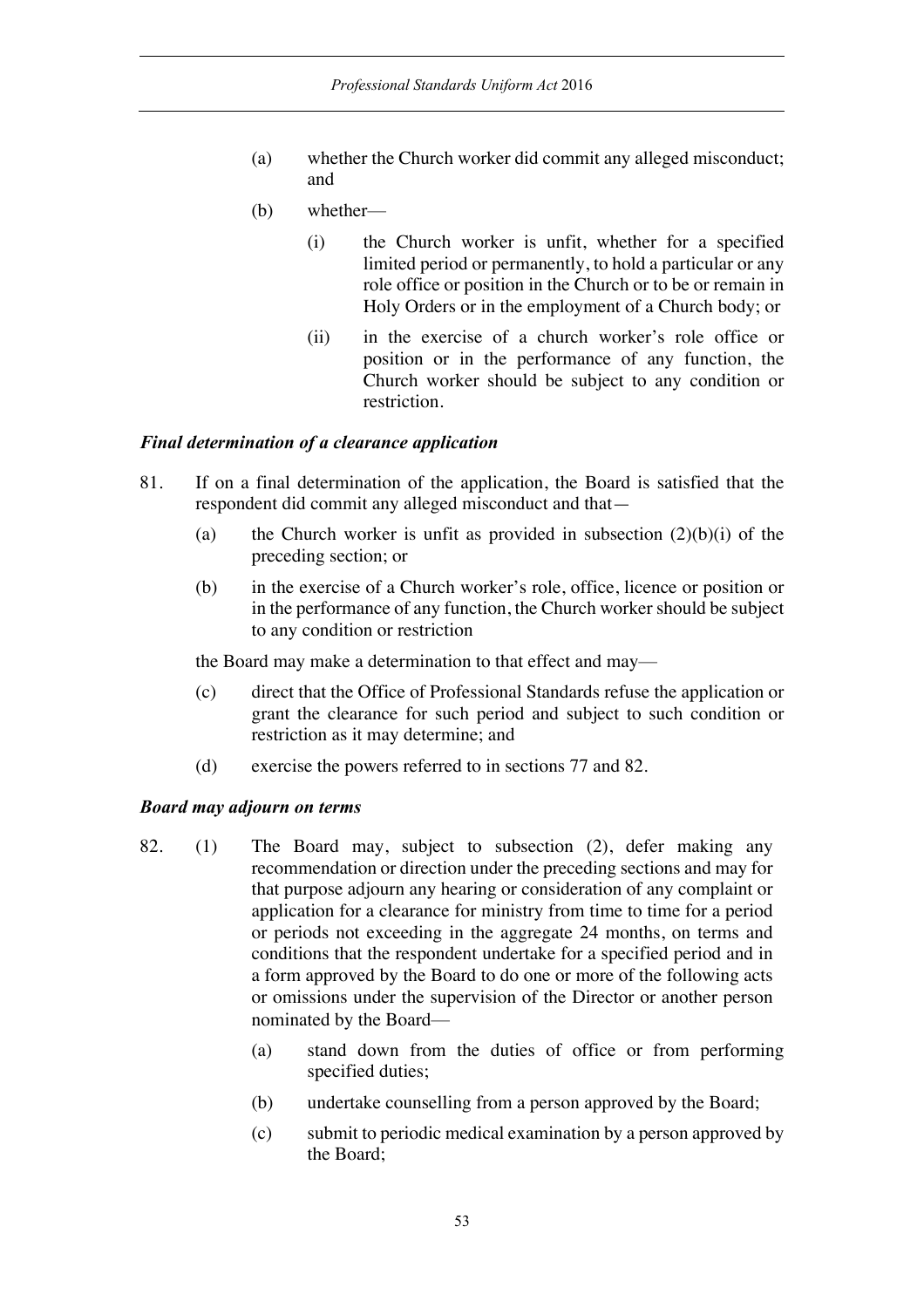- (d) undertake a specified program of medical treatment or rehabilitation whether as an outpatient or inpatient:
- (e) provide medical or other evidence requested by the Board to assist it in deciding on any final recommendation or direction; and
- (f) perform or refrain from performing some other specified act.
- (2) The Board must first make its determination as to whether the respondent did commit any alleged misconduct.
- (3) If, within a period specified by the Board, the respondent declines to give an undertaking in accordance with subsection (1), the Board must proceed to make a recommendation or direction.
- (4) The Board may take into account the failure of the respondent to comply with his or her undertaking under subsection (1) in deciding on any recommendation or direction.

### *Board may appoint persons to assist inquiry*

83. The Board may, for the purpose of any particular reference, appoint any expert person or persons, other than the Director, to assist it in inquiring into (but not determining) a reference as the Board thinks fit.

## *Standard of Proof*

- 84. (1) The standard of proof for the Board and the Review Board to establish an allegation is that of reasonable satisfaction on the balance of probabilities.
	- (2) Each of the Board and the Review Board must in acting as provided in subsection (1) scrutinize evidence with greater care if there is a serious allegation to be established, or an inherent unlikelihood of an occurrence of a given description or if there are grave consequences that would flow from a particular finding.37

### *Time limit for adjudication – complaint against a Church volunteer*

- 85. (1) In a complaint against a Church volunteer or an application for a clearance by a Church volunteer, the Board must subject to section 82 make its determination and decision within 60 days from the date of the reference of the complaint or such further period as may be authorised in writing by the President of the Board.
	- (2) A determination or recommendation or direction of the Board is not

<sup>37</sup> This the test in *Briginshaw v Briginshaw* (1938) 60 CLR 336 at 362-363 per Dixon J; see also *Neat Holdings Pty Ltd v Karajan Holdings Pty Ltd* (1992) 110 ALR 449 at 449-450 per Mason CJ, Brennan, Deane and Gaudron JJ.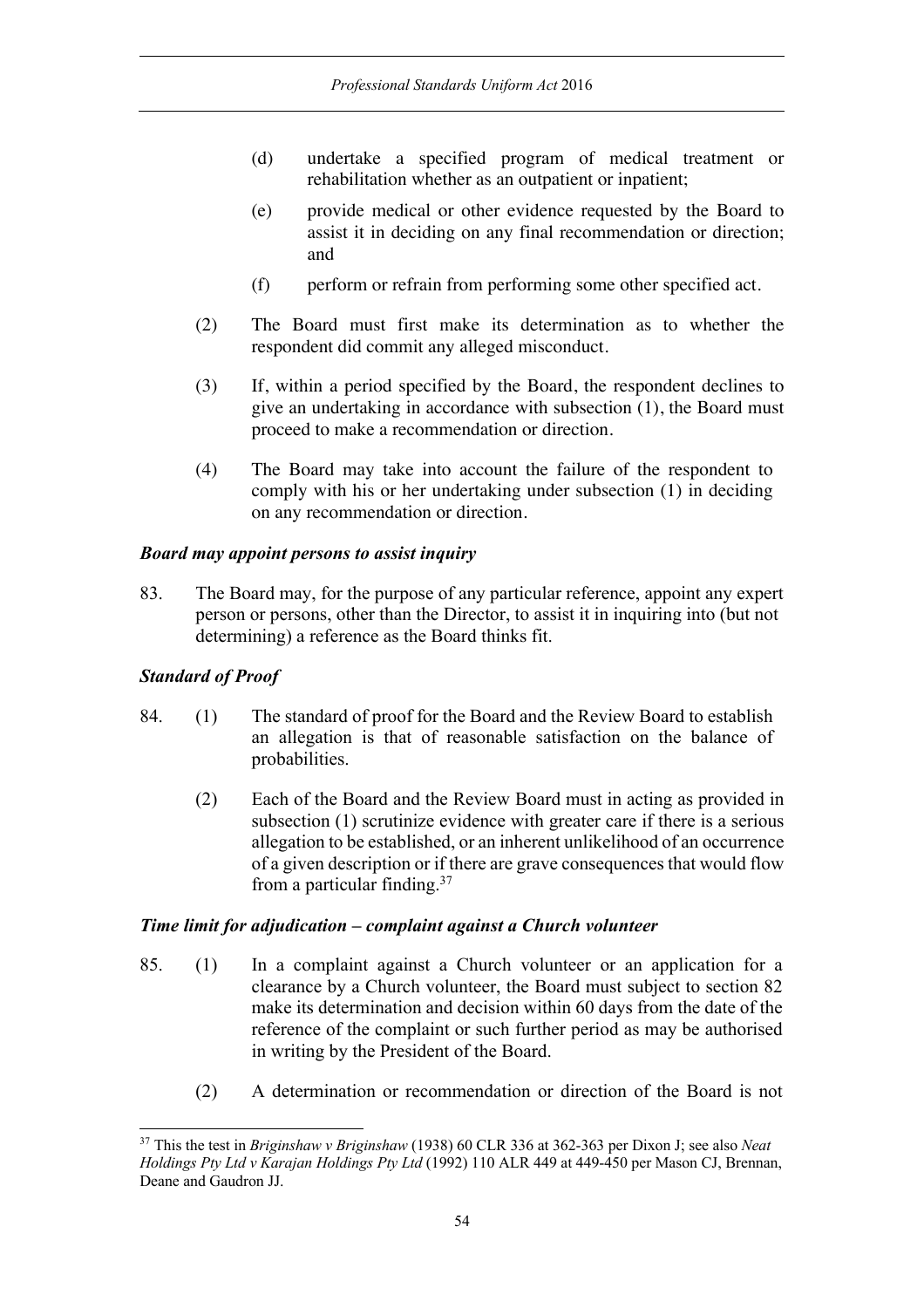invalid by reason only of the Board having dealt with the application beyond 60 days from the date of the application for review or such further period as may be authorised in writing by the President of the Board.

#### *Board may seek further information*

86 The Board may seek further information from the referring body and may at any time and from time to time give directions to it as to any further inquiries or investigation it requires to be carried out for the purposes of the reference and the referring body shall to the best of its ability cause such directions to be carried out.

 $\overline{\phantom{a}}$ 

### *Board to act expeditiously*

87. The Board must deal with a complaint or application for a clearance as expeditiously as possible.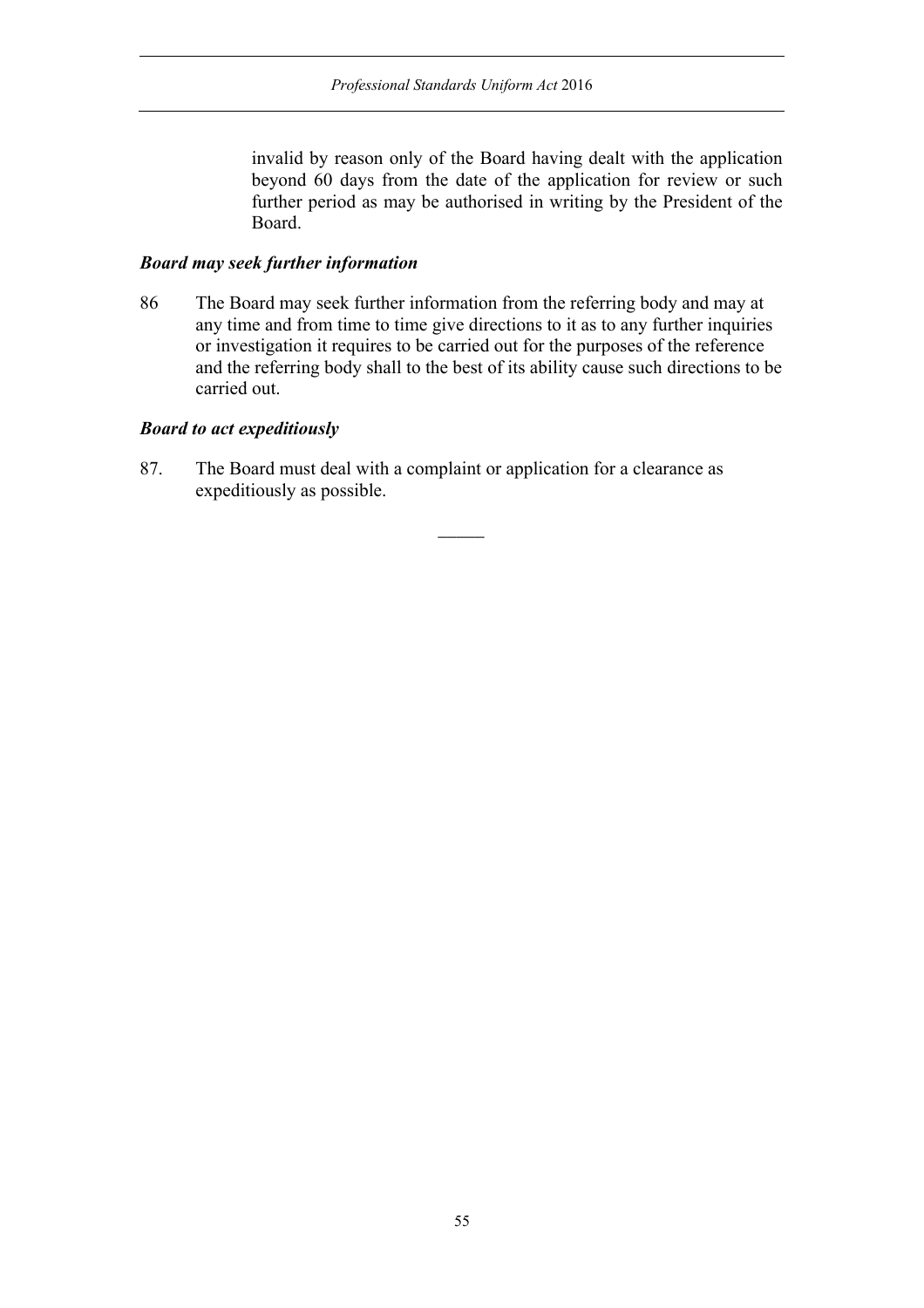# **PART 5.4 – APPLICATION FOR REVIEW**

# *Interpretation*

- 88. In this part, "decision" means any finding of fact, determination, recommendation or direction by the Board under either—
	- (a) section 42 but only in respect of a prescribed Church worker (suspension);
	- (b) sections 75 to 79 (both inclusive) (complaint);
	- (c) 80 and 81 (application for clearance).

# *Application to Review Board*

89. Where the Board has made any decision, a respondent or applicant for a clearance aggrieved by it or the PSC may within 30 days from the date of the decision or such further period as the Review Board may allow, apply to the Review Board for review of the decision.

## *Stay*

90. Except in so far as the Board or the Review Board may direct otherwise, the application for review shall not operate as a stay of the action on any recommendation or direction of the Board required under this Act.

## *Documents and material to be delivered following application*

- 91. Within 14 days of the date of the application to the Review Board or within 14 days of the date of a document or material coming to existence, whichever is the later, the Director must cause to be delivered to the secretary of the Review Board—
	- (a) the determination and recommendations or directions of the Board; and
	- (b) every other document held by the Office of Professional Standards which the Director considers is relevant to the application for review.<sup>38</sup>

## *President to determine membership of Review Board*

92. Upon delivery to the secretary of the Review Board of the material referred to in the preceding section, the President or Deputy President as the case may be must as soon as possible determine the membership of the Review Board for the purpose of the application for review.

## *Review Board may exercise the powers of the Board*

93. (1) The Review Board may exercise all the powers of the Board under this Act and may—

<sup>38</sup> Cf *Victorian Civil and Administrative Tribunal Act* 1998, s49. See s102 for the board's power to direct the supply of further documents.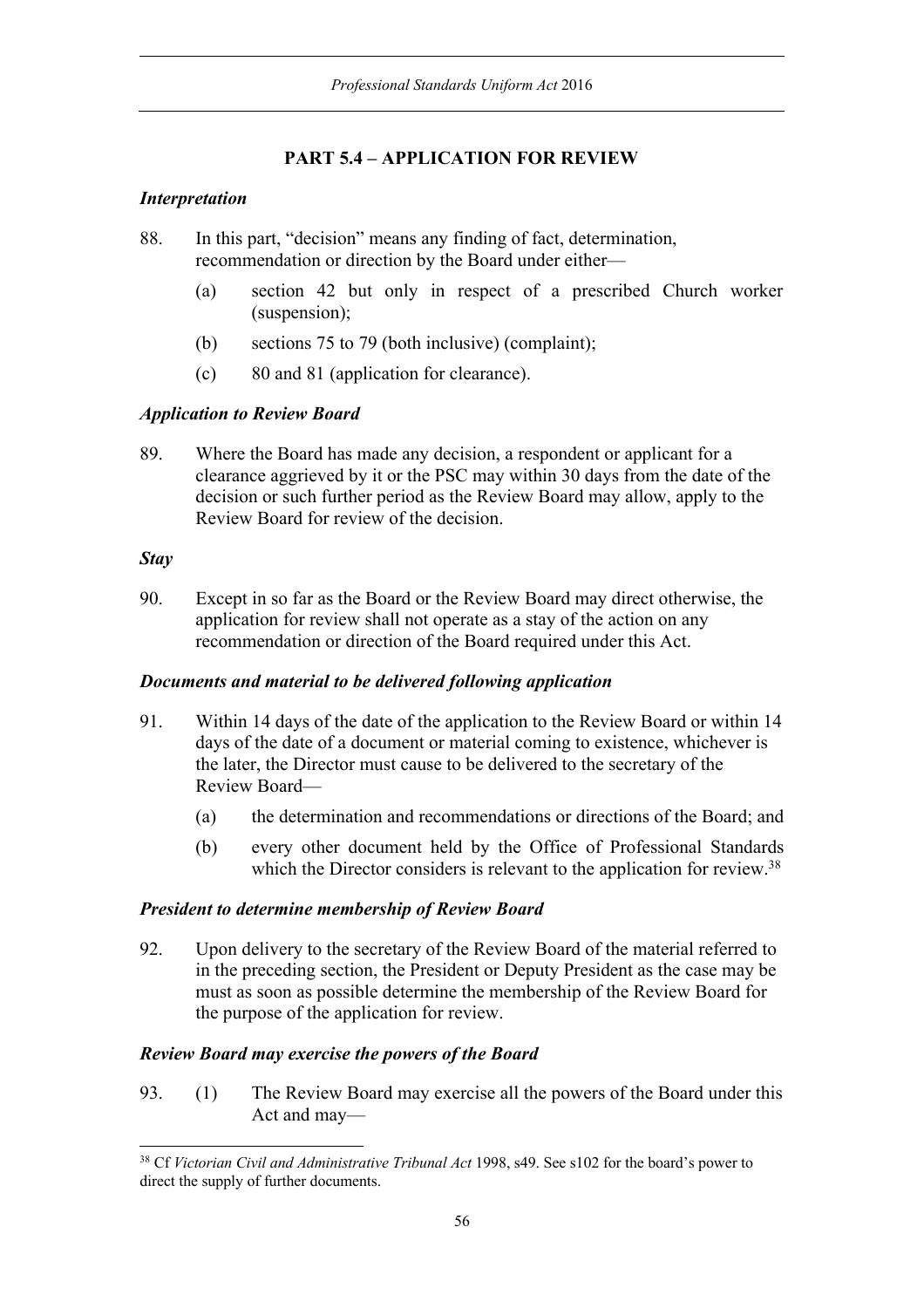- (a) affirm the decision under review;
- (b) vary the decision under review;
- (c) set aside the decision under review and make another decision in substitution for it; or
- (d) set aside the decision under review and remit the matter for reconsideration by the Board (whether constituted by the same members or different members) in accordance with any directions or recommendations of the Review Board.
- (2) Where the Review Board is satisfied to the required standard of proof that the respondent has been convicted of a sexual offence relating to a child committed when a member of the clergy, the Review Board must recommend that the respondent be deposed from the exercise of Holy Orders.

#### *Review Board to deal with application expeditiously*

94. The Review Board shall deal with the application as expeditiously as possible and shall consider any further submissions from either the PSC or the respondent.

#### *Review Board to deal with application within time limit – Church volunteers*

- 95. (1) In a complaint against a Church volunteer or an application for a clearance by a Church volunteer, the Review Board must subject to section 82 deal with the application within 60 days from the date of the application for review or such further period as may be authorised in writing by the President of the Review Board.
	- (2) The Review Board must consider any further submissions from the PSC or the respondent.
	- (3) A determination or recommendation or direction of the Review Board is not invalid by reason only of the Review Board having dealt with the application beyond 60 days from the date of the application for review or such further period as may be authorised in writing by the President of the Review Board.

 $\overline{\phantom{a}}$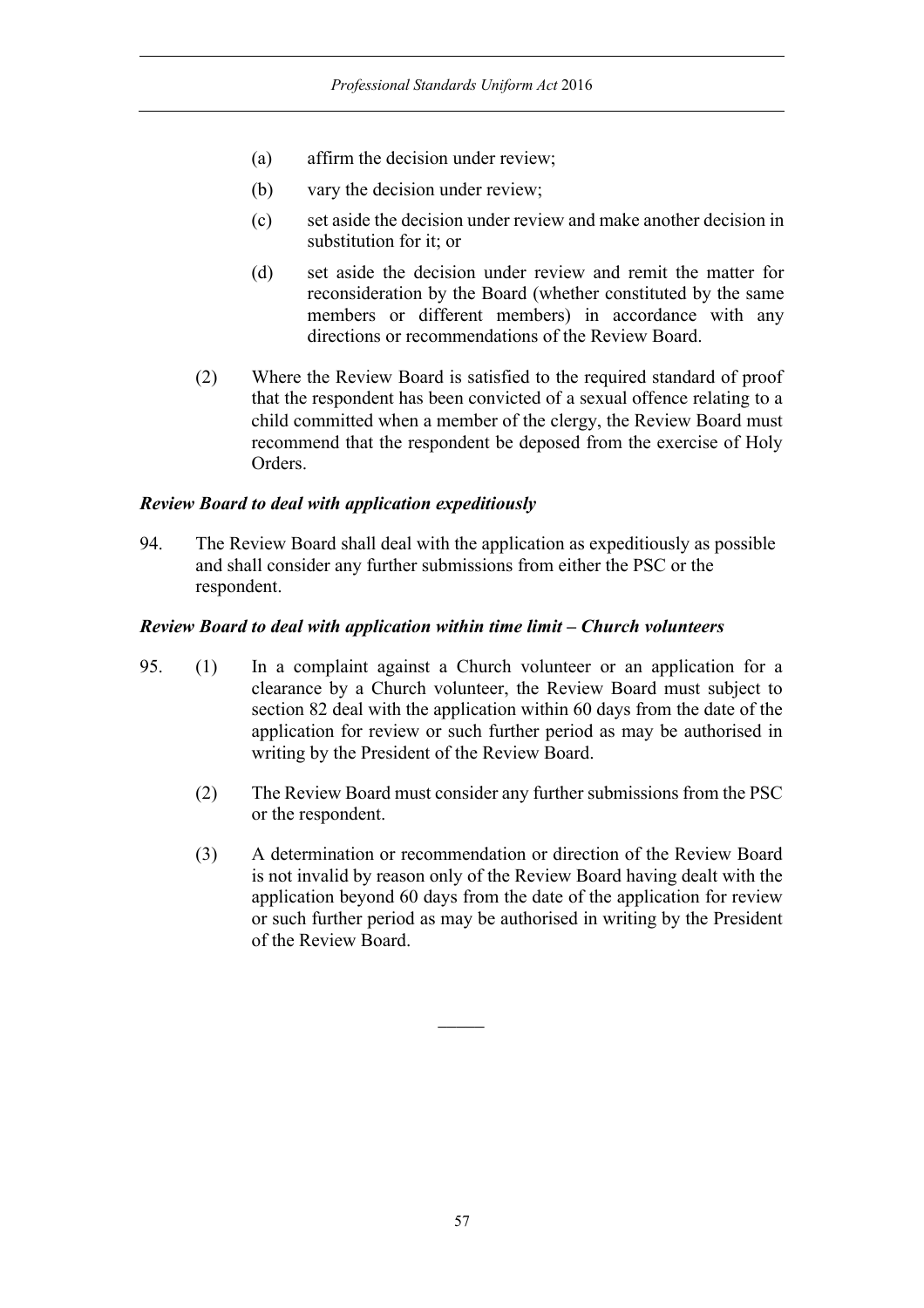### **PART 5.5 - PROCEEDINGS OF THE BOARD AND THE REVIEW BOARD**

#### *How to conduct proceedings*

96. In this Part, a reference to 'the board' means each of the Board and the Review Board.

#### *The board to act fairly and not bound by the rules of evidence*

- 97. The board—
	- (a) must act with fairness and according to equity, good conscience, natural justice and the substantial merits of the case without regard to technicalities or legal forms; and
	- (b) is not bound by the rules of evidence but may inform itself on any matter in such manner as it thinks fit.39

### *Powers of the board*

- 98. (1) Subject to this Act and in particular the provisions of the preceding section, the board—
	- (a) may regulate the proceedings of its meetings as it sees fit;
	- (b) may conduct its business and any proceedings by video link, teleconference or by any electronic means of communication;
	- (c) may inform itself from the transcript or other record of any court or tribunal or Royal Commission and may adopt any findings, and accept as its own, the record of any court or tribunal or Royal Commission;
	- (d) may give any other person to whom notice of the proceedings is given or who satisfies them that he or she has a proper interest in the matter a reasonable opportunity to make submissions to them; and
	- (e) is not obliged to hold a hearing at which evidence is adduced or submissions heard orally; and
	- (f) must give reasons for any determination and recommendation or direction, other than by way of directions in the course of an application, unless the determination is made by consent of the respondent and the PSC.

<sup>&</sup>lt;sup>39</sup> It may be advisable, depending on the nature of the complaint, for the Board have regard to and follow, so far as practicable, the procedure and rules under the *Criminal Procedure Act* 2009 (Vic) applicable to a trial in a criminal proceeding –

<sup>(</sup>i) that relates (wholly or partly) to a charge for a sexual offence; or (ii) where the complainant in a criminal proceeding was at the t

where the complainant in a criminal proceeding was at the time the proceeding commenced, under the age of 18 years or had a cognitive impairment.

The Act leaves it open to the Board to make rules about this if appropriate.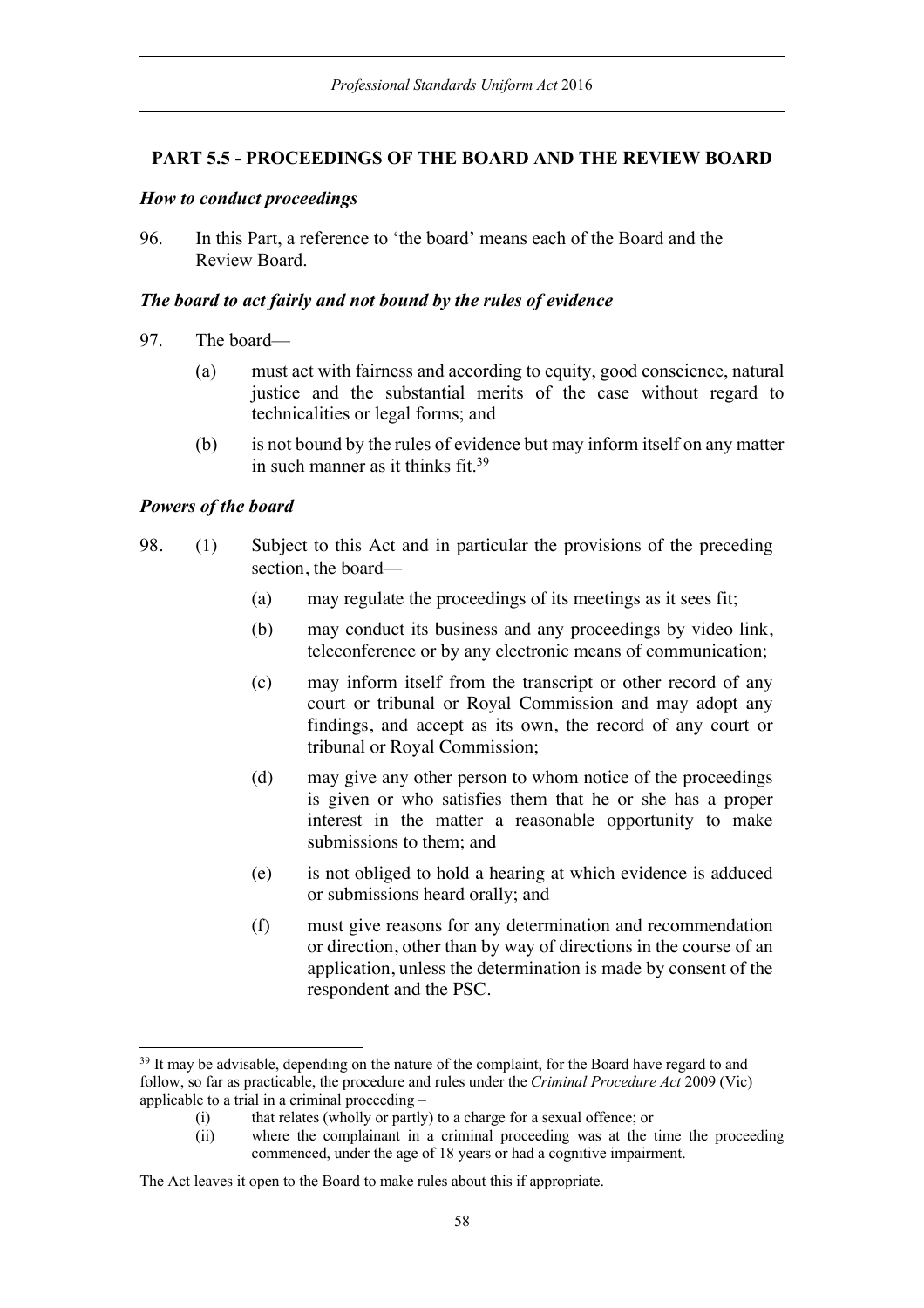- (2) For the purposes of paragraph (d) of the preceding subsection, a person is not to be taken to have a proper interest in a matter by reason simply of being the complainant in the matter.40
- (3) Subject to the following subsection, the Board must give the PSC and the respondent a reasonable opportunity to adduce evidence, to examine or cross-examine witnesses and to make submissions to the Board.
- (4) Subject to any terms prescribed by regulation, the Board may stipulate the terms on which the examination or cross examination of a child or a victim of sexual abuse is to be conducted.

### *Board and Review Board may stipulate special procedures in certain cases*

- 98A. Subject to any terms prescribed by regulation, each of the Board and the Review Board may stipulate the terms on which the examination or cross examination of a child or a victim of sexual abuse is to be conducted and may–
	- (a) refuse to permit any questions as to, or admit any evidence of, the general reputation of the victim of sexual abuse with respect to chastity;
	- (b) refuse to permit a victim of sexual abuse to be cross examined personally by the respondent;
	- (c) may direct that alternative arrangements be made for the giving of evidence by a victim of sexual abuse, including arrangements—
		- (i) permitting the evidence to be given from a place other than the hearing room by means of closed-circuit television or other facilities that enable communication between that place and the hearing room;
		- (ii) using screens to remove the respondent from the direct line of vision of the witness;
		- (iii) permitting a person, chosen by the witness and approved by the board for this purpose, to be beside the witness while the witness is giving evidence, for the purpose of providing emotional support to the witness;
		- (iv) permitting only persons specified by the board to be present while the witness is giving evidence;
		- (v) requiring legal practitioners to be seated while examining or cross-examining the witness.

<sup>&</sup>lt;sup>40</sup> The scheme of the Act is for the PSC and the respondent or applicant for a clearance to be the parties to the proceeding and to be legally represented if they so choose: cf s103. They alone may apply for a review of a decision: s89. A complainant is not automatically a party.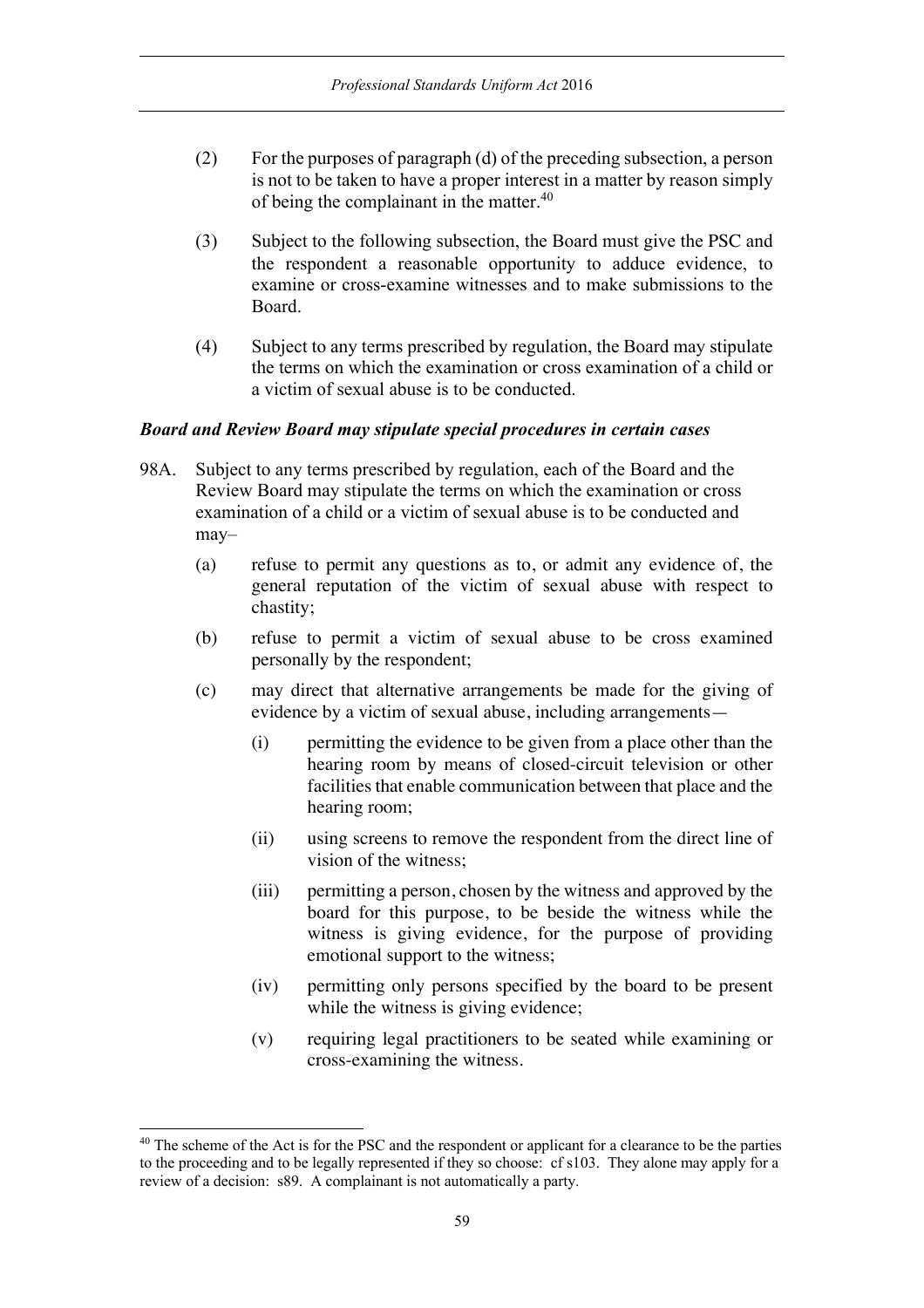## *Hearing in private*

- 99. (1) Subject to subsections (2) and (3), any hearing of the board must be held in private with attendance only by—
	- (a) the members of the board;
	- (b) the Secretary of the board and any person providing transcription services;
	- (c) the Director and any member of the PSC and any person representing any of them;
	- (d) the respondent and any person representing the respondent;
	- (e) a person whom the respondent wishes to have present for the purpose of providing support to him or her, who is reasonably available and who is approved by the board to be present<sup>41</sup>;
	- (f) the complainant;
	- (g) a person whom the complainant wishes to have present for the purpose of providing support to him or her, who is reasonably available and who is approved by the board to be present;
	- (h) any witness while giving evidence;
	- (i) any person appointed by the Board to assist under section 83; and
	- (j) any other person to whom notice of the proceedings was given or who satisfies the board that he or she has a proper interest in the matter.
	- (2) The board may direct—
		- (a) that the whole or part of a proceeding be held in public; or
		- (b) that any other persons or classes of persons specified by it may be present during the whole or any part of a proceeding.
	- (3) The board may only make a direction under the preceding subsection if satisfied that the direction is lawful and in the public interest in the proper administration of justice.

## *Review Board not obliged to hold hearing or admit certain evidence*

- 100. Subject to this Act, the Review Board is not obliged—
	- (a) to hold a hearing at which—
		- (i) evidence is adduced, whether by oral examination or signed statement or statutory declaration; or
		- (ii) submissions are heard orally; or

<sup>41</sup> To adapt the language of clause 17 of schedule 5 of the *Magistrates' Court Act* 1989 (Vic).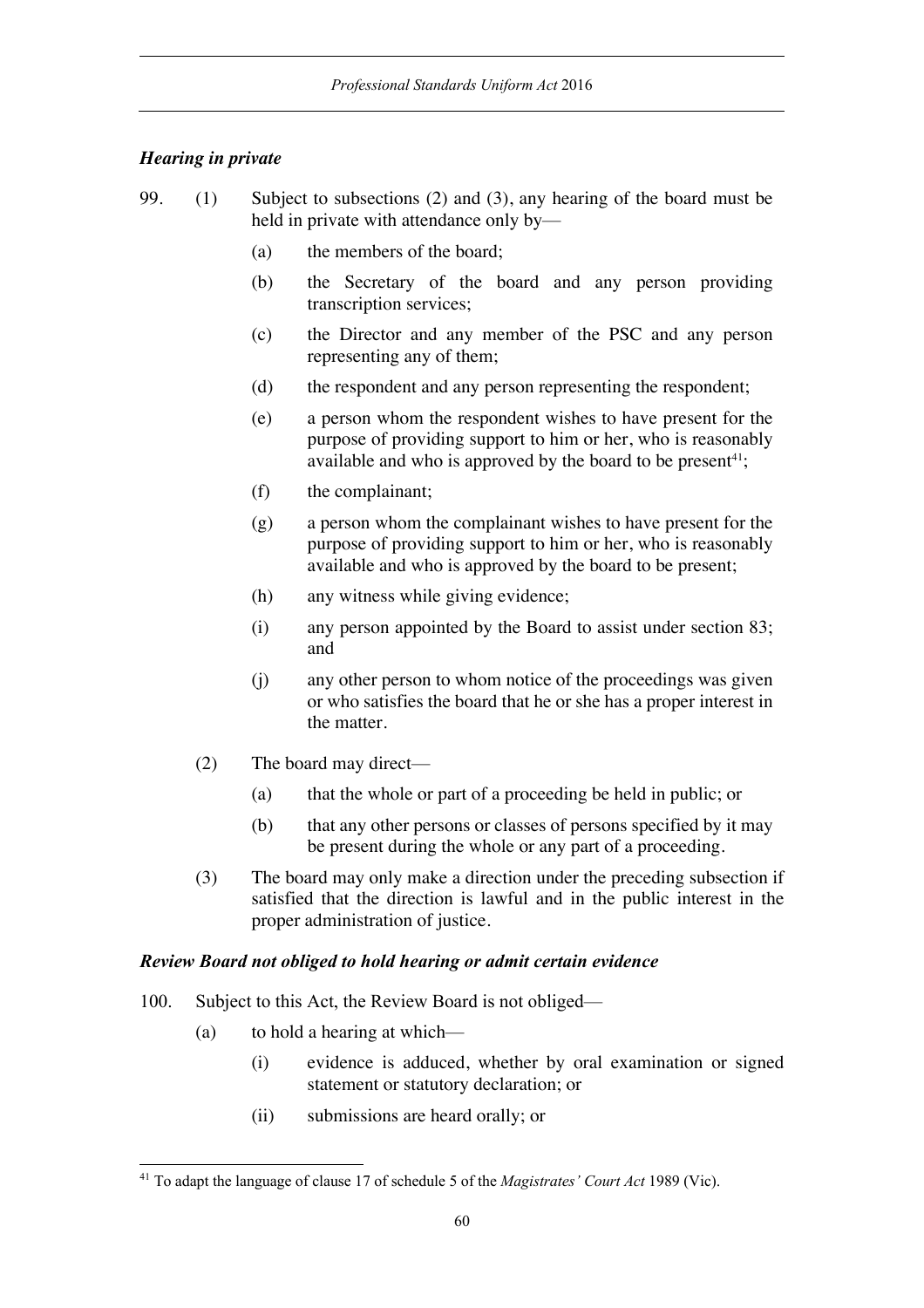- (b) to admit evidence that was not adduced before the Board in relation to the facts relevant to the complaint or matter unless –
	- (i) the evidence could not have been obtained with reasonable diligence for use at the hearing before the Board; and
	- (ii) that there is a high probability that the result would have been different had it been received at that hearing.

#### *Preliminary conference*

- 101. (1) In this section and section 102, a reference to a "presidential member" means the President or Deputy President or a Senior Member of the Board or Review Board as the case may be.
	- (2) No later than 14 days after a reference of a complaint or other matter or an application for review (as the case may be) has been received by the secretary to the board, the board must —
		- (a) invite each of the parties to propose a provisional timetable for the complaint or matter or application for review;
		- (b) hold a preliminary conference with the parties in person or by telephone or other means;
		- (c) by directions set a procedural timetable for the matter.
	- (3) The board may at any time and from time to time extend or vary the procedural timetable.
	- (4) For the purpose of this and the following section, subject to subsection (5), the board may be constituted by a presidential member whether or not that office holder alone or with others later constitutes the board determining the complaint or other matter.
	- (5) Where the board to determine the complaint or other matter has been constituted, any directions for the purpose of this section must be given by the presiding member of the board as so constituted if that office holder is available.
	- (6) If that office holder is unavailable, directions may be given by a presidential member.

### *The board may give directions as to documents and conduct of inquiry*

- 102. The board may at any time and from time to time give directions for—
	- (a) the inspection by and supply of copies to the respondent or any other person of the documents or material relevant to the reference;
	- (b) the service of any witness statements, summary of proposed evidence, submissions or other documents on which a party may wish to rely; and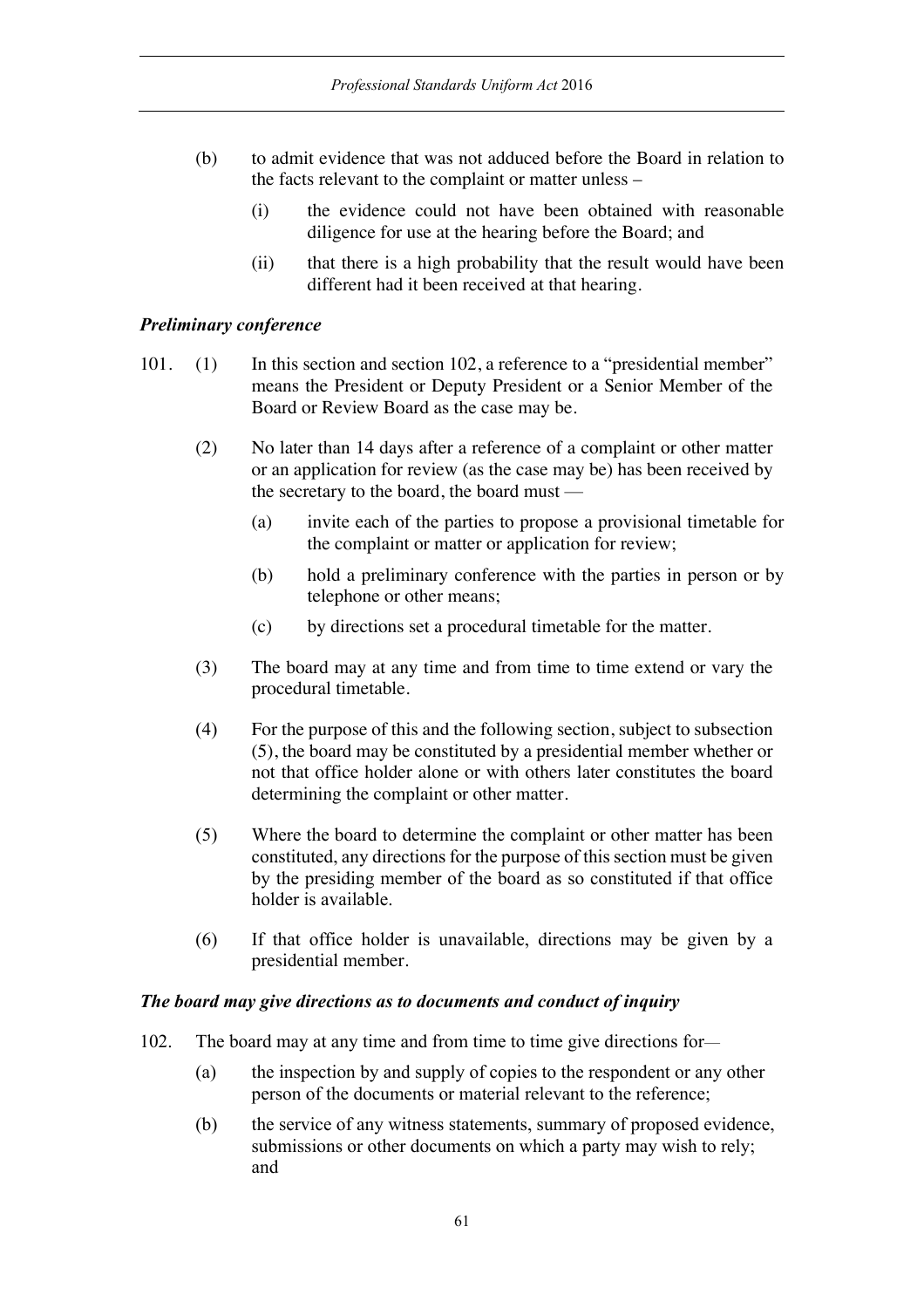(c) the conduct of its inquiry into the matter.

### *Party may appoint legal representation*

103. The PSC may, and the respondent or applicant for a clearance for ministry at their own expense may appoint a legal representative to assist them in the process.

### *The board may receive written evidence*

104. Without limiting the meaning and effect of sections 97 and 98, the board may receive a statutory declaration or a signed statement without the need for the personal attendance of the maker of the statement and may also in its discretion use video link or teleconference or other electronic means to receive evidence and submissions.

### *The board may rely on decisions of other bodies*

- 105. In any proceedings before it, where the board is satisfied that the respondent—
	- (a) has been convicted by a court within or outside Australia of an offence involving conduct as described in any of paragraphs (a) to (i) and (n) of section 5 ("specified conduct");
	- (b) has been found guilty (without conviction) by a court within or outside Australia of an offence involving specified conduct;
	- (c) has admitted in proceedings before a court or tribunal within or outside Australia or before the Professional Standards Board or Review Board of another diocese having engaged in specified conduct;
	- (d) has been found by a court or tribunal within or outside Australia to have engaged in specified conduct; or
	- (e) has been disqualified by a court or tribunal within or outside Australia from professional practice on account of specified conduct,

then, unless there are special extenuating circumstances—

- (f) a certificate, reasons for judgment or other record from the court or tribunal or board (as the case may be) shall be conclusive evidence that the respondent engaged in the specified conduct; and
- (g) neither the respondent nor any other party shall be at liberty to call or give evidence or make submissions for the purpose of calling into question the conviction or finding of guilt of the respondent or denying that the respondent engaged in the specified conduct.

### *Individual members of the board not to meet with parties*

106. Unless at the direction of the board, a member of the board must not individually meet with either the complainant or the respondent or any one acting on their behalf or the PSC to the exclusion of the other parties while the matter is in progress.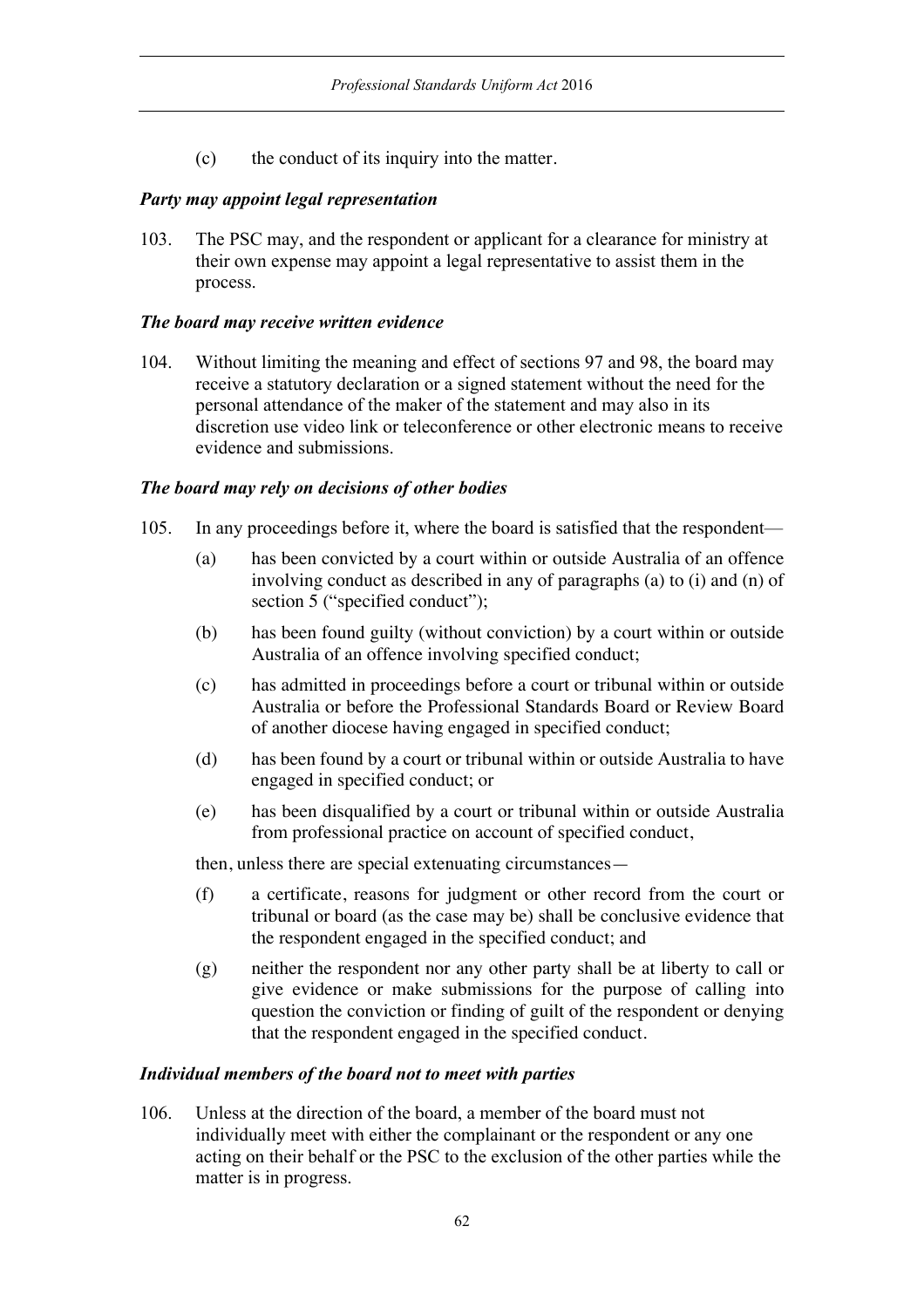### *Disclosure and material personal interest*

- 107. (1) A member of the board must without delay disclose in writing any circumstances likely to give rise to justifiable doubts as to his or her impartiality or independence, as they arise, to the President and the parties unless he or she has already informed them of the circumstances.
	- (2) Where a member of the board has a material personal interest or other conflict of interest in a matter before it, the member shall be disqualified from participating in the matter.
	- (3) The opinion of the President of the board or the Deputy President of the board in the case of the President (as the case may be) as to whether a member of the board has a material personal interest or other conflict of interest in a matter shall be conclusive and final and binding.

### *Medical reports*

- 108. (1) The PSC or the board may request a respondent or applicant for a clearance for ministry or a clearance for service to submit within a specified time to a medical examination by a person approved by the PSC or the board (as the case may be) the cost of which shall be met from church funds of the diocese of the referring body.
	- (2) A respondent or applicant for a clearance is not obliged to comply with a request of the PSC or the board under the preceding subsection.
	- (3) A copy of the report of an examination under subsection (1) shall be provided to the respondent or applicant for a clearance and to the Director, the PSC and the board.

### *Determination of Board or Review Board as to fitness conclusive evidence*

109. A determination of the Board or the Review Board as to the fitness of a Church worker to hold a role office or position for ministry or service shall be conclusive evidence of the fitness of that person as at that time to hold the role office or position.

### *No further action where Diocesan Tribunal unlikely to find respondent guilty*

110. If the Board or the Review Board is satisfied that there is no reasonable likelihood that the Diocesan Tribunal would find the respondent guilty of any offence, the Board or the Review Board shall take no further action by way of recommending the appointment of a person to lay a charge against the respondent or otherwise instituting or prosecuting proceedings by way of charge against the respondent before the Diocesan Tribunal.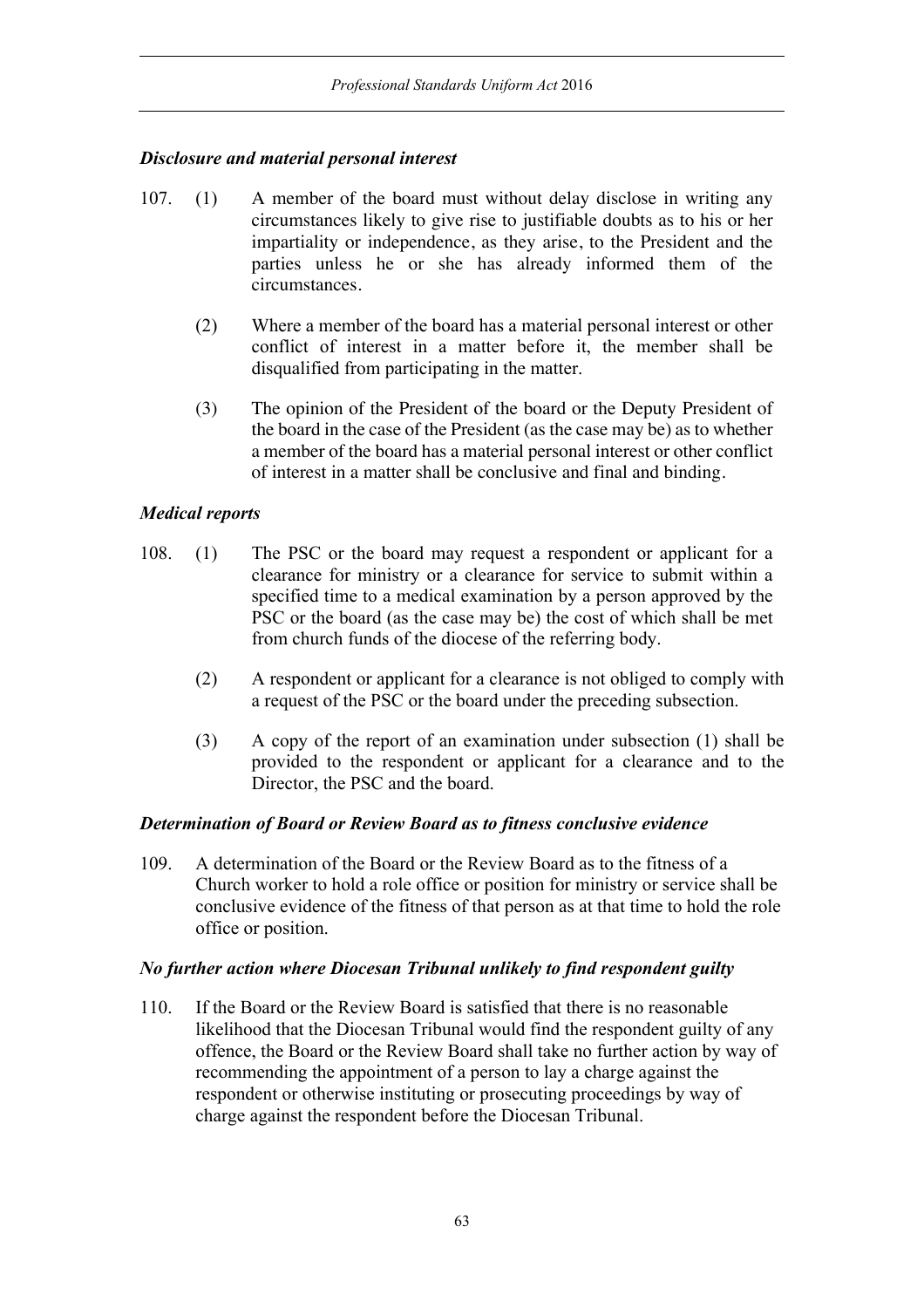### *Certain matters not to be inquired into*

- 111. The board must not, in the course of inquiring into any question—
	- (a) inquire into any matter which is or has been the subject of any formal investigation or enquiry conducted—
		- (i) under or pursuant to any provision of the Constitution; or
		- (ii) under or pursuant to a Canon of the General Synod, a Canon or an Ordinance of another diocese relating to the discipline or professional standards of clergy or Church workers by a board of enquiry, tribunal or other body—

save to the extent of any fresh evidence that was not reasonably available during the previous formal investigation or enquiry, but may take into account the finding of any such formal investigation or enquiry; or

- (b) inquire into, make any findings in relation to or take into account any alleged breach of—
	- (i) faith of the Church, including the obligation to hold the faith;
	- (ii) ritual of the Church, including the rites according to the use of the Church and the obligation to abide by such use; or
	- (iii) ceremonial of the Church, including ceremonial according to the use of the Church and the obligation to abide by such use.

#### *Matters for the board to consider*

- 112. (1) In considering whether the respondent or an applicant for clearance for ministry or a clearance for service has committed any misconduct, the board must take into account -
	- (a) the conduct of the Church worker as it finds it to have been,
	- (b) any failure of the Church worker to comply with a provision of this Act;
	- (c) any other relevant fact or circumstance including, where a sexual offence is alleged, the matters in subsection (3); and
	- (d) any standards specified in any code of conduct approved under this Act, whenever the conduct may have occurred.
	- (2) In making any determination as to unfitness, the board must take into account—
		- (a) the matters set out above in subsection  $(1)$ ;
		- (b) the specific duties of the role office or position held or to be held by the Church worker and their Holy Orders if any;
		- (c) the extent to which any person is at risk of harm if the Church worker is permitted to engage in ministry or service either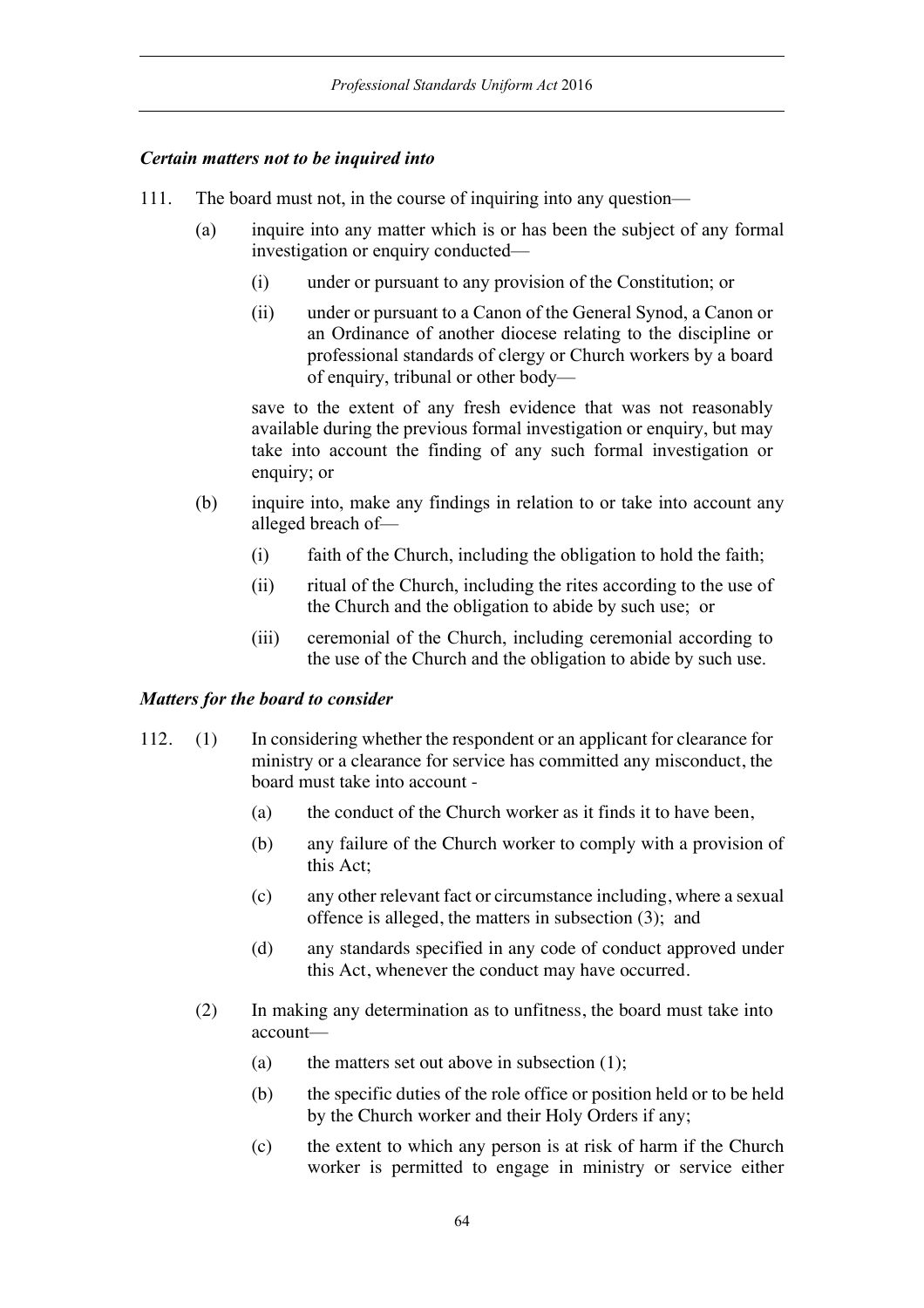absolutely or subject to any condition;

- (d) the conduct of the Church worker as it finds it to have been, both before and after any misconduct found to have been committed;
- (e) any further material received from the PSC and the respondent relevant to its consideration;
- (3) Experience shows, according to the Victorian Parliament, that—
	- (a) people may react differently to sexual offences and there is no typical, proper or normal response to a sexual offence; and
	- (b) some people may complain immediately to the first person they see, while others may not complain for some time and others may never make a complaint; and
	- (c) delay in making a complaint in respect of a sexual offence is a common occurrence.42

### *No costs to be awarded*

113. The board has no power to award costs of any matter before it.

# *Making of rules*

- 114. (1) The President of the board may make rules of the board in relation to the practice and procedure of the board.
	- (2) The PSC, the respondent and any other party joined to a complaint or matter by leave of the board must comply with the rules of the board (as the case may be) and with any directions given by the board.

## *Practice and procedure*

- 115. Subject to this Act and the relevant rules—
	- (a) the practice and procedure of the Board must be as directed by the presiding member of the Board; and
	- (b) the practice and procedure of the Review Board must be as directed by the presiding member of the Review Board.

## *Determining questions of law and other questions*

- 116. (1) In any proceedings of the board—
	- (a) any question of law or procedure must be determined by the presiding member; and
	- (b) where the board is constituted by more than one member, any other question will be determined by majority decision of the members, and in the case of an equality of votes the opinion of

<sup>42</sup> Cf *Jury Directions Act* 2015 (Vic), s52(4).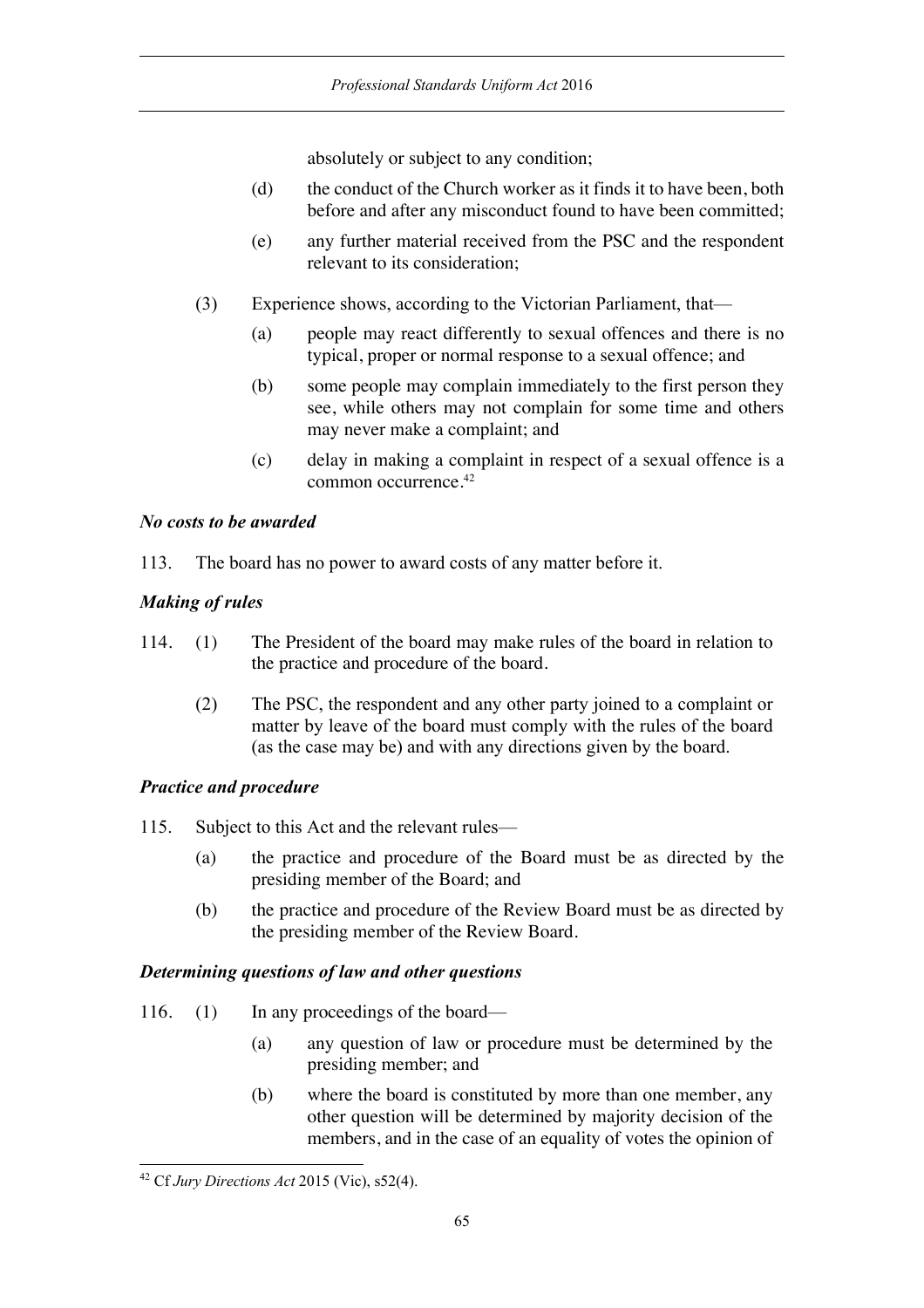the presiding member must prevail.

- (c) If a question of law arises in a proceeding where the board is constituted other than by the President or Deputy President or a Senior Member, whether alone or sitting with others—
	- (i) the question must be decided by another member of the Board Panel who is the President or Deputy President or a Senior Member eligible for appointment as the President; and
	- (ii) for that purpose only, the board in the proceeding is to be reconstituted to include that other member.
- (2) In this section, question of law includes a question of mixed law and fact.

#### *The board may determine an application despite vacancy*

117. If a member of the board, other than the presiding member, dies or is for any other reason unable to continue with any matter referred to the board, the board constituted by the presiding member and the other member or members may, if the presiding member so determines, continue and complete the matter.

#### *To whom a copy of the determination and recommendation to be provided.*

- 118. (1) Subject to this section, the board must cause a copy of the determination, reasons and recommendations or directions (whether under section 42 or parts 5.3 or 5.4) to be provided to—
	- (a) each relevant Church authority and the Chancellor of the Diocese, and where the Church authority is not the Diocesan Bishop, the Diocesan Bishop;
	- (b) the complainant, if any;
	- (c) the respondent or applicant for a clearance;
	- (d) the Director, the Executive Director and the PSC; and
	- (e) the Professional Standards Ombudsman.
	- (2) The board must release to the public as soon as practicable—
		- (a) its determination and reasons; and
		- (b) the recommendations or directions

anonymised and redacted as referred to in the following subsection.

(3) The board must ensure that any determination, reasons and recommendations or directions which are released to the public are anonymised and redacted so as not to contain any particulars that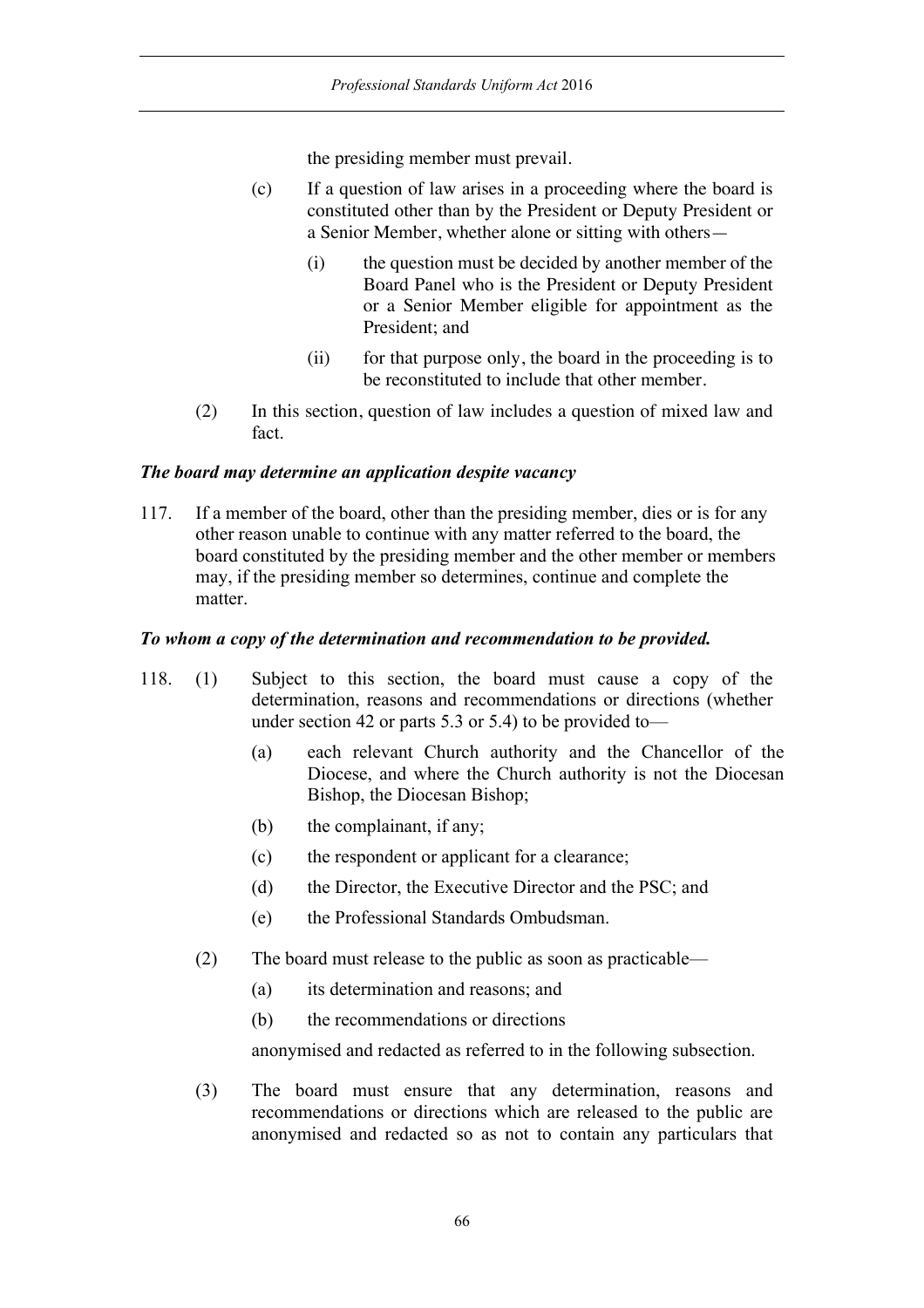identify or are likely to lead to the identification<sup>43</sup> of-

- (a) the complainant other than the Director;
- (b) any witness other than the respondent or applicant for a clearance or a witness as to either character or a question on which expert evidence is given;
- (c) any person against whom a prescribed sexual offence is alleged to have been committed; or
- (d) the respondent or applicant for a clearance (whether as a witness or otherwise), unless—
	- (i) in the discretion of the board, the disclosure of the identity of that person is necessary or desirable in the public interest; or
	- (ii) a stay has been directed under section 90.

 $\overline{\phantom{a}}$ 

<sup>43</sup> This is to ensure that there is no contravention of s4(1A) of the *Judicial Proceedings Reports Act 1958 (Vic)* or like provisions in another State or Territory and that otherwise there is no embarrassment to a complainant or witness.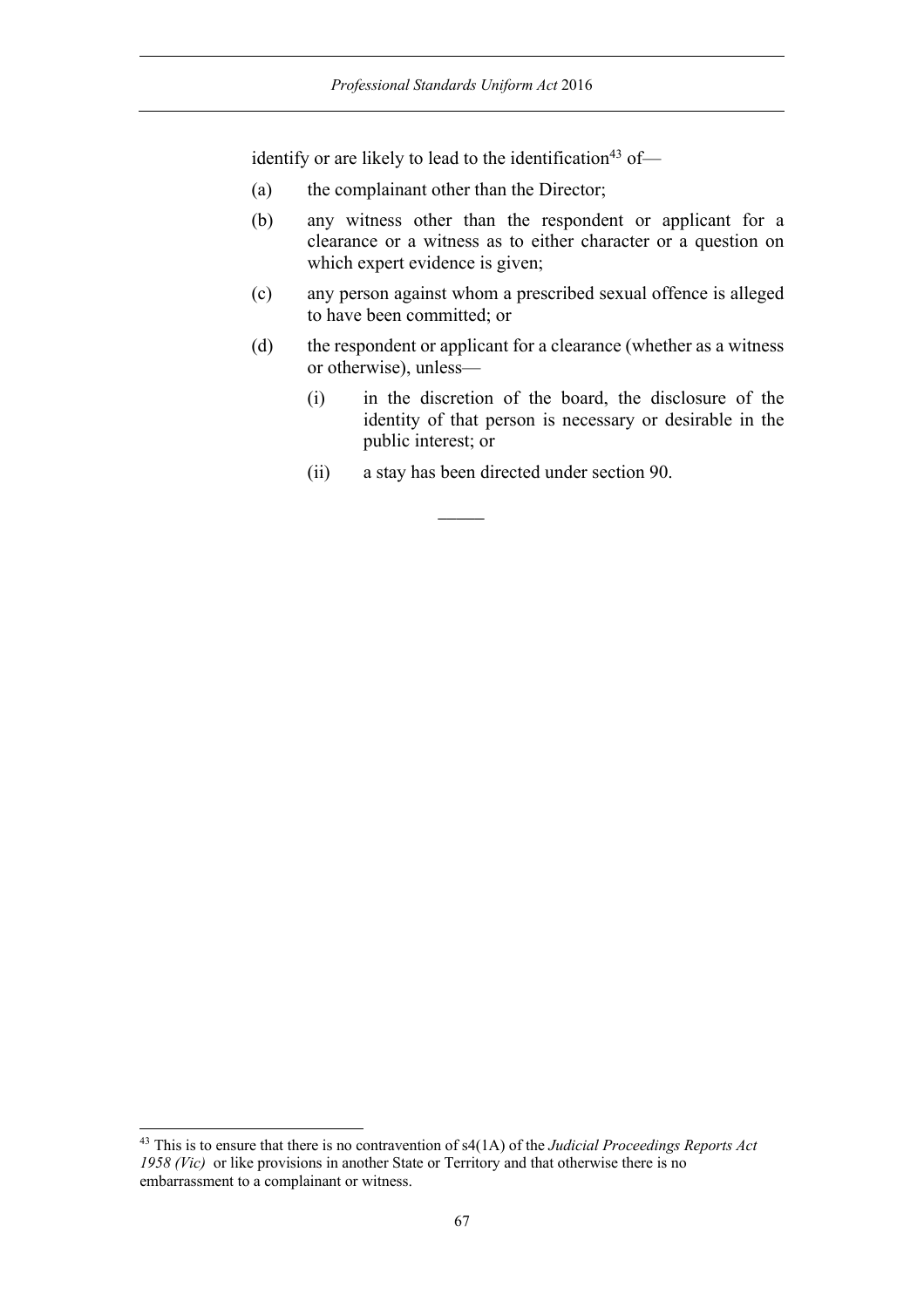# **CHAPTER 6 - IMPLEMENTATION**

### **PART 6.1 - THE DIOCESAN BISHOP OR OTHER CHURCH AUTHORITY**

#### *Church authority must give effect to recommendation on a complaint*

- 119. Subject to section 90, the Diocesan Bishop or other relevant Church authority, to whom in respect of a Church worker a recommendation on a complaint under this Act (including a recommendation made by an equivalent body) is made, must and is hereby empowered to give effect to—
	- (a) a recommendation of the Board or if applicable, the Review Board or an equivalent body having jurisdiction to make a recommendation to the Church authority; or
	- (b) any variation or modification of that recommendation, consistent with any facts found by the body making the recommendation and the substance of the determination made by that body under section 76, as the Diocesan Bishop or other relevant Church authority sees fit.

### *Publication of decision of the Church authority on a complaint*

- 120. (1) Subject to subsection (2), the relevant Church authority—
	- (a) must as soon as practicable release to the persons referred to in section 118(1) and to the public a written statement disclosing—
		- (i) their decision on any recommendation received in respect of a complaint;
		- (ii) the steps to be taken or that have been taken pursuant to the preceding section to give effect to it; and
		- (iii) the reasons for any variation or modification of a recommendation under the preceding section; and
	- (b) must as soon as practicable provide to the Diocesan Bishop where he or she is not the Church authority the written statement referred in the preceding paragraph.
	- (2) The Church authority must ensure that any information which is released to the public is anonymised and redacted so as not to contain any particulars that identify or are likely to lead to the identification of—
		- (a) the complainant other than the Director;
		- (b) any witness other than the respondent or applicant for a clearance or a witness as to either character or a question on which expert evidence is given;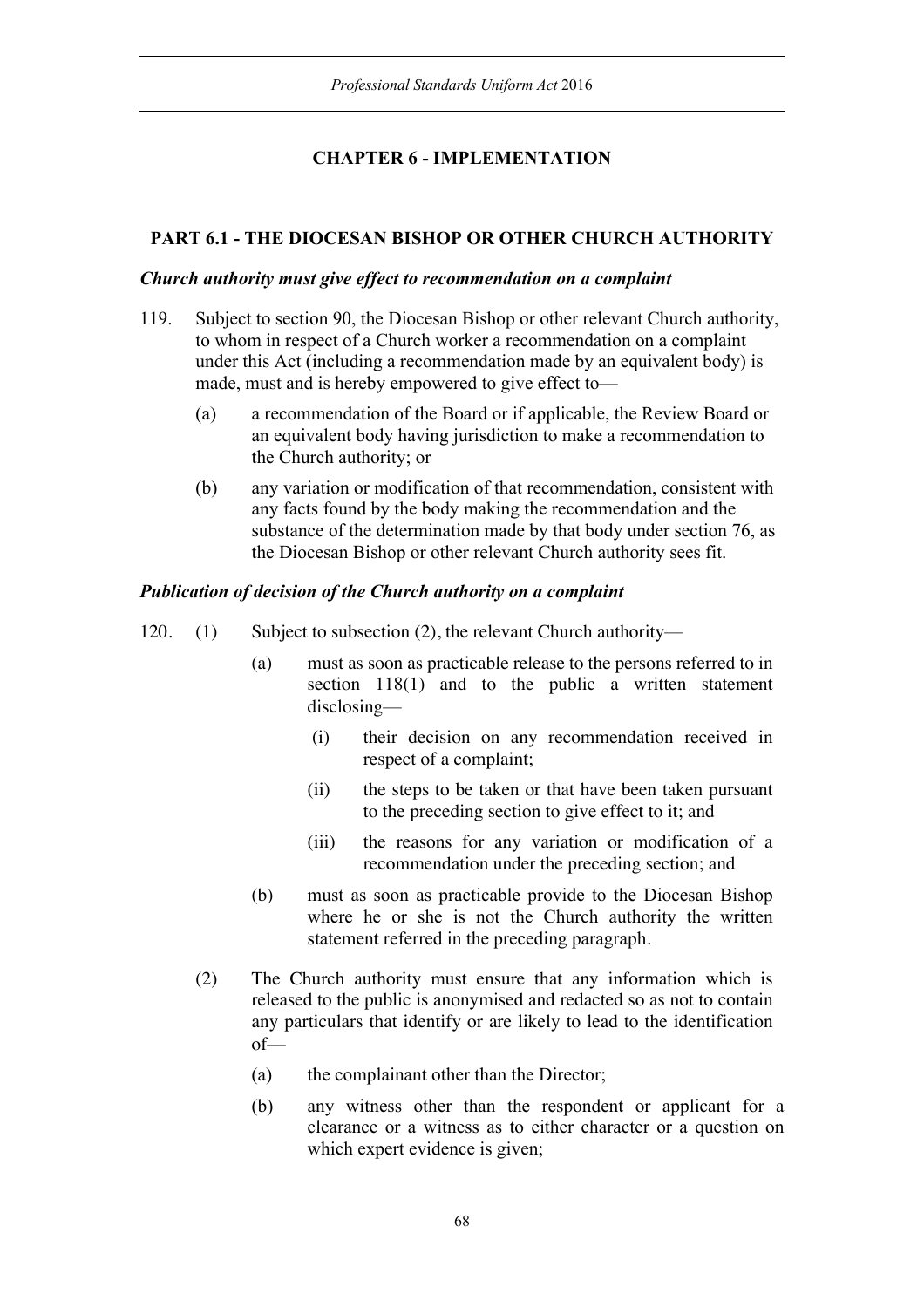- (c) any person against whom a prescribed sexual offence is alleged to have been committed; or
- (d) the respondent (whether as a witness or otherwise), unless—
	- (i) the Board or the Review Board has already made public the name of the respondent in the exercise of its discretion; or otherwise
	- (ii) in the discretion of the Church authority, the disclosure of the identity of that person is necessary or desirable in the public interest.
- (3) Where in relation to any complaint, the Church authority is both—
	- (i) the Diocesan Bishop or other office holder or the Chapter (as the case may be); and
	- (ii) the board of the Diocesan Corporation

for the purposes of this section, the relevant Church authority is the Diocesan Bishop or other office holder or the Chapter (as the case may be).

### *The failure without reasonable excuse to comply with a prohibition order or other matter*

- 121. The failure of a respondent Church worker without reasonable excuse to comply with a prohibition order or other requirement given effect to by the Church authority pursuant to section 119 is both—
	- (a) an offence; and
	- (b) is a relevant factor in determining the fitness or otherwise of the Church worker for any role office or position.
- 122. [Original sections 121 and 122 repealed following the enactment of the *Holy Orders (Removal of Exercise of Ministry) Canon* 2017]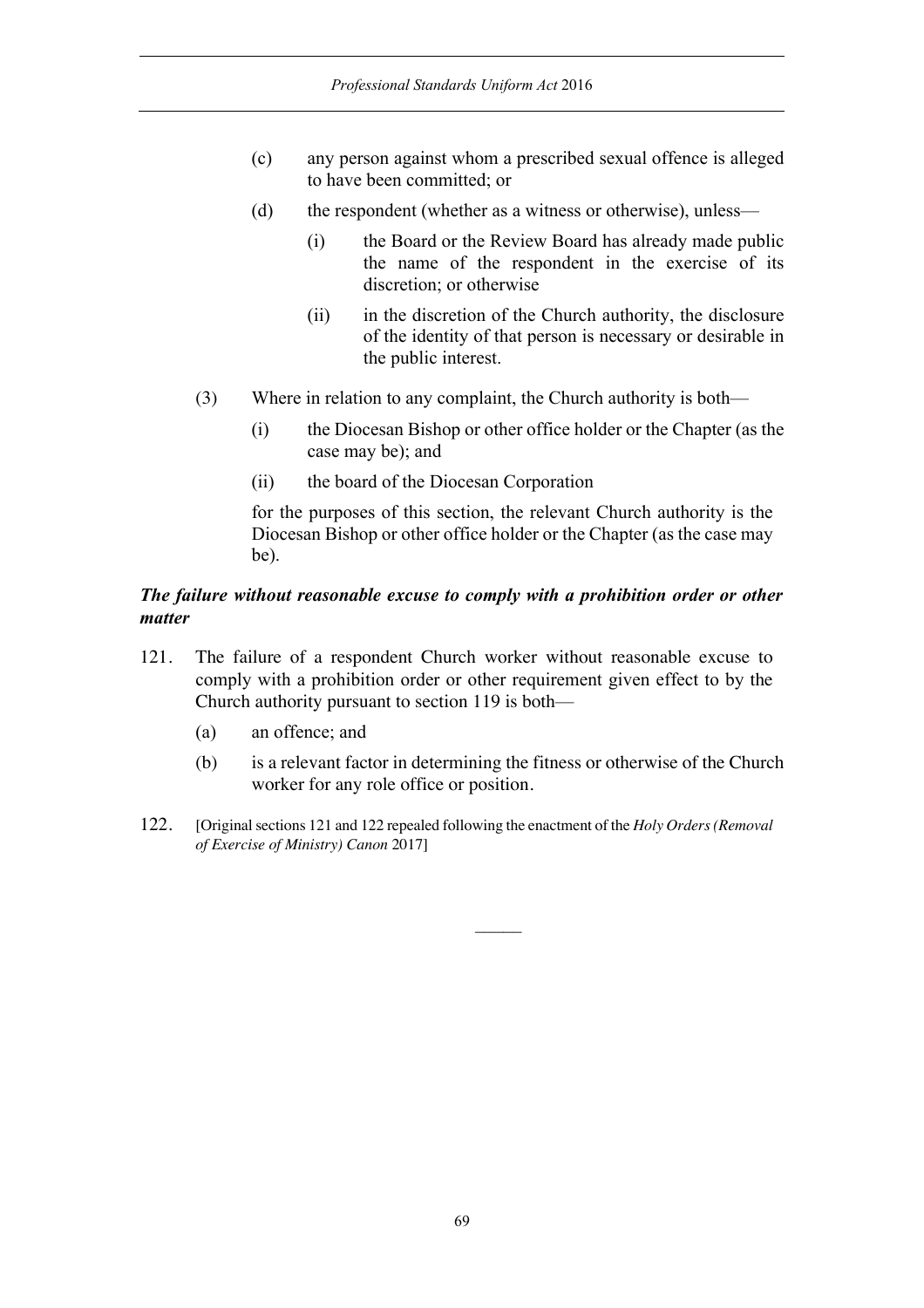# **CHAPTER 7 - THE STRUCTURE**

# **PART 7.1 – PROFESSIONAL STANDARDS COMMITTEE**

### *Establishment of Professional Standards Committee*

123. There shall be a Professional Standards Committee for the Diocese (**PSC**).

### *Appointment of members of Professional Standards committee*

124. The members of the PSC shall be appointed by the Scheme Corporation and shall hold office on such terms and conditions as may be determined from time to time by resolution of the Scheme Directors.

## *Membership of PSC*

- 125. (1) The PSC shall have at least 4 members including the chair.
	- (2) The membership of the PSC shall be constituted so as collectively to provide experience and appropriate professional qualifications in—
		- (a) law;
		- (b) the ministry; and
		- (c) child protection, investigations, social work, ethics or counselling.
	- (3) The PSC shall include at least one person who is not a member of the Anglican Church of Australia and so far as it is reasonably practicable shall have at least one man and at least one woman.

## *Chair of PSC*

126. The chair of the PSC shall be appointed on such terms and conditions as may be determined from time to time by the Scheme Directors.

## *Procedures of PSC*

- 127. (1) The PSC may meet from time to time as determined by the chair or a majority of its members and may conduct its business by telephone or electronic communication.
	- (2) Subject to this Act and any protocol approved under it, the procedures of the PSC shall be as determined by the PSC.
	- (3) A majority of the members shall constitute a quorum.
	- (4) The PSC shall act in all things as expeditiously as possible.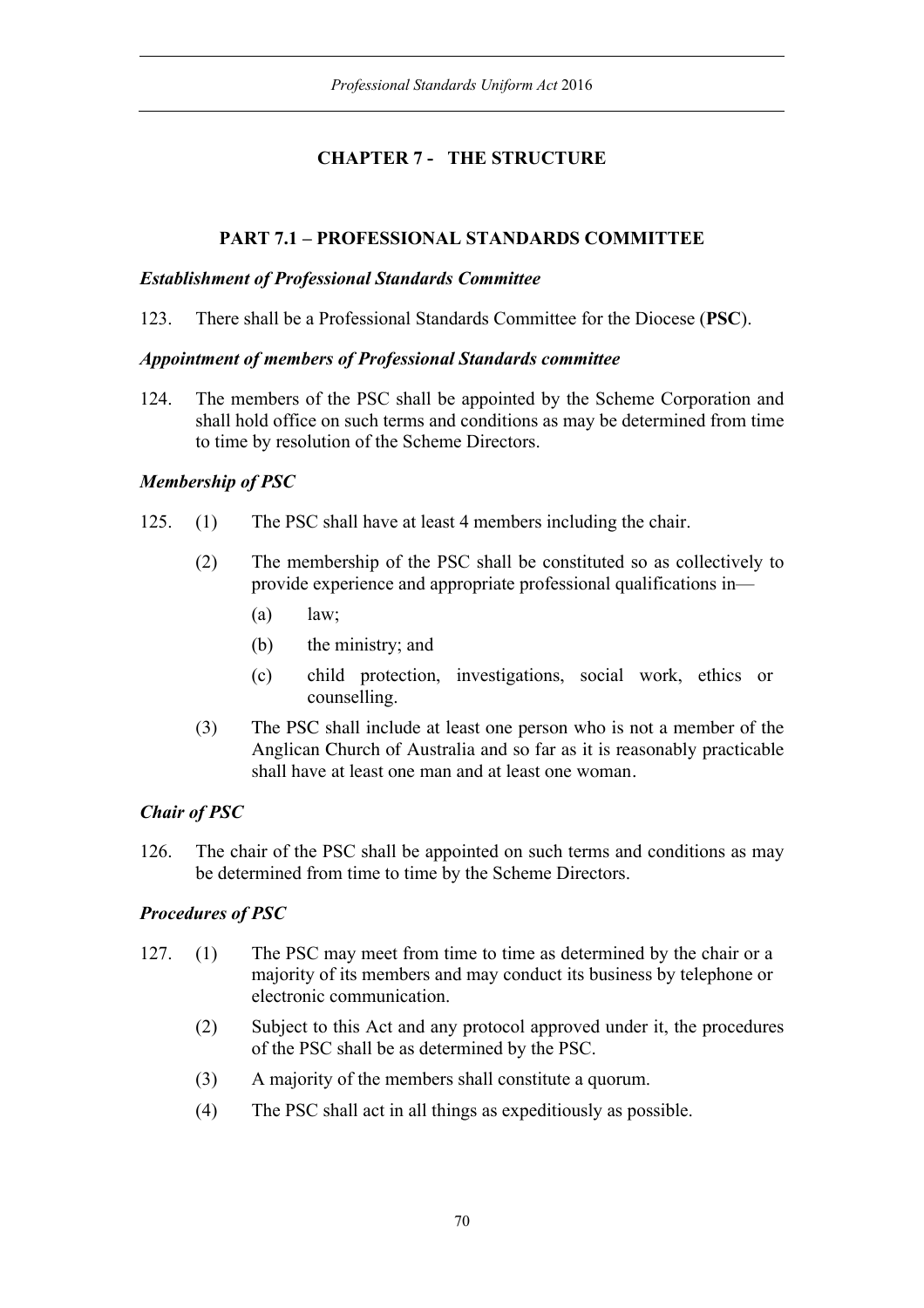## *Acts and proceedings of PSC validated*

128. An act or proceeding of the PSC is not invalid by reason only of a vacancy in its membership and, notwithstanding the subsequent discovery of a defect in the nomination or appointment of a member, any such act or proceeding is as valid and effectual as if the member had been duly nominated or appointed.

### *PSC may be an equivalent body of another diocese.*

129. The members of the PSC may constitute an equivalent body of another diocese, either generally or for a particular case or matter.

## *Power of PSC to delegate*

- 130. (1) Subject to sub-section (2), the PSC may delegate, upon such terms and conditions as the PSC may approve, any of its powers or functions under this Act to any person.
	- (2) The PSC may not delegate its powers under—
		- (a) subsection (1);
		- (b) Part 3.5 (suspension);
		- (c) section 54 (clearance for ministry);
		- (d) section 64 (clearance for service); or
		- (e) Part 5.1 (referral to Board).
	- (3) A delegation under this section must be made by instrument in writing signed by a member of the PSC in accordance with a resolution of the PSC.

### *Powers and duties of PSC*

- 131. (1) Subject to the provisions of this Act, the PSC has the following powers and duties—
	- (a) to implement this Act and, to the extent that the protocol is not inconsistent with this Act, any protocol and for that purpose to obtain independent legal advice;
	- (b) to receive a complaint against a Church worker and where appropriate, cause to be investigated the complaint in a timely and appropriate manner;
	- (c) to appoint suitable persons to fulfil the several roles required to implement any protocol in each particular case;
	- (d) where appropriate, to arrange through the Director for the conciliation or mediation or other method of resolving any dispute associated with a complaint;
	- (e) where appropriate, to recommend to the Board of the Diocesan Corporation and the Scheme Directors any changes to any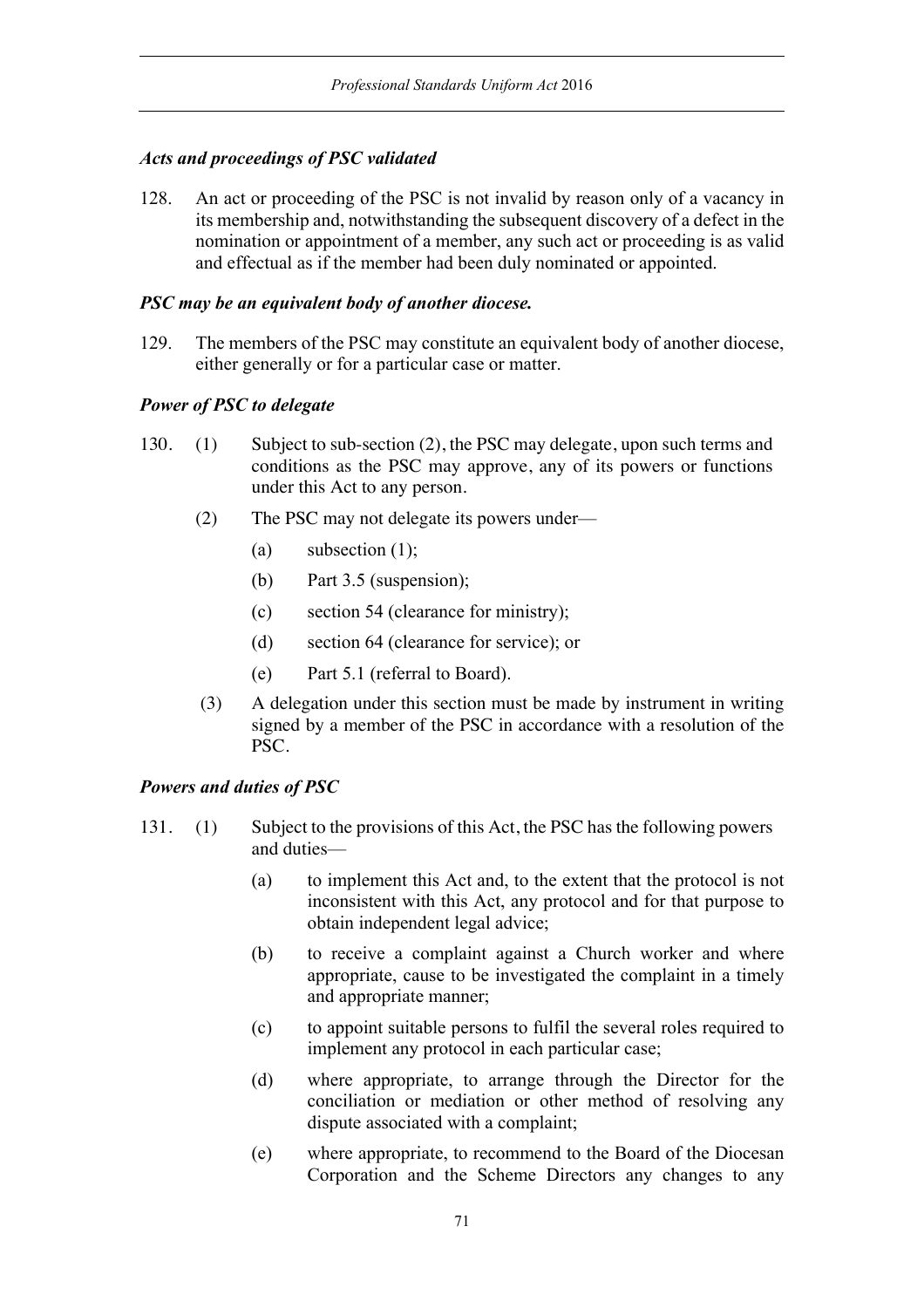protocol and any other changes to Church processes, structures and education programmes that would reduce the risk of misconduct in the Diocese;

- (f) where appropriate or required under any protocol, to refer any allegation of misconduct in its possession to a member of a law enforcement, prosecution or child protection authority of a State or Territory or of the Commonwealth of Australia to which the allegation is or may be relevant;
- (g) to exercise such other powers and functions as are conferred on it by this or any other Act or by a protocol.
- (2) The power and duty of the PSC to exercise its functions under this Act arises in respect of—

 $\overline{\phantom{a}}$ 

- (a) conduct wherever it is alleged to have been engaged in by a Church worker; and
- (b) conduct which is alleged to have occurred within the Diocese wherever that person involved in the alleged conduct may reside**.**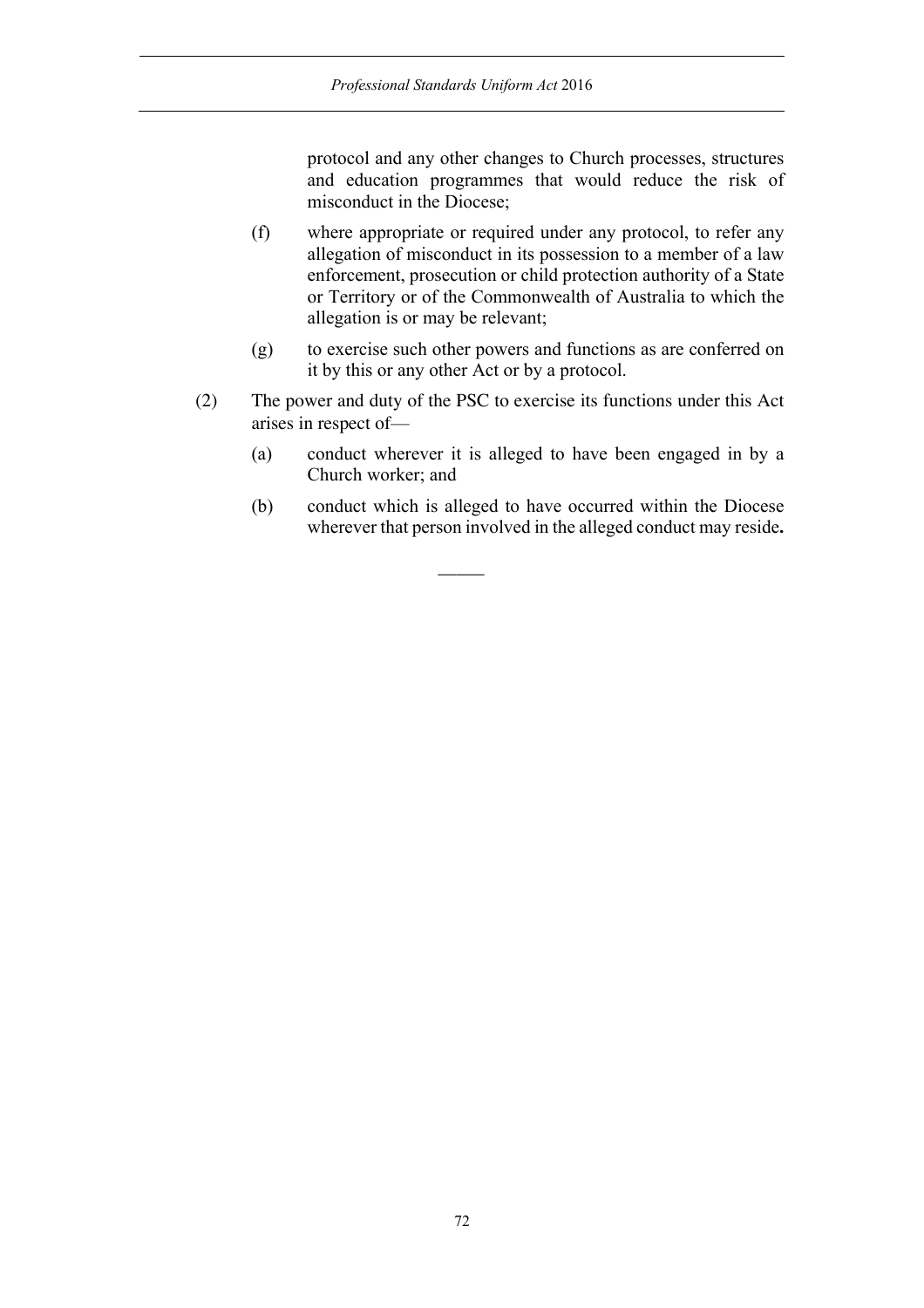# **PART 7.2**

# **SCHEME CORPORATION AND OFFICE OF PROFESSIONAL STANDARDS**

- 132. (1) The Diocesan Corporation must appoint the Scheme Corporation to provide professional standards services to the Diocese in accordance with this Act.
	- (2) The Scheme Corporation must constitute the Office of Professional Standards which shall include the following office holders appointed by the Scheme Corporation by resolution of its Scheme directors after consultation with the Diocesan Corporation—
		- (a) the Director of Professional Standards;
		- (b) the Executive Director;
		- (c) the Professional Standards Ombudsman.

# **PART 7.3 – DIRECTOR OF PROFESSIONAL STANDARDS**

## *Appointment of Director*

- 133. (1) There shall be a Director of Professional Standards of the Diocese.
	- (2) There may also be a Deputy Director of Professional Standards or more than one such Deputy.
	- (3) The Director, and any Deputy Director, shall be appointed by the Scheme Corporation and shall hold office on such terms and conditions as may be determined from time to time by resolution of the Scheme Directors.
	- (4) The Director and any Deputy Director must report to the Executive Director of the Scheme Corporation.

## *Appointment of Acting Director*

- 134. (1) The Scheme Corporation may appoint an acting Director of Professional Standards on such terms and conditions as may be determined by resolution of the Scheme Directors.
	- (2) The Acting Director of Professional Standards may act in that capacity during the absence of the Director or during a vacancy in the office of Director.
	- (3) An acting Director of Professional Standards when acting in that capacity is taken to be the Director and has all the powers and functions of the Director.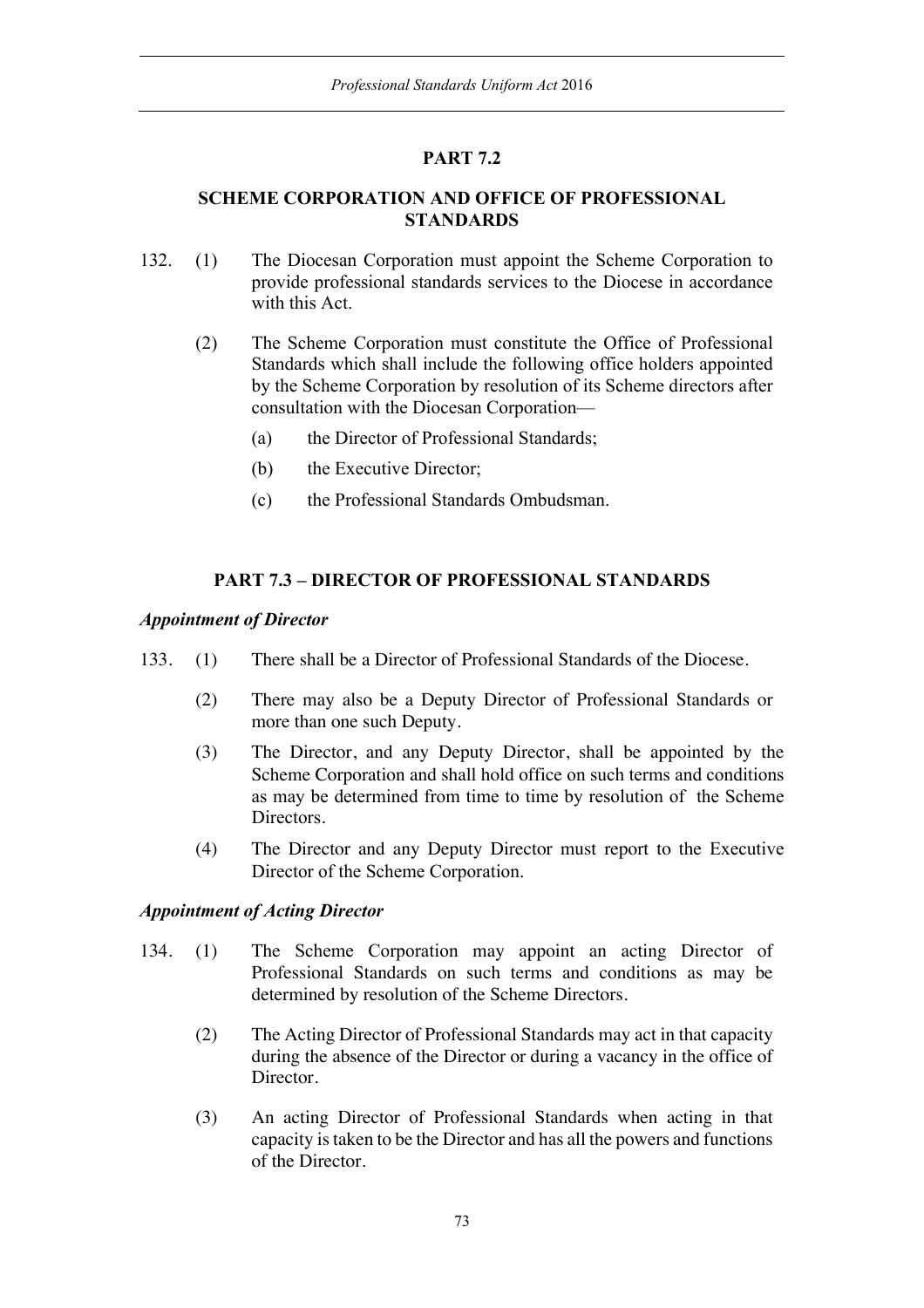## *Functions of Director*

- 135. (1) The Director shall have the following functions—
	- (a) to receive any complaint on behalf of the PSC against a Church worker and any report or notice under this Act required to be served on the Director;
	- (b) to receive any application for a clearance and deal with it in accordance with this Act and any protocol approved under it;
	- (c) to receive any application for redress and deal with it in accordance with this Act and any protocol approved under it;
	- (d) in his or her discretion to make a complaint against a Church worker;
	- (e) to manage the implementation of any protocol in respect of any complaint or application for redress;
	- (f) to attend meetings of the PSC;
	- (g) to provide a central focus in matters involving personal ethics and behaviour including advice to a Church authority about appropriate standards for Church workers and enforcement;
	- (h) to provide or arrange support care or treatment of parties to the process of any protocol and any person who are determined in accordance with any protocol to have suffered harm;
	- (i) to advise or arrange advice to any relevant Church authority or Church body as to—
		- (i) the financial or other needs of a person affected by alleged misconduct;
		- (ii) any legal proceedings, anticipated or existing, against such Church body or Church authority arising out of the alleged misconduct of a Church worker; and
		- (iii) how a parish or congregation may best be supported;
	- (j) to provide input into education and vocational training programs for members of the Diocese, including those involved in managing or providing pastoral care and other community services;
	- (k) to provide information to each complainant and respondent and their respective carers about the operation of this Act and any protocol;
	- (l) to keep proper records of complaints, decisions, meetings, employment screening details, police checks and people affected by allegations of misconduct;
	- (m) to implement and record proper screening processes and procedures and to ensure that any information obtained is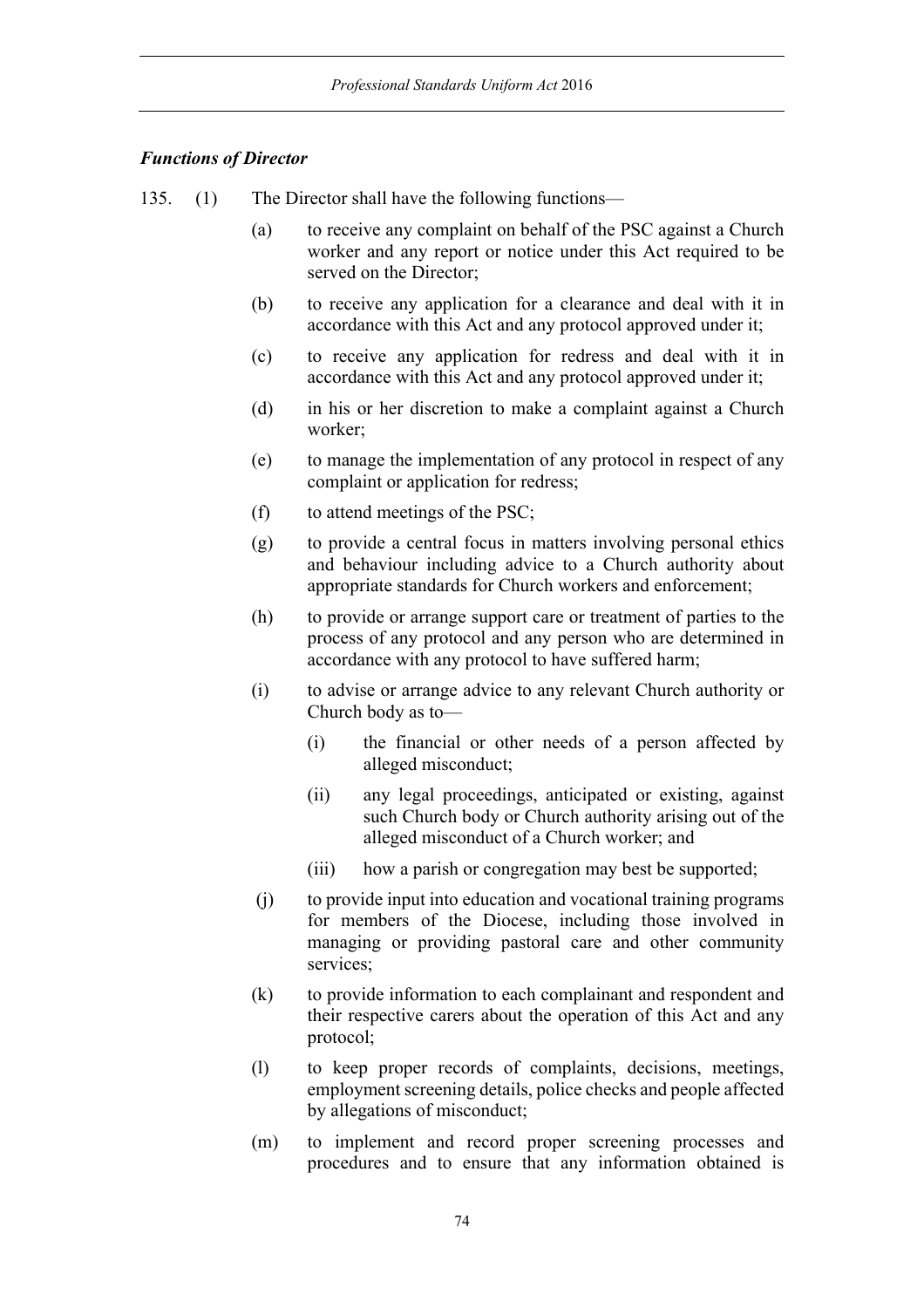accurate, easily accessible and in keeping with contemporary management systems;

- (n) to consult and co-operate regularly with other Directors of Professional Standards and Church bodies to promote consistency between them and the Diocesan protection policies and procedures;
- (o) where required by law or under this Act or any protocol, to report a matter to the police and in other cases to support the complainant in making a report to the police and the relevant State child protection authority; and
- (p) to report to the Scheme Directors and the PSC on any recommended changes to a protocol and any other changes to Church processes, structures and education programmes that would reduce the risk of abuse in a Diocese.
- (q) such specific functions and duties as may be determined from time to time by the Scheme Directors;
- (r) such other functions and duties as may be provided by this Act or as may be determined by the Scheme Directors.
- (2) The Director and any Deputy Director must act in all things as expeditiously as possible.

# *Director may have corresponding capacity for another diocese.*

136. The Director may act in a corresponding capacity for another diocese of the Church or a participating entity either generally or for a particular case or matter.

# **PART 7.4 – EXECUTIVE DIRECTOR**

## *Appointment of Director*

- 137. (1) There shall be an Executive Director of the Office of the Professional Standards.
	- (2) The Executive Director is appointed by the Scheme Directors on such terms and conditions as may be agreed.

## *Functions of the Executive Director*

- 138. (1) The Executive Director shall have the following functions—
	- (a) to discharge the functions assigned to that officer under this Act or any protocol under this Act;
	- (b) to oversee the operation of the Office of Professional Standards;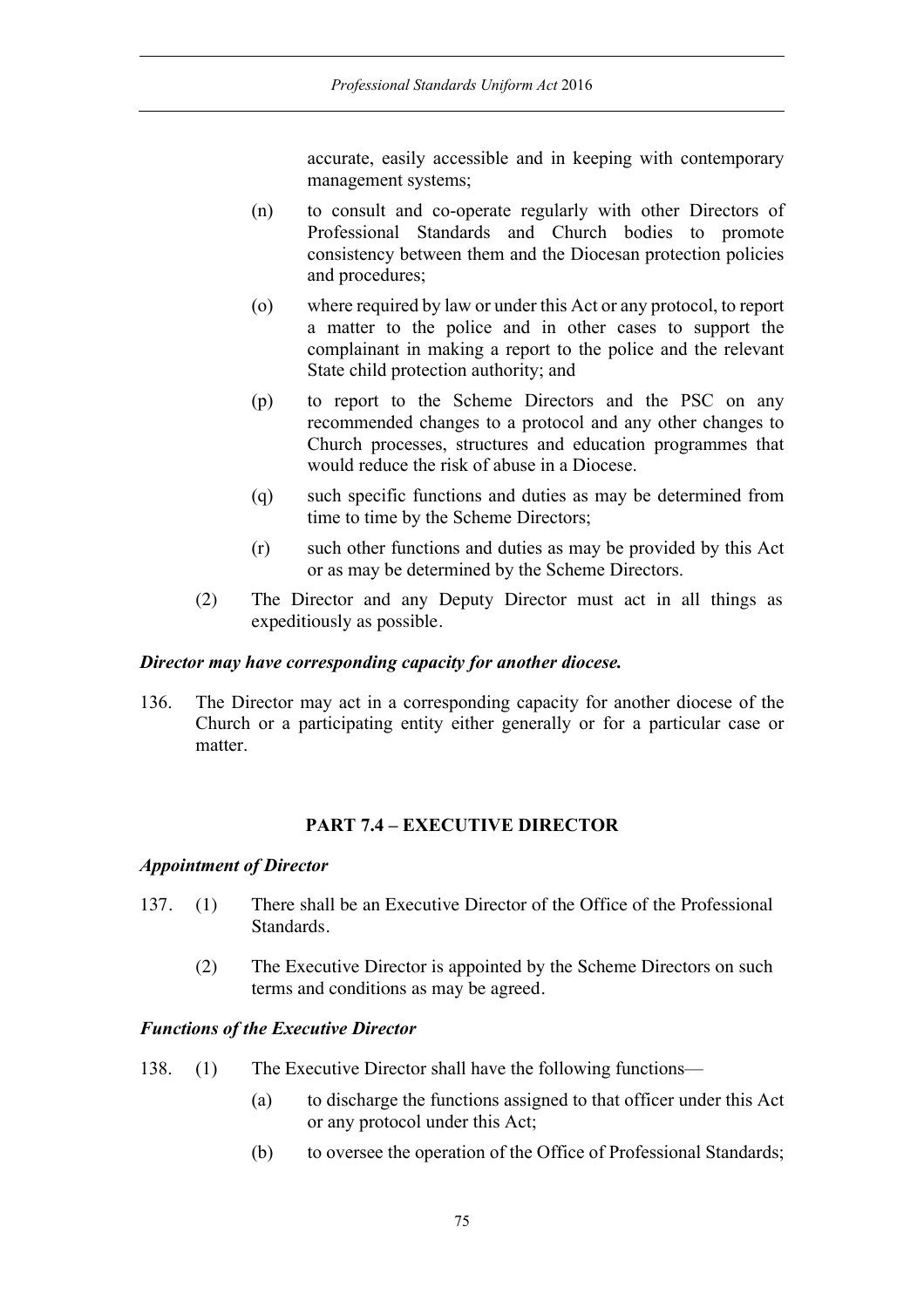- (c) to have responsibility for the budget and financial performance of the Office of Professional Standards; and
- (d) to exercise such other functions as may be determined by the Scheme Directors.

## **PART 7.5 – PROFESSIONAL STANDARDS OMBUDSMAN**

## *Appointment*

- 139. (1) There shall be appointed a Professional Standards Ombudsman who shall be a lay person.
	- (2) There may be appointed an acting Professional Standards Ombudsman.
- 140. (1) The Professional Standards Ombudsman, and any acting Professional Standards Ombudsman, shall be appointed by the Scheme Corporation and shall hold office on such terms and conditions as may be determined from time to time by resolution of the Scheme Directors.
	- (2) The Professional Standards Ombudsman and any acting Professional Standards Ombudsman must report to the Scheme Directors.

## *Functions*

- 141. (1) The Professional Standards Ombudsman shall have the following functions—
	- (a) to discharge the functions assigned to that officer under this Act or any protocol approved under it including responding to grievances concerning any complaint or grievance about the operation of this Act or any protocol approved under it in relation to a complaint or other matter;
	- (b) to keep under scrutiny, by spot audits and otherwise, the systems in the Diocese for—
		- (i) preventing the incidence of misconduct by Church workers; and
		- (ii) responding to and dealing with complaints of misconduct;
		- (iii) responding to and dealing with an application for redress;
		- (iv) the grant of a clearance for ministry to any Church workers;
	- (c) to report to the Scheme Directors on any recommended changes to the Protocol and any changes to Church processes, structures and education programmes that would reduce the risk of abuse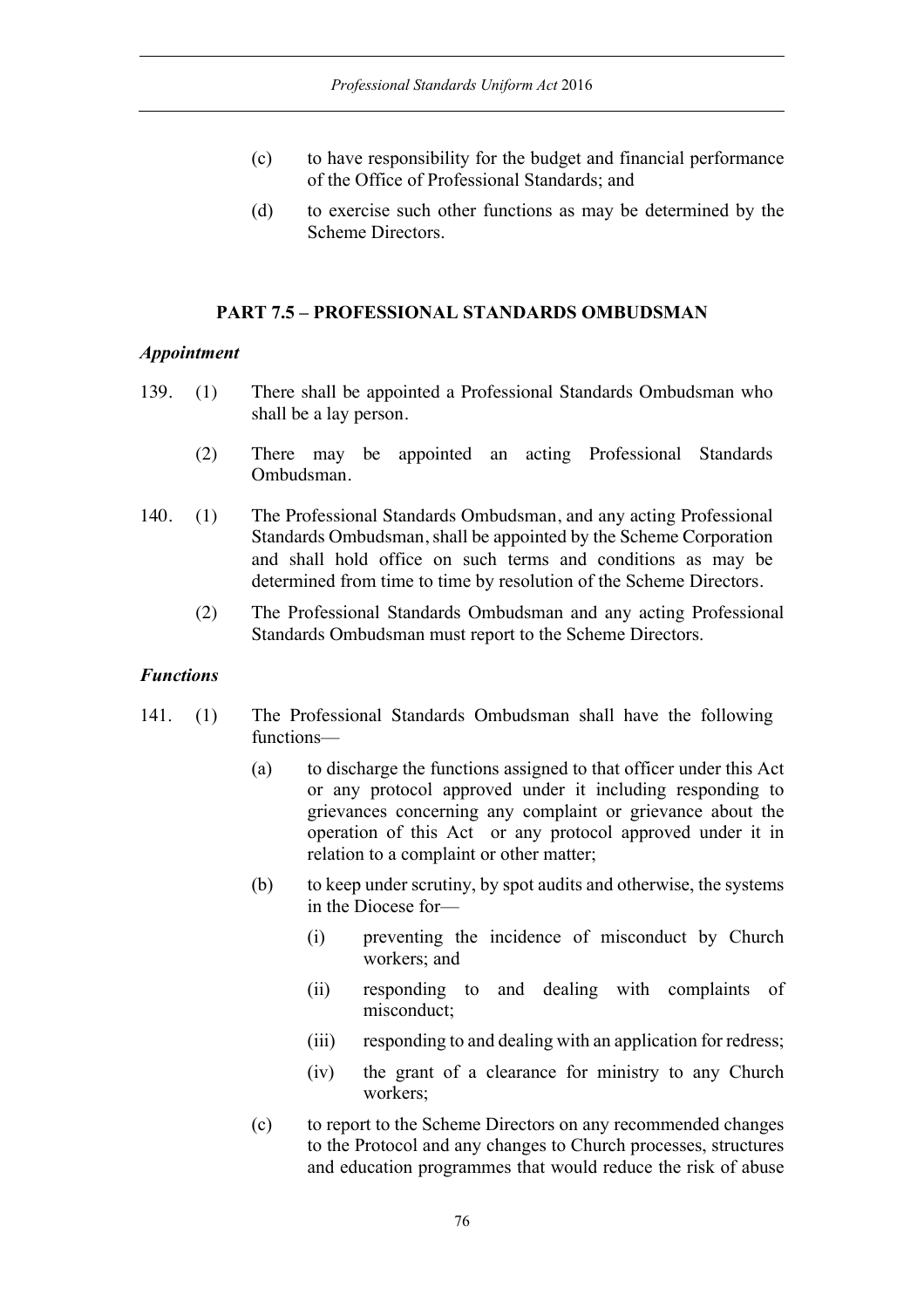in a Diocese; and

(d) to exercise such other functions as may be determined by the Scheme Directors.

## *Access to files and information*

142. The Professional Standards Ombudsman shall have access to all files of the Office of Professional Standards and information relevant to any complaint or matter.

 $\overline{\phantom{a}}$ 

## **PART 7.6 –PANEL OF INVESTIGATORS**

#### *Appointment*

- 143. (1) The Executive Director must establish and maintain a panel of investigators to carry out any investigation under this Act.
	- (2) The members of the panel shall be appointed on such terms and conditions as may be determined from time to time by the Executive Director.
	- (3) A member of the panel need not be a member of the Church.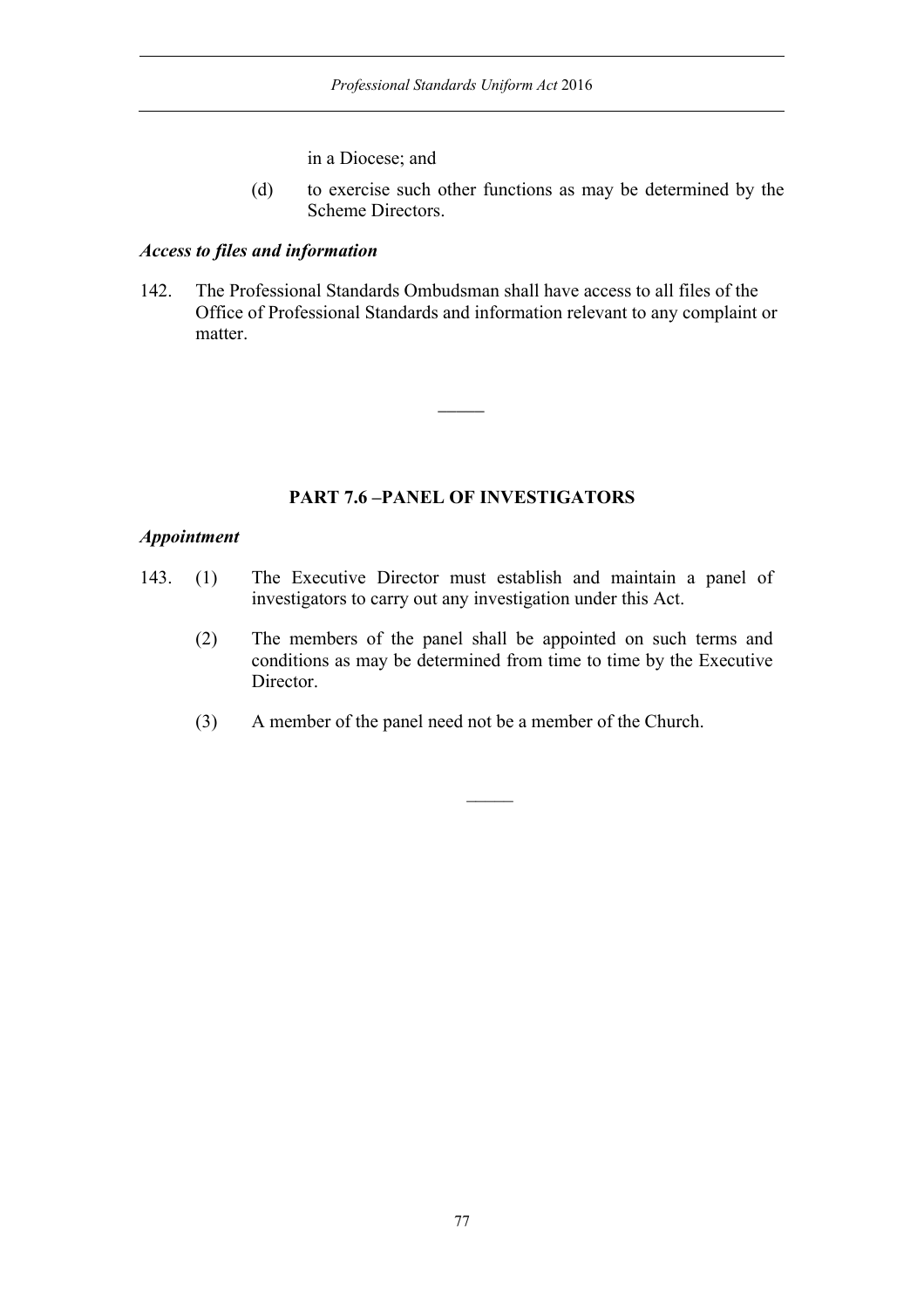# **PART 7.7 – PROFESSIONAL STANDARDS BOARD**

## *Establishment of Board*

144. There shall be a Professional Standards Board of members constituted and appointed in accordance with the provisions of this Part.

## *Board may be an equivalent body*

145. The members of the Board may constitute an equivalent body either generally or for a particular case or matter.

## *Function of the Board*

- 146. Subject to the provisions of this Act the functions of the Board are—
	- (a) to make a determination and where appropriate make a recommendation under section 42 (suspension) of this Act; and
	- (b) to enquire into and determine a complaint or matter and make recommendations or directions under Part 5.3.

## *Panel of Board members*

- 147. The member or members of the Board in a particular case shall be appointed from a panel comprising—
	- (a) a President and a Deputy President appointed by the Scheme Directors, and Senior Members, each of whom shall be or shall have been either a judicial officer or a practising barrister or solicitor of at least 10 years' standing of the Supreme Court of a State or Territory; and
	- (b) at least 9 other persons of whom at least—
		- (i) two shall not be members of the Anglican Church of Australia;
		- (ii) two shall be members of the clergy; and
		- (iii) five who may or may not be members of the Church, having professional qualifications and experience —
			- (A) in psychiatry or psychology with current or recent clinical experience with patients who have been victims of child abuse or sexual misconduct; or
			- (B) in child protection, investigations, social work, ethics, medicine or counselling.

# *Appointment of members of Board Panel*

- 148. (1) The members of the panel shall be appointed by the Scheme Corporation by resolution of the Scheme Directors after consultation with the President of the Board.
	- (2) The members of the panel shall hold office on such terms and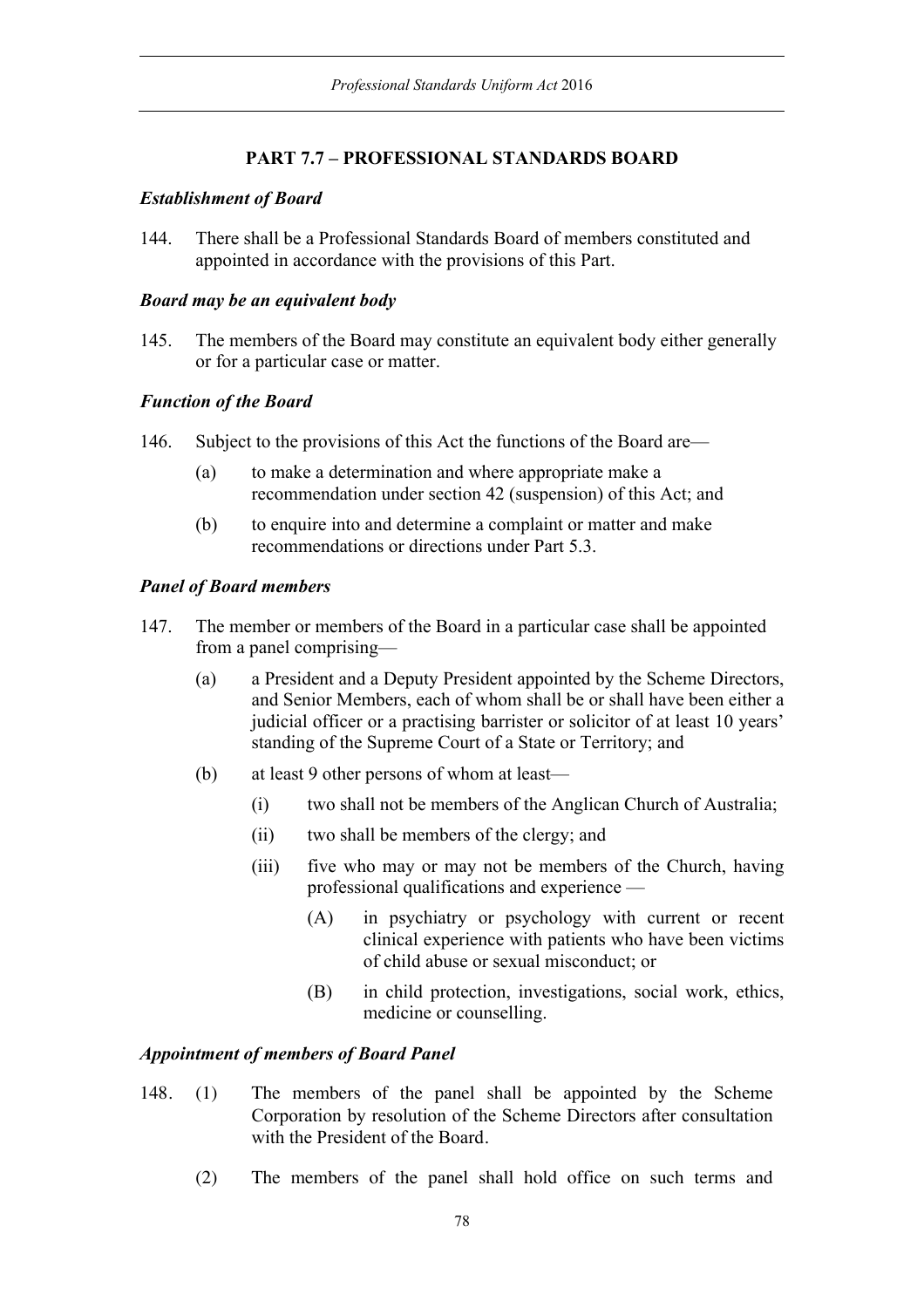conditions as may be determined from time to time by resolution of the Scheme Directors.

(3) The members of the panel may constitute or include the members of an equivalent body either generally or for a particular complaint or matter.

## *Filling vacancies in the Board Panel*

149. Any vacancy in the membership of the panel shall be filled by the Scheme Directors.

## *Convening a Board*

- 150. (1) The member or members of the Board to be convened for any matter shall be determined by the President or, if there is a vacancy in the office of President, by the Deputy President.
	- (2) For the purpose of any application to the Board, the Board shall consist of either—
		- (a) the President or Deputy President, or a Senior Member who shall be the presiding member, and one clergy member and at least one lay member of the panel; or
		- (b) at the discretion of the President or Deputy President in a matter that does not involve sexual abuse, a single member who is either one of them or a member of the panel of appropriate expertise and experience.
	- (3) So far as it is reasonably practicable, the Board consisting of more than one member shall include at least—
		- (a) one man and at least one woman; and
		- (b) one person who is not a member of the Church.
	- (4) For the purposes of this section a vacancy in the office of President includes a situation in which the President is not able to act because of a personal interest in a matter, illness or absence from the Diocese.
- *Note*: The intention is to give the President a discretion so as to constitute the Board in a manner that best suits the nature of the matter to be considered.
- 151. A member of the Board who is not a member of the Church agrees in acting as a member of the Board to abide by the provisions of this Act.
- 152. (1) Before appointment, a prospective member of the Board must sign a statement of availability, impartiality and independence in any form approved by the Scheme Directors.
	- (2) The prospective member must disclose in writing to the President of the Board any circumstances likely to give rise to justifiable doubts as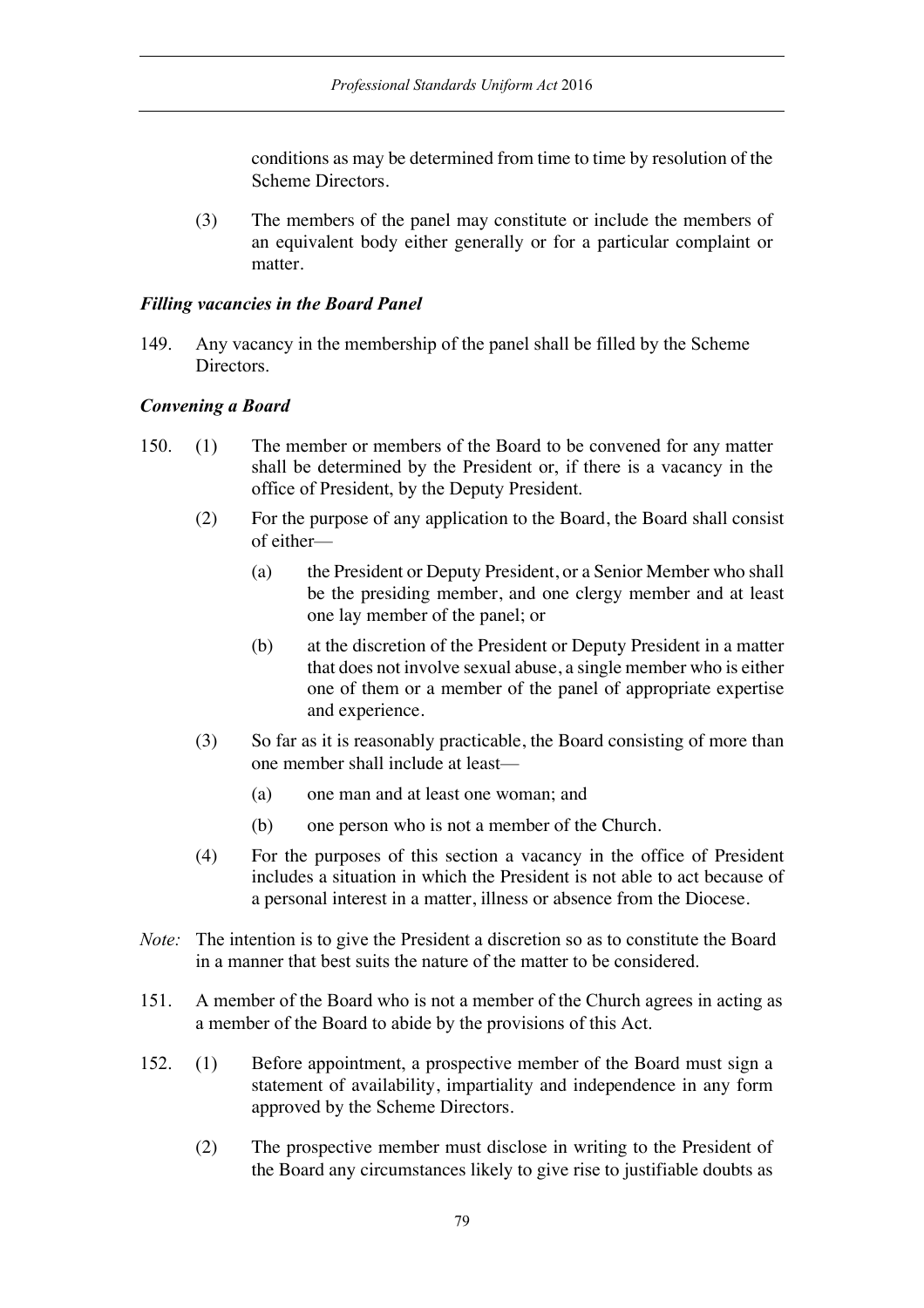to his or her impartiality or independence.

# *Quorum*

153. The quorum for a meeting of the Board consisting of more than one member shall be a majority of the members of the Board, except where the Board by its President or Deputy President makes directions under section 102.

# *How questions decided by Board*

154. A question before the Board constituted by more than one member may be decided by a majority of the votes of those present and voting and in the case of an equality of votes, the opinion of the presiding member shall prevail.

## *Secretary to the Board*

- 155. (1) There shall be a secretary to the Board who shall be appointed by the President of the Board on such terms and conditions as may be determined from time to time by the President of the Board.
	- (2) The secretary to the Board may act in a corresponding capacity for another diocese either generally or for a particular case or matter.

## *A single member may constitute Review Board for certain purposes*

156. The rules of the Board made under this Part may provide that, in relation to the exercise of specified functions, or in relation to a complaint or matter within a specified class, the Board may, at the direction of the presiding member, be constituted by a single member sitting alone.

## *Separately constituted Boards may sit simultaneously*

157. The Board, separately constituted in accordance with this Part, may act simultaneously for the purpose of references made to it.

## *Board's proceedings valid despite vacancies etc*

158. An act or proceeding of the Board is not invalid by reason only of a vacancy in its membership or in the membership of the panel and, notwithstanding the subsequent discovery of a defect in the nomination or appointment of members of the panel or the Board, any such act or proceeding is as valid and effectual as if the member had been duly nominated or appointed.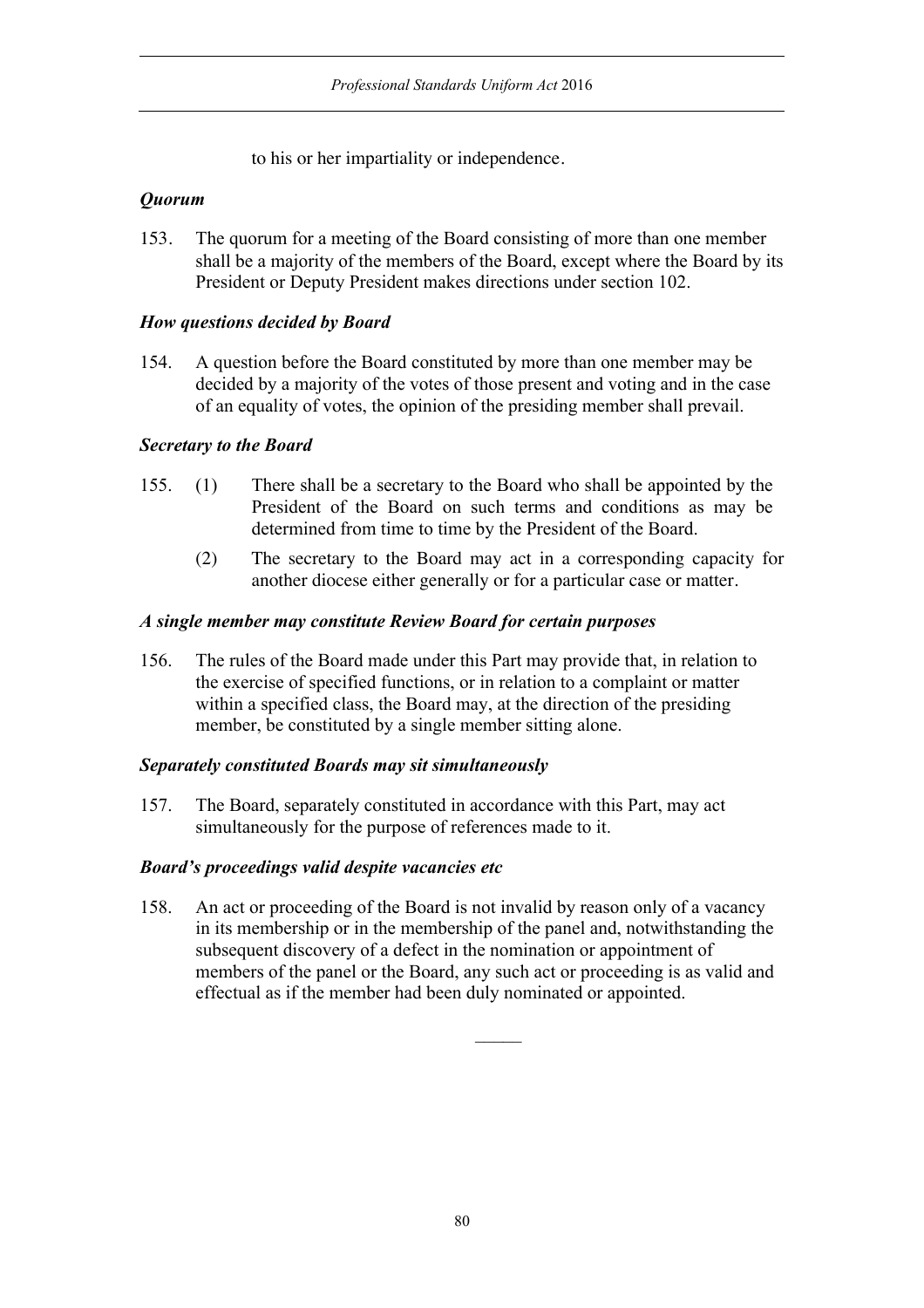# **PART 7.8 – PROFESSIONAL STANDARDS REVIEW BOARD**

#### *Establishment of Review Board of three members*

159. There shall be a Professional Standards Review Board constituted and appointed in accordance with the provisions of this Part.

### *Review Board may be an equivalent body*

160. The members of the Review Board may constitute an equivalent body either generally or for a particular case or matter.

#### *Function of the Review Board*

161. Subject to the provisions of this Act the function of the Review Board is to determine any application for review of a decision of the Board under this Act.

#### *Panel of Review Board members*

- 162. The members of the Review Board in a particular case shall be appointed from a panel comprising—
	- (a) a President and a Deputy President appointed by the Scheme Directors, and Senior Members, each of whom shall be or shall have been either a judicial officer or a practising barrister or solicitor of at least 10 years' standing of the Supreme Court of a State or Territory; and
	- (b) at least five other persons of whom at least—
		- (i) two shall not be members of the Anglican Church of Australia;
		- (ii) two shall be members of the clergy; and
		- (iii) three shall have professional qualifications and experience
			- (A) in psychiatry or psychology with current or recent clinical experience with patients who have been victims of child abuse or sexual misconduct; or
			- (B) in child protection, investigations, social work, ethics, medicine or counselling.

#### *Appointment of members of Review Board Panel*

- 163. (1) The members of the panel shall be appointed by the Scheme Corporation by resolution of the Scheme Directors after consultation with the President of the Review Board.
	- (2) The members of the panel shall hold office on such terms and conditions as may be determined from time to time by resolution of the Scheme Directors.
	- (3) The members of the panel may constitute or include the members of an equivalent body either generally or for a particular complaint or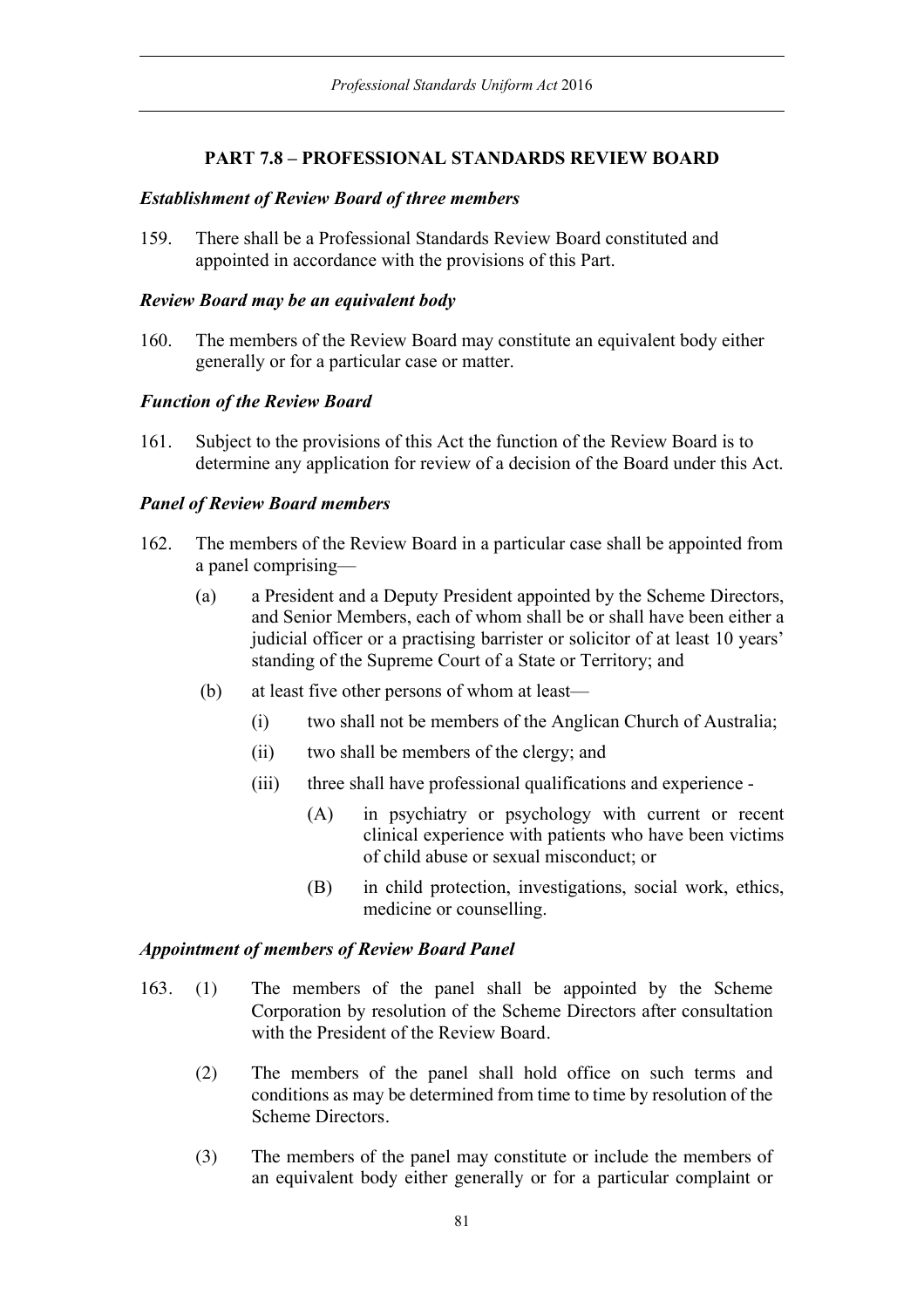matter.

#### *Filling vacancies in the Review Board Panel*

164. Any vacancy in the membership of the panel shall be filled by resolution of the Scheme Directors.

#### *Convening a Review Board*

- 165. (1) The members of the Review Board to be convened for any review of a decision of the Board shall be determined by the President or, if there is a vacancy in the office of President, by the Deputy President.
	- (2) For the purpose of any application to the Review Board, the Review Board shall consist of either—
		- (a) the President or Deputy President who shall be the presiding member, and one clergy member and one lay member of the panel; or
		- (b) at the discretion of the President or Deputy President a single member who is either one of them or a Senior Member or a member of the panel of appropriate expertise and experience.
	- (3) So far as it is reasonably practicable, the Review Board consisting of more than one member shall include at least—
		- (a) one man and at least one woman; and
		- (b) one person who is not a member of the Anglican Church of Australia.
	- (4) For the purposes of this section a vacancy in the office of President includes a situation in which the President is not able to act because of a personal interest in a matter, illness or absence from the Diocese.
	- (5) The quorum for a meeting of the Review Board constituted by more than one member shall be all the members of the Review Board, except where the Review Board by its President or Deputy President makes directions under section 102.
- 166. A member of the Review Board who is not a member of the Church agrees in acting as a member of the Review Board to abide by the provisions of this Act.
- 167. (1) Before appointment, a prospective member of the Review Board must sign a statement of availability, impartiality and independence in any form approved by the Scheme Directors.
	- (2) The prospective member must disclose in writing to the President of the Review Board any circumstances likely to give rise to justifiable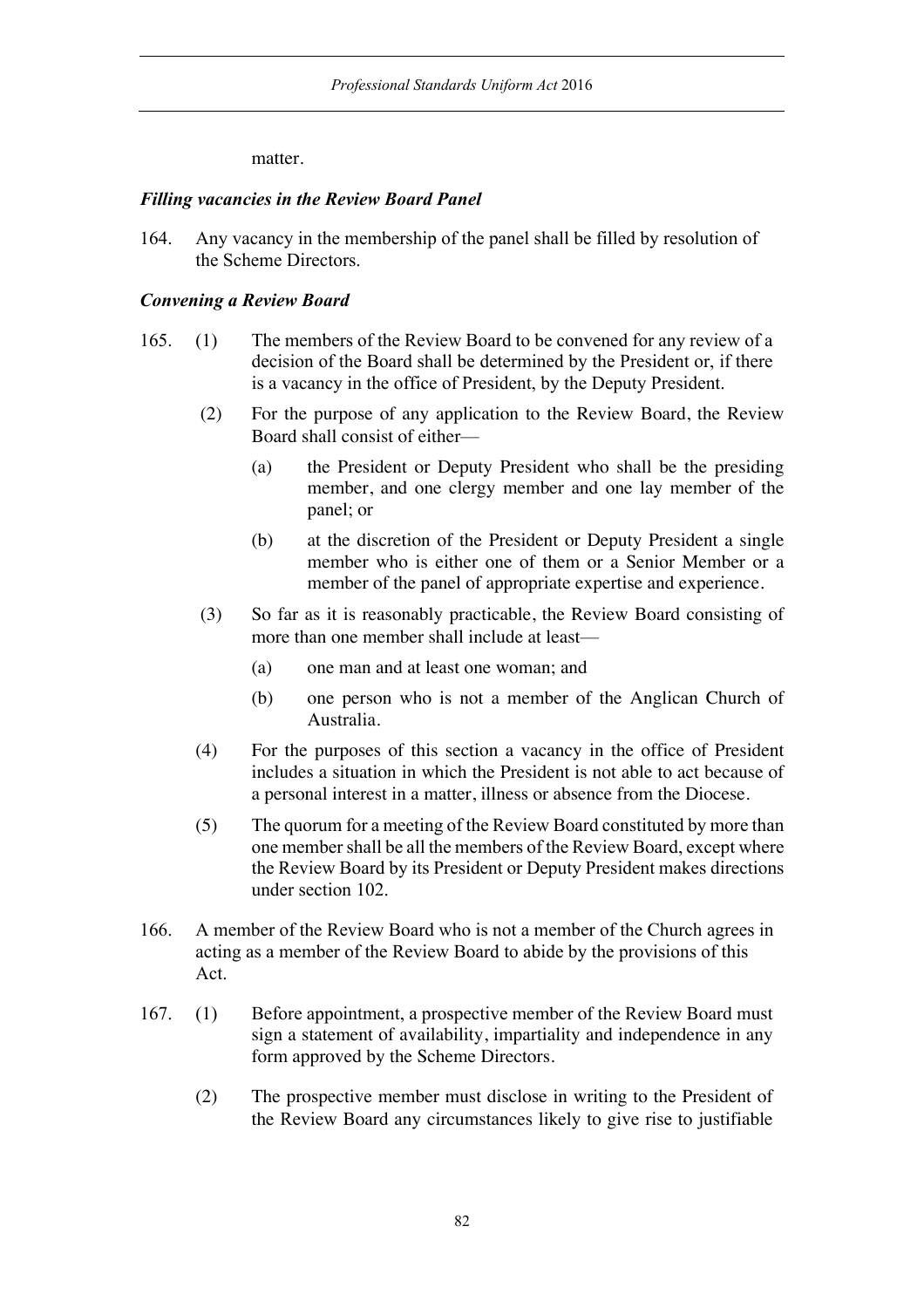doubts as to his or her impartiality or independence.

## *Secretary to the Review Board*

- 168. (1) There shall be a secretary to the Review Board who shall be appointed by the President of the Review Board on such terms and conditions as may be determined from time to time by the President of the Review Board.
	- (2) The secretary to the Review Board may act in a corresponding capacity for another diocese either generally or for a particular case or matter.

## *A single member may constitute Review Board for certain purposes*

169. The rules of the Review Board made under this Part may provide that where the Review Board is constituted by more than one member, in relation to the exercise of specified functions, or in relation to matters of a specified class, other than the determination of the application, the Review Board may, at the direction of the presiding member, be constituted by a single member sitting alone.

## *Separately constituted Review Boards may sit simultaneously*

170. The Review Board, separately constituted in accordance with this Part, may act simultaneously for the purpose of applications made to it.

# *Review Board's proceedings valid despite vacancies etc*

171. An act or proceeding of the Review Board is not invalid by reason only of a vacancy in its membership or in the membership of the panel and, notwithstanding the subsequent discovery of a defect in the nomination or appointment of members of the panel or the Review Board, any such act or proceeding is as valid and effectual as if the member had been duly nominated or appointed.

## *Presiding member may determine practice and procedure of Review Board.*

172. Subject to this Act and the relevant rules, the practice and procedure of the Review Board will be as directed by the presiding member of the Review Board.

 $\overline{\phantom{a}}$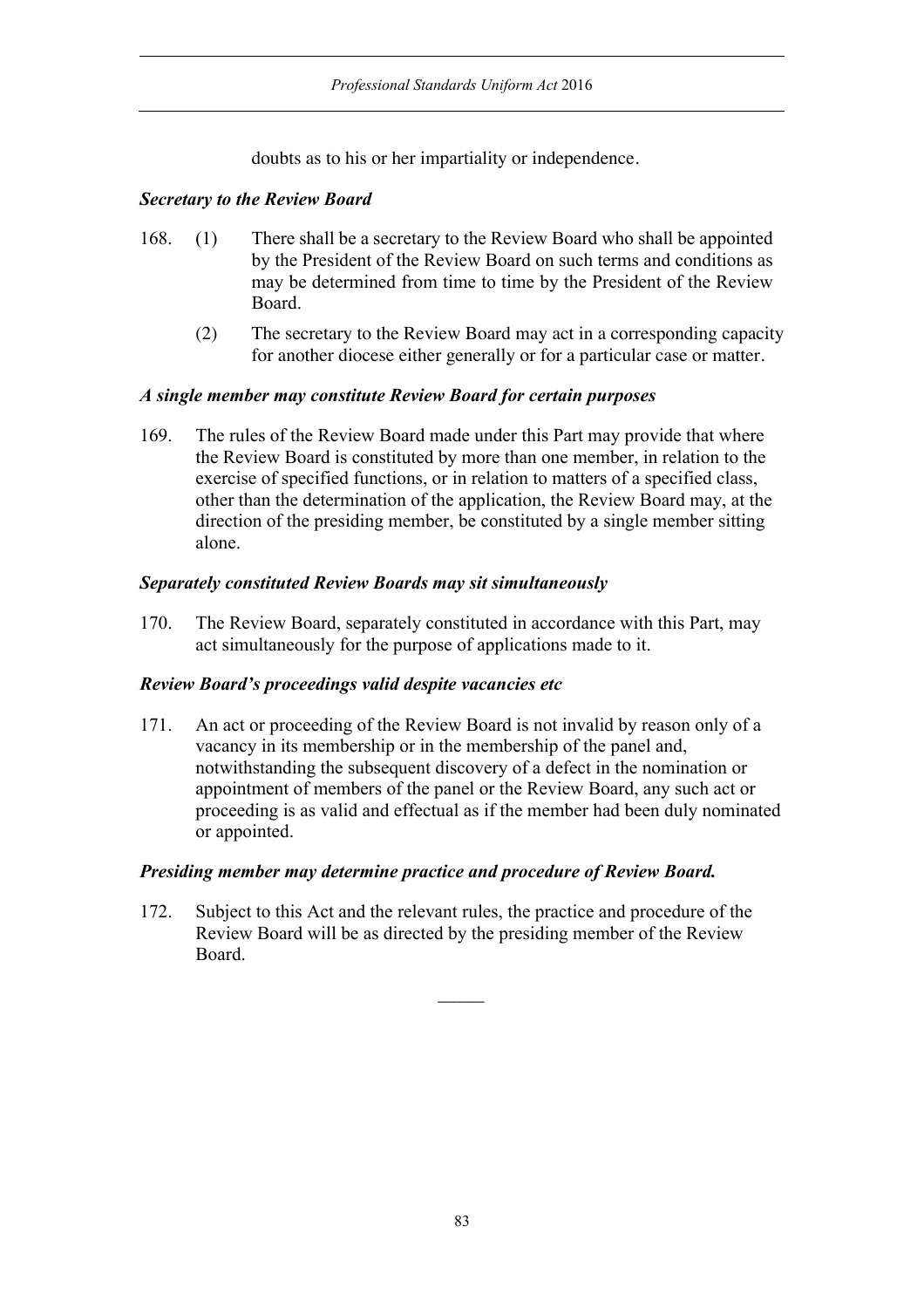# **PART 7.9 – CHURCH AUTHORITY**

- 173. The expression **Church authority** means—
	- (a) in relation to a Church worker licensed or otherwise authorised by the Diocesan Bishop for ministry or other service in the Church, and the enjoyment or otherwise of that licence or other authority, the Diocesan Bishop;
	- (b) in relation to any recommendation that a priest or deacon resident in the Diocese who holds no role office or position in the Church and does not hold a licence or other authority be deposed from Holy Orders, the Diocesan Bishop;
	- (c) in relation to a Church worker who is the Administrator of the Diocese (which is metropolitical) during a vacancy in the See, the most senior Diocesan bishop in the Province;
	- (d) in relation to a Church worker who is the Administrator of the Diocese (which is not metropolitical) during a vacancy in the See, the Metropolitan;
	- (e) in relation to any recommendation that a bishop (other than a diocesan bishop) be deposed from the exercise of Holy Orders, the Metropolitan;
	- (f) in relation to a Church worker appointed or employed or deemed to be employed by the Diocesan Corporation on behalf of which the Diocesan Bishop or other office holder or the Chapter (as the case may be) has authority under any Act of the Synod of the Diocese or otherwise to appoint, authorise, dismiss or suspend the Church worker:
		- (i) the Diocesan Bishop or that other office holder or the Chapter (as the case may be); and
		- (ii) the board of the Diocesan Corporation

for their respective functions;

- (g) in relation to any other Church worker appointed by the Diocesan Bishop or other office holder or the Diocesan Bishop-in-Council or the Chapter whether under any Act of the Synod of the Diocese or otherwise (as the case may be), in circumstances where paragraph (d) does not apply, the Diocesan Bishop or the Diocesan Bishop-in-Council or that other office holder or the Chapter (as the case may be);<sup>44</sup>
- (h) in relation to a Church worker appointed or employed by a participating entity, the board or committee of management of that entity or an office holder nominated by them for that purpose;
- (i) in relation to a churchwarden or parish council member elected by a general meeting of a parish, the Diocesan Bishop-in-Council;
- (j) in relation to a Church worker elected by Synod, the Synod;

<sup>&</sup>lt;sup>44</sup> This paragraph applies where the diocese does not have a diocesan corporation.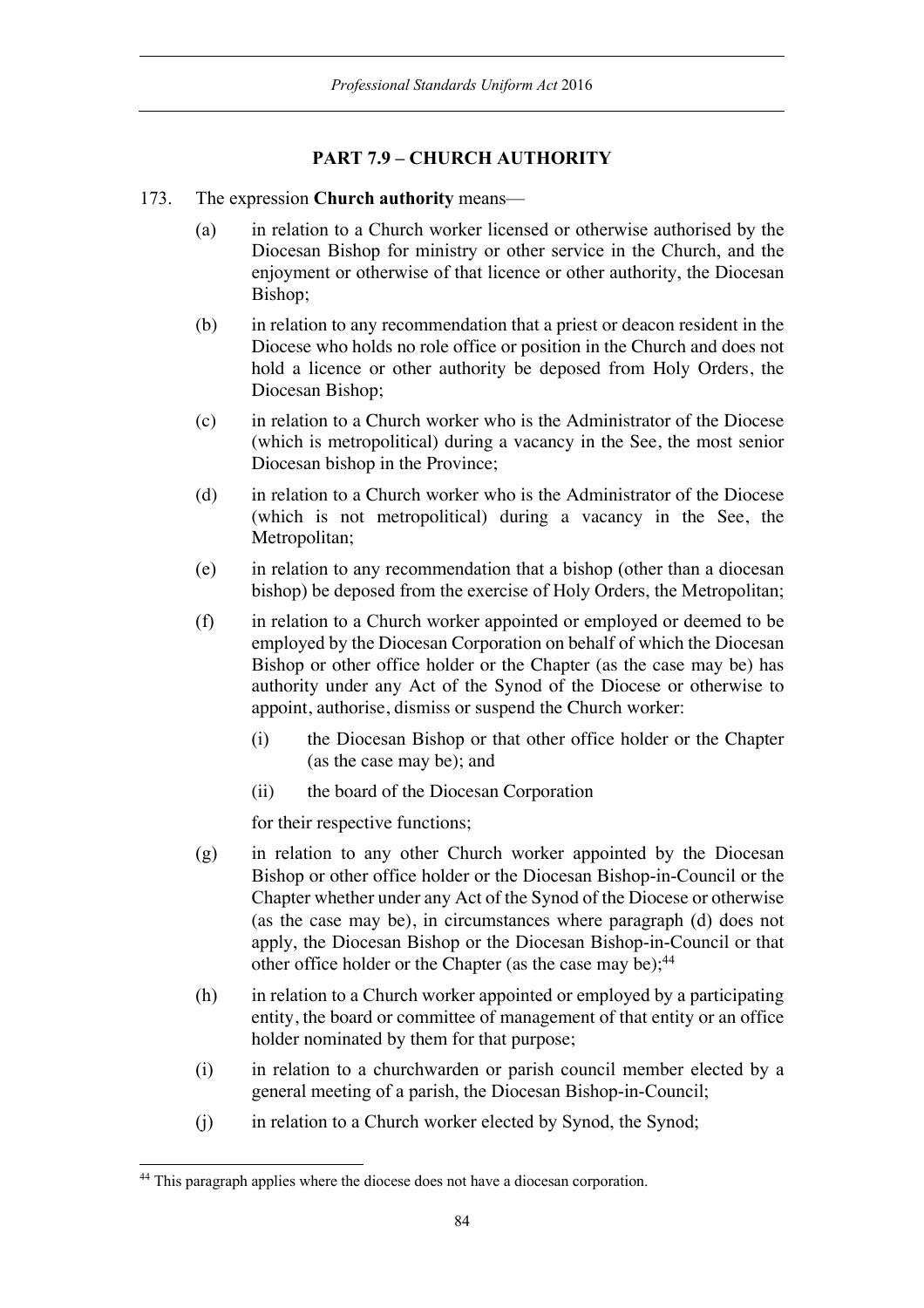- (k) in relation to a recommendation concerning a Person of Concern and their entry or access to premises or activities (whether or not also a Church worker)–
	- (i) in a parish, the vicar and the churchwardens;
	- (ii) in the Cathedral, the Dean and any duly authorised representatives of the Chapter appointed for this purpose;
	- (iii) otherwise the Diocesan Bishop and any duly authorised representatives of the Diocesan Bishop in Council appointed for this purpose.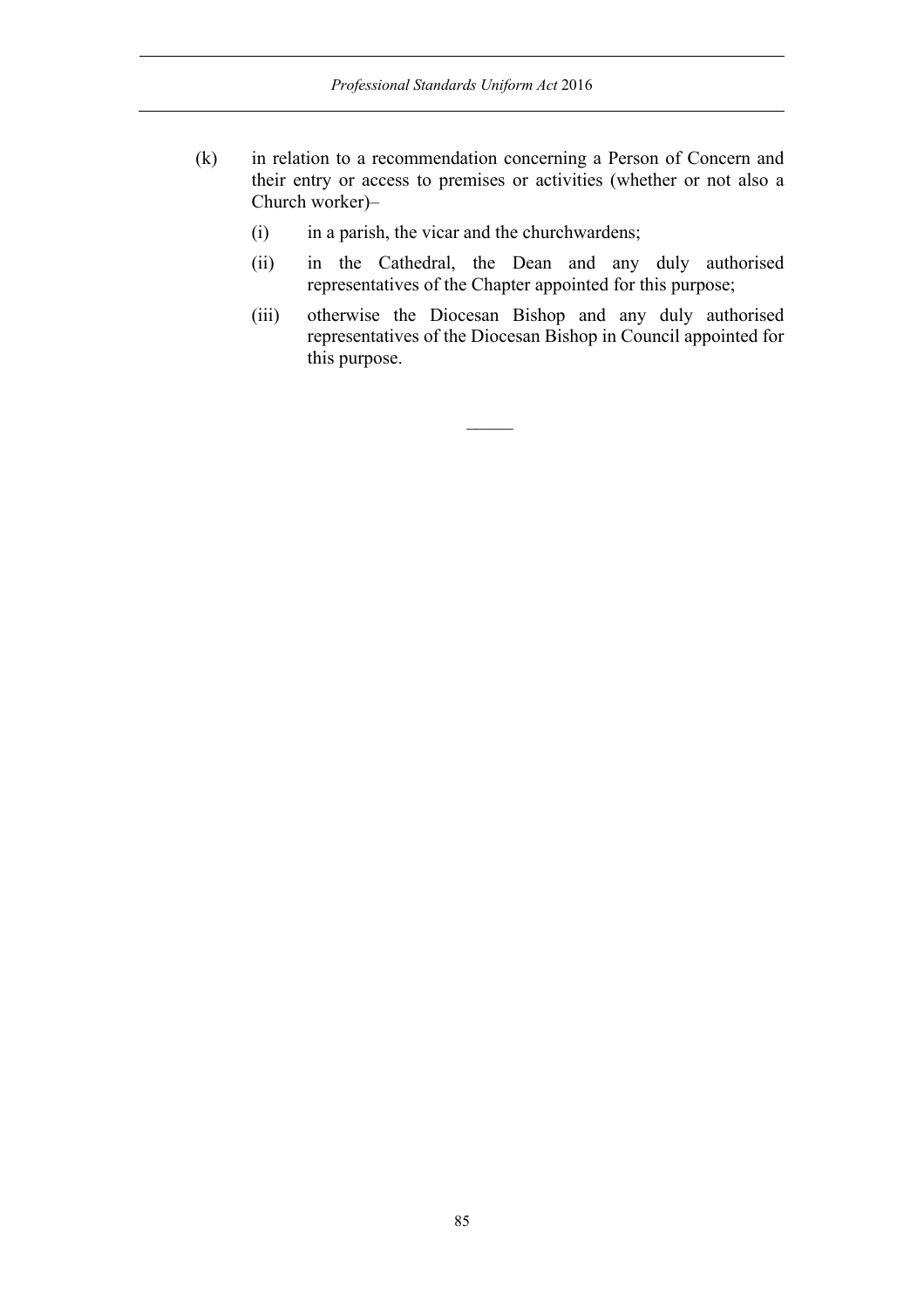# **CHAPTER 8 – GENERAL**

# **PART 8.1 – THE JOINT REGISTER**

- 174. (1) Each office holder in the Office of Professional Standards must enter and keep in a joint register all relevant information received or given by them in the discharge of their duties to the intent that the register will be a joint register for the Diocese and each participating diocese.
	- (2) Each of those office holders must keep confidential the information in the joint register and must not disclose any of it except as authorised under this Act or any protocol approved under it.
	- (3) Relevant information for the purposes of this Part means for each complaint or matter arising under this Act or under the Act of any participating diocese or any protocol approved under any of them—
		- (a) the names of the complainant and the respondent;
		- (b) the contents of the complaint if in writing;
		- (c) any application for a clearance for ministry;
		- (d) any application for redress;
		- (e) any notes, correspondence, reports, statements or other documents created sent or received;
		- (f) any determination of the PSC, the Board, the Review Board, as the case may be;
		- (g) any decision of the Church authority and correspondence in connection with that decision; and
		- (h) any other information of a kind specified by resolution of the Scheme Directors.
	- (4) The joint register must be accessible for inspection by, and relevant information may be disclosed to the office holders and authorised staff in the Office of Professional Standards in respect of the Diocese and each participating diocese subject to password protection and to the condition in subsection (5).
	- (5) The condition is that each person lawfully having access must keep confidential the information in the joint register and must not disclose any of it except as authorised under this Act or under the Act of any participating diocese or any protocol approved under any of them.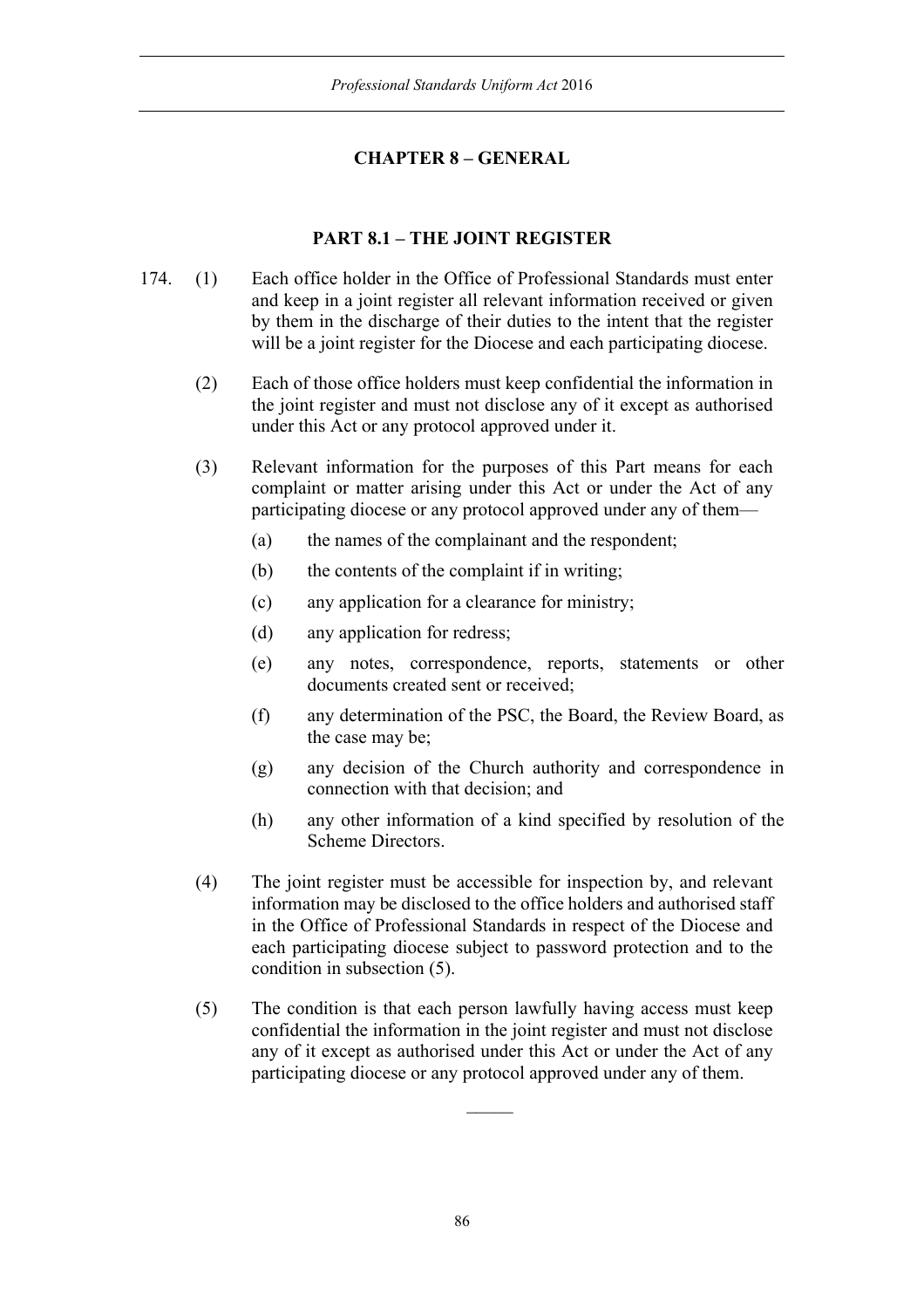# **PART 8.2 – CONFIDENTIALITY AND PUBLICATION**

# *Duty of confidentiality*

- 175. Subject to the provisions of this Act, the holder of an office or position who is or has been exercising a function under this Act must not divulge information that comes to his or her knowledge by virtue of that office or position or in the course of, or because of, the person exercising a function under this Act or any protocol approved under it except—
	- (a) in the course of carrying out a function whether under this Act or any protocol approved under any of them;
	- (b) to the holder of an office or position who is exercising a function under the professional standards ordinance or the episcopal standards ordinance of another diocese or under any protocol approved under it and for that purpose;
	- (c) as may be otherwise authorised by or under this Act or any protocol approved under it or under the professional standards ordinance or the episcopal standards ordinance of another diocese or under any protocol approved under it;
	- (d) as may be authorised or required by the National Register Canon 2007 of General Synod or any canon enacted by General Synod in substitution for that canon;
	- (e) in any proceedings before a diocesan tribunal, a provincial tribunal or the special tribunal;
	- (f) as may be required or permitted by law; or
	- (g) to any insurer or insurance broker of a Church body or Church authority where the information may give rise to or be relevant to a claim for indemnity by the Church body or Church authority against the insurer or is relevant to obtaining or continuing insurance cover.

## *Disclosure to other church bodies*

176. (1) In this section and sections 177 and 178, unless the context otherwise requires, the following references have the following meanings -

*"***alleged misconduct***"* means alleged misconduct involving—

- (a) abuse;
- (b) a sexual offence; or
- (c) any breach of the duty to report a matter referred to in section 17 or 18 or of a like duty to report a matter under any previous ordinance or protocol of the Diocese or another diocese in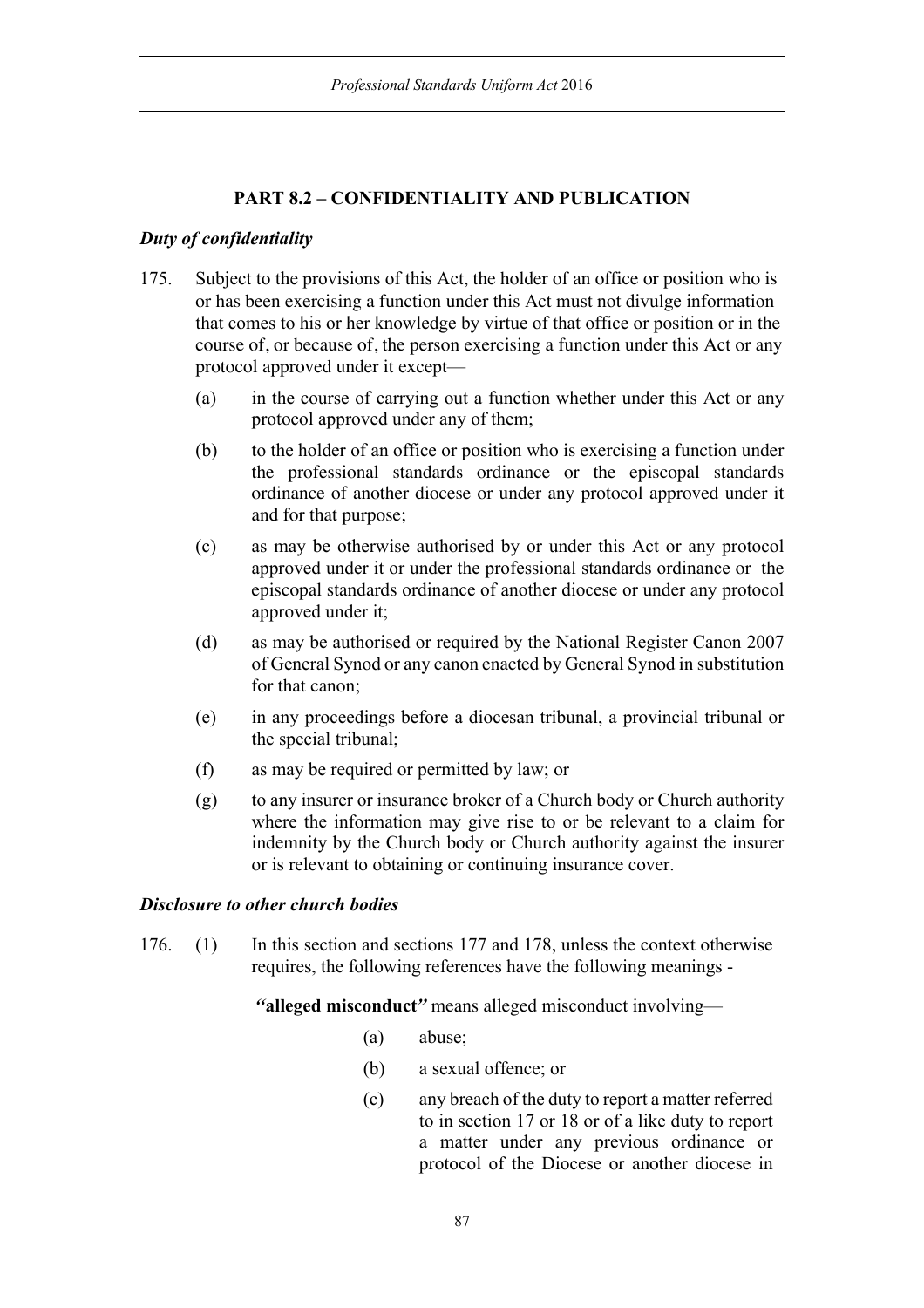which the Church worker was engaged in ministry or service;

*"***Defence Force***"* means the Australian Defence Force;

*"***Defence Force Bishop***"* means the Bishop to the Defence Force appointed pursuant to the *Defence Force Ministry Canon* 1985.

## *Duty of the Director to disclose and receive information*

- 177. (1) The Director must disclose to the director of professional standards of another diocese information in his or her possession relating to alleged misconduct of a Church worker—
	- (a) which is information relevant to, or arising in the course of—
		- (i) the exercise of the functions of the Director; or
		- (ii) an investigation being undertaken by the PSC

where the Director knows that the Church worker is residing or engaging or proposing to engage in ministry or service, in that other diocese; or

- (b) which is information relevant to, or arising in the course of—
	- (i) the exercise of the functions of that director; or
	- (ii) an investigation being undertaken by the equivalent body of the PSC

where the Director knows of that exercise of functions or investigation and that the Church worker is residing or engaging or proposing to engage in ministry or service, in that other diocese; or

- (c) which is alleged to have occurred in the diocese of that director.
- (2) The Director must disclose to the director of episcopal standards having jurisdiction in a diocese information in his or her possession relating to the alleged misconduct of a Bishop referred to in section 56(6) of the Constitution.
- (3) The Director may disclose to a person or body of another church exercising powers, duties or functions similar to those of the PSC information in its possession relating to the alleged misconduct of a former Church worker whom the Director has reason to believe is a member or purported member of that church.
- (4) The Director must co-operate with the relevant director or person or body to whom the information is disclosed.
- (5) To the extent that the Director receives information relating to alleged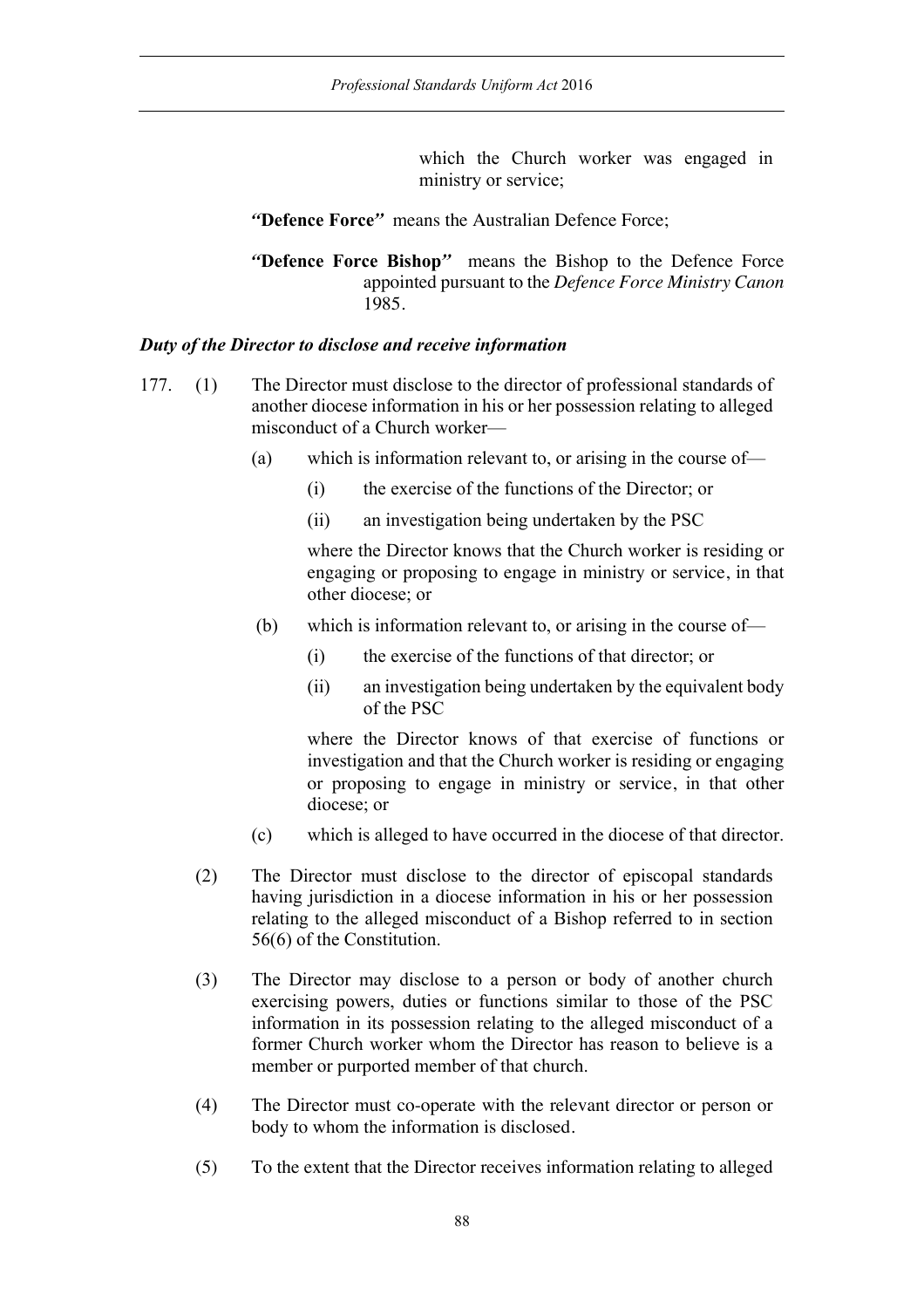misconduct of a Church worker from a director of professional standards or a director of episcopal standards of another diocese under a provision equivalent to this section, the Director has a duty to receive that information.

# *Duty of the Director to disclose to Primate and Defence Force Bishop and receive information*

- 178. (1) The Director must disclose to the Primate and the Defence Force Bishop or an office holder or body appointed by the Primate or the Standing Committee for that purpose information in his or her possession relating to alleged misconduct of a Church worker—
	- (a) which is information relevant to, or arising in the course of—
		- (i) the exercise of the functions of the Director; or
		- (ii) an investigation being undertaken by the PSC

where the Director knows that the Church worker is engaging or proposing to engage in ministry in the Defence Force pursuant to a licence from the Primate or the Defence Force Bishop; or

- (b) which is information relevant to, or arising in the course of—
	- (i) the exercise of the functions of the Primate or the Defence Force Bishop or the office holder or body appointed for that purpose; or
	- (ii) an investigation being undertaken by the equivalent body of the PSC

where the Director knows of that exercise of functions or investigation and that the Church worker engaging or proposing to engage in ministry in the Defence Force pursuant to a licence from the Primate or the Defence Force Bishop; or

- (c) which is alleged to have occurred on service with the Defence Force.
- (2) The Director must co-operate with the relevant person or body to whom the information is disclosed.
- (3) To the extent that the Director receives information relating to alleged misconduct of a Church worker from the Primate or the Defence Force Bishop or an office holder or body appointed by the Primate or the Standing Committee under a provision equivalent to this section, the Director has a duty to receive that information.

#### *Duty of the PSC to disclose and receive information*

179. (1) The PSC must disclose to an equivalent body of another diocese or of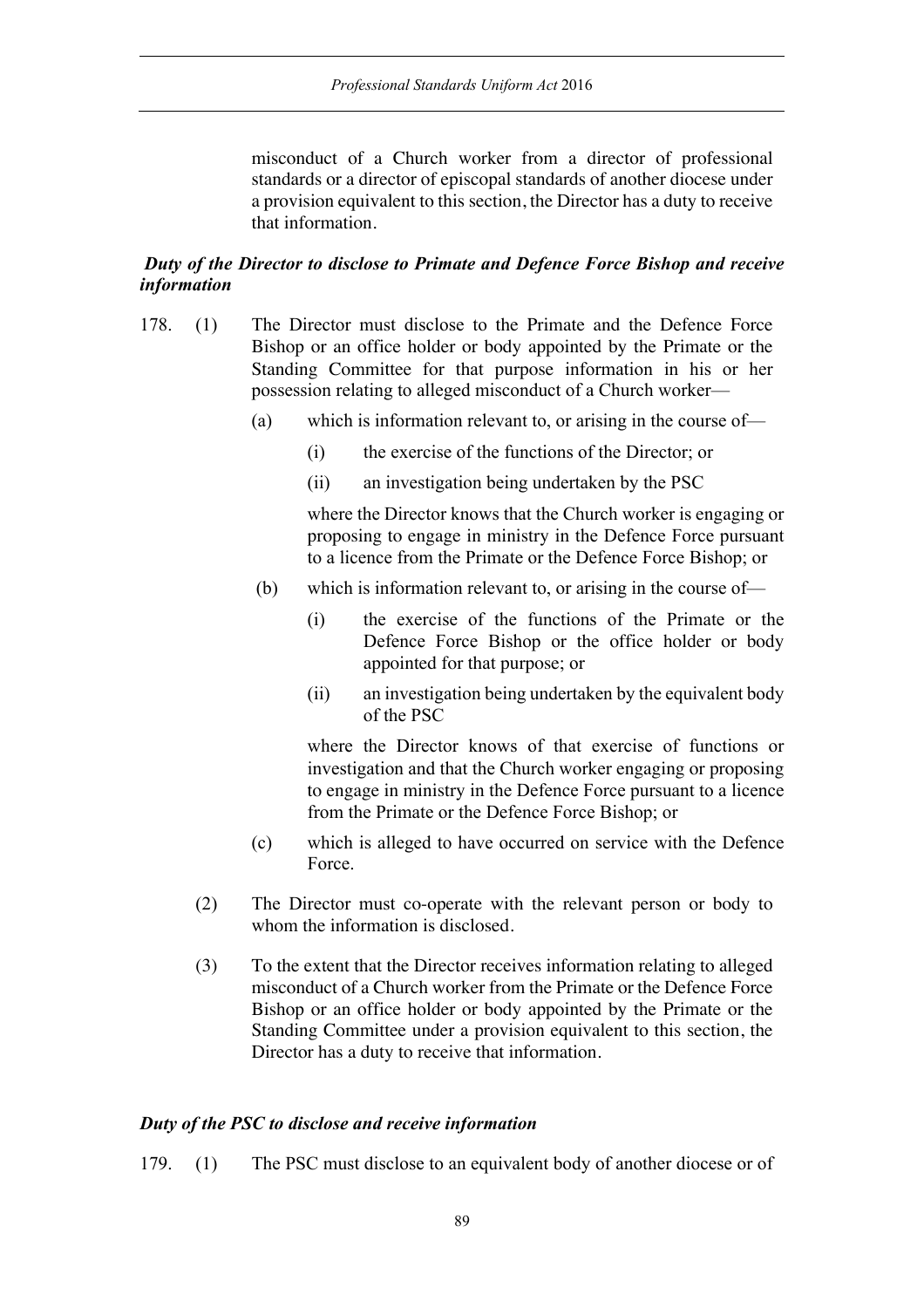the Anglican Church of Australia information in its possession relating to alleged misconduct of a Church worker—

- (a) which is information relevant to, or arising in the course of an investigation being undertaken by the PSC where the PSC knows that the Church worker is residing or engaging or proposing to engage in ministry or service in that other diocese or in the Defence Force (as the case may be); or
- (b) which is information relevant to, or arising in the course of an investigation being undertaken by the equivalent body where the PSC knows of that investigation and that the Church worker is residing or engaging or proposing to engage in ministry or service in that other diocese or in the Defence Force; or
- (c) which is alleged to have occurred in that other diocese or on service in the Defence Force (as the case may be).
- (2) The PSC must disclose to the Episcopal Standards Commission or to the episcopal standards committee of a diocese (as the case may be) information in its possession relating to the alleged misconduct of a Bishop referred to in section 56(6) of the Constitution.
- (3) The PSC may disclose to a person or body of another church exercising powers, duties or functions similar to those of the PSC information in its possession relating to the alleged misconduct of a former Church worker whom the PSC has reason to believe is a member or purported member of that church.
- (4) The PSC must co-operate with the relevant person or body to whom the information is disclosed.
- (5) To the extent that the PSC receives information relating to misconduct from an equivalent body under a provision equivalent to this section, the PSC has a duty to receive that information.

## *PSC Director or Executive Director to report*

- 180. (1) Without disclosing the identity of any informant, complainant or the respondent, the PSC must report annually to the Scheme Directors and the Board of the Diocesan Corporation on its activities for that calendar year.
	- (2) The Director or Executive Director must, in respect of every complaint or other matter with which the PSC is dealing, report either orally or in writing to the Diocesan Bishop with such frequency and as fully as the Diocesan Bishop shall reasonably require.
	- (3) The Director or Executive Director must, in respect of every complaint or other matter with which the PSC is dealing that concerns a relevant Church authority, report either orally or in writing to that relevant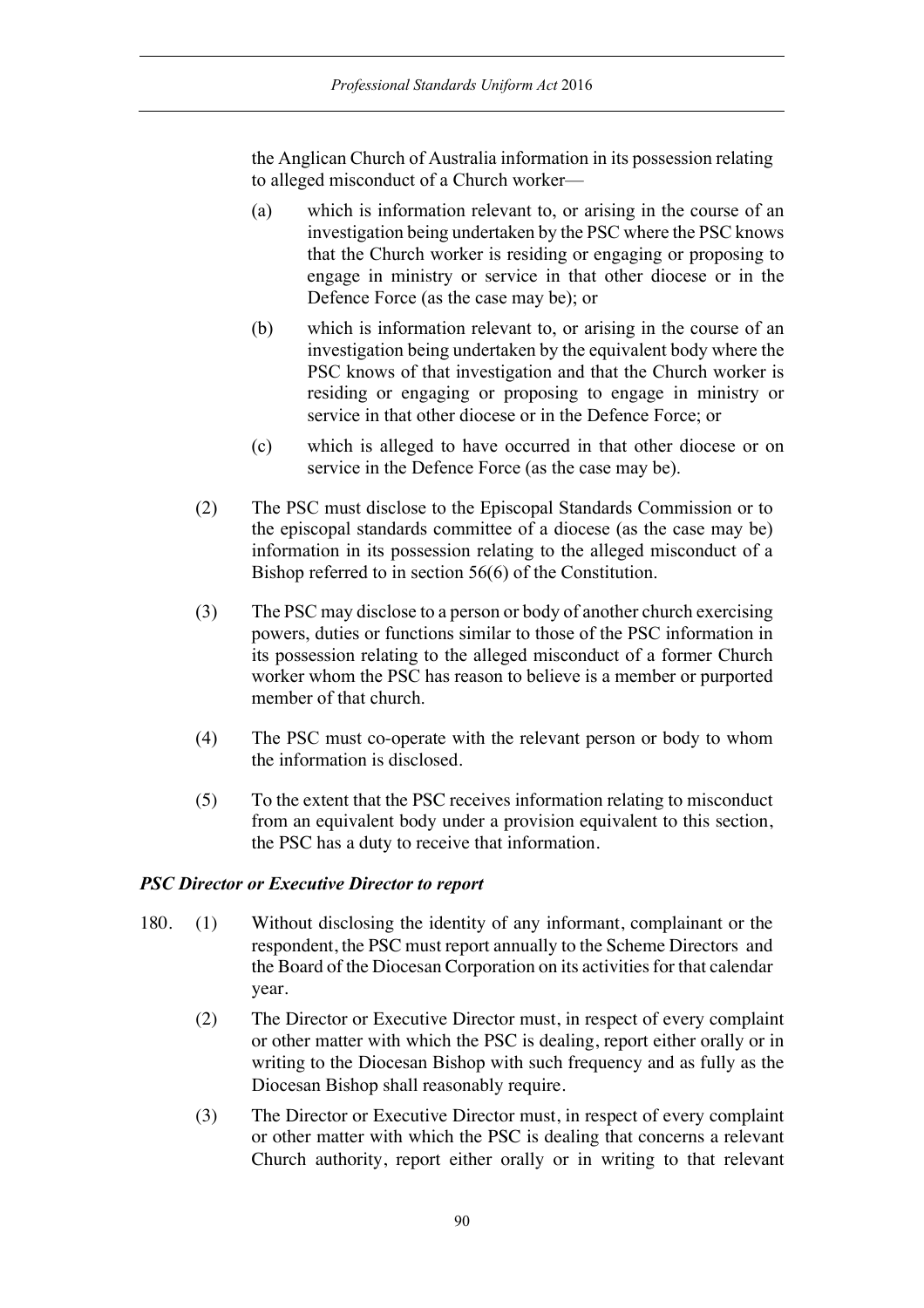Church authority with such frequency and as fully as the Church authority shall reasonably require.

# **PART 8.3 – INDEMNITY**

## *Indemnification of those with functions under the Act*

- 181. The Diocesan Corporation must and is hereby authorized to indemnify—
	- (a) each office holder of the Office of Professional Standards and any delegate of that person;
	- (b) any carer appointed under this Act or any protocol;
	- (c) the members of the PSC and each of them;
	- (d) any delegate of the PSC;
	- (e) the members of the Board and each of them;
	- (f) any person appointed by the Board pursuant to this Act;
	- (g) the secretary to the Board;
	- (h) the members of the Review Board and each of them;
	- (i) the secretary to the Review Board;
	- (j) any person appointed by the Review Board pursuant to this Act;
	- (k) the Church authority or if more than one, each Church authority;
	- (l) the Scheme Corporation; and
	- (m) any witness in a proceeding under this Act, if the Diocesan Corporation so resolves in a particular case—

against all claims demands actions suits and liability for any act or omission respectively by them in good faith and in the exercise or purported exercise of powers or functions, or in the discharge or purported discharge of duties under this Act.

 $\overline{\phantom{a}}$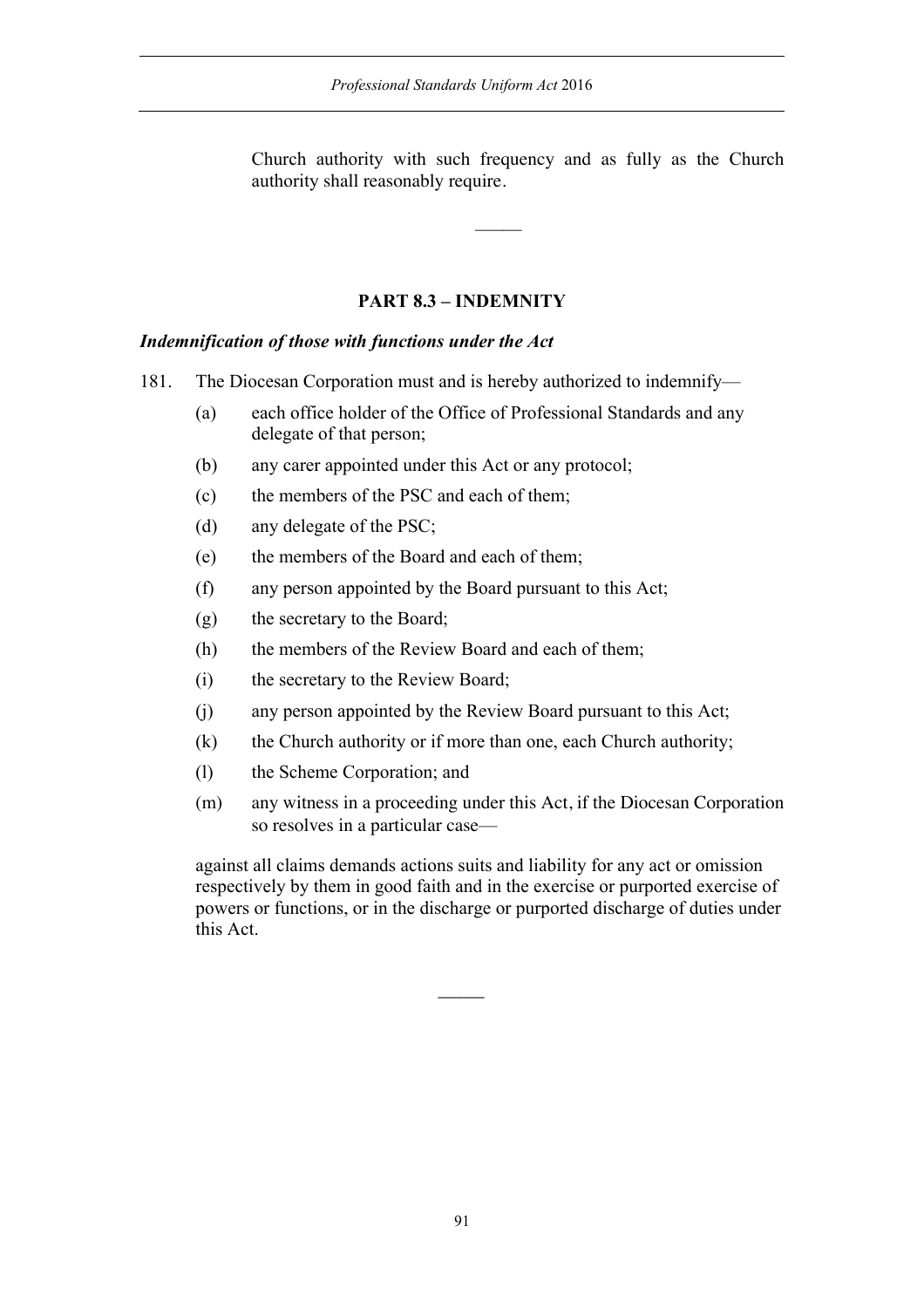## **PART 8.4 – PROCEDURE FOR GRIEVANCE ABOUT PROCESS**

- 182. (1) Any grievance about the operation of this Act or any protocol approved under it must in the first instance be addressed in writing to the Executive Director.
	- (2) The Executive Director must consider the complaint or grievance and forward the same to the Director and to the investigator or other staff member if any involved for a written response within 14 days or such longer period as the Executive Director may allow.
	- (3) The Executive Director must provide the person lodging the grievance and the Scheme Directors with a written response and an outline of any proposed action.
- 183. (1) If the person aggrieved about the operation of this Act or any protocol approved under it remains so after receiving the response from the Executive Director, that person may address their grievance in writing to the Professional Standards Ombudsman.
	- (2) The Professional Standards Ombudsman must consider the complaint or grievance and forward the same to the Director and to the investigator or other staff member if any involved for a written response within 14 days or such longer period as the Professional Standards Ombudsman may allow.
	- (3) The Professional Standards Ombudsman must provide the person lodging the grievance and the Scheme Directors with a written response and an outline of any proposed action.

## **PART 8.5 – TRIENNIAL AUDIT**

- 184. (1) Every three years from the commencement of this Act, the Scheme Directors must ensure that an independent competent and qualified person conducts an audit of the compliance of the Office of Professional Standards with the provisions of this Act and any protocol and the Child Safe Standards published by the State Government by–
	- (a) the Scheme Directors;
	- (b) the Office of Professional Standards;
	- (c) the Diocesan Bishop in Council;
	- (d) the Diocesan Corporation; and
	- (e) a Church authority.
	- (1A) A copy of the audit report shall be provided to each of the bodies referred to in paragraphs (a) to (d) and to the Diocesan Bishop.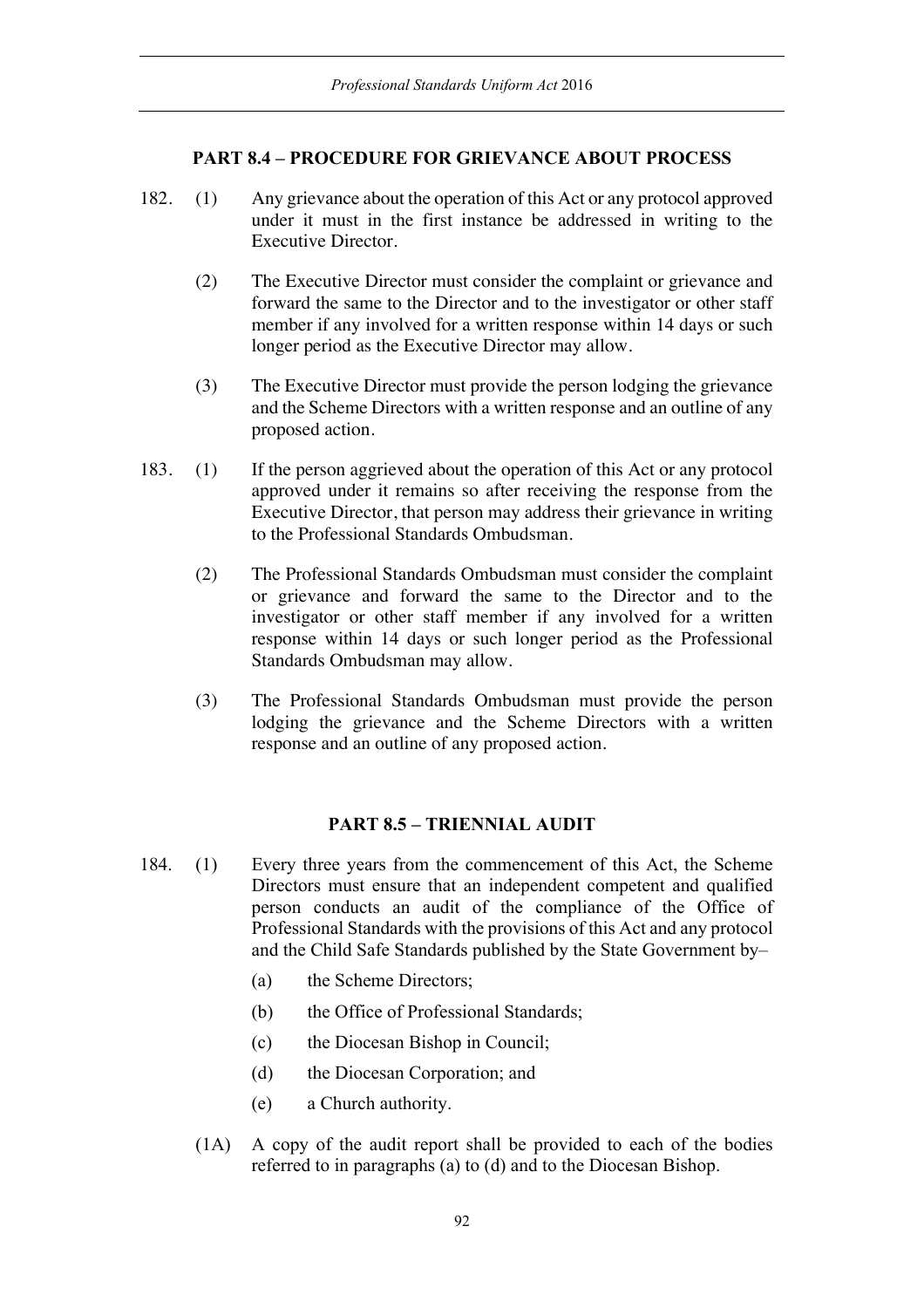- (2) The Scheme Directors must within 6 months of receiving the audit report take such remedial action if any as may be thought fit and report to the Diocesan Bishop in Council and the Diocesan Corporation on such action.
- (3) The office holders of the Office of Professional Standards, the Diocese and the Diocesan Corporation must give the auditor access to all files of the Office of Professional Standards and information relevant to any complaint that the auditor reasonably requests in connection with the conduct of the audit.
- (4) The person appointed to conduct the audit may also act as the auditor appointed by the General Secretary of General Synod to conduct an audit in respect of the Diocese under the *Safe Ministry to Children Canon 2017*.

# **PART 8.6 – REGULATIONS**

## *Diocesan Bishop-in-Council may make amend or repeal regulations*

- 185. (1) The Diocesan Bishop-in-Council may by resolution from time to time after consultation with the Scheme Directors make amend or repeal regulations, not inconsistent with the provisions of this Act—
	- (a) for or with respect to any matter or thing required or permitted by this Act to be prescribed or necessary or convenient to be prescribed for carrying out or giving effect to this Act; and
	- (b) providing for records or forms arising out of or incidental to the operation of this Act.
	- (2) Regulations made under this Act may—
		- (a) be of general or limited application;
		- (b) differ according to differences in time, place or circumstance; and
		- (c) confer a discretionary authority or impose a duty on a specified person or body or a specified class of person or body.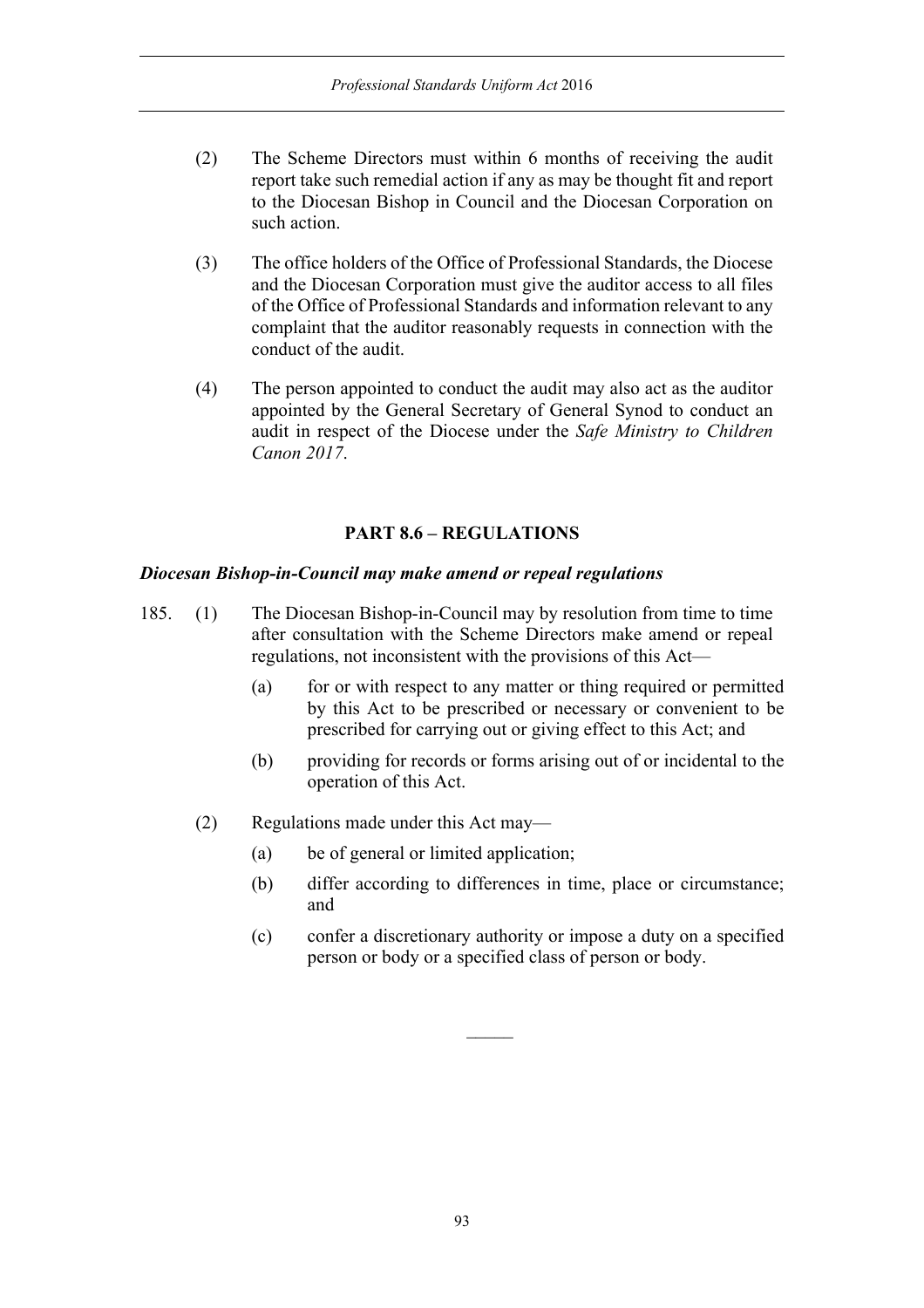# **SCHEDULE 1**

## *Who is a Church worker?*

Unless the context otherwise requires, the expression "**Church worker**" means a person who is or was at any relevant time—

- (a) a prescribed Church worker or a Church volunteer; and
- (b) resident in the Diocese or holding a licence or permission to officiate or other authority from a Church authority

and where the context so admits or requires—

- (c) includes a person who is deceased; but
- (d) excludes the Archbishop [or Bishop] of the Diocese and the Bishop of another diocese—
	- (i) to the extent necessary to preclude the making of a complaint under this Act against a person who holds the office of Diocesan Bishop or the Bishop of another diocese or to preclude dealing with such a complaint under this Act:
	- (ii) for the purposes of Chapter 2; and
	- (iii) for the purposes of Part 4.1.

## *Who is a prescribed Church worker?*

Unless the context otherwise requires, the expression "**prescribed Church worker"** means—

- (a) a member of the clergy;
- (b) a lay minister<sup>45</sup>;
- (c) a person who has been accepted by the Diocesan Bishop as a candidate for ordination;
- (d) a member of the Diocesan Council or the Chapter of the Cathedral;
- (e) a director or secretary of the Diocesan Corporation;
- (f) a churchwarden or Parish Council member, whether elected by the general meeting of a parish or appointed by the vicar or appointed by the parish council or the incumbent to fill a vacancy;
- (g) a treasurer of a parish or congregation or of the Chapter of the Cathedral;
- (h) a person aged 18 or more years holding in a congregation or parish or in the Cathedral or the Diocesan Offices or the Diocesan Corporation the role position or office described below or carrying out in substance the duties inherent in that role position or office-
	- (i) Children's group leader or co-ordinator;

<sup>45</sup> See the definition of 'lay minister' in s3.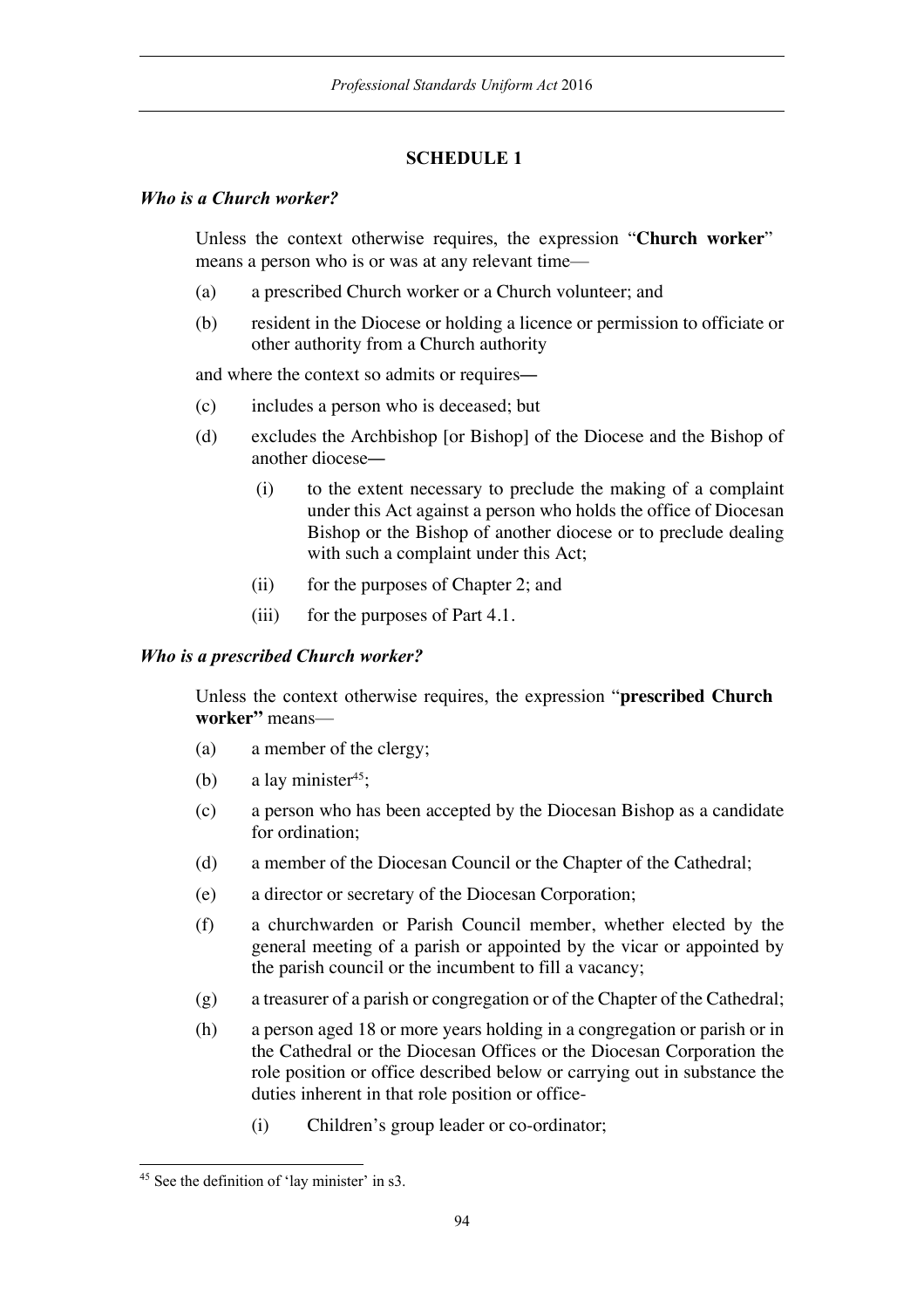- (ii) Creche leader or co-ordinator;
- (iii) Director or co-ordinator of the choir or other music group;
- (iv) Director or co-ordinator of music;
- (v) Organist or pianist;
- (vi) Home visit leader or co-ordinator;
- (vii) Aged care facility visit leader or co-ordinator;
- (viii) Salaried or otherwise remunerated lay person;
- (ix) Superintendent or other person in charge of a Sunday school or other educational programme;
- (x) Youth group leader or co-ordinator
- (i) a person deemed to be a Church worker pursuant to section 21(2) for the purposes of the complaint against them;
- (j) the holders of the following roles offices and positions within the Cursillo movement in the Diocese–
	- (i) Diocesan Co-Lay Directors
	- (ii) Diocesan Co-Spiritual Directors
	- (iii) Secretariat Member responsible for Pre-Cursillo
	- (iv) Secretariat Member responsible for Post-Cursillo
	- (v) Secretary
	- (vi) Treasurer
	- (vii) Ordinary member or members as needed
- (k) a person employed or appointed by a Church body (other than a person referred to in paragraph (e)) within a class of persons prescribed from time to time by the Diocesan Bishop in Council; or
- (l) any other person holding a position or performing a function, whether voluntarily or for payment with the actual or apparent authority of a Church authority or Church body, within a class of persons prescribed from time to time by the Diocesan Bishop in Council.

#### *Who is a Church volunteer?*

The expression "**Church volunteer**" means a person aged 18 or more years who is or was at any relevant time not a prescribed Church worker but the holder of a voluntary role office or position in a congregation or parish or in the Cathedral or the Diocesan Offices or in the Cursillo movement or otherwise in the Church in the Diocese.